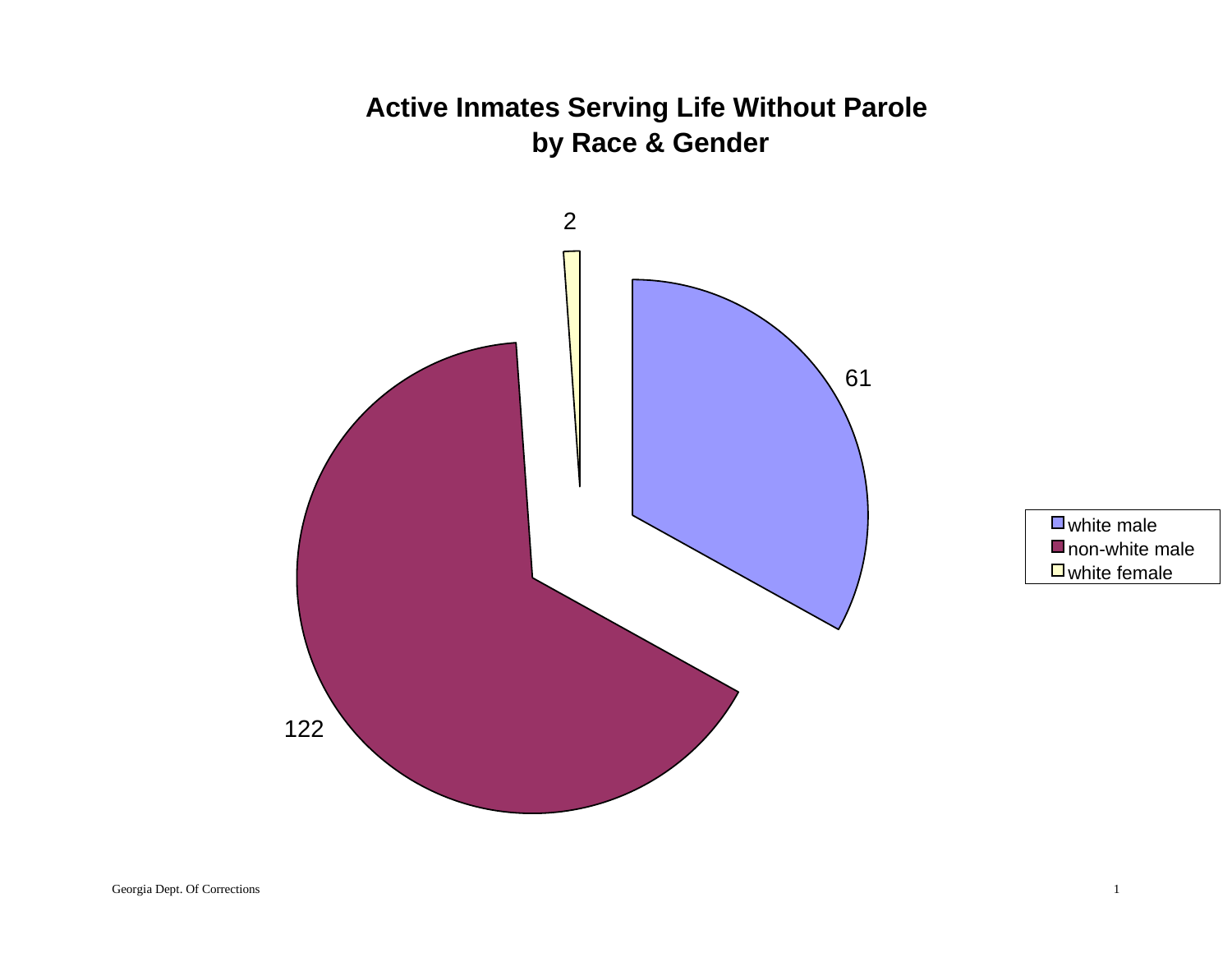## **Prior Georgia Incarcerations for Inmates Serving Life Without Parole**

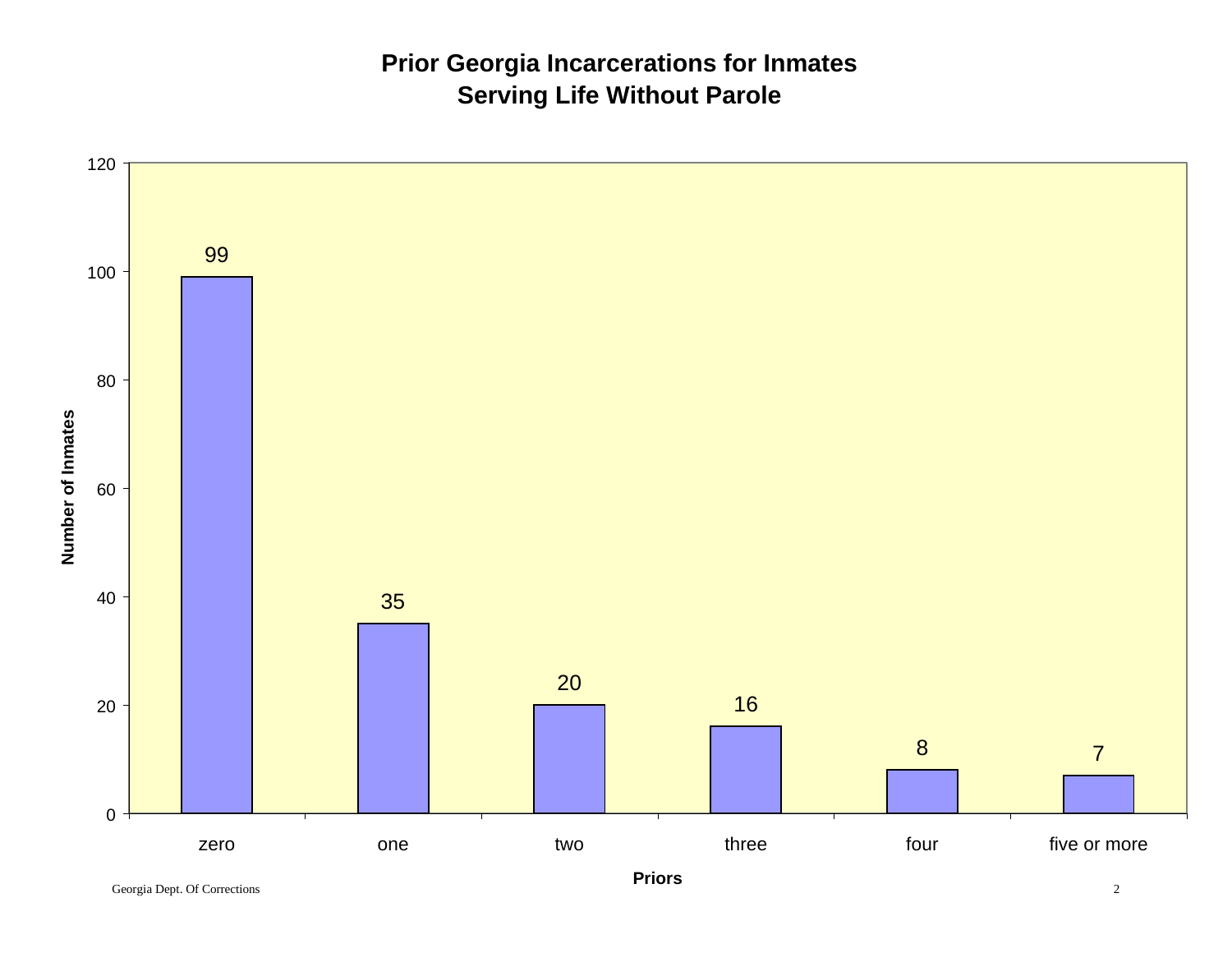# **Active Inmates Serving Life Without Parole by Crime Type**

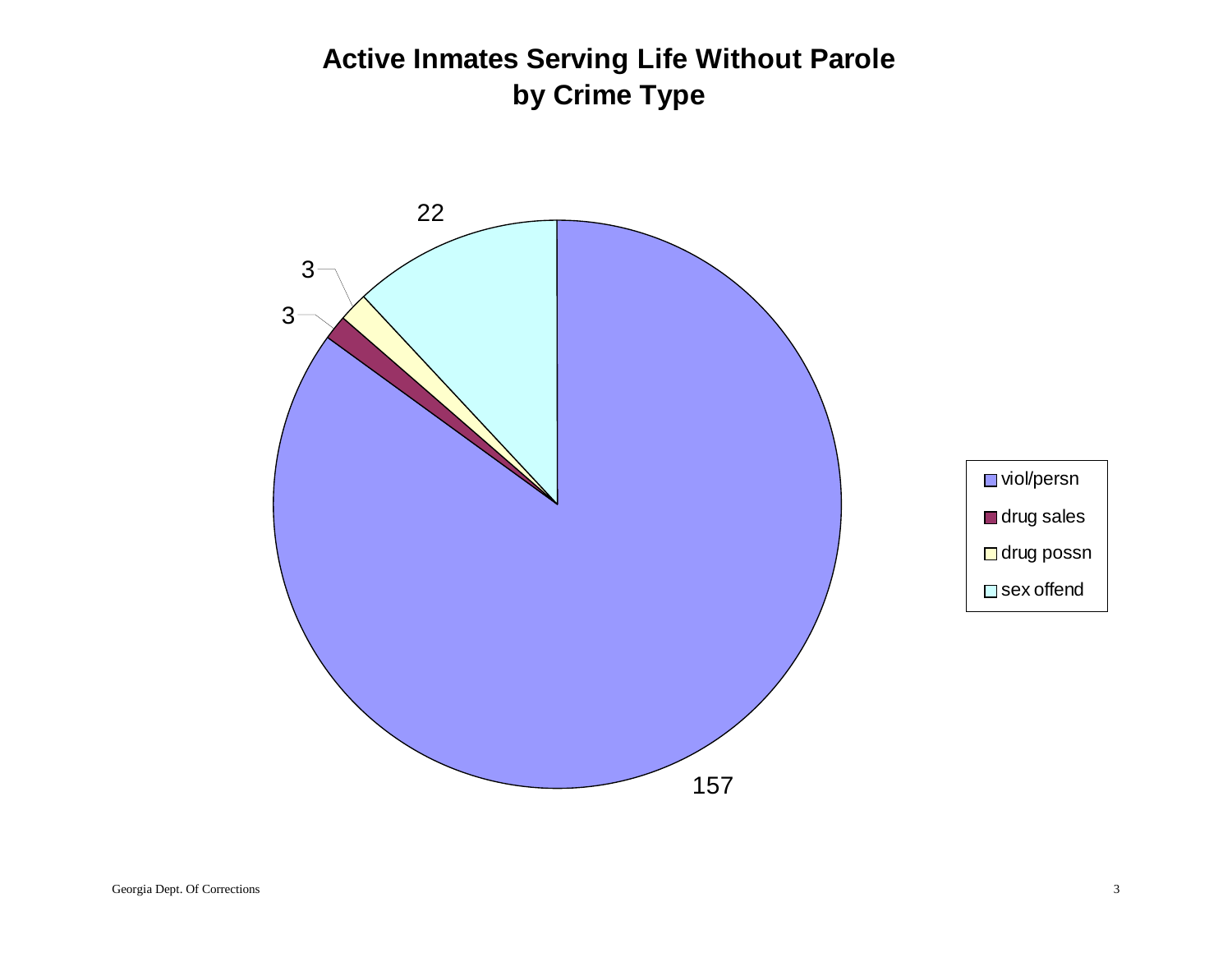Georgia Department of Corrections Page 1 Run 05/01/00 Office of Planning and Analysis

#### LIFE WITHOUT PAROLE Inmate statistical profile

TABLE OF CONTENTS FOR ACTIVE PRISONERS EXCLUDING JAIL

 TITLE PAGE ----- ---- RACE AND SEX............................ 2 Culture Fair IQ Scores.................. 3 Self-Rpt Socioeconomic Class............ 4 Self-Rpt Environment To Age 16.......... 5 Self-Rpt Education Level................ 6 Functional Reading Level (WRAT Scores).. 7 Functional Math Level (WRAT Scores)..... 8 Functional Spelling Level (WRAT Scores). 9 Self-Rpt Guardian Status To Age 16......10 Self-Rpt Employment Status Before Prison11 Self-Rpt Marital Status At Admission....12 Self-Rpt Number Of Children At Admission13 Self-Rpt Religious Affiliation..........14 Self-Rpt Family Behavior Patterns \*.....15 Inmate Diagnostic Behavior Problem \*....16 Physical Profile (General Condition)....17 Security Status...........................18 Number Of Sentences.....................19 Number Of Disciplinaries................20 Number Of Escapes.........................21 Number Of Prior Georgia Incarcerations \*22 Number Of Transfers.....................23 County Of Conviction....................24 Circuit Of Conviction...................29 Home County.................................31 Prison Sentence In Years................36 Probation To Follow Prison..............37Admission Type.............................38 Release Type...............................39 Inst By Group..............................40 Institution.............................41 Misdemeanors And Felonies...............42 Crimes By Group.........................43 Most Serious Offense....................44 Most Serious Crime Type.................45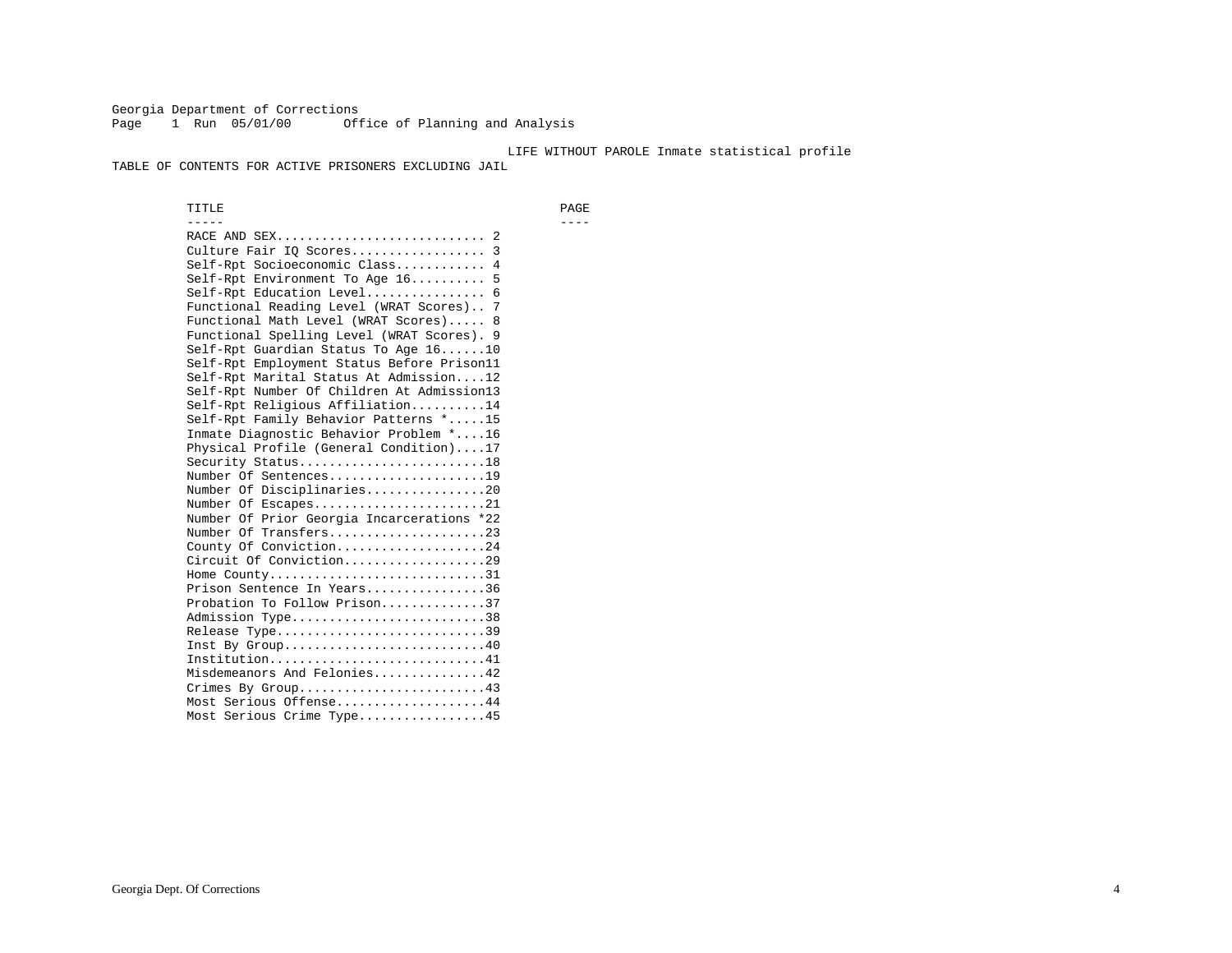Georgia Department of Corrections<br>2 Run 05/01/00 Office of Planning and Analysis Page 2 Run 05/01/00 Office of Planning and Analysis

LIFE WITHOUT PAROLE Inmate statistical profile

Sample: ACTIVE PRISONERS EXCLUDING JAIL **Requestor:** Statistics Active inmates 05/01/2000

RACE AND SEX by current age & sex

|                  |                 |                          | M E N               |                     |                     |                      |                         | W O M E N            |                               |                  |                     |
|------------------|-----------------|--------------------------|---------------------|---------------------|---------------------|----------------------|-------------------------|----------------------|-------------------------------|------------------|---------------------|
| RACE AND SEX     | Age<br>$ 00-21$ | Age<br>$ 22-39 $         | Age<br>$ 40-54 $    | Age<br>$ 55-99 $    | Men<br>% Total<br>ႜ | Age<br>$ 00-21$      | Age<br>$ 22-39 $        | Age<br>$ 40-54 $     | Age<br>$8 55-99$              | Women<br>% Total | Grand<br>% Total %  |
| WHITE MALE       | 2               | 28<br>50<br>31           | 23<br>38            | 5<br>56             | 61<br>33            | $\Omega$<br>$\Omega$ | $\Omega$<br>$\Omega$    | $\Omega$<br>0        | 0<br>$\Omega$                 | 0<br>0           | 61<br>33            |
| NON WHITE MALE   | 2               | 50<br>78<br>72           | 38<br>62            | 44 <br>4            | 122<br>67           | 0<br>0               | $\mathbf 0$<br>$\Omega$ | $\mathbf{0}$<br>0    | 0<br>$\mathbf 0$              | $\Omega$<br>0    | 66<br>122           |
| WHITE FEMALE     | 0               | $\overline{0}$<br>0<br>0 | 0<br>$\overline{0}$ | 0<br>$\overline{0}$ | 0<br>0              | 0<br>0               | 2 100                   | 0                    | 0                             | 2 100            | 2<br>-1             |
| NON WHITE FEMALE | 0               | 0<br> 0 <br>0            | 0 <sup>1</sup><br>0 | 0<br>0 <sup>1</sup> | 0<br>$\mathbf{0}$   | 0<br>0               | $\mathbf{0}$<br>0       | 0                    | $\mathbf 0$<br>$\overline{0}$ | 0<br>0           | $\overline{0}$<br>0 |
| Total reported   | 4 100           | 109 100                  | 61 100              | 9 100               | 183 100             | $\Omega$<br>0        | 2 100                   | $\Omega$<br>$\Omega$ | $\Omega$<br>0 <sup>1</sup>    | 2 100            | 185 100             |
| Percent reported | 100.0           | 100.0                    | 100.0               | 100.0               | 100.0               | $\cdot$ 0            | 100.0                   | $\cdot$ 0            | .0 <sup>1</sup>               | 100.0            | 100.0               |
| NOT REPORTED     | 0               | $\Omega$                 | 0                   | $\mathbf 0$         | 0                   | $\mathbf 0$          | $\Omega$                | 0                    | $\Omega$                      | $\Omega$         | 0                   |
| Total            | 4               | 109                      | 61                  | 9                   | 183                 | 0                    | 2                       | $\mathbf 0$          | 0                             | 2                | 185                 |
|                  |                 |                          |                     |                     |                     |                      |                         |                      |                               |                  |                     |
|                  |                 |                          |                     |                     |                     |                      |                         |                      |                               |                  |                     |
| AVERAGE AGE      | 20.50           | 29.97                    | 45.51               | 61.44               | 36.49               | .00                  | 30.00                   | .00                  | .00                           | 30.00            | 36.42               |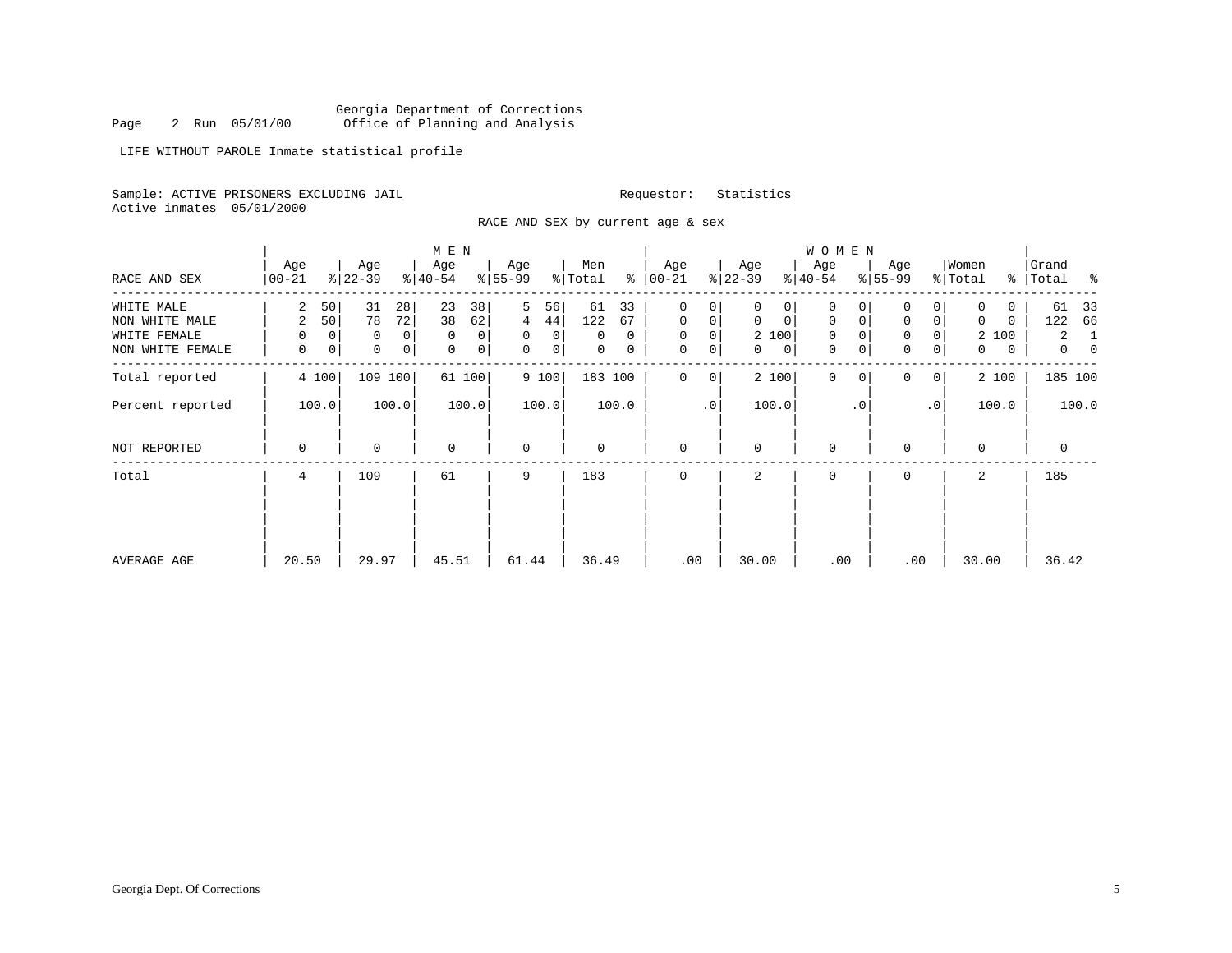Page 3 Run 05/01/00 Office of Planning and Analysis

LIFE WITHOUT PAROLE Inmate statistical profile

Sample: ACTIVE PRISONERS EXCLUDING JAIL **Requestor:** Statistics Active inmates 05/01/2000

 $\mathscr{L}$ 

 $\overline{a}$ 

˝ $\bar{\mathcal{A}}$ ˝

Culture Fair IQ Scores by current age & sex

|                           |                              |                                  | M E N               |                              |                      |                             |                              | <b>WOMEN</b>                |                                          |                        |                      |
|---------------------------|------------------------------|----------------------------------|---------------------|------------------------------|----------------------|-----------------------------|------------------------------|-----------------------------|------------------------------------------|------------------------|----------------------|
| IQ Score                  | Age<br>$00 - 21$             | Age<br>$ 22-39 $                 | Age<br>$8 40-54$    | Age<br>$8 55-99$             | Men<br>နွ<br>% Total | Age<br>$ 00-21 $            | Age<br>$ 22-39 $             | Age<br>$ 40-54 $            | Age<br>$ 55-99$                          | Women<br>% Total       | Grand<br>%   Total % |
| LESS THAN 70<br>70 AND UP | 0<br>$\overline{0}$<br>3 100 | 5 <sup>1</sup><br>5<br>95 <br>98 | 15<br>8<br>45<br>85 | $\mathbf{0}$<br> 0 <br>7 100 | 13<br>8<br>153<br>92 | 0<br>0<br>$\mathsf{O}$<br>0 | $\mathbf{0}$<br> 0 <br>2 100 | 0<br>0<br>0<br>0            | 0<br>0<br>$\overline{0}$<br>$\mathbf{0}$ | $\Omega$<br>0<br>2 100 | 13<br>- 8<br>155 92  |
| Total reported            | 3 100                        | 103 100                          | 53 100              | 7 100                        | 166 100              | 0<br>0                      | 2 100                        | $\mathbf 0$<br>$\mathbf{0}$ | 0<br>$\circ$                             | 2 100                  | 168 100              |
| Percent reported          | 75.0                         | 94.5                             | 86.9                | 77.8                         | 90.7                 | $\cdot$ 0                   | 100.0                        | $\cdot$ 0                   | $\cdot$ 0                                | 100.0                  | 90.8                 |
| NOT REPORTED              |                              | 6                                | 8                   | 2                            | 17                   | $\mathbf 0$                 | $\mathbf 0$                  | $\mathbf 0$                 | $\Omega$                                 | 0                      | 17                   |
| Total                     | 4                            | 109                              | 61                  | 9                            | 183                  | $\mathbf 0$                 | 2                            | 0                           | 0                                        | 2                      | 185                  |
| AVERAGE IO                | 105.33                       | 100.04                           | 95.08               | 92.86                        | 98.25                | .00                         | 107.00                       | .00                         | .00                                      | 107.00                 | 98.35                |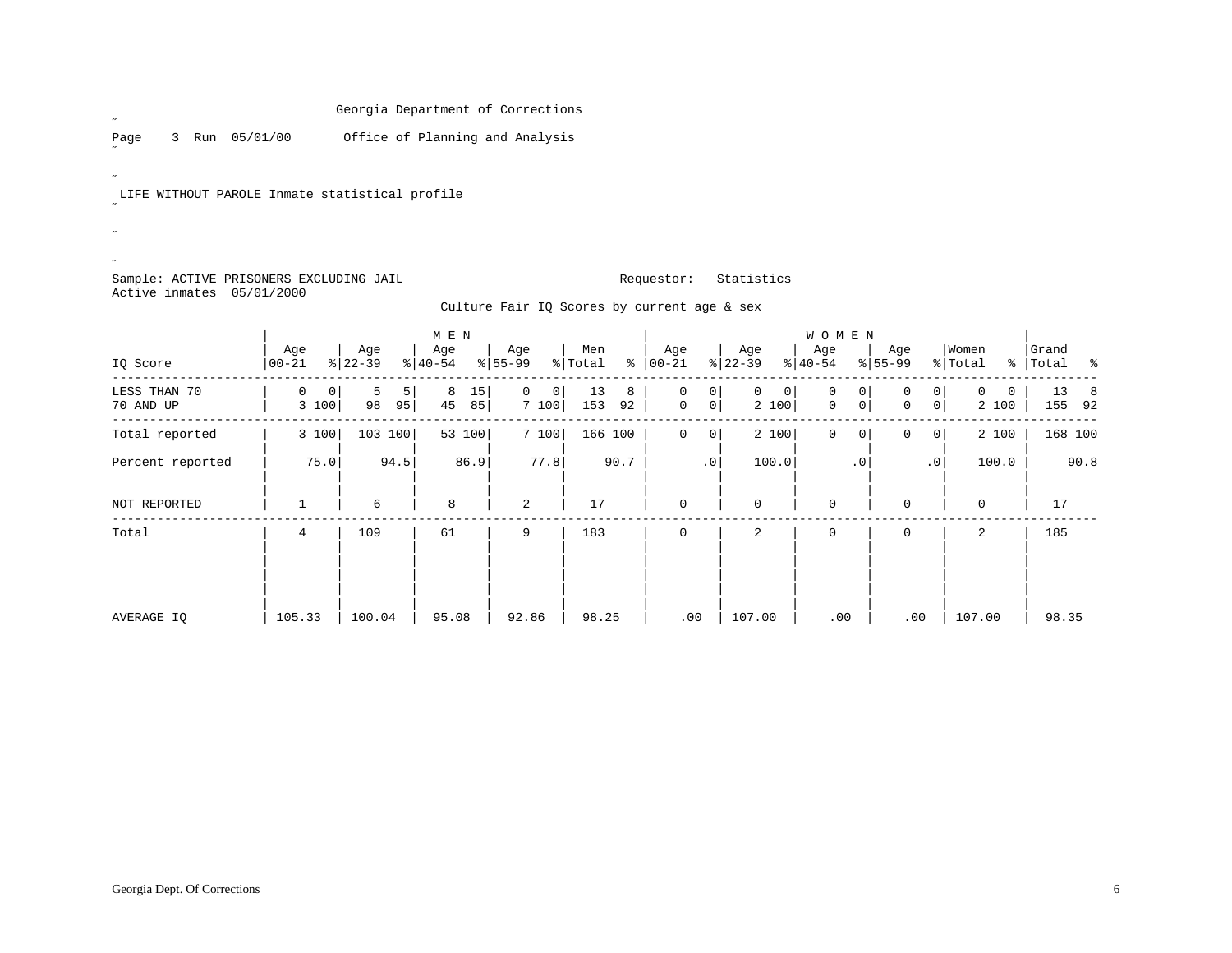Page 4 Run 05/01/00 Office of Planning and Analysis

LIFE WITHOUT PAROLE Inmate statistical profile

Sample: ACTIVE PRISONERS EXCLUDING JAIL **Requestor:** Statistics Active inmates 05/01/2000

 $\mathscr{L}$ 

Self-Rpt Socioeconomic Class by current age & sex

|                     |          |                |           |          | M E N          |                |             |                |                |      |              |             |           |          | W O M E N   |                 |             |                 |             |       |              |         |
|---------------------|----------|----------------|-----------|----------|----------------|----------------|-------------|----------------|----------------|------|--------------|-------------|-----------|----------|-------------|-----------------|-------------|-----------------|-------------|-------|--------------|---------|
|                     | Age      |                | Age       |          | Age            |                | Age         |                | Men            |      | Age          |             | Age       |          | Age         |                 | Age         |                 | Women       |       | Grand        |         |
| Socioeconomic Class | $ 00-21$ |                | $8 22-39$ |          | $8 40-54$      |                | $8155 - 99$ |                | % Total        | ႜ    | $00 - 21$    |             | $ 22-39 $ |          | $8 40-54$   |                 | $8155 - 99$ |                 | % Total     | ွေ    | Total        | ႜ       |
| WELFARE             | 0        | $\overline{0}$ | 5         | 5        |                | $\overline{2}$ | 0           | 0              | 6              |      | 0            | 0           | $\Omega$  | 0        | $\mathbf 0$ | 0               | 0           | 0 <sup>1</sup>  | 0           | 0     | б.           |         |
| OCC EMPLOY          | $\Omega$ | $\mathbf{0}$   | 6         | $6 \mid$ | $\overline{2}$ | $\overline{3}$ | $\Omega$    | $\overline{0}$ | 8              | 4    | $\Omega$     | $\Omega$    | $\Omega$  | $\Omega$ | $\Omega$    | $\Omega$        | $\Omega$    | $\Omega$        | 0           | 0     | 8            |         |
| MINIMUM STD         |          | 4 100          | 59        | 55       | 26             | 43             | 6           | 67             | 95             | 53   | $\Omega$     | $\Omega$    | $\Omega$  | $\Omega$ | $\Omega$    | 0               | 0           | $\Omega$        | $\mathbf 0$ |       | 95           | -52     |
| MIDDLE              | 0        | $\overline{0}$ | 36        | 34       | 30             | 50             | 3           | 33             | 69             | 38   | $\mathbf{0}$ | $\mathbf 0$ |           | 50       | 0           | 0               | 0           | $\Omega$        |             | 50    | 70           | 38      |
| OTHER               | 0        | 0              |           |          |                | 2 <sup>1</sup> | 0           | $\overline{0}$ | $\overline{2}$ |      | $\mathbf{0}$ | 0           |           | 50       | $\mathbf 0$ | 0               | $\mathbf 0$ | 0               |             | 50    | $\mathbf{3}$ | 2       |
| Total reported      |          | 4 100          | 107       | 100      |                | 60 100         |             | 9 100          | 180 100        |      | $\mathbf 0$  | $\mathbf 0$ |           | 2 100    | 0           | 0               | $\Omega$    | 0 <sup>1</sup>  |             | 2 100 |              | 182 100 |
| Percent reported    |          | 100.0          |           | 98.2     |                | 98.4           |             | 100.0          |                | 98.4 |              | $\cdot$ 0   |           | 100.0    |             | .0 <sup>°</sup> |             | .0 <sup>1</sup> |             | 100.0 |              | 98.4    |
| NOT RPTD            | 0        |                | 2         |          |                |                | $\mathbf 0$ |                | 3              |      | $\mathbf 0$  |             | $\Omega$  |          | $\mathbf 0$ |                 | $\Omega$    |                 | $\mathbf 0$ |       | 3            |         |
| Total               | 4        |                | 109       |          | 61             |                | 9           |                | 183            |      | 0            |             | 2         |          | $\mathbf 0$ |                 |             |                 | 2           |       | 185          |         |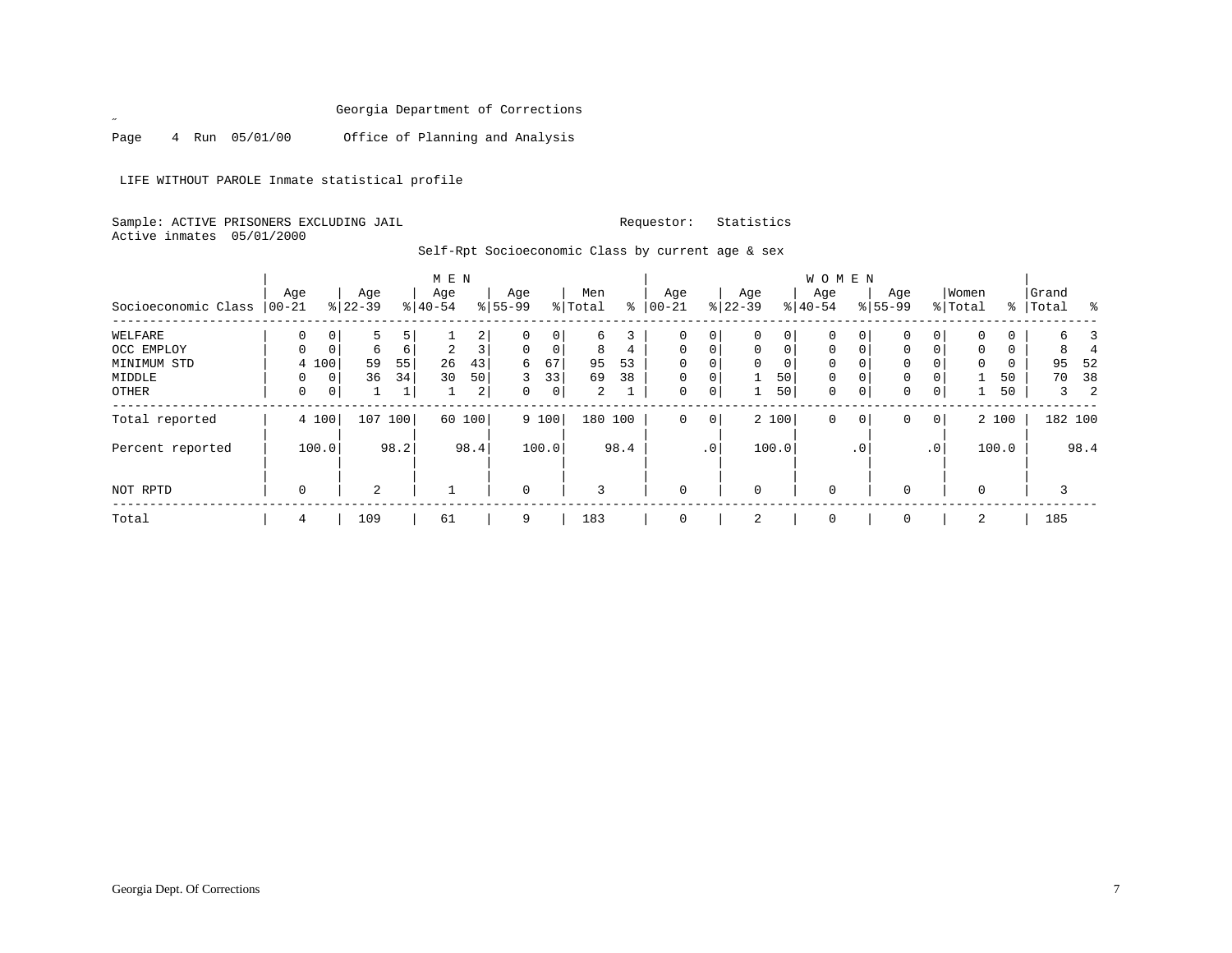Page 5 Run 05/01/00 Office of Planning and Analysis

 $\overline{a}$ 

 $\overline{a}$ 

LIFE WITHOUT PAROLE Inmate statistical profile

## Sample: ACTIVE PRISONERS EXCLUDING JAIL **Requestor:** Statistics Active inmates 05/01/2000

|                  |             |             |           |      | M E N    |      |                |       |         |      |          |                 |             |                | <b>WOMEN</b> |                |           |                |              |       |           |         |
|------------------|-------------|-------------|-----------|------|----------|------|----------------|-------|---------|------|----------|-----------------|-------------|----------------|--------------|----------------|-----------|----------------|--------------|-------|-----------|---------|
|                  | Age         |             | Age       |      | Age      |      | Age            |       | Men     |      | Age      |                 | Age         |                | Age          |                | Age       |                | Women        |       | Grand     |         |
| Environment      | $ 00 - 21$  |             | $ 22-39 $ |      | $ 40-54$ |      | $8 55-99$      |       | % Total | ៖    | $ 00-21$ |                 | $ 22-39 $   |                | $ 40-54$     |                | $8 55-99$ |                | % Total      |       | %   Total | ႜ       |
| RURAL/FARM       | 0           | 0           | 0         | 0    |          | 5    | $\overline{a}$ | 22    | 5       | 3    | 0        | 0               | $\mathbf 0$ | $\overline{0}$ | 0            | $\overline{0}$ | 0         | 0              | $\mathbf 0$  | 0     | 5         |         |
| RURAL/NFARM      | 0           | 0           | 10        | 9    | 4        |      |                | 11    | 15      | 8    | 0        | $\mathbf 0$     |             | 50             | $\mathbf 0$  | $\overline{0}$ | 0         | 0              |              | 50    | 16        | 9       |
| S.M.S.A          | $\Omega$    | $\mathbf 0$ | 49        | 46   | 20       | 33   | 3              | 33    | 72      | 40   | $\Omega$ | $\Omega$        | $\mathbf 0$ | 0              | $\mathbf 0$  | 0              | 0         |                | 0            | 0     | 72        | 40      |
| URBAN            |             | 25          | 17        | 16   | 12       | 20   | $\Omega$       | 0     | 30      | 17   | $\Omega$ | 0               | 0           | 0              | $\mathbf 0$  |                | 0         |                | $\mathbf 0$  | 0     | 30        | 17      |
| SMALL TOWN       | 3           | 75          | 29        | 27   | 21       | 35   | 3              | 33    | 56      | 31   | 0        | 0               |             | 50             | $\mathbf 0$  | 0              | 0         | 0              |              | 50    | 57        | - 31    |
| OTHER            | 0           | $\mathbf 0$ |           |      | 0        | 0    | 0              | 0     |         |      | 0        | $\mathbf 0$     | $\mathbf 0$ | $\overline{0}$ | $\mathbf 0$  | 0 <sup>1</sup> | 0         | 0              | $\mathbf{0}$ | 0     |           |         |
| Total reported   | 4 100       |             | 106       | 100  | 60       | 100  |                | 9 100 | 179 100 |      | 0        | $\overline{0}$  |             | 2 100          | $\mathbf 0$  | $\overline{0}$ | 0         | 0 <sup>1</sup> |              | 2 100 |           | 181 100 |
| Percent reported | 100.0       |             |           | 97.2 |          | 98.4 |                | 100.0 |         | 97.8 |          | .0 <sup>1</sup> |             | 100.0          |              | $\cdot$ 0      |           | $\cdot$ 0      |              | 100.0 |           | 97.8    |
| NOT RPTD         | $\mathbf 0$ |             | 3         |      |          |      | 0              |       | 4       |      | $\Omega$ |                 | $\mathbf 0$ |                | $\mathbf{0}$ |                | 0         |                | $\mathbf 0$  |       |           |         |
| Total            | 4           |             | 109       |      | 61       |      | 9              |       | 183     |      |          |                 | 2           |                | $\Omega$     |                |           |                | 2            |       | 185       |         |

Self-Rpt Environment To Age 16 by current age & sex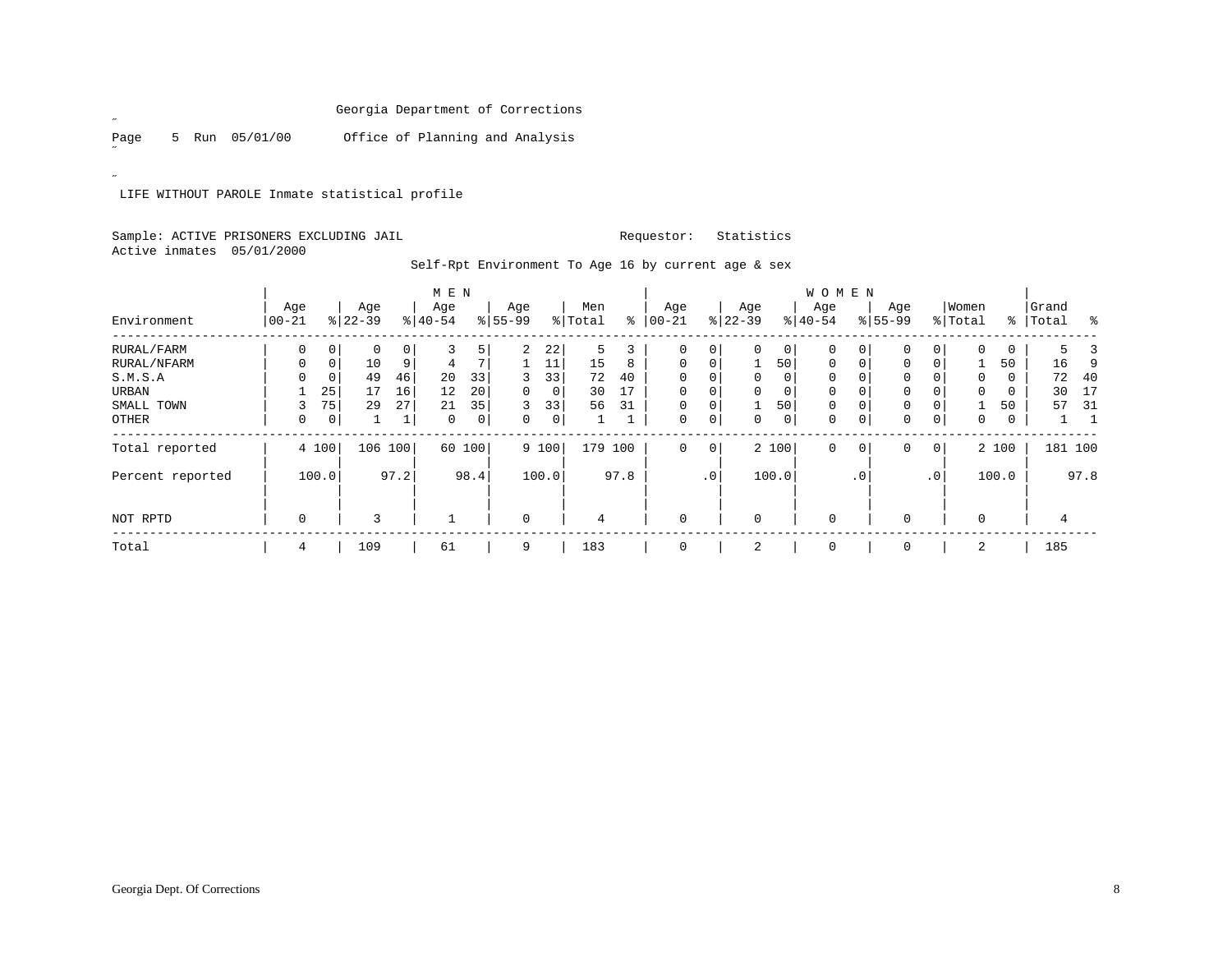Page 6 Run 05/01/00 Office of Planning and Analysis

LIFE WITHOUT PAROLE Inmate statistical profile

Sample: ACTIVE PRISONERS EXCLUDING JAIL **Requestor:** Statistics Active inmates 05/01/2000

 $\mathscr{L}^{\pm}$ 

Self-Rpt Education Level by current age & sex

|                       |                  |                |                  |       | M E N            |        |                  |         |                |      |                              |              |                  |          | WOMEN            |          |                  |                |                  |          |                      |         |
|-----------------------|------------------|----------------|------------------|-------|------------------|--------|------------------|---------|----------------|------|------------------------------|--------------|------------------|----------|------------------|----------|------------------|----------------|------------------|----------|----------------------|---------|
| Education Level       | Age<br>$ 00-21 $ |                | Age<br>$ 22-39 $ |       | Age<br>$ 40-54 $ |        | Age<br>$ 55-99 $ |         | Men<br>% Total |      | Age<br>$\frac{1}{6}$   00-21 |              | Age<br>$ 22-39 $ |          | Age<br>$ 40-54 $ |          | Age<br>$8 55-99$ |                | Women<br>% Total |          | Grand<br>%   Total % |         |
| LESS THAN GRADE<br>-7 |                  | 25             |                  |       |                  | 3      | 2                | 22      | 6              | 3.   | 0                            | 0            | $\Omega$         | 0        | $\Omega$         | n        | 0                | 0              |                  | 0        | 6                    |         |
| GRADE 7               |                  | 0              | 3                |       |                  | 8      |                  | 11      | 9              | 5.   | $\Omega$                     | 0            | 0                | 0        | 0                | 0        | 0                | 0              | 0                | 0        | 9                    | -5      |
| GRADE 8               |                  | 50             | 14               | 13    |                  | 7      | 3                | 33      | 23             | 13   | $\Omega$                     | $\Omega$     | $\Omega$         | 0        | 0                | $\Omega$ | 0                | $\Omega$       | $\Omega$         | 0        | 23                   | 13      |
| GRADE 9               |                  | 25             | 16               | 15    | 9                | 15     |                  | 11      | 27             | 15   |                              | 0            | 0                | 0        | 0                |          | 0                |                | 0                | 0        | 27                   | 15      |
| GRADE 10              | 0                | 0              | 29               | 27    | 8                | 13     | 0                | $\circ$ | 37             | 20   | $\Omega$                     | 0            | $\Omega$         | $\Omega$ | 0                | 0        | $\mathbf 0$      |                | 0                | 0        | 37                   | 20      |
| GRADE 11              | 0                | $\overline{0}$ | 15               | 14    |                  | 8      | $\Omega$         | 0       | 20             | 11   | $\Omega$                     | $\mathbf 0$  | 2 100            |          | 0                |          | $\mathbf{0}$     |                | 2                | 100      | 22                   | 12      |
| GRADE 12              | 0                | 0 <sup>1</sup> | 16               | 15    |                  | 7      |                  | 11      | 21             | 12   | $\Omega$                     | $\mathbf 0$  | $\Omega$         | 0        | 0                | 0        | $\mathbf 0$      |                | $\Omega$         | 0        | 21                   | 11      |
| MORE THAN GRADE 12    | $\mathbf 0$      | 0 <sup>1</sup> | 15               | 14    | 23               | 38     |                  | 11      | 39             | 21   | 0                            | 0            | $\mathbf{0}$     | 0        | $\mathbf{0}$     | 0        | $\mathbf 0$      | 0              | 0                | $\Omega$ | 39                   | 21      |
| Total reported        |                  | 4 100          | 109 100          |       |                  | 60 100 |                  | 9 100   | 182 100        |      | $\Omega$                     | $\mathbf{0}$ | 2 100            |          | $\Omega$         | 0        | 0                | 0 <sup>1</sup> |                  | 2 100    |                      | 184 100 |
| Percent reported      |                  | 100.0          |                  | 100.0 |                  | 98.4   |                  | 100.0   |                | 99.5 |                              | .0           | 100.0            |          |                  | . 0      |                  | $\cdot$ 0      |                  | 100.0    |                      | 99.5    |
| NOT REPORTED          | 0                |                | 0                |       |                  |        | 0                |         |                |      | $\Omega$                     |              | 0                |          | 0                |          | 0                |                | 0                |          |                      |         |
| Total                 | 4                |                | 109              |       | 61               |        | 9                |         | 183            |      |                              |              | 2                |          | $\Omega$         |          | 0                |                | 2                |          | 185                  |         |
|                       |                  |                |                  |       |                  |        |                  |         |                |      |                              |              |                  |          |                  |          |                  |                |                  |          |                      |         |
| AVG EDUCATION LEVEL   | 7.75             |                | 11.80            |       | 12.72            |        | 10.33            |         | 11.94          |      | .00                          |              | 11.00            |          | .00              |          | .00              |                | 11.00            |          | 11.93                |         |

\* NOTE: THE FIELD LABLED "LESS THAN GRADE 7" WAS CORRECTED IN MARCH 1989: MISSING DATA FOR INMATES STILL IN DIAGNOSTICS NOW HAS BEEN REMOVED FROM THISFIELD AND IDENTIFIED AS "NOT REPORTED" INFORMATION.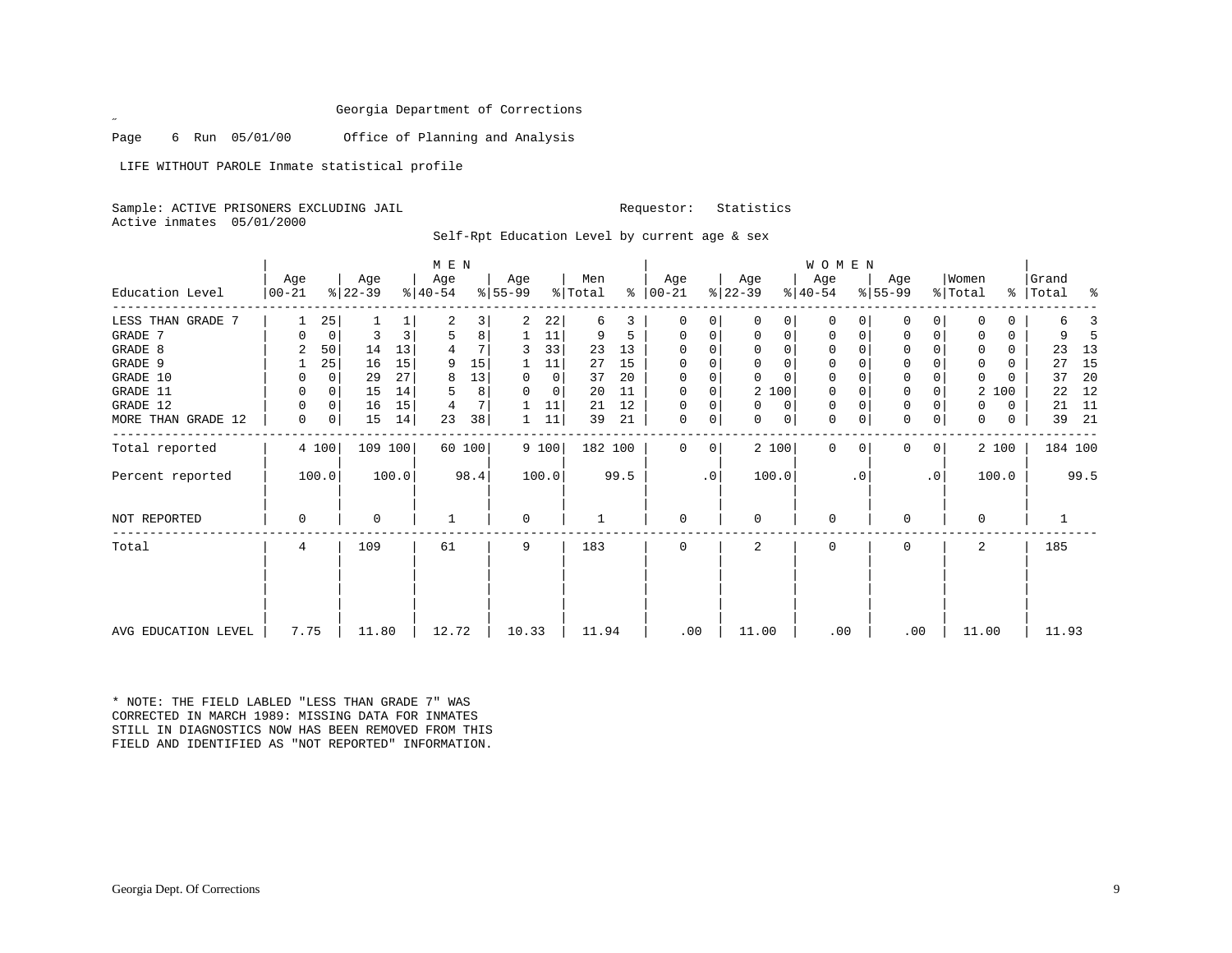Georgia Department of Corrections Page 7 Run 05/01/00 Office of Planning and Analysis

LIFE WITHOUT PAROLE Inmate statistical profile

Sample: ACTIVE PRISONERS EXCLUDING JAIL **Requestor:** Statistics

Active inmates 05/01/2000

Functional Reading Level (WRAT Scores) by current age & sex

|                    | Age       |             | Age       |              | M E N<br>Age |        | Age       |                | Men     |      | Age           |           | Age         |                | WOMEN<br>Age |           | Age          |           | Women               |          | Grand |         |
|--------------------|-----------|-------------|-----------|--------------|--------------|--------|-----------|----------------|---------|------|---------------|-----------|-------------|----------------|--------------|-----------|--------------|-----------|---------------------|----------|-------|---------|
| WRAT Reading Score | $ 00-21 $ |             | $ 22-39 $ |              | $ 40-54 $    |        | $8 55-99$ |                | % Total |      | $8   00 - 21$ |           | $ 22-39 $   |                | $8 40-54$    |           | $ 55-99 $    |           | $\frac{1}{2}$ Total | ႜ        | Total | ႜ       |
| LESS THAN GRADE 6  | 2         | 67          | 35        | 34           | 19           | 36     | 4         | 57             | 60      | 36   | 0             | 0         |             | 50             | $\Omega$     |           | 0            | 0         |                     | 50       | 61    | 36      |
| 6TH THRU 8TH GRADE | 0         | 0           | 22        | 21           | 9            | 17     | 2         | 29             | 33      | 20   | 0             | 0         | $\mathbf 0$ | 0 <sup>1</sup> | 0            | 0         | 0            | 0         | $\Omega$            | 0        | 33    | 20      |
| GRADE 9            |           | $\Omega$    | 12        | 12           | 3            | 6      | 0         | $\Omega$       | 15      | 9    | $\Omega$      | 0         |             | $\Omega$       | $\Omega$     |           | 0            |           | 0                   | $\Omega$ | 15    | 9       |
| GRADE 10           |           | 33          | 2         | $\mathbf{2}$ | 3            | 6      | $\Omega$  | 0              | 6       | 4    | 0             | 0         |             | $\mathbf 0$    | 0            |           | $\mathbf 0$  |           | 0                   | $\Omega$ | 6     | 4       |
| GRADE 11           | 0         | 0           | 5         |              | 4            | 8      | $\Omega$  | $\Omega$       | 9       |      | $\Omega$      | 0         |             | $\mathbf{0}$   | 0            |           | $\mathbf 0$  |           | $\mathbf 0$         | $\Omega$ | 9     |         |
| GRADE 12           | 0         | $\mathbf 0$ | 18        | 17           | 11           | 21     |           | 14             | 30      | 18   | 0             | 0         |             | $\mathbf 0$    | 0            |           | $\mathsf{O}$ |           | $\Omega$            | 0        | 30    | 18      |
| MORE THAN GRADE 12 | 0         | 0           | 10        | 10           | 4            | 8      | 0         | $\overline{0}$ | 14      | 8    | 0             | 0         |             | 50             | 0            |           | $\mathbf 0$  | 0         |                     | 50       | 15    | 9       |
| Total reported     |           | 3 100       | 104 100   |              |              | 53 100 |           | 7 100          | 167 100 |      | $\Omega$      | 0         |             | 2 100          | $\Omega$     |           | $\Omega$     | 0         |                     | 2 100    |       | 169 100 |
| Percent reported   |           | 75.0        |           | 95.4         |              | 86.9   |           | 77.8           |         | 91.3 |               | $\cdot$ 0 |             | 100.0          |              | $\cdot$ 0 |              | $\cdot$ 0 |                     | 100.0    |       | 91.4    |
| NOT REPORTED       |           |             | 5         |              | 8            |        | 2         |                | 16      |      | $\Omega$      |           | $\Omega$    |                | 0            |           | 0            |           | $\Omega$            |          | 16    |         |
| Total              | 4         |             | 109       |              | 61           |        | 9         |                | 183     |      | $\Omega$      |           | 2           |                | 0            |           | $\Omega$     |           | 2                   |          | 185   |         |
|                    |           |             |           |              |              |        |           |                |         |      |               |           |             |                |              |           |              |           |                     |          |       |         |
| AVG READING SCORE  | 6.13      |             | 8.03      |              | 7.87         |        | 5.79      |                | 7.85    |      | .00           |           | 9.10        |                | .00          |           | .00          |           | 9.10                |          | 7.87  |         |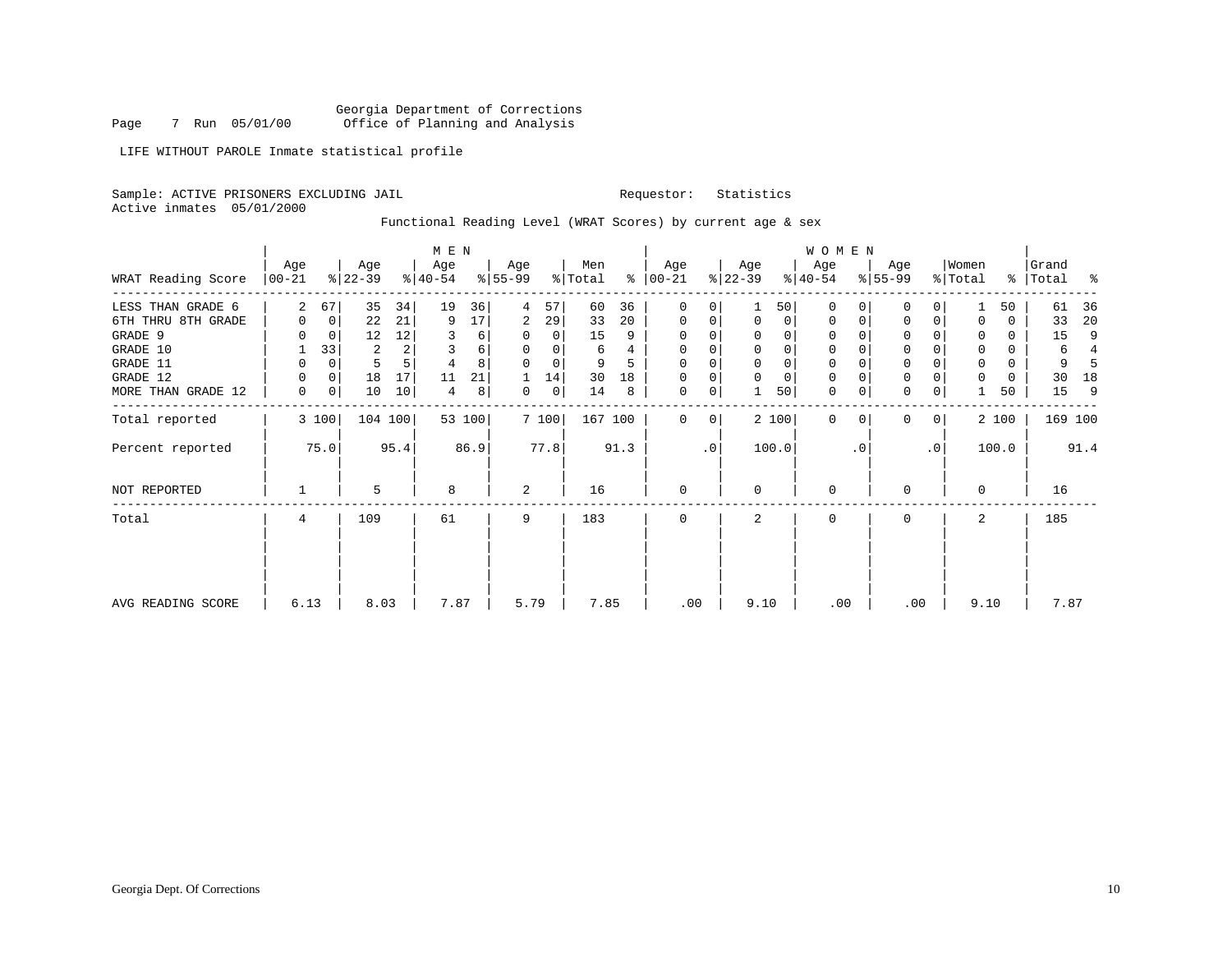Georgia Department of Corrections<br>8 Run 05/01/00 Office of Planning and Analysis Page 8 Run 05/01/00 Office of Planning and Analysis

LIFE WITHOUT PAROLE Inmate statistical profile

Sample: ACTIVE PRISONERS EXCLUDING JAIL **Requestor:** Statistics

Active inmates 05/01/2000

Functional Math Level (WRAT Scores) by current age & sex

|                    |                  |             |                         |         | M E N            |                |                  |             |                |      |                      |             |                  |          | W O M E N        |           |                  |              |                  |       |                    |      |
|--------------------|------------------|-------------|-------------------------|---------|------------------|----------------|------------------|-------------|----------------|------|----------------------|-------------|------------------|----------|------------------|-----------|------------------|--------------|------------------|-------|--------------------|------|
| WRAT Math Score    | Age<br>$ 00-21 $ |             | Age<br>$ 22-39 $        |         | Age<br>$ 40-54 $ |                | Age<br>$8 55-99$ |             | Men<br>% Total |      | Age<br>$8   00 - 21$ |             | Age<br>$ 22-39 $ |          | Age<br>$ 40-54 $ |           | Age<br>$8 55-99$ |              | Women<br>% Total |       | Grand<br>%   Total | း    |
| LESS THAN GRADE 6  | 2                | 67          | 37                      | 36      | 27               | 51             | 5                | 71          | 71             | 43   | $\mathbf 0$          | 0           | $\Omega$         | $\Omega$ | $\Omega$         | 0         | $\Omega$         | 0            | $\Omega$         | 0     | 71                 | 42   |
| 6TH THRU 8TH GRADE |                  | 33          | 44                      | 42      | 15               | 28             |                  | 14          | 61             | 37   | $\mathbf 0$          | 0           | 0                | 0        | 0                | 0         | 0                | 0            | 0                | 0     | 61                 | 36   |
| GRADE 9            |                  | 0           | 11                      | 11      | 3                | 6              | 0                | $\mathbf 0$ | 14             | 8    | 0                    | 0           |                  | 50       | 0                |           | $\Omega$         |              |                  | 50    | 15                 | 9    |
| GRADE 10           | 0                | 0           |                         |         | 3                | 6              |                  | 14          | 11             |      | $\Omega$             | 0           | 0                | $\Omega$ | 0                |           | $\mathbf 0$      |              | 0                | 0     | 11                 | 7    |
| GRADE 11           | 0                | $\Omega$    | 2                       |         |                  | 2              |                  | 0           | 3              | 2    | $\Omega$             |             |                  |          |                  |           | $\Omega$         |              | 0                | 0     | 3                  | 2    |
| GRADE 12           | 0                | $\mathbf 0$ | $\overline{\mathbf{c}}$ |         | 3                | 6              | $\Omega$         | 0           | 5              |      | 0                    | 0           | $\Omega$         | $\Omega$ | 0                |           | $\mathbf 0$      |              | 0                | 0     | 5                  |      |
| MORE THAN GRADE 12 | 0                | 0           | 1                       | 1       |                  | $\overline{a}$ | $\Omega$         | 0           | $\overline{2}$ |      | $\mathbf 0$          | 0           |                  | 50       | 0                | 0         | $\mathbf 0$      | 0            |                  | 50    | $\mathbf{3}$       |      |
| Total reported     |                  | 3 100       |                         | 104 100 |                  | 53 100         |                  | 7 100       | 167 100        |      | $\Omega$             | $\mathbf 0$ |                  | 2 100    | $\mathbf{0}$     | $\Omega$  | $\Omega$         | $\mathbf{0}$ |                  | 2 100 | 169 100            |      |
| Percent reported   |                  | 75.0        |                         | 95.4    |                  | 86.9           |                  | 77.8        |                | 91.3 |                      | $\cdot$ 0   |                  | 100.0    |                  | $\cdot$ 0 |                  | .0           |                  | 100.0 |                    | 91.4 |
| NOT REPORTED       | 1                |             | 5                       |         | 8                |                | 2                |             | 16             |      | $\mathbf 0$          |             | $\Omega$         |          | 0                |           | 0                |              | 0                |       | 16                 |      |
| Total              | 4                |             | 109                     |         | 61               |                | 9                |             | 183            |      | $\mathbf 0$          |             | 2                |          | 0                |           | 0                |              | 2                |       | 185                |      |
|                    |                  |             |                         |         |                  |                |                  |             |                |      |                      |             |                  |          |                  |           |                  |              |                  |       |                    |      |
| AVG MATH SCORE     | 5.63             |             | 6.91                    |         | 6.35             |                | 4.71             |             | 6.62           |      | .00                  |             | 11.40            |          | .00              |           | .00              |              | 11.40            |       | 6.67               |      |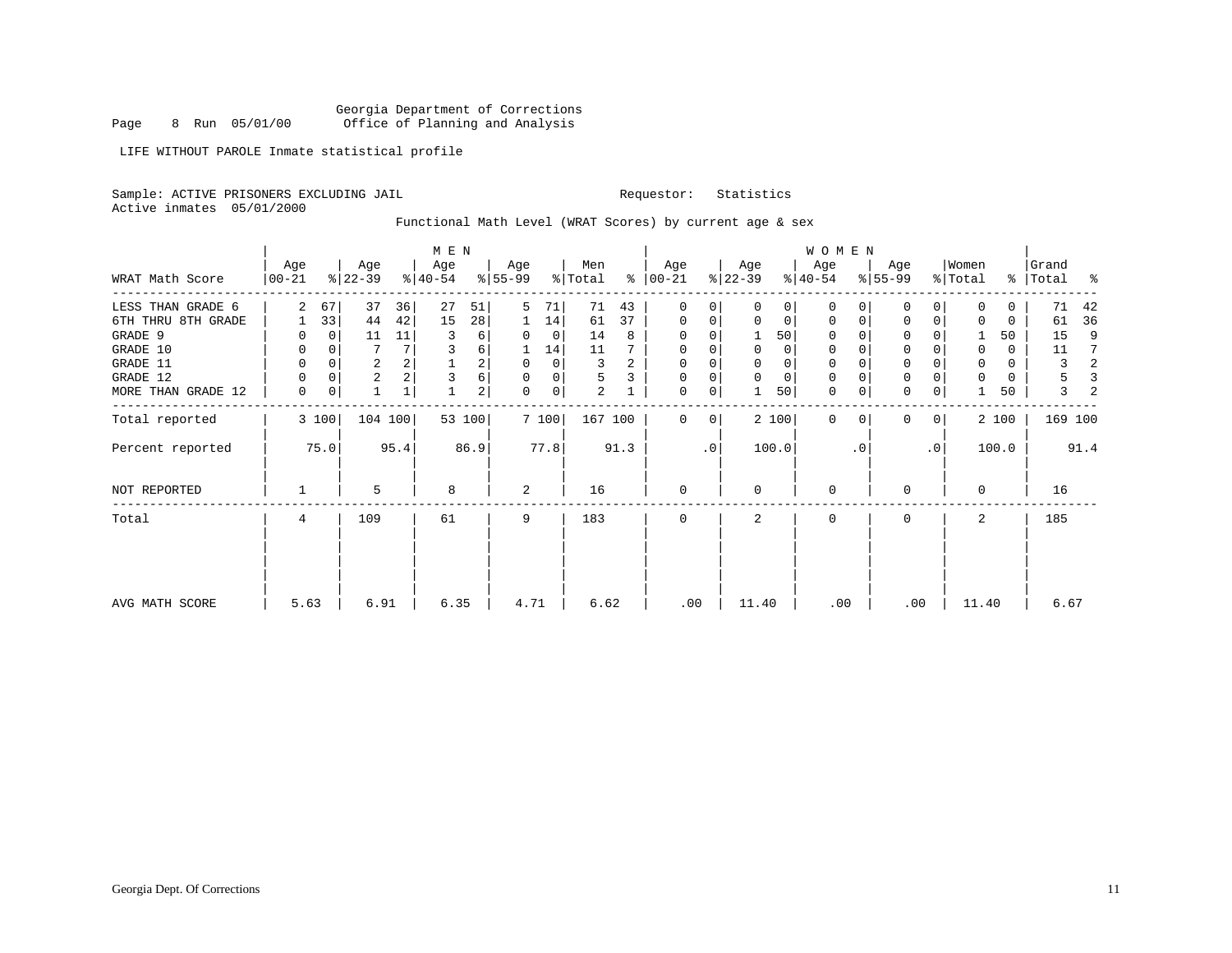Georgia Department of Corrections<br>9 Run 05/01/00 Office of Planning and Analysis Page 9 Run 05/01/00 Office of Planning and Analysis

LIFE WITHOUT PAROLE Inmate statistical profile

Sample: ACTIVE PRISONERS EXCLUDING JAIL **Requestor:** Statistics

Active inmates 05/01/2000

Functional Spelling Level (WRAT Scores) by current age & sex

|                     |                  | M E N       |                  |         |                  |        |                  |              |                |      |                      | W O M E N |                  |             |                  |           |                  |                |                  |       |                    |      |
|---------------------|------------------|-------------|------------------|---------|------------------|--------|------------------|--------------|----------------|------|----------------------|-----------|------------------|-------------|------------------|-----------|------------------|----------------|------------------|-------|--------------------|------|
| WRAT Spelling Score | Age<br>$ 00-21 $ |             | Age<br>$ 22-39 $ |         | Age<br>$8 40-54$ |        | Age<br>$8 55-99$ |              | Men<br>% Total |      | Age<br>$8   00 - 21$ |           | Age<br>$ 22-39 $ |             | Age<br>$ 40-54 $ |           | Age<br>$8 55-99$ |                | Women<br>% Total |       | Grand<br>%   Total | ႜ    |
| LESS THAN GRADE 6   |                  | 3 100       | 40               | 38      | 28               | 53     | 4                | 57           | 75             | 45   | $\mathbf 0$          | 0         | $\Omega$         | $\Omega$    | $\Omega$         | 0         | $\Omega$         | $\Omega$       | $\Omega$         | 0     | 75                 | 44   |
| 6TH THRU 8TH GRADE  | 0                | $\mathbf 0$ | 30               | 29      | 13               | 25     | ı.               | 14           | 44             | 26   | 0                    | 0         |                  | 50          | 0                | $\Omega$  | $\mathbf 0$      | $\Omega$       |                  | 50    | 45                 | 27   |
| GRADE 9             |                  | $\Omega$    | 10               | 10      | 3                | 6      |                  | 14           | 14             | 8    | $\Omega$             | 0         |                  | $\Omega$    | $\Omega$         |           | $\Omega$         |                | U                | 0     | 14                 | 8    |
| GRADE 10            | 0                | 0           |                  |         | 0                | 0      | $\Omega$         | $\Omega$     |                | 4    | 0                    | 0         |                  | 0           | 0                |           | $\mathbf{0}$     |                | $\Omega$         | 0     |                    | 4    |
| GRADE 11            | 0                | 0           | 4                |         |                  | 6      |                  | $\Omega$     |                |      | $\Omega$             |           |                  | $\mathbf 0$ | 0                |           | $\Omega$         |                | $\Omega$         | 0     | 7                  |      |
| GRADE 12            | U                | $\Omega$    | 10               | 10      |                  | 6      |                  | 14           | 14             | 8    | $\Omega$             | 0         |                  | $\mathbf 0$ | 0                |           | $\mathbf{0}$     |                |                  | 0     | 14                 | 8    |
| MORE THAN GRADE 12  | 0                | $\mathbf 0$ | 3                | 3       | 3                | 6      | 0                | $\mathbf{0}$ | 6              | 4    | $\mathbf 0$          | 0         |                  | 50          | $\mathbf 0$      | 0         | $\mathbf 0$      | 0              |                  | 50    | 7                  | 4    |
| Total reported      |                  | 3 100       |                  | 104 100 |                  | 53 100 |                  | 7 100        | 167 100        |      | $\Omega$             | 0         |                  | 2 100       | $\Omega$         | $\Omega$  | $\Omega$         | 0 <sup>1</sup> |                  | 2 100 | 169 100            |      |
| Percent reported    |                  | 75.0        |                  | 95.4    |                  | 86.9   |                  | 77.8         |                | 91.3 |                      | $\cdot$ 0 |                  | 100.0       |                  | $\cdot$ 0 |                  | $\cdot$ 0      |                  | 100.0 |                    | 91.4 |
| NOT REPORTED        |                  |             | 5                |         | 8                |        | 2                |              | 16             |      | $\mathbf 0$          |           | $\Omega$         |             | 0                |           | O                |                | $\Omega$         |       | 16                 |      |
| Total               | 4                |             | 109              |         | 61               |        | 9                |              | 183            |      | $\mathbf 0$          |           | 2                |             | 0                |           | $\Omega$         |                | 2                |       | 185                |      |
|                     |                  |             |                  |         |                  |        |                  |              |                |      |                      |           |                  |             |                  |           |                  |                |                  |       |                    |      |
| AVG SPELLING SCORE  | 4.23             |             | 7.14             |         | 6.08             |        | 5.57             |              | 6.69           |      | .00                  |           | 9.70             |             | .00              |           | .00              |                | 9.70             |       | 6.72               |      |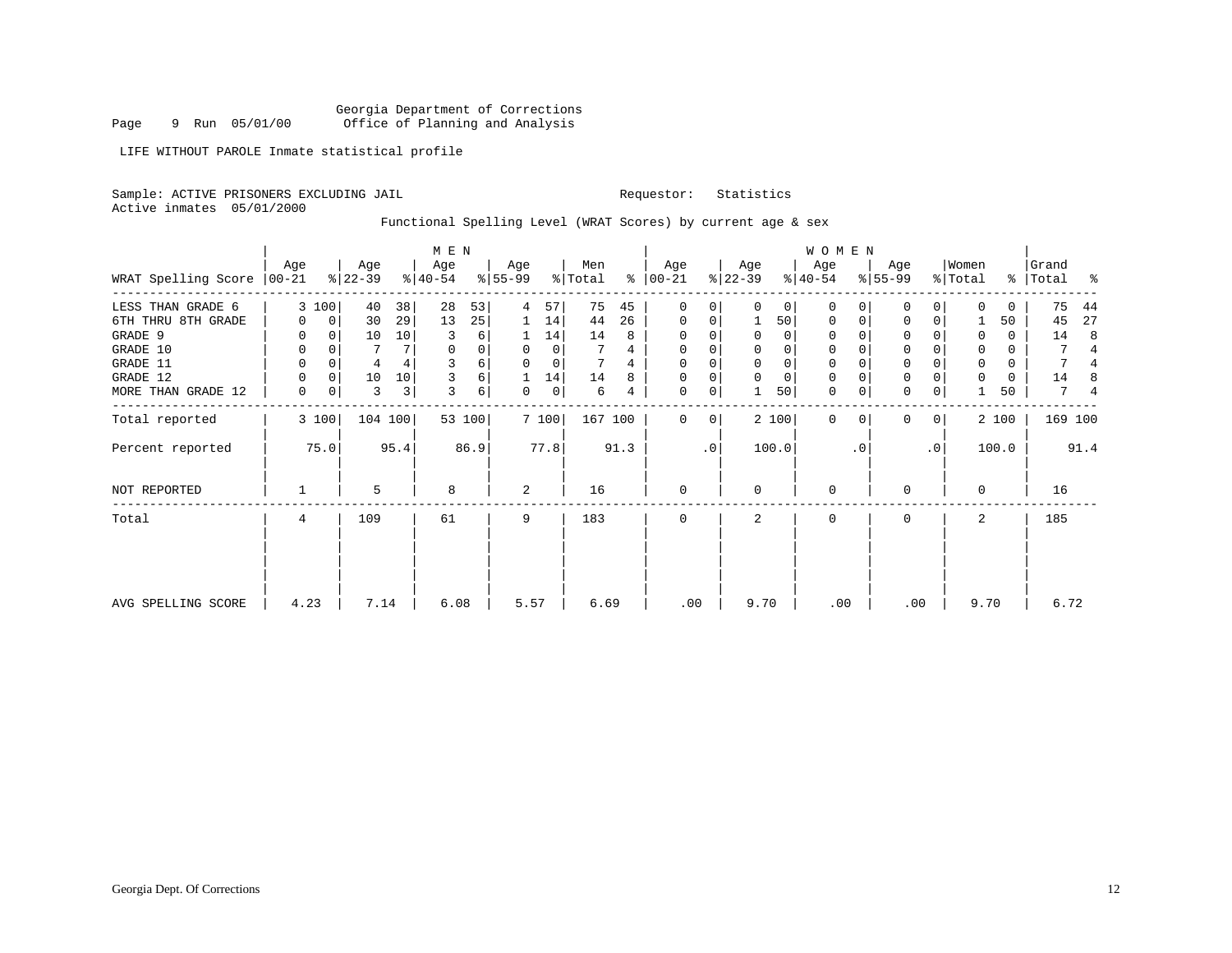Page 10 Run 05/01/00 Office of Planning and Analysis

LIFE WITHOUT PAROLE Inmate statistical profile

Sample: ACTIVE PRISONERS EXCLUDING JAIL Requestor: Statistics Active inmates 05/01/2000

 $\mathscr{L}$ 

Self-Rpt Guardian Status To Age 16 by current age & sex

|                  |                  |          |                  |       | M E N            |        |                 |       |                |      |                 |    |                  |          | WOMEN            |              |                  |           |                  |       |                    |         |
|------------------|------------------|----------|------------------|-------|------------------|--------|-----------------|-------|----------------|------|-----------------|----|------------------|----------|------------------|--------------|------------------|-----------|------------------|-------|--------------------|---------|
| Guardian Status  | Age<br>$00 - 21$ |          | Age<br>$ 22-39 $ |       | Age<br>$ 40-54 $ |        | Age<br>$ 55-99$ |       | Men<br>% Total | ွေ   | Age<br>$ 00-21$ |    | Age<br>$ 22-39 $ |          | Age<br>$ 40-54 $ |              | Age<br>$8 55-99$ |           | Women<br>% Total |       | Grand<br>%   Total | ႜ       |
| ORPHANAGE        |                  | 0        |                  | 0     |                  |        | $\Omega$        | 0     | 0              | 0    |                 |    | $\Omega$         | 0        | $\Omega$         |              | $\left($         |           |                  |       |                    |         |
| FATHER ONLY      |                  | 25       |                  |       |                  | 2      |                 |       |                | 4    |                 |    |                  |          | $\Omega$         |              |                  |           |                  |       |                    |         |
| FTR MTR HD       |                  | 50       | 6                | 6     |                  |        |                 | 0     | 10             | 5    |                 |    |                  |          | U                |              |                  |           |                  |       | 10                 |         |
| MOTHER ONLY      |                  | $\Omega$ | 40               | 37    | 19               | 32     |                 | 33    | 62             | 34   |                 |    |                  |          | U                |              | O                |           |                  |       | 62                 | 34      |
| MTR FTR HD       |                  | $\Omega$ | 31               | 28    | 25               | 42     | 5               | 56    | 61             | 34   |                 |    |                  | 2 100    | U                |              |                  |           |                  | 2 100 | 63                 | 34      |
| OTH FEMALE       |                  | 25       |                  |       |                  |        |                 | 0     | 9              |      |                 |    |                  | 0        | $\Omega$         |              | 0                |           |                  | 0     |                    |         |
| OTH MALE         |                  | $\Omega$ |                  |       |                  |        |                 |       |                |      |                 |    |                  |          | 0                |              |                  |           |                  |       |                    |         |
| STEP-PARNTS      |                  | 0        | 2                |       |                  |        |                 |       |                | 2    |                 |    |                  |          | 0                |              | $\Omega$         |           |                  |       |                    |         |
| FOSTER HOME      |                  | $\Omega$ | 6                | 6     |                  | 2      | 0               | 0     |                | 4    |                 |    | $\Omega$         |          | 0                |              |                  |           |                  | 0     |                    |         |
| GRAND PRNTS      |                  | $\Omega$ | 9                | 8     |                  |        |                 | 11    | 14             | 8    |                 |    | $\Omega$         | $\Omega$ | $\Omega$         | O            | $\Omega$         |           |                  | 0     | 14                 |         |
| OTHER            |                  | $\Omega$ | 6                | 6     | $\overline{c}$   | 3      | 0               | 0     | 8              |      |                 | 0  | 0                | 0        | 0                | <sup>0</sup> | $\Omega$         |           |                  |       | 8                  |         |
| Total reported   |                  | 4 100    | 109 100          |       |                  | 60 100 |                 | 9 100 | 182 100        |      | $\Omega$        | 0  |                  | 2 100    | $\Omega$         | $\Omega$     | $\Omega$         | 0         |                  | 2 100 |                    | 184 100 |
| Percent reported |                  | 100.0    |                  | 100.0 |                  | 98.4   |                 | 100.0 |                | 99.5 |                 | .0 |                  | 100.0    |                  | . 0          |                  | $\cdot$ 0 |                  | 100.0 |                    | 99.5    |
| NOT RPTD         | 0                |          | U                |       |                  |        | $\Omega$        |       |                |      | $\Omega$        |    | $\Omega$         |          | $\mathbf 0$      |              | $\Omega$         |           | $\Omega$         |       |                    |         |
| Total            | 4                |          | 109              |       | 61               |        | 9               |       | 183            |      |                 |    | 2                |          | 0                |              | $\Omega$         |           | 2                |       | 185                |         |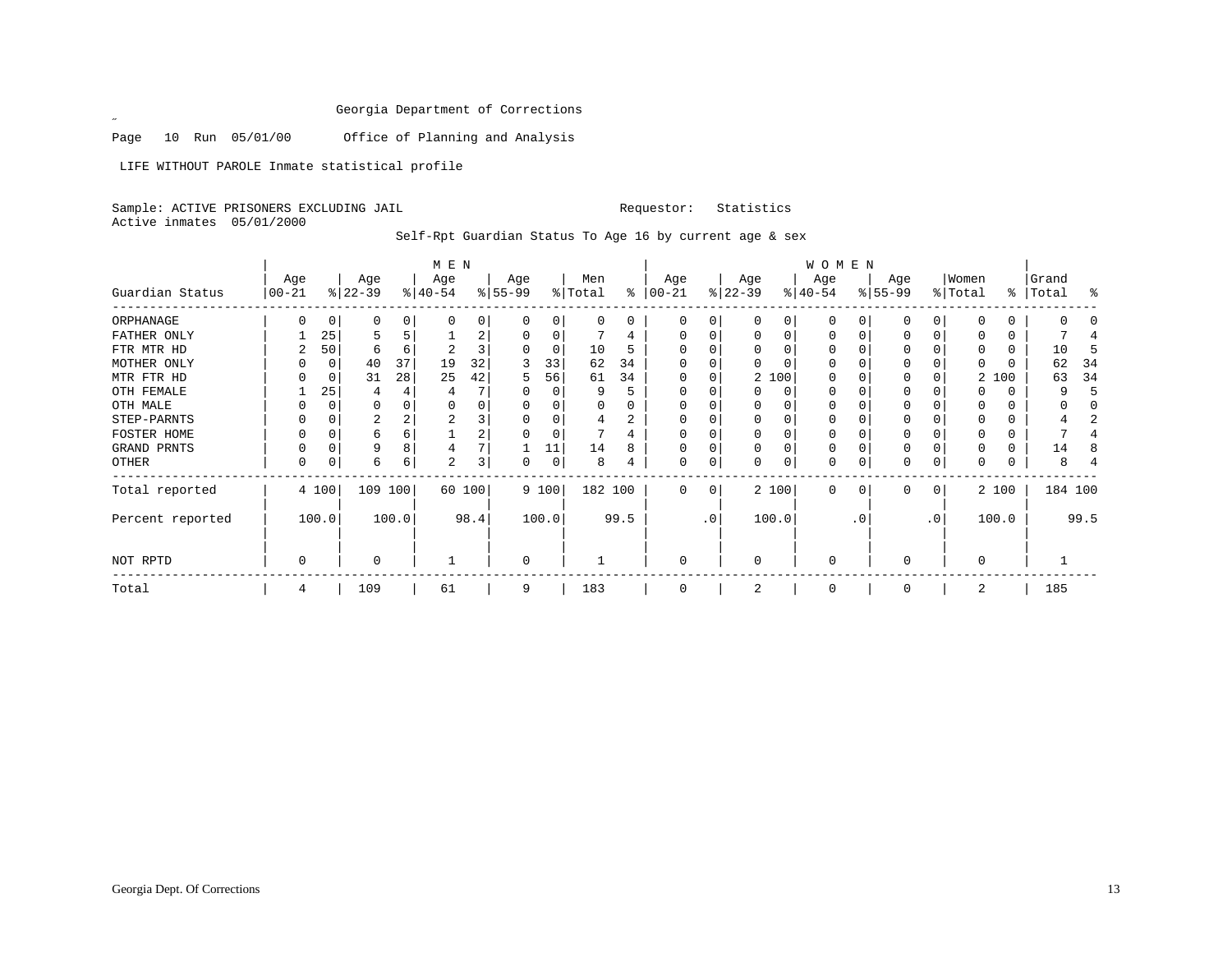Page 11 Run 05/01/00 Office of Planning and Analysis

LIFE WITHOUT PAROLE Inmate statistical profile

 $\mathscr{L}$ 

Sample: ACTIVE PRISONERS EXCLUDING JAIL **Requestor:** Statistics Active inmates 05/01/2000

Self-Rpt Employment Status Before Prison by current age & sex

|                  | M E N           |       |                  |      |                  |                |                 |       |                |          |                  |              |                  |          | W O M E N        |              |                    |                |                  |       |                |      |
|------------------|-----------------|-------|------------------|------|------------------|----------------|-----------------|-------|----------------|----------|------------------|--------------|------------------|----------|------------------|--------------|--------------------|----------------|------------------|-------|----------------|------|
| Employment       | Age<br>$ 00-21$ |       | Age<br>$ 22-39 $ |      | Age<br>$ 40-54 $ |                | Age<br>$ 55-99$ |       | Men<br>% Total | ႜ        | Age<br>$00 - 21$ |              | Age<br>$ 22-39 $ |          | Age<br>$ 40-54 $ |              | Age<br>$8155 - 99$ |                | Women<br>% Total | ွေ    | Grand<br>Total | ႜ    |
|                  |                 |       |                  |      |                  |                |                 |       |                |          |                  |              |                  |          |                  |              |                    |                |                  |       |                |      |
| FULL TIME        |                 | 25    | 58               | 55   | 37               | 67             | 3               | 38    | 99             | 58       | 0                | 0            |                  | 2 100    | $\mathbf 0$      | 0            | 0                  | 0 <sup>1</sup> |                  | 2 100 | 101            | 58   |
| PART TIME        |                 | 0     | 6                | 6    |                  | 2              | 0               | 0     |                | 4        | 0                | 0            | $\mathbf{0}$     | 0        | 0                | 0            | 0                  | 0              | $\Omega$         | 0     |                | 4    |
| UNEMPL < 6M      |                 | 0     | 14               | 13   |                  | 13             | $\Omega$        | 0     | 21             | 12       |                  |              | $\Omega$         | 0        | $\mathbf 0$      |              | 0                  |                | $\Omega$         | 0     | 21             | 12   |
| UNEMPL > 6M      |                 | 25    | 22               | 21   | 8                | 15             | 2               | 25    | 33             | 19       |                  |              | $\Omega$         | $\Omega$ | $\Omega$         |              | 0                  |                | $\Omega$         | 0     | 33             | 19   |
| NEVER WORKD      | 2               | 50    | 4                |      |                  | 2              |                 | 13    | 8              | 5        |                  |              | 0                | $\Omega$ | 0                |              | $\Omega$           |                | $\Omega$         | 0     | 8              | 5    |
| <b>STUDENT</b>   | 0               | 0     | 0                |      | $\Omega$         | 0              | $\Omega$        | 0     | 0              | $\Omega$ | $\Omega$         |              | 0                | $\Omega$ | 0                |              | 0                  |                | 0                | 0     |                |      |
| INCAPABLE        |                 |       |                  |      |                  | $\overline{a}$ | 2               | 25    | 4              | 2        |                  |              | 0                | 0        | $\mathbf 0$      |              | $\Omega$           |                |                  | 0     | 4              |      |
| OTHER            | 0               | 0     | 0                |      | 0                | 0              | 0               | 0     | $\Omega$       | 0        | 0                | 0            | 0                | $\Omega$ | $\mathbf 0$      | $\mathsf{C}$ | 0                  | 0              | 0                | 0     |                |      |
| Total reported   |                 | 4 100 | 105              | 100  |                  | 55 100         |                 | 8 100 | 172 100        |          | $\Omega$         | $\mathbf{0}$ |                  | 2 100    | $\mathbf 0$      | 0            | $\mathbf 0$        | $\overline{0}$ |                  | 2 100 | 174 100        |      |
| Percent reported |                 | 100.0 |                  | 96.3 |                  | 90.2           |                 | 88.9  |                | 94.0     |                  | .0'          |                  | 100.0    |                  | . 0          |                    | $\cdot$ 0      |                  | 100.0 |                | 94.1 |
| NOT RPTD         | 0               |       | 4                |      | 6                |                |                 |       | 11             |          | $\Omega$         |              | $\mathbf 0$      |          | 0                |              | $\mathbf 0$        |                | $\mathbf 0$      |       | 11             |      |
| Total            | 4               |       | 109              |      | 61               |                | 9               |       | 183            |          |                  |              | 2                |          | 0                |              | $\Omega$           |                | 2                |       | 185            |      |

\* NOTE: THE FIELD LABELD "OTHER" WAS CORRECTED IN APRIL 1989; INMATES CODED "PRE-OTIS NOT REPORTED" NOW HAVE BEEN REMOVED FROM THIS FIELD AND IDENTIFIED AS "NOT REPORTED".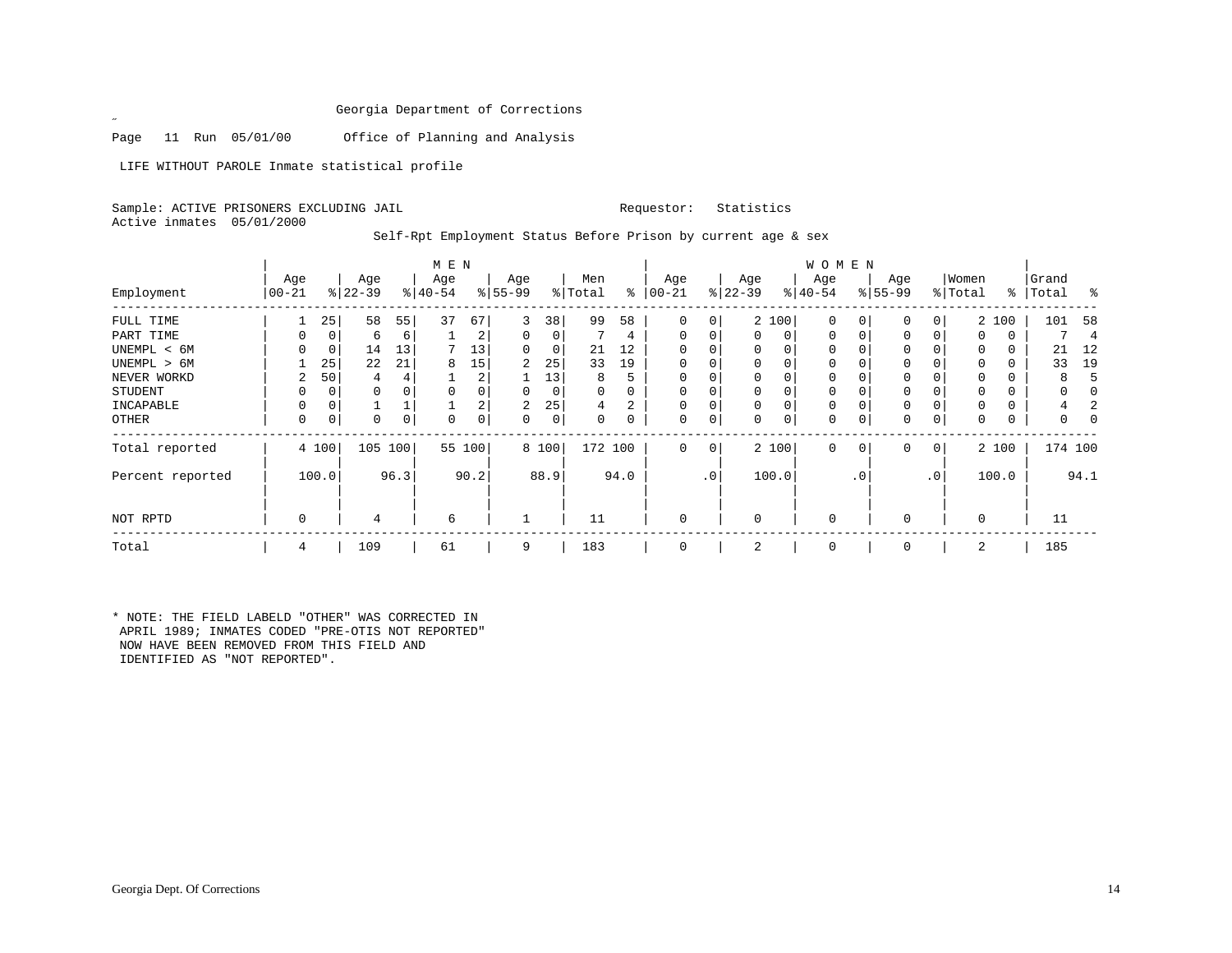Georgia Department of Corrections Page 12 Run 05/01/00 Office of Planning and Analysis

LIFE WITHOUT PAROLE Inmate statistical profile

Sample: ACTIVE PRISONERS EXCLUDING JAIL **Requestor:** Statistics

Active inmates 05/01/2000

Self-Rpt Marital Status At Admission by current age & sex

|                  |           |       |           |       | M E N        |             |          |       |         |          |             |           |             |          | W O M E N |           |          |                 |          |          |       |         |
|------------------|-----------|-------|-----------|-------|--------------|-------------|----------|-------|---------|----------|-------------|-----------|-------------|----------|-----------|-----------|----------|-----------------|----------|----------|-------|---------|
|                  | Age       |       | Age       |       | Age          |             | Age      |       | Men     |          | Age         |           | Age         |          | Age       |           | Age      |                 | Women    |          | Grand |         |
| Marital Status   | $00 - 21$ |       | $8 22-39$ |       | $ 40-54 $    |             | $ 55-99$ |       | % Total | နွ       | $ 00-21$    |           | $ 22-39 $   |          | $ 40-54 $ |           | $ 55-99$ |                 | % Total  | ွေ       | Total | ႜ       |
| SINGLE           |           | 4 100 | 73        | 67    | 21           | 35          | $\Omega$ | 0     | 98      | 54       | $\mathbf 0$ | 0         |             | 50       | $\Omega$  |           |          |                 |          | 50       | 99    | 54      |
| MARRIED          |           |       | 9         | 8     | 14           | 23          | 3        | 33    | 26      | 14       | $\mathbf 0$ | 0         | $\mathbf 0$ | $\Omega$ | 0         |           | 0        | 0               | 0        | 0        | 26    | 14      |
| SEPARATED        |           |       | 2         |       | 3            | 5           | 2        | 22    |         | 4        | $\Omega$    | 0         |             | $\Omega$ | 0         |           |          |                 | 0        | 0        |       | 4       |
| DIVORCED         | 0         |       | 6         | 6     | 12           | 20          | 2        | 22    | 20      | 11       | $\Omega$    | 0         |             | 0        | $\Omega$  |           |          |                 | $\Omega$ | 0        | 20    | -11     |
| WIDOWED          |           |       |           |       | 4            | 7           |          | 11    | 8       | 4        | $\mathbf 0$ | 0         |             | 50       | 0         |           |          |                 |          | 50       | 9     |         |
| COMMON LAW       |           |       | 16        | 15    | 6            | 10          |          | 11    | 23      | 13       | $\Omega$    | 0         | $\Omega$    | $\Omega$ | $\Omega$  |           |          | 0               | $\Omega$ | $\Omega$ | 23    | 13      |
| OTHER            | 0         |       | 0         | 0     | 0            | $\mathbf 0$ | $\Omega$ | 0     | 0       | $\Omega$ | $\mathbf 0$ | 0         | $\Omega$    | $\Omega$ | 0         |           | $\Omega$ | 0               | 0        | 0        | 0     |         |
| Total reported   |           | 4 100 | 109       | 100   | 60           | 100         |          | 9 100 | 182 100 |          | 0           | 0         |             | 2 100    | $\Omega$  | 0         | $\Omega$ | 0               |          | 2 100    |       | 184 100 |
| Percent reported |           | 100.0 |           | 100.0 |              | 98.4        |          | 100.0 |         | 99.5     |             | $\cdot$ 0 |             | 100.0    |           | $\cdot$ 0 |          | .0 <sup>1</sup> |          | 100.0    |       | 99.5    |
| NOT RPTD         | 0         |       | 0         |       | $\mathbf{1}$ |             | $\Omega$ |       |         |          | $\mathbf 0$ |           | $\Omega$    |          | 0         |           | $\Omega$ |                 | 0        |          |       |         |
| Total            | 4         |       | 109       |       | 61           |             | 9        |       | 183     |          | 0           |           | 2           |          | 0         |           | 0        |                 | 2        |          | 185   |         |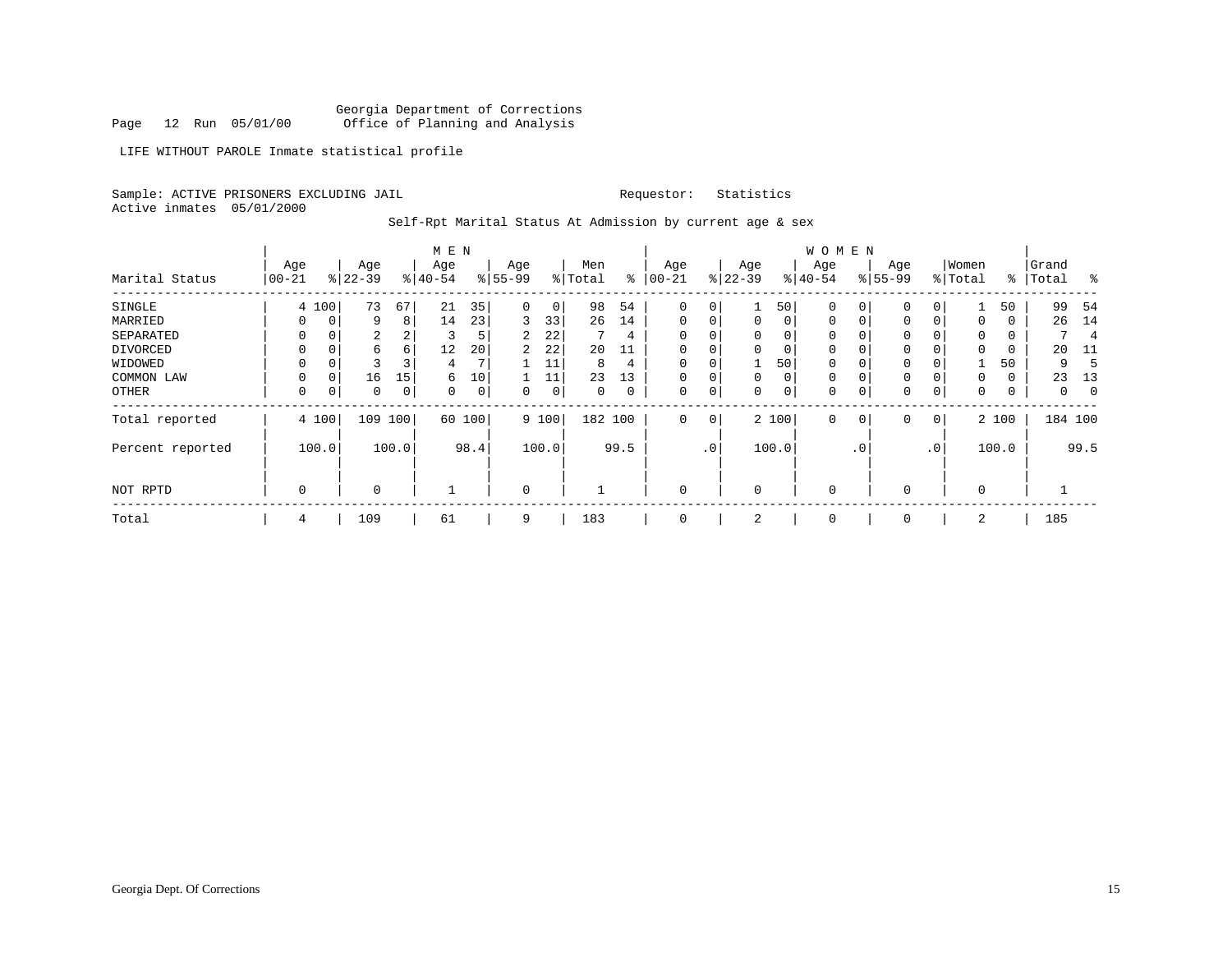Georgia Department of Corrections<br>Page 13 Run 05/01/00 office of Planning and Analysis Office of Planning and Analysis

LIFE WITHOUT PAROLE Inmate statistical profile

Sample: ACTIVE PRISONERS EXCLUDING JAIL **Requestor:** Statistics

Active inmates 05/01/2000

Self-Rpt Number Of Children At Admission by current age & sex

|                      |            |       |           |              | M E N        |        |              |       |         |      |               |             |             |              | WOMEN       |           |              |           |                |          |       |                |
|----------------------|------------|-------|-----------|--------------|--------------|--------|--------------|-------|---------|------|---------------|-------------|-------------|--------------|-------------|-----------|--------------|-----------|----------------|----------|-------|----------------|
|                      | Aqe        |       | Age       |              | Age          |        | Age          |       | Men     |      | Age           |             | Age         |              | Age         |           | Age          |           | Women          |          | Grand |                |
| Number Of Children   | $ 00 - 21$ |       | $ 22-39 $ |              | $ 40-54 $    |        | $8 55-99$    |       | % Total |      | $8   00 - 21$ |             | $ 22-39 $   |              | $ 40-54 $   |           | $ 55-99 $    |           | % Total        | ွေ       | Total | ್ಠಿ            |
| NO CHILDREN          | $\Omega$   | 0     |           | ı            | $\mathbf 0$  | 0      | $\Omega$     | 0     | 1       |      | 0             | 0           | 0           | 0            | $\mathbf 0$ |           | 0            | 0         | $\Omega$       | 0        |       |                |
| ONE CHILD            |            | 1 100 | 29        | 42           | 13           | 30     | 4            | 50    | 47      | 39   | 0             | 0           | $\Omega$    | $\mathbf 0$  | $\mathbf 0$ |           | $\mathbf 0$  | 0         | $\Omega$       | $\Omega$ | 47    | 39             |
| TWO CHILDREN         |            | 0     | 21        | 30           | 15           | 35     | 0            | 0     | 36      | 30   | $\Omega$      | 0           |             | 1 100        | $\mathbf 0$ |           | $\mathbf 0$  | 0         |                | 1 100    | 37    | 30             |
| THREE CHILDREN       |            | 0     | 10        | 14           | 10           | 23     | $\Omega$     | 0     | 20      | 17   | 0             | $\mathbf 0$ | 0           | 0            | $\mathbf 0$ |           | $\mathbf{0}$ | 0         | 0              | $\Omega$ | 20    | 16             |
| FOUR CHILDREN        |            |       | 6         | 9            | 2            | 5      | 2            | 25    | 10      | 8    | 0             | 0           | 0           | $\mathsf{O}$ | 0           |           | $\mathbf{0}$ |           | 0              | $\Omega$ | 10    | 8              |
| FIVE CHILDREN        | 0          | 0     |           |              | 2            | 5      | 0            | 0     | 3       | 2    | $\mathbf 0$   | 0           | $\mathbf 0$ | $\mathbf 0$  | $\mathbf 0$ |           | $\mathsf 0$  | 0         | $\mathbf 0$    | 0        | 3     | $\overline{a}$ |
| MORE THAN 5 CHILDREN | 0          | 0     |           | $\mathbf{1}$ | $\mathbf{1}$ | 2      | 2            | 25    | 4       | 3    | $\mathbf 0$   | 0           | $\mathbf 0$ | $\mathbf 0$  | $\mathbf 0$ |           | $\mathbf 0$  | 0         | $\mathbf 0$    | 0        | 4     |                |
| Total reported       |            | 1 100 |           | 69 100       |              | 43 100 |              | 8 100 | 121 100 |      | $\Omega$      | 0           |             | 1 100        | $\Omega$    | 0         | $\Omega$     | 0         |                | 1 100    |       | 122 100        |
| Percent reported     |            | 25.0  |           | 63.3         |              | 70.5   |              | 88.9  |         | 66.1 |               | $\cdot$ 0   |             | 50.0         |             | $\cdot$ 0 |              | $\cdot$ 0 |                | 50.0     |       | 65.9           |
| NOT REPORTED         | 3          |       | 40        |              | 18           |        | $\mathbf{1}$ |       | 62      |      | $\mathbf 0$   |             |             |              | 0           |           | $\Omega$     |           |                |          | 63    |                |
| Total                | 4          |       | 109       |              | 61           |        | 9            |       | 183     |      | $\Omega$      |             | 2           |              | $\Omega$    |           | $\Omega$     |           | $\mathfrak{D}$ |          | 185   |                |
|                      |            |       |           |              |              |        |              |       |         |      |               |             |             |              |             |           |              |           |                |          |       |                |
| AVG NUM CHILDREN     | 1.00       |       | 1.97      |              | 2.37         |        | 3.63         |       | 2.21    |      | .00           |             | 2.00        |              | .00         |           | .00          |           | 2.00           |          | 2.21  |                |

\* NOTE: THE FIELD LABLED "NO CHILDREN" WAS CORRECTED IN MARCH 1989: MISSING DATA FOR INMATES STILL IN DIAGNOSTICS NOW HAS BEEN REMOVED FROM THIS FIELD AND IDENTIFIED AS "NOT REPORTED" INFORMATION.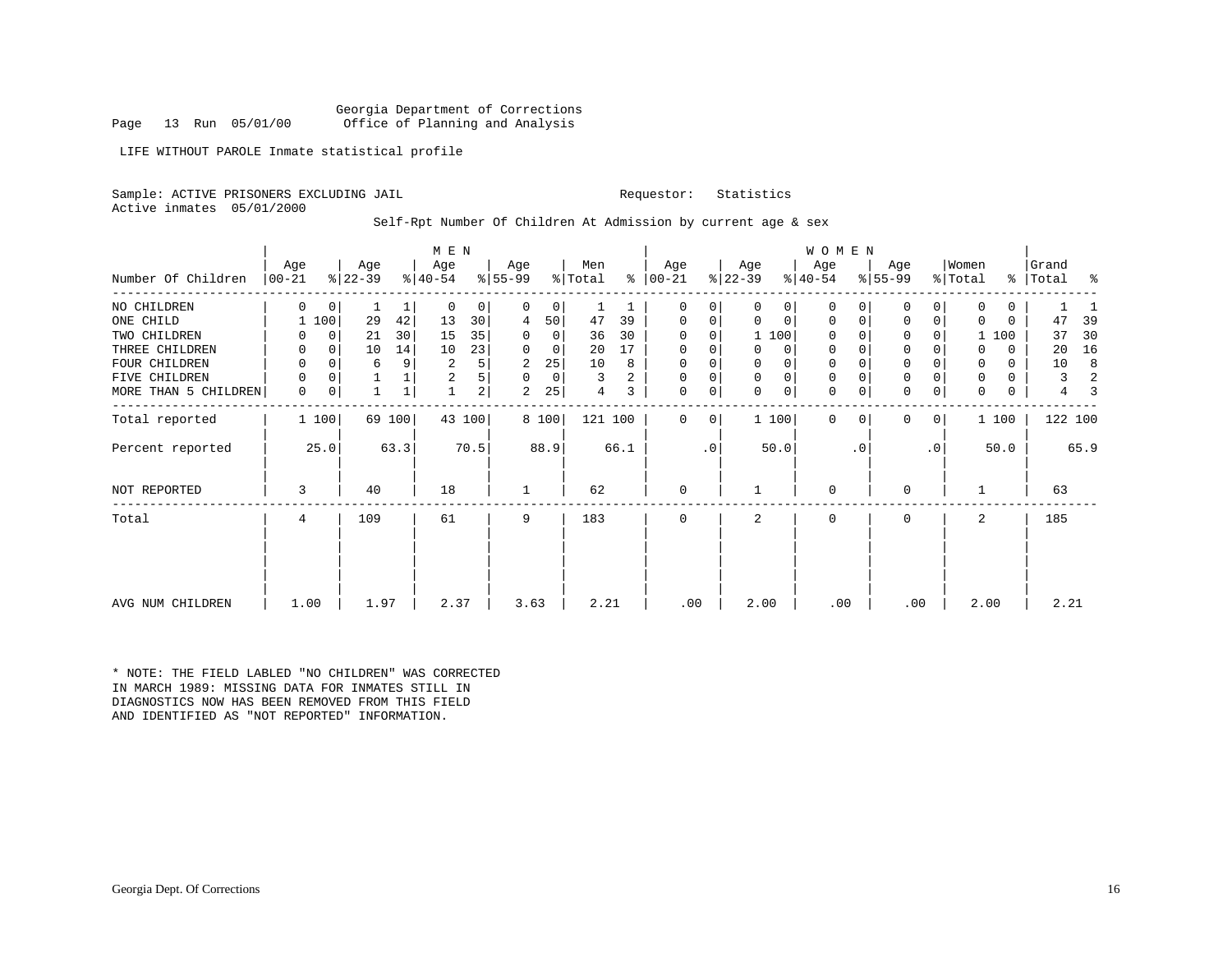Page 14 Run 05/01/00 Office of Planning and Analysis

LIFE WITHOUT PAROLE Inmate statistical profile

Sample: ACTIVE PRISONERS EXCLUDING JAIL Requestor: Statistics Active inmates 05/01/2000

 $\mathscr{L}$ 

Self-Rpt Religious Affiliation by current age & sex

|                  |           |          |           |              | M E N          |          |           |          |                |                |             |                |              |          | WOMEN    |             |             |             |             |            |         |                |
|------------------|-----------|----------|-----------|--------------|----------------|----------|-----------|----------|----------------|----------------|-------------|----------------|--------------|----------|----------|-------------|-------------|-------------|-------------|------------|---------|----------------|
|                  | Age       |          | Age       |              | Age            |          | Age       |          | Men            |                | Age         |                | Age          |          | Age      |             | Age         |             | Women       |            | Grand   |                |
| Religion         | $00 - 21$ |          | $8 22-39$ |              | $ 40-54$       |          | $8 55-99$ |          | % Total        | ៖              | $ 00 - 21$  |                | $ 22-39$     |          | $ 40-54$ |             | $ 55-99$    |             | % Total     | $\epsilon$ | Total   | ႜ              |
| <b>ISLAM</b>     | 0         | 0        | 9         | 8            | 4              | 7        | 0         | 0        | 13             | 7              | 0           | 0              | 0            | 0        | 0        | 0           | 0           | 0           | $\Omega$    | 0          | 13      | 7              |
| CATHOLIC         | O         | 0        | 2         | 2            | 2              | 3        | $\Omega$  | 0        | $\overline{4}$ | 2              | 0           | 0              | 0            | 0        | 0        | $\mathbf 0$ | $\mathbf 0$ | $\mathbf 0$ | $\Omega$    | 0          | 4       | $\overline{2}$ |
| <b>BAPTIST</b>   |           | 0        | 46        | 43           | 32             | 53       | 5         | 56       | 83             | 46             | $\Omega$    | $\Omega$       | $\mathbf{1}$ | 50       | $\Omega$ | 0           | $\Omega$    | $\Omega$    | 1           | 50         | 84      | 46             |
| METHODIST        |           | $\Omega$ |           | $\mathbf{1}$ |                | 2        |           | 0        | 2              | 1              |             | O              | $\Omega$     | 0        | $\Omega$ | $\mathbf 0$ | $\Omega$    | $\Omega$    | $\Omega$    | 0          | 2       | $\mathbf{1}$   |
| EPISCOPLN        |           | 0        | 0         | $\Omega$     | O              | $\Omega$ |           | 0        | 0              | $\Omega$       |             | U              | $\Omega$     | 0        | $\Omega$ | 0           | 0           | 0           | 0           | 0          |         | $\Omega$       |
| PRESBYTRN        |           | $\Omega$ | 0         | O            | 0              | $\Omega$ | U         | 0        | 0              | $\Omega$       | O           | U              | $\Omega$     | 0        | $\Omega$ | $\Omega$    | 0           | 0           | 0           | 0          |         | $\cap$         |
| CHC OF GOD       |           | $\Omega$ |           |              | n              | $\Omega$ |           | $\Omega$ |                | 1              | O           | U              |              | 0        | $\Omega$ | $\Omega$    | O           | U           | $\Omega$    | 0          |         |                |
| HOLINESS         |           | 0        |           |              |                | 2        | -1        | 11       |                | $\overline{2}$ | O           | U              |              | 50       | 0        | 0           | 0           | 0           |             | 50         |         | 2              |
| <b>JEWISH</b>    |           | $\Omega$ |           |              |                | 0        | U         | 0        |                | 1              | n           |                | $\Omega$     | 0        | $\Omega$ | 0           | 0           | 0           | $\Omega$    | 0          |         | -1             |
| ANGLICAN         |           | $\Omega$ | 0         | 0            | n              | 0        |           | $\Omega$ | $\Omega$       | $\Omega$       | U           | U              | $\Omega$     | $\Omega$ | $\Omega$ | $\Omega$    | 0           | 0           | $\Omega$    | 0          |         | $\bigcap$      |
| GRK ORTHDX       |           | $\Omega$ | 0         | O            | n              | 0        |           | 0        | $\Omega$       | 0              |             | U              | $\Omega$     | 0        | 0        | 0           | $\Omega$    | O           | C           | 0          |         | $\bigcap$      |
| HINDU            |           | $\Omega$ |           | 0            |                | O        |           | 0        | 0              | $\Omega$       |             | U              | $\Omega$     | 0        | $\Omega$ | 0           | $\Omega$    | O           | C           | 0          |         | $\cap$         |
| <b>BUDDHIST</b>  |           | $\Omega$ | 0         | 0            |                | O        |           | 0        | 0              | 0              |             | O              | $\Omega$     | 0        | 0        | 0           | 0           | 0           | $\Omega$    | 0          |         | C              |
| TAOIST           |           | $\Omega$ | N         | $\Omega$     | $\Omega$       | $\Omega$ | U         | O        | 0              | $\Omega$       | O           | O              | $\Omega$     | 0        | $\Omega$ | $\Omega$    | $\Omega$    | $\Omega$    | $\Omega$    | 0          |         | C              |
| SHINTOIST        |           | $\Omega$ | 0         | 0            | O              | 0        | U         | 0        | $\Omega$       | $\Omega$       | O           | U              | $\Omega$     | 0        | 0        | 0           | 0           | O           | $\Omega$    | 0          |         | O              |
| SEVEN D AD       |           | $\Omega$ | 0         | 0            | 2              | 3        |           | 0        | 2              |                |             |                | $\Omega$     | 0        | 0        | 0           | 0           | 0           | 0           | 0          |         |                |
| JEHOVAH WT       |           | $\Omega$ |           |              |                | 2        | U         | 0        | 2              | 1              | O           |                | $\Omega$     | 0        | 0        | 0           | $\mathbf 0$ | 0           | $\Omega$    | 0          |         | -1             |
| LATR DAY S       |           | $\Omega$ | 0         | $\Omega$     | $\Omega$       | 0        | U         | 0        | 0              | 0              | O           | U              | $\Omega$     | 0        | $\Omega$ | $\mathbf 0$ | 0           | 0           | 0           | 0          |         | $\Omega$       |
| QUAKER           |           | 0        | $\Omega$  | $\Omega$     | $\Omega$       | $\Omega$ |           | 0        | 0              | 0              |             | O              | $\Omega$     | 0        | 0        | 0           | $\Omega$    | 0           | $\Omega$    | 0          |         | $\bigcap$      |
| OTHER PROD       |           | 0        | 12        | 11           | 5              | 8        | 0         | 0        | 17             | 9              |             | $\Omega$       | $\Omega$     | 0        | $\Omega$ | 0           | 0           | 0           | $\Omega$    | 0          | 17      | 9              |
| <b>NONE</b>      | 3         | 75       | 22        | 21           | 10             | 17       | 3         | 33       | 38             | 21             | O           | 0              | 0            | 0        | 0        | 0           | 0           | $\Omega$    | $\Omega$    | 0          | 38      | 21             |
| <b>OTHER</b>     |           | 25       | 11        | 10           | $\overline{2}$ | 3        | 0         | 0        | 14             | 8              | $\mathbf 0$ | 0              | $\Omega$     | 0        | 0        | 0           | $\Omega$    | 0           | $\Omega$    | 0          | 14      | 8              |
| Total reported   | 4 100     |          | 107 100   |              | 60 100         |          |           | 9 100    | 180 100        |                | $\Omega$    | 0 <sup>1</sup> |              | 2 100    | 0        | 0           | 0           | 0           |             | 2 100      | 182 100 |                |
| Percent reported | 100.0     |          |           | 98.2         |                | 98.4     |           | 100.0    |                | 98.4           |             | $\cdot$ 0      |              | 100.0    |          | . 0         |             | $\cdot$ 0   |             | 100.0      |         | 98.4           |
| NOT RPTD         | $\Omega$  |          | 2         |              | 1              |          | 0         |          | 3              |                | $\Omega$    |                | $\Omega$     |          | 0        |             | 0           |             | $\mathbf 0$ |            | 3       |                |
| Total            | 4         |          | 109       |              | 61             |          | 9         |          | 183            |                | 0           |                | 2            |          | 0        |             | 0           |             | 2           |            | 185     |                |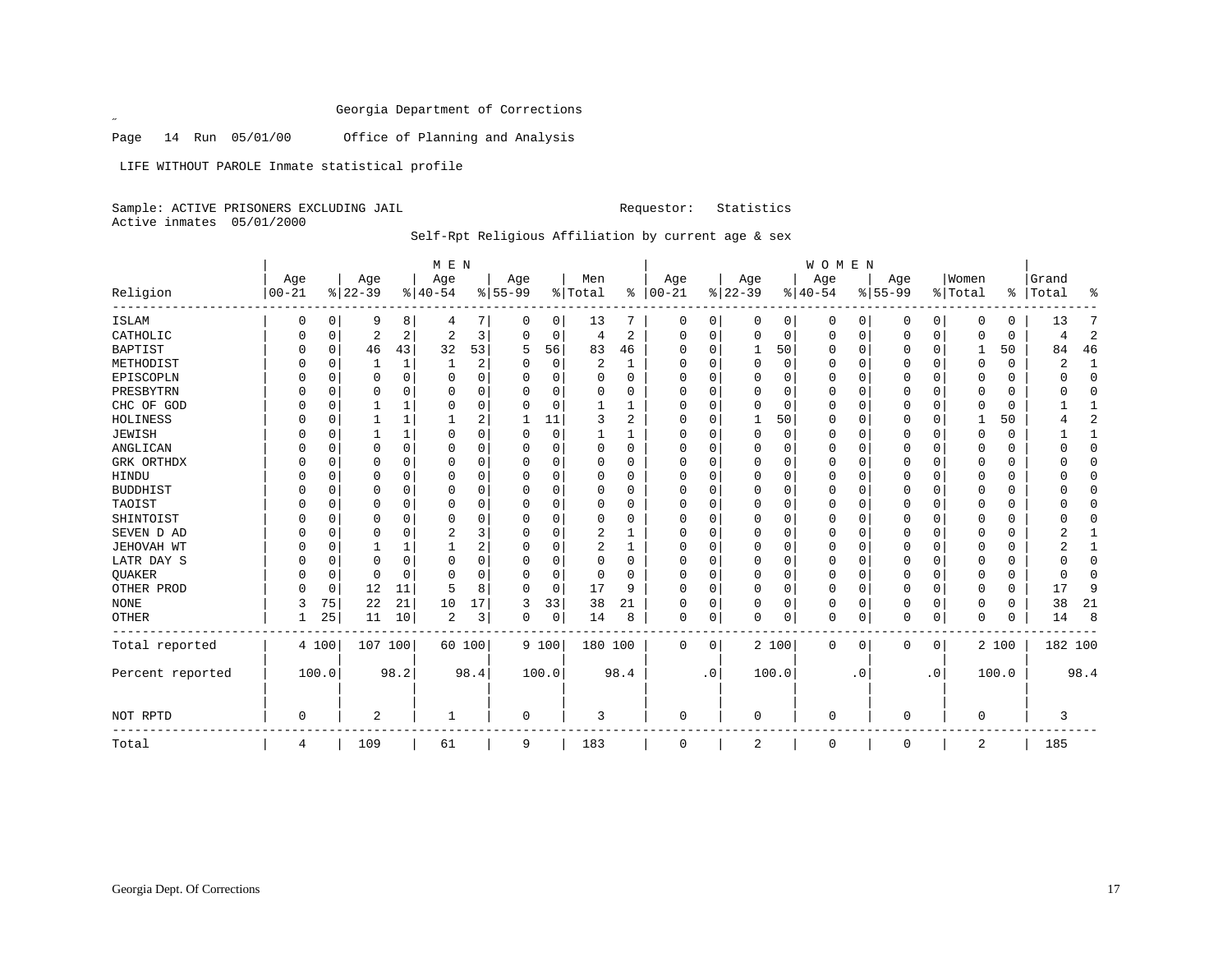Page 15 Run 05/01/00 Office of Planning and Analysis

LIFE WITHOUT PAROLE Inmate statistical profile

Sample: ACTIVE PRISONERS EXCLUDING JAIL **Requestor:** Statistics Active inmates 05/01/2000

˝

 $\overline{a}$ 

˝ $\mathscr{L}$ ˝

## Self-Rpt Family Behavior Patterns \* by current age & sex

|                  |           | M E N    |           |      |           |        |          |        |         |         |          |                 |           |       | WOMEN       |           |           |                 |          |       |           |          |
|------------------|-----------|----------|-----------|------|-----------|--------|----------|--------|---------|---------|----------|-----------------|-----------|-------|-------------|-----------|-----------|-----------------|----------|-------|-----------|----------|
|                  | Age       |          | Age       |      | Age       |        | Age      |        | Men     |         | Age      |                 | Age       |       | Age         |           | Age       |                 | Women    |       | Grand     |          |
| Family Behavior  | $00 - 21$ |          | $ 22-39 $ |      | $ 40-54 $ |        | $ 55-99$ |        | % Total | ៖       | $ 00-21$ |                 | $ 22-39 $ |       | $ 40-54 $   |           | $ 55-99 $ |                 | % Total  |       | %   Total | း        |
| CRIMINLTY        |           | 11       | 32        | 18   | 20        | 22     | 2        | 20     | 55      | 19      | 0        | $\Omega$        |           | 17    | $\Omega$    | 0         | 0         | $\Omega$        |          | 17    | 56        | 19       |
| ALCOHOLISM       | 2         | 22       | 24        | 14   | 15        | 17     |          | 10     | 42      | 15      |          |                 |           | 17    | $\Omega$    |           | 0         | O               |          | 17    | 43        | 15       |
| DRUG ABUSE       |           | 33       | 14        | 8    | 9         | 10     | 0        | 0      | 26      | 9       |          |                 |           | 17    | $\Omega$    |           | U         |                 |          | 17    | 27        | 9        |
| DOMINERING       |           | $\Omega$ |           |      | 0         | 0      | 0        | 0      |         | 0       |          |                 |           | 17    | 0           |           | 0         |                 |          | 17    |           |          |
| MIGRANT          |           | $\Omega$ | 2         |      |           |        | 0        | 0      | 3       |         |          |                 |           | 0     | $\Omega$    |           | O         |                 |          |       |           |          |
| INFL BTGS        |           | $\Omega$ | 11        |      |           |        | 2        | 20     | 17      | 6       |          |                 |           | 0     | $\Omega$    |           | 0         |                 |          |       | 17        | 6        |
| PERMISSIVE       |           | C        | O         |      |           |        | O        | 0      |         |         |          |                 |           | 17    |             |           |           |                 |          | 17    |           | $\Omega$ |
| FATH ABSNT       |           | 11       | 64        | 36   | 29        | 32     | 4        | 40     | 98      | 34      |          |                 |           | 0     | $\Omega$    |           | U         |                 |          |       | 98        | 34       |
| MOTH ABSNT       | 2         | 22       | 25        | 14   | 11        | 12     |          | 10     | 39      | 14      |          |                 | $\Omega$  | 0     | 0           |           | 0         |                 |          |       | 39        | 13       |
| <b>NONE</b>      | 0         | 0        | 4         | 2    |           | 1      | 0        | 0      | 5.      | 2       | 0        |                 |           | 17    | 0           |           | 0         | 0               |          | 17    | 6         | 2        |
| Total reported   |           | 9 100    | 177       | 100  |           | 90 100 |          | 10 100 |         | 286 100 | $\Omega$ | $\overline{0}$  |           | 6 100 | $\Omega$    | 0         | 0         | $\mathbf 0$     |          | 6 100 | 292 100   |          |
| Percent reported |           | 100.0    |           | 77.1 |           | 73.8   |          | 66.7   |         | 76.0    |          | .0 <sup>1</sup> |           | 100.0 |             | $\cdot$ 0 |           | .0 <sup>1</sup> |          | 100.0 |           | 76.2     |
| OTHER            | 0         |          | 25        |      | 16        |        | 3        |        | 44      |         |          |                 | $\Omega$  |       | $\Omega$    |           | $\Omega$  |                 | $\Omega$ |       | 44        |          |
| Total            | 4         |          | 109       |      | 61        |        | 9        |        | 183     |         | 0        |                 | 2         |       | $\mathbf 0$ |           | 0         |                 | 2        |       | 185       |          |

\* NOTE: SINCE THERE CAN BE UP TO FIVE BEHAVIOR CODES PER INMATE, THE NUMBER OF CASES REPORTED IN THE DETAIL LINES AND THE TOTAL REPORTED LINE MAY EXCEED THE TOTAL NUMBER OF CASES.IN SHORT, THIS TABLE COUNTS THE NUMBER OF BEHAVIOR PROBLEMS, NOT INMATES.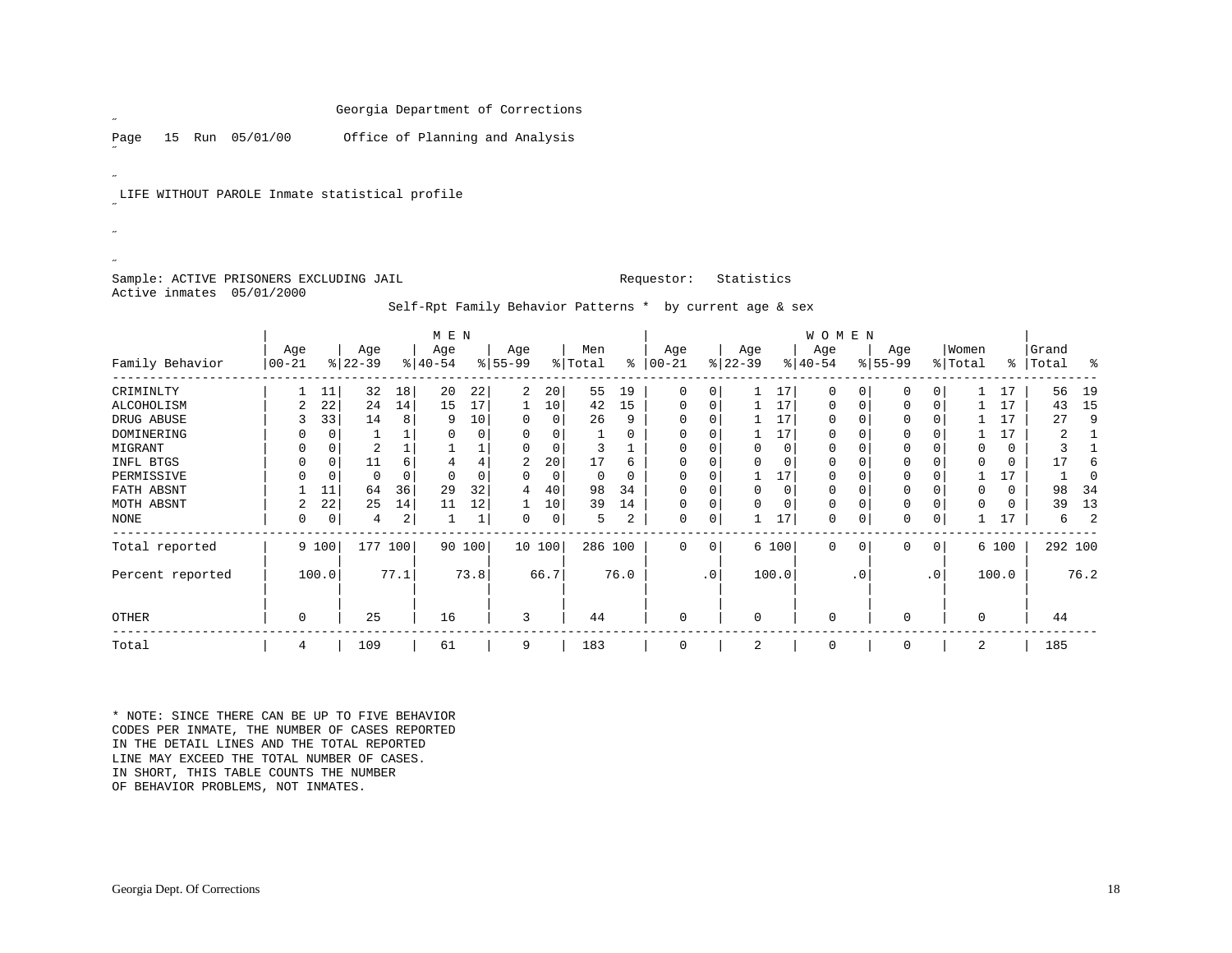Georgia Department of Corrections<br>Page 16 Run 05/01/00 office of Planning and Analysis Office of Planning and Analysis

LIFE WITHOUT PAROLE Inmate statistical profile

Sample: ACTIVE PRISONERS EXCLUDING JAIL **Requestor:** Statistics

Active inmates 05/01/2000

Inmate Diagnostic Behavior Problem \* by current age & sex

|                    |                  | M E N    |                  |          |                  |       |                  |          |                |      |                  |           |                  |          | <b>WOMEN</b>    |              |                 |           |                  |       |                |          |
|--------------------|------------------|----------|------------------|----------|------------------|-------|------------------|----------|----------------|------|------------------|-----------|------------------|----------|-----------------|--------------|-----------------|-----------|------------------|-------|----------------|----------|
| Diagnostic Problem | Age<br>$00 - 21$ |          | Age<br>$ 22-39 $ |          | Age<br>$ 40-54 $ |       | Age<br>$8 55-99$ |          | Men<br>% Total | ⊱    | Age<br>$00 - 21$ |           | Age<br>$ 22-39 $ |          | Age<br>$ 40-54$ |              | Age<br>$ 55-99$ |           | Women<br>% Total | ိ     | Grand<br>Total | ႜ        |
| ALCOHOLIC          | 0                | 0        | 5                | 2        | 5                | 4     | 3                | 18       | 13             | 3    | 0                | 0         |                  | 25       | 0               | $\Omega$     | $\Omega$        | 0         |                  | 25    | 14             | 3        |
| ALCOH ABSE         | 2                | 15       | 22               | 9        | 11               | 9     |                  | 6        | 36             | 9    | $\Omega$         | 0         | $\Omega$         | 0        | 0               | 0            | $\Omega$        | 0         | $\Omega$         | 0     | 36             | 9        |
| DRUG EXP           |                  | 8        | 41               | 16       | 21               | 16    | 2                | 12       | 65             | 16   |                  |           |                  | $\Omega$ | O               | $\Omega$     |                 |           |                  | 0     | 65             | 16       |
| DRUG ABSE          |                  | 23       | 43               | 17       | 16               | 13    | 2                | 12       | 64             | 15   | $\Omega$         |           |                  | 25       | $\Omega$        | $\Omega$     | $\Omega$        |           |                  | 25    | 65             | 16       |
| NARC ADDCT         |                  | 0        | 2                | 1        | 2                | 2     |                  | $\Omega$ | 4              |      |                  |           | $\Omega$         | $\Omega$ | O               | $\Omega$     |                 |           | <sup>0</sup>     | 0     | 4              |          |
| EPILEPTIC          |                  | $\Omega$ |                  |          |                  | 1     |                  | $\Omega$ | 2              | U    |                  |           |                  | $\Omega$ | O               | <sup>0</sup> | $\Omega$        |           | O                | 0     | 2              | $\Omega$ |
| MANIPULTVE         |                  | 0        | 15               | 6        | 3                | 2     |                  | 12       | 20             | 5    | O                |           | U                | O        | 0               | $\Omega$     | $\Omega$        |           | 0                | 0     | 20             | 5        |
| <b>ASSAULTIVE</b>  |                  | 31       | 84               | 33       | 46               | 36    | 6                | 35       | 140            | 34   | $\Omega$         | 0         | 2                | 50       | 0               | $\Omega$     | $\Omega$        |           | 2                | 50    | 142            | 34       |
| ESCPE TEND         |                  | 15       | 12               | 5        | 14               | 11    | O                | 0        | 28             |      | 0                | U         | $\Omega$         | $\Omega$ | $\Omega$        | $\Omega$     | $\Omega$        | $\Omega$  | $\Omega$         | 0     | 28             | 7        |
| SUICIDAL           |                  | 8        | 14               |          |                  | 3     |                  | 0        | 19             | 5    |                  |           |                  | O        | 0               | $\Omega$     | $\Omega$        |           | 0                | 0     | 19             |          |
| WITHDRAWN          |                  | $\Omega$ |                  |          | $\Omega$         | 0     | O                | $\Omega$ |                | U    | O                |           | <sup>0</sup>     | $\Omega$ | $\Omega$        | $\Omega$     | $\Omega$        |           | <sup>0</sup>     | 0     |                | O        |
| PR RLTY CT         | 0                | 0        | 2                |          | 2                | 2     |                  | $\Omega$ | 4              |      |                  | 0         |                  | $\Omega$ | 0               | $\Omega$     | ∩               |           |                  | 0     |                |          |
| HOMOSEXUAL         |                  | $\Omega$ | $\Omega$         | $\Omega$ | $\Omega$         | 0     |                  | $\Omega$ | 0              | U    |                  |           | $\Omega$         | $\Omega$ | $\Omega$        | $\Omega$     | $\Omega$        |           | <sup>0</sup>     | 0     |                |          |
| <b>NONE</b>        |                  | $\Omega$ |                  |          |                  |       |                  | 6        | 3              |      |                  | 0         |                  | $\Omega$ | 0               | $\Omega$     | $\Omega$        |           |                  | 0     |                |          |
| <b>OTHER</b>       | O                | 0        | 6                | $\Omega$ | $\Omega$         | 0     | O                | 0        | б              |      | $\Omega$         | 0         | $\Omega$         | $\Omega$ | $\mathbf 0$     | $\Omega$     | $\Omega$        |           | $\Omega$         | 0     |                |          |
| NOT RPTD           | $\Omega$         | $\Omega$ | 5                | 2        | 2                | 2     | O                | 0        |                | 2    | $\Omega$         | 0         |                  | $\Omega$ | $\Omega$        | $\Omega$     | $\Omega$        | 0         | $\Omega$         | 0     |                | 2        |
| Total reported     |                  | 13 100   | 255 100          |          | 128 100          |       | 17 100           |          | 413 100        |      | $\mathbf 0$      | 0         |                  | 4 100    | 0               | $\mathbf 0$  | $\Omega$        | 0         |                  | 4 100 | 417 100        |          |
| Percent reported   |                  | 100.0    |                  | 99.1     |                  | 100.0 |                  | 100.0    |                | 99.5 |                  | $\cdot$ 0 |                  | 100.0    |                 | . 0          |                 | $\cdot$ 0 |                  | 100.0 |                | 99.5     |
| UNKNOWN            | 0                |          |                  |          | $\mathbf 0$      |       | 0                |          |                |      | $\mathbf 0$      |           | 0                |          | $\mathbf 0$     |              | 0               |           | $\mathbf 0$      |       |                |          |
| Total              | 4                |          | 109              |          | 61               |       | 9                |          | 183            |      | $\Omega$         |           | $\overline{2}$   |          | $\mathbf 0$     |              | $\Omega$        |           | 2                |       | 185            |          |

\* NOTE: SINCE THERE CAN BE UP TO FIVE BEHAVIOR CODES PER INMATE, THE NUMBER OF CASES REPORTED IN THE DETAIL LINES AND THE TOTAL REPORTED LINE MAY EXCEED THE TOTAL NUMBER OF CASES.IN SHORT, THIS TABLE COUNTS THE NUMBER OF BEHAVIOR PROBLEMS, NOT INMATES.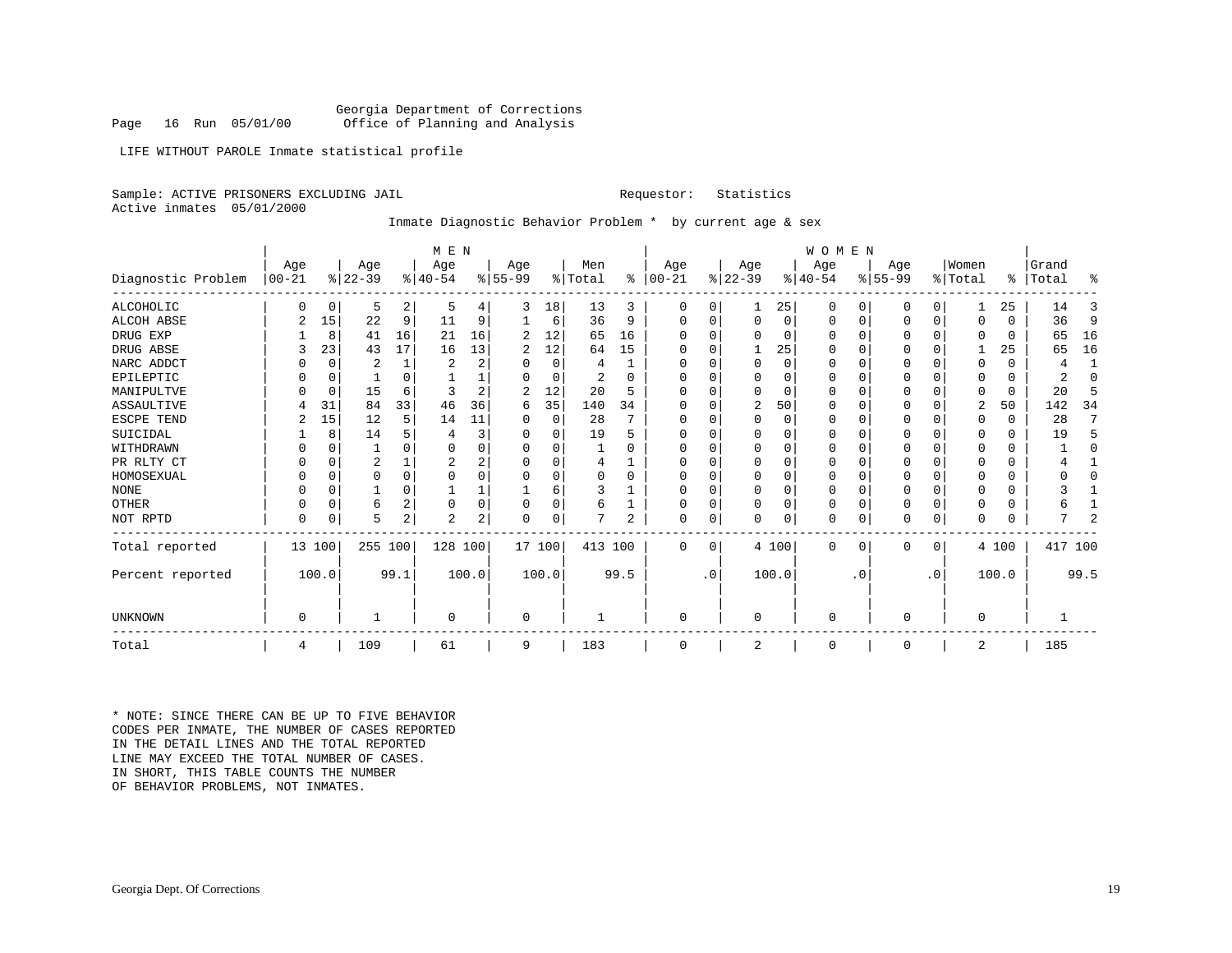Page 17 Run 05/01/00 Office of Planning and Analysis

LIFE WITHOUT PAROLE Inmate statistical profile

 $\mathscr{L}$ 

Sample: ACTIVE PRISONERS EXCLUDING JAIL Requestor: Statistics Active inmates 05/01/2000

Physical Profile (General Condition) by current age & sex

|                                         |                    |                            |                  |                      | M E N             |                   |                  |                   |                |          |                         |               |                         |                            | W O M E N               |                         |                         |                            |                  |        |                    |            |
|-----------------------------------------|--------------------|----------------------------|------------------|----------------------|-------------------|-------------------|------------------|-------------------|----------------|----------|-------------------------|---------------|-------------------------|----------------------------|-------------------------|-------------------------|-------------------------|----------------------------|------------------|--------|--------------------|------------|
| Physical Profile                        | Age<br>$ 00 - 21 $ |                            | Age<br>$8 22-39$ |                      | Age<br>$8 40-54$  |                   | Age<br>$8 55-99$ |                   | Men<br>% Total | ႜ        | Aqe<br>$ 00 - 21$       |               | Age<br>$ 22-39$         |                            | Aqe<br>$8 40-54$        |                         | Age<br>$8155 - 99$      |                            | Women<br>% Total |        | Grand<br>%   Total | $^{\circ}$ |
| NO LIMITATION<br>DEFECT NO MAJOR LIMT   | $\Omega$           | 4 100<br>0                 | 76<br>18         | 71<br>17             | 36<br>12          | 59<br>20          | 3                | 33<br>11          | 119<br>31      | 66<br>17 | 0<br>$\Omega$           | 0<br>$\Omega$ | $\Omega$                | 2 100<br>$\Omega$          | 0<br>$\Omega$           | 0<br>$\Omega$           | 0<br>$\Omega$           | $\overline{0}$<br>$\Omega$ | $\Omega$         | 2 100  | 121<br>31          | 66<br>17   |
| DEFECT MAJOR LIMIT<br>VERY MAJOR DEFECT | $\Omega$<br>0      | $\mathbf 0$<br>$\mathbf 0$ | 13<br>0          | 12<br>$\overline{0}$ | 13<br>$\mathbf 0$ | 21<br>$\mathbf 0$ | 5.<br>$\Omega$   | 56<br>$\mathbf 0$ | 31<br>0        | 17<br>0  | $\Omega$<br>$\mathbf 0$ | 0<br>0        | $\Omega$<br>$\mathbf 0$ | $\mathbf 0$<br>$\mathbf 0$ | $\Omega$<br>$\mathbf 0$ | $\Omega$<br>$\mathbf 0$ | $\Omega$<br>$\mathbf 0$ | $\Omega$<br>$\overline{0}$ | $\Omega$<br>0    | 0<br>0 | 31<br>$\mathbf{0}$ | 17<br>- 0  |
| Total reported                          |                    | 4 100                      | 107              | 100                  |                   | 61 100            |                  | 9 100             | 181 100        |          | $\mathbf 0$             | 0             |                         | 2 100                      | $\mathbf 0$             | $\mathbf{0}$            | 0                       | 0 <sup>1</sup>             |                  | 2 100  |                    | 183 100    |
| Percent reported                        |                    | 100.0                      |                  | 98.2                 |                   | 100.0             |                  | 100.0             |                | 98.9     |                         | .0'           |                         | 100.0                      |                         | .0'                     |                         | .0 <sup>1</sup>            |                  | 100.0  |                    | 98.9       |
| <b>NOT REPORTED</b>                     | $\mathbf 0$        |                            | $\mathfrak{D}$   |                      | $\mathbf 0$       |                   | $\mathbf 0$      |                   | $\overline{a}$ |          | $\mathbf 0$             |               | $\Omega$                |                            | $\mathbf 0$             |                         | $\Omega$                |                            | $\Omega$         |        | 2                  |            |
| Total                                   | 4                  |                            | 109              |                      | 61                |                   | 9                |                   | 183            |          | $\mathbf 0$             |               | 2                       |                            | 0                       |                         | $\Omega$                |                            | 2                |        | 185                |            |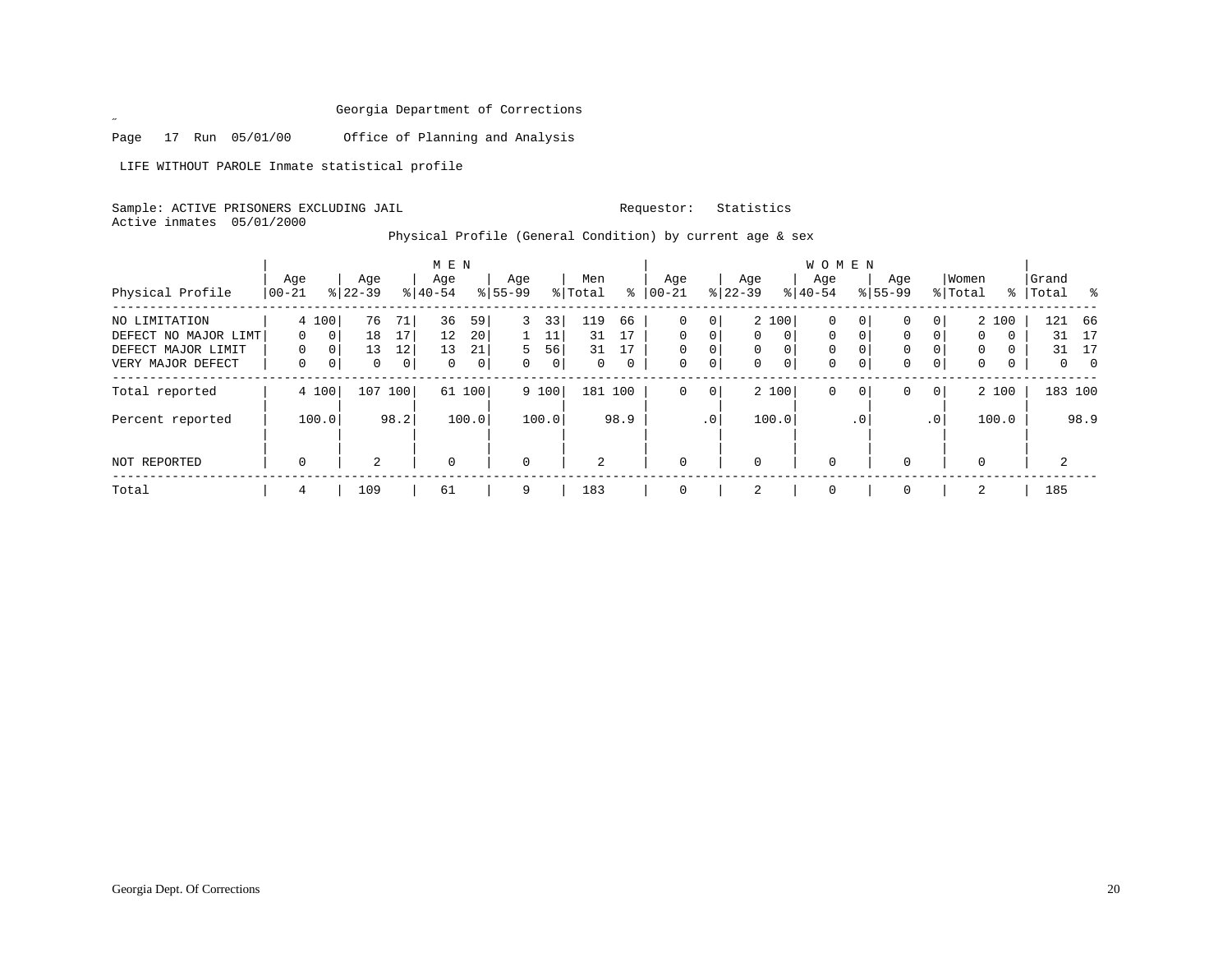LIFE WITHOUT PAROLE Inmate statistical profile

Sample: ACTIVE PRISONERS EXCLUDING JAIL **Requestor:** Statistics Active inmates 05/01/2000

Security Status by current age & sex

|                  |           |             |           |       | M E N       |        |             |       |          |       |          |                 |             |       | W O M E N    |              |             |                 |                |               |       |         |
|------------------|-----------|-------------|-----------|-------|-------------|--------|-------------|-------|----------|-------|----------|-----------------|-------------|-------|--------------|--------------|-------------|-----------------|----------------|---------------|-------|---------|
|                  | Age       |             | Age       |       | Age         |        | Age         |       | Men      |       | Age      |                 | Age         |       | Age          |              | Age         |                 | Women          |               | Grand |         |
| Security         | $00 - 21$ |             | $ 22-39 $ |       | $ 40-54$    |        | $8 55-99$   |       | % Total  | ∻     | $ 00-21$ |                 | $8 22-39$   |       | $ 40-54 $    |              | $ 55-99 $   |                 | % Total        | $\frac{1}{6}$ | Total | း       |
| DIAG INCOM       | $\Omega$  | 0           | 0         | 0     | 0           | 0      | 0           | 0     | 0        | 0     | 0        | $\Omega$        | 0           | 0     | 0            |              | 0           | $\Omega$        | $\Omega$       | 0             |       |         |
| WRK RELEAS       | 0         | 0           | 0         | 0     | $\mathbf 0$ | 0      | $\mathbf 0$ | 0     | 0        | 0     | $\Omega$ | $\Omega$        | $\mathbf 0$ | 0     | $\mathbf 0$  | $\mathbf 0$  | $\mathbf 0$ | 0               | $\Omega$       | 0             | 0     |         |
| TRUSTY           |           |             | 0         |       |             |        | $\Omega$    | 0     | 0        | 0     |          |                 | 0           | 0     | 0            |              | 0           |                 | $\Omega$       | 0             |       |         |
| MINIMUM          |           | $\mathbf 0$ |           |       |             |        | $\Omega$    | 0     |          |       |          |                 | $\Omega$    | 0     | 0            |              | 0           |                 | $\Omega$       | 0             |       |         |
| MEDIUM           |           | 25          | 22        | 20    | 18          | 30     | 5           | 56    | 46       | 25    | 0        |                 |             | 50    | 0            |              | 0           |                 |                | 50            | 47    | 25      |
| CLOSE            | 3         | 75          | 70        | 64    | 39          | 64     | 4           | 44    | 116      | 63    | $\Omega$ |                 | 0           | 0     | 0            |              | $\mathbf 0$ |                 | $\Omega$       | 0             | 116   | 63      |
| MAXIMUM          |           | 0           | 14        | 13    | 4           |        | $\Omega$    | 0     | 18       | 10    | $\Omega$ |                 |             | 50    | $\mathbf 0$  |              | $\Omega$    |                 |                | 50            | 19    | 10      |
| DIAGNOSTIC       | $\Omega$  | 0           | 2         | 2     | $\Omega$    | 0      | 0           | 0     | 2        |       | $\Omega$ | 0               | 0           | 0     | $\mathbf 0$  | $\mathsf{C}$ | 0           | 0               | $\mathbf 0$    | 0             | 2     |         |
| Total reported   |           | 4 100       | 109       | 100   |             | 61 100 |             | 9 100 | 183 100  |       | 0        | $\circ$         |             | 2 100 | $\mathbf{0}$ | 0            | 0           | 0               |                | 2 100         |       | 185 100 |
| Percent reported |           | 100.0       |           | 100.0 |             | 100.0  |             | 100.0 |          | 100.0 |          | .0 <sup>1</sup> |             | 100.0 |              | . 0          |             | .0 <sup>′</sup> |                | 100.0         |       | 100.0   |
| NOT RPTD         | $\Omega$  |             | $\Omega$  |       | $\Omega$    |        | 0           |       | $\Omega$ |       | $\Omega$ |                 | $\Omega$    |       | 0            |              | $\Omega$    |                 | $\overline{0}$ |               | 0     |         |
| Total            | 4         |             | 109       |       | 61          |        | 9           |       | 183      |       | $\Omega$ |                 | 2           |       | 0            |              | $\mathbf 0$ |                 | 2              |               | 185   |         |

\* NOTE: BEGINNING IN JULY 1987, THE FACILITIES DIVISION NO LONGER CODED INMATES AS BEING WORK RELEASE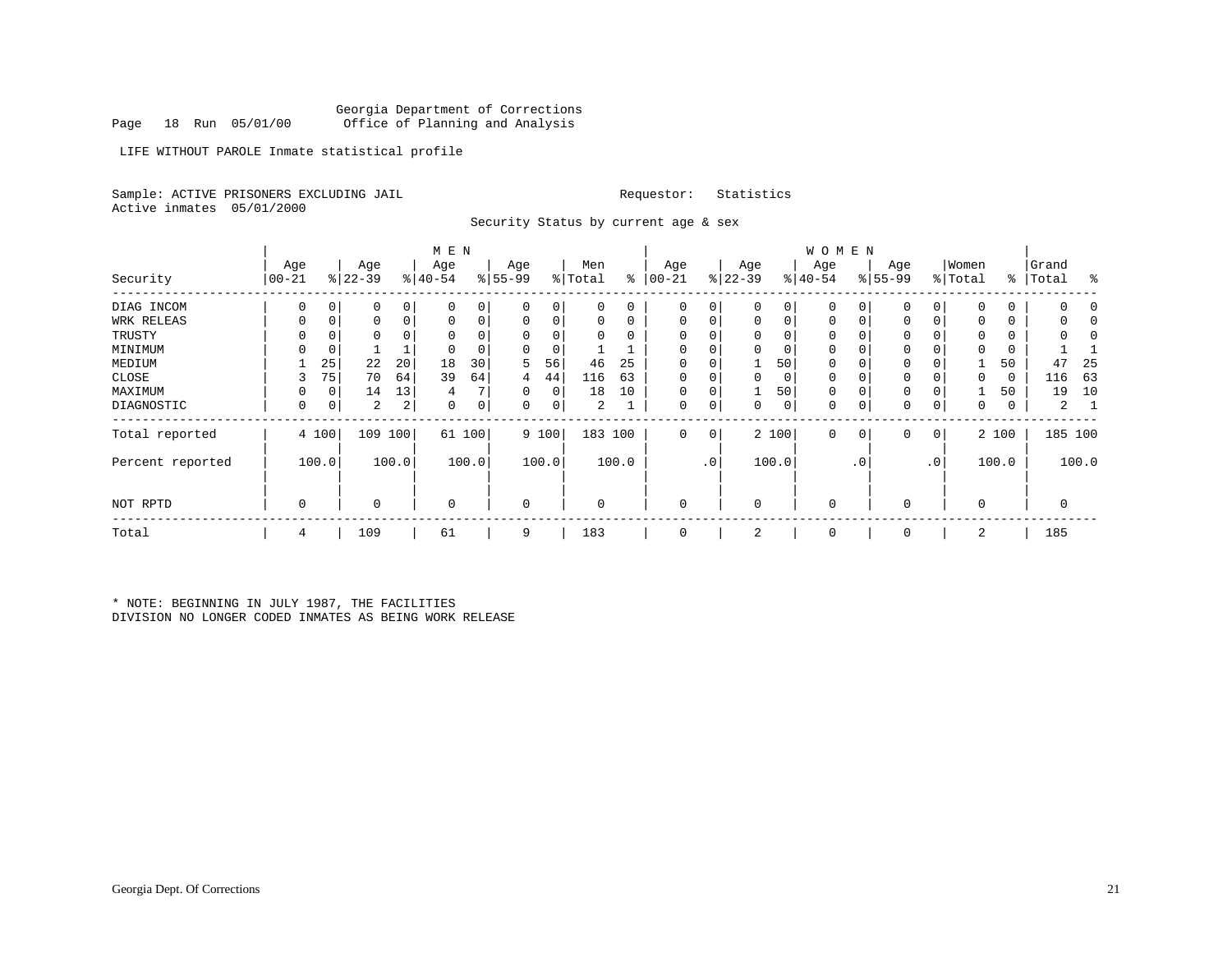Page 19 Run 05/01/00 Office of Planning and Analysis

LIFE WITHOUT PAROLE Inmate statistical profile

Sample: ACTIVE PRISONERS EXCLUDING JAIL Requestor: Statistics Active inmates 05/01/2000

Number Of Sentences by current age & sex

|                     |           |             |           |         | M E N       |        |             |       |         |       |             |           |             |             | <b>WOMEN</b> |          |             |                 |          |       |           |       |
|---------------------|-----------|-------------|-----------|---------|-------------|--------|-------------|-------|---------|-------|-------------|-----------|-------------|-------------|--------------|----------|-------------|-----------------|----------|-------|-----------|-------|
|                     | Age       |             | Age       |         | Age         |        | Age         |       | Men     |       | Age         |           | Age         |             | Age          |          | Age         |                 | Women    |       | Grand     |       |
| Number Of Sentences | $00 - 21$ |             | $ 22-39 $ |         | $ 40-54 $   |        | $ 55-99 $   |       | % Total | ∻     | $ 00-21$    |           | $ 22-39 $   |             | $ 40-54 $    |          | $8 55-99$   |                 | % Total  |       | % Total % |       |
| ONE                 | 0         | $\mathbf 0$ | 14        | 13      |             | 11     | 2           | 22    | 23      | 13    | $\mathbf 0$ | 0         | $\Omega$    | 0           | $\Omega$     |          | $\Omega$    | 0               |          | 0     | 23        | 12    |
| TWO                 | 0         | 0           | 19        | 17      | 12          | 20     | 3           | 33    | 34      | 19    | $\mathbf 0$ | 0         |             | 50          | 0            | 0        | 0           |                 |          | 50    | 35        | 19    |
| THREE               | $\Omega$  | 0           | 21        | 19      | 13          | 21     | $\Omega$    | 0     | 34      | 19    | $\mathbf 0$ |           | $\mathbf 0$ | 0           | $\mathbf 0$  |          | 0           |                 |          | 0     | 34        | 18    |
| <b>FOUR</b>         |           | 25          | 14        | 13      |             | 11     | $\Omega$    | 0     | 22      | 12    | $\mathbf 0$ |           |             | $\mathbf 0$ | $\mathbf 0$  |          | $\Omega$    |                 |          | 0     | 22        | 12    |
| FIVE                | $\Omega$  | $\mathbf 0$ | 10        | 9       | 5           | 8      | 2           | 22    | 17      | 9     | $\mathbf 0$ | 0         |             | 50          | $\mathbf 0$  |          | $\mathsf 0$ |                 |          | 50    | 18        | 10    |
| MORE THAN FIVE      | 3         | 75          | 31        | 28      | 17          | 28     | 2           | 22    | 53      | 29    | 0           | 0         | 0           | $\mathsf 0$ | $\mathbf 0$  | 0        | $\mathbf 0$ | 0               | 0        | 0     | 53        | 29    |
| Total reported      |           | 4 100       |           | 109 100 |             | 61 100 |             | 9 100 | 183 100 |       | $\Omega$    | 0         |             | 2 100       | $\Omega$     | $\Omega$ | $\Omega$    | $\overline{0}$  |          | 2 100 | 185 100   |       |
| Percent reported    |           | 100.0       |           | 100.0   |             | 100.0  |             | 100.0 |         | 100.0 |             | $\cdot$ 0 |             | 100.0       |              | . 0      |             | .0 <sup>1</sup> |          | 100.0 |           | 100.0 |
| NOT REPORTED        | 0         |             | 0         |         | $\mathbf 0$ |        | $\mathbf 0$ |       | 0       |       | $\mathbf 0$ |           | $\mathbf 0$ |             | $\mathbf 0$  |          | $\Omega$    |                 | $\Omega$ |       | 0         |       |
| Total               | 4         |             | 109       |         | 61          |        | 9           |       | 183     |       | $\mathbf 0$ |           | 2           |             | $\mathbf 0$  |          | $\Omega$    |                 | 2        |       | 185       |       |
|                     |           |             |           |         |             |        |             |       |         |       |             |           |             |             |              |          |             |                 |          |       |           |       |
| AVG NUM SENTENCES   | 6.25      |             | 4.66      |         | 4.54        |        | 3.44        |       | 4.60    |       | .00         |           | 3.50        |             | .00          |          |             | .00             | 3.50     |       | 4.58      |       |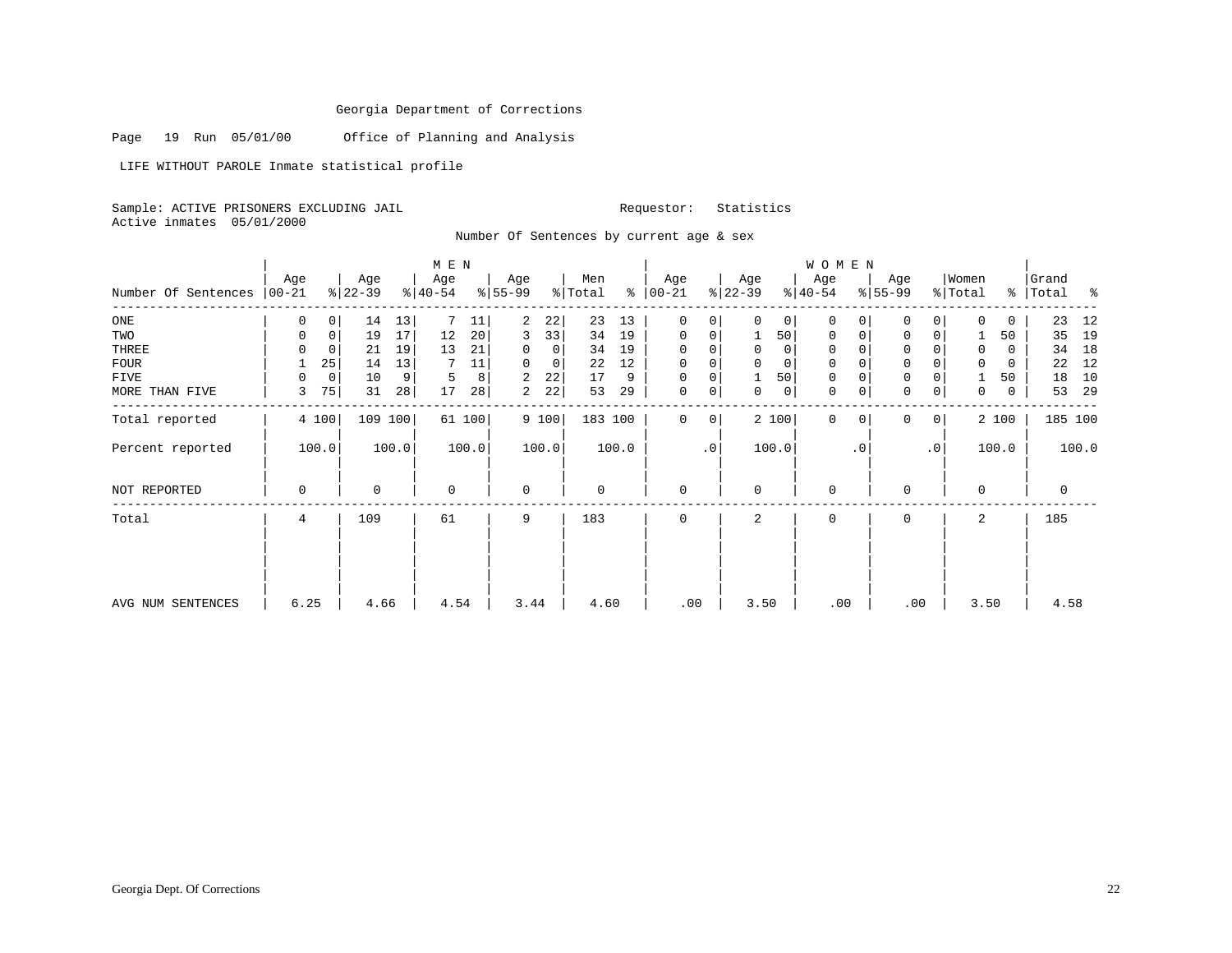Page 20 Run 05/01/00 Office of Planning and Analysis

LIFE WITHOUT PAROLE Inmate statistical profile

Sample: ACTIVE PRISONERS EXCLUDING JAIL **Requestor:** Statistics Active inmates 05/01/2000

 $\mathscr{L}^{\pm}$ 

 $\mathscr{L}^{\pm}$ 

˝ $\mathscr{B}^{\pm}$  $\overline{a}$ 

Number Of Disciplinaries by current age & sex

|                  |                   |          |                  |         | M E N            |        |                 |       |                |       |                 |           |                  |       | WOMEN            |          |                  |                |                  |       |                    |                |
|------------------|-------------------|----------|------------------|---------|------------------|--------|-----------------|-------|----------------|-------|-----------------|-----------|------------------|-------|------------------|----------|------------------|----------------|------------------|-------|--------------------|----------------|
| Disciplinaries   | Age<br>$ 00 - 21$ |          | Age<br>$ 22-39 $ |         | Age<br>$ 40-54 $ |        | Age<br>$ 55-99$ |       | Men<br>% Total | ి     | Age<br>$ 00-21$ |           | Age<br>$ 22-39 $ |       | Age<br>$ 40-54 $ |          | Age<br>$ 55-99 $ |                | Women<br>% Total |       | Grand<br>%   Total | ಿ              |
| ZERO             | 0                 |          | 24               | 22      | 25               | 41     | 3               | 33    | 52             | 28    | 0               | 0         | $\Omega$         | 0     | 0                |          | 0                | 0              |                  | 0.    | 52                 | 28             |
| ONE              | 0                 | 0        | 15               | 14      | 13               | 21     | 3               | 33    | 31             | 17    | 0               | 0         | 0                | 0     | 0                | $\Omega$ | 0                | 0              | 0                | 0     | 31                 | 17             |
| TWO              | U                 | $\Omega$ | 17               | 16      | 5                | 8      | 2               | 22    | 24             | 13    | $\Omega$        | 0         |                  | 50    | $\mathbf 0$      | $\Omega$ | $\Omega$         |                |                  | 50    | 25                 | 14             |
| THREE            |                   | 25       | 12               | 11      | 5                | 8      | 0               | 0     | 18             | 10    | $\Omega$        |           | $\Omega$         | 0     | 0                |          | 0                |                | 0                | 0     | 18                 | 10             |
| FOUR             |                   | 25       | 8                | 7       |                  | 11     | $\Omega$        | 0     | 16             | 9     | $\mathbf 0$     | 0         |                  | 50    | $\mathbf 0$      | $\Omega$ | $\mathbf 0$      |                |                  | 50    | 17                 | 9              |
| FIVE             |                   | 0        | 3                | 3       | 0                | 0      | $\Omega$        | 0     | 3              | 2     | $\mathbf 0$     | 0         | $\Omega$         | 0     | 0                | $\Omega$ | 0                |                | $\mathbf 0$      | 0     | 3                  | $\overline{2}$ |
| MORE THAN FIVE   | 2                 | 50       | 30               | 28      | 6                | 10     |                 | 11    | 39             | 21    | $\mathbf 0$     | 0         | 0                | 0     | $\mathbf 0$      | 0        | 0                | 0              | $\mathbf 0$      | 0     | 39                 | 21             |
| Total reported   |                   | 4 100    |                  | 109 100 |                  | 61 100 |                 | 9 100 | 183 100        |       | 0               | 0         |                  | 2 100 | $\mathbf{0}$     | 0        | 0                | 0 <sup>1</sup> |                  | 2 100 |                    | 185 100        |
| Percent reported |                   | 100.0    |                  | 100.0   |                  | 100.0  |                 | 100.0 |                | 100.0 |                 | $\cdot$ 0 |                  | 100.0 |                  | . 0      |                  | $\cdot$ 0      |                  | 100.0 |                    | 100.0          |
| NOT REPORTED     | 0                 |          | 0                |         | 0                |        | $\mathbf 0$     |       | 0              |       | $\mathbf 0$     |           | 0                |       | $\mathbf 0$      |          | 0                |                | $\mathbf 0$      |       | 0                  |                |
| Total            | 4                 |          | 109              |         | 61               |        | 9               |       | 183            |       | $\mathbf 0$     |           | 2                |       | $\mathbf 0$      |          | $\Omega$         |                | 2                |       | 185                |                |
| AVG NUM DISCIP   | 5.50              |          | 4.90             |         | 2.28             |        | 1.56            |       | 3.87           |       | .00             |           | 3.00             |       | .00              |          | .00              |                | 3.00             |       | 3.86               |                |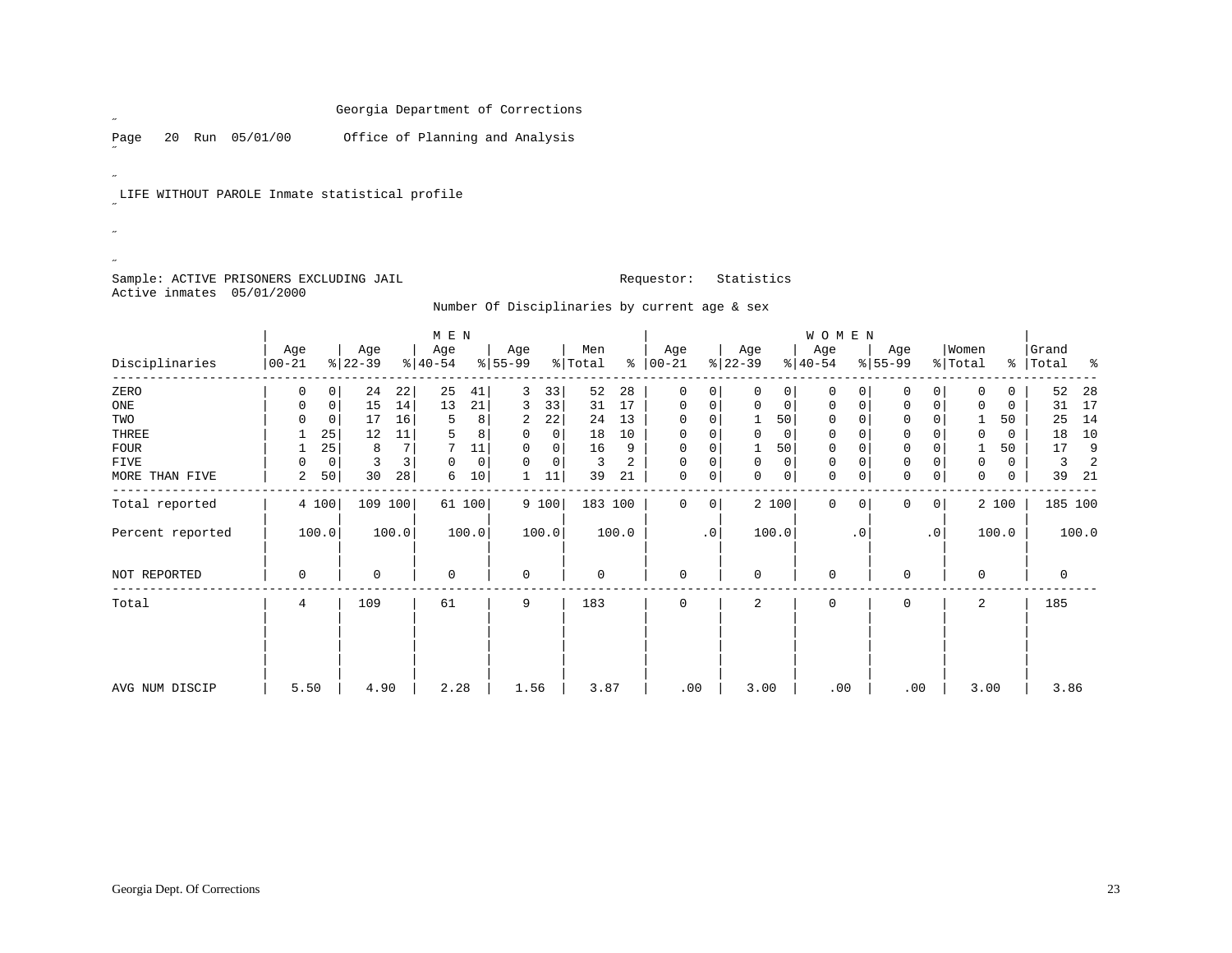LIFE WITHOUT PAROLE Inmate statistical profile

Sample: ACTIVE PRISONERS EXCLUDING JAIL **Requestor:** Statistics Active inmates 05/01/2000

Number Of Escapes by current age & sex

|                  |                   |             |                  |       | M E N            |        |                 |             |                |          |                      |           |                  |                | <b>WOMEN</b>     |           |                     |           |                  |       |                |       |
|------------------|-------------------|-------------|------------------|-------|------------------|--------|-----------------|-------------|----------------|----------|----------------------|-----------|------------------|----------------|------------------|-----------|---------------------|-----------|------------------|-------|----------------|-------|
| Escapes          | Age<br>$ 00 - 21$ |             | Age<br>$ 22-39 $ |       | Age<br>$ 40-54 $ |        | Age<br>$ 55-99$ |             | Men<br>% Total |          | Age<br>$8   00 - 21$ |           | Age<br>$ 22-39 $ |                | Age<br>$ 40-54 $ |           | Age<br>$ 55-99 $    |           | Women<br>% Total | ⊱     | Grand<br>Total | ႜ     |
| ZERO             | 4 100             |             | 108              | 99    |                  | 61 100 |                 | 9 100       | 182            | 99       | $\mathbf 0$          | 0         |                  | 2 100          | $\mathbf 0$      | 0         | $\mathbf 0$         | 0         |                  | 2 100 | 184            | 99    |
| ONE              | 0                 | 0           |                  | 1     | $\mathbf 0$      | 0      | 0               | 0           |                |          | $\mathbf 0$          | 0         | $\Omega$         | $\overline{0}$ | 0                | 0         | 0                   | 0         | $\Omega$         | 0     |                |       |
| TWO              | 0                 | 0           | 0                |       | 0                | 0      | 0               | 0           |                | U        | 0                    | 0         | $\Omega$         | $\Omega$       | $\Omega$         |           | 0                   |           | 0                | 0     |                |       |
| THREE            | 0                 | 0           | 0                | 0     | $\mathbf 0$      | 0      | $\mathbf 0$     | 0           |                | 0        | $\mathbf 0$          | 0         |                  | $\Omega$       | $\mathbf 0$      |           | $\mathbf 0$         | $\Omega$  | $\Omega$         | 0     |                |       |
| FOUR             | $\mathbf 0$       | $\Omega$    | 0                |       | $\mathbf 0$      | 0      | $\mathbf 0$     | 0           | 0              | $\Omega$ | $\mathbf 0$          | 0         |                  | $\Omega$       | 0                |           | $\mathbf 0$         |           | 0                | 0     |                |       |
| FIVE             | 0                 | $\mathbf 0$ | 0                |       | $\mathbf 0$      | 0      | $\Omega$        | 0           | 0              | 0        | $\mathbf 0$          | 0         | $\mathbf 0$      | 0              | 0                |           | $\mathsf{O}\xspace$ |           | 0                | 0     | 0              |       |
| MORE THAN FIVE   | 0                 | 0           | $\mathbf 0$      | 0     | 0                | 0      | $\mathbf 0$     | $\mathbf 0$ | 0              | 0        | $\mathbf 0$          | 0         | $\mathbf 0$      | 0              | 0                |           | $\mathsf{O}\xspace$ | 0         | 0                | 0     | 0              |       |
| Total reported   | 4 100             |             | 109 100          |       |                  | 61 100 |                 | 9 100       | 183 100        |          | 0                    | 0         |                  | 2 100          | $\mathbf 0$      | $\Omega$  | $\mathbf{0}$        | 0         |                  | 2 100 | 185 100        |       |
| Percent reported | 100.0             |             |                  | 100.0 |                  | 100.0  |                 | 100.0       |                | 100.0    |                      | $\cdot$ 0 |                  | 100.0          |                  | $\cdot$ 0 |                     | $\cdot$ 0 |                  | 100.0 |                | 100.0 |
| NOT REPORTED     | $\mathbf 0$       |             | 0                |       | $\mathbf 0$      |        | $\mathbf 0$     |             | 0              |          | $\mathbf 0$          |           | $\Omega$         |                | $\mathbf 0$      |           | $\mathbf 0$         |           | $\Omega$         |       | $\mathbf 0$    |       |
| Total            | 4                 |             | 109              |       | 61               |        | 9               |             | 183            |          | $\mathbf 0$          |           | 2                |                | $\mathbf 0$      |           | $\mathbf 0$         |           | 2                |       | 185            |       |
|                  |                   |             |                  |       |                  |        |                 |             |                |          |                      |           |                  |                |                  |           |                     |           |                  |       |                |       |
| AVG NUM ESCAPES  | .00               |             | .01              |       |                  | .00    |                 | .00         | .01            |          | .00                  |           | .00              |                | .00              |           | .00                 |           | .00              |       | .01            |       |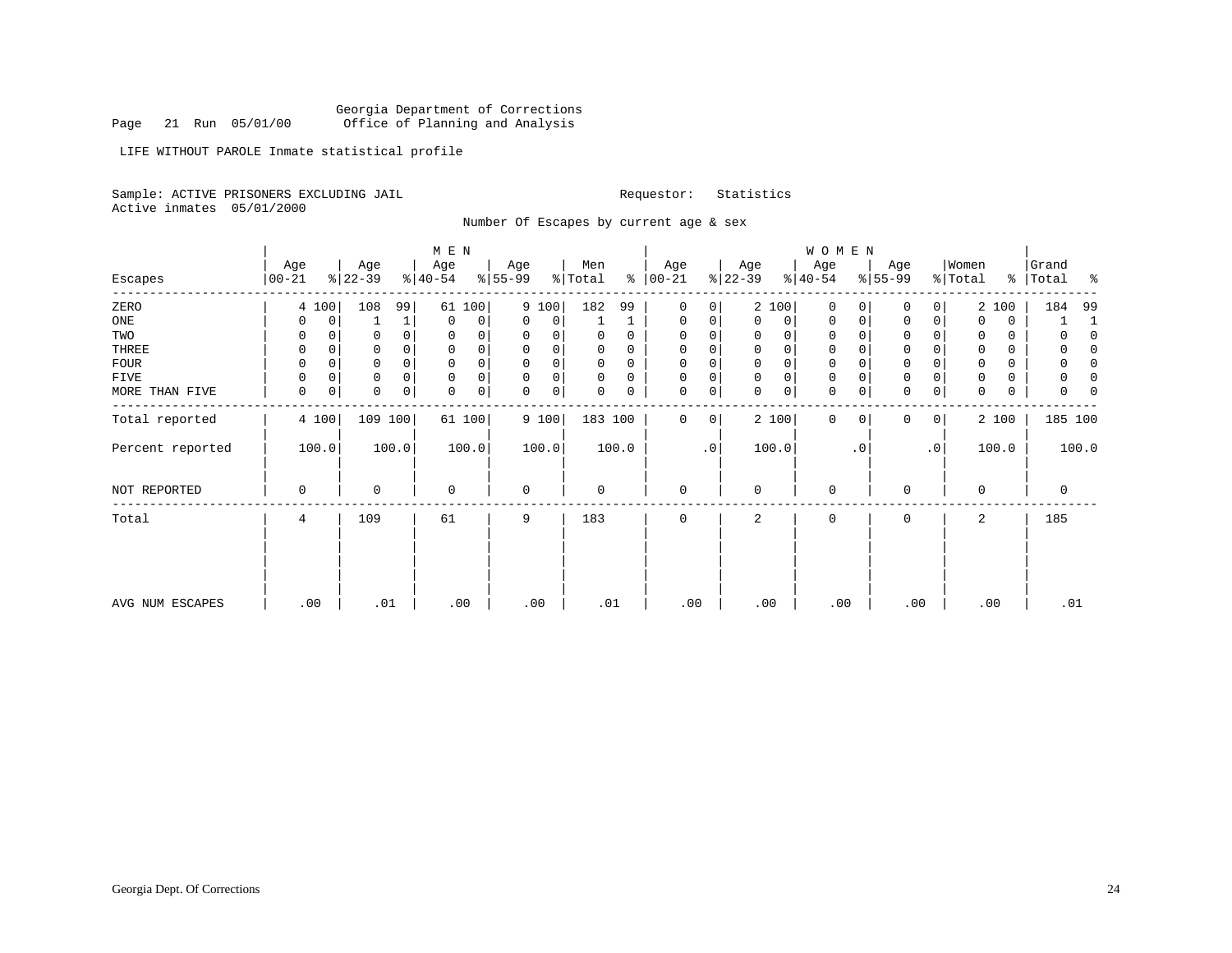LIFE WITHOUT PAROLESample: ACTIVE PRISONERS EXCLUDING JAIL **Requestor:** Statistics Active inmates 05/01/2000

## Number Of Prior Georgia Incarcerations \* by current age & sex

|                            |          |       |                  |             | M E N            |        |                  |             |                |       |                      |                     |                  |              | <b>WOMEN</b>     |           |                  |           |                              |             |                |       |
|----------------------------|----------|-------|------------------|-------------|------------------|--------|------------------|-------------|----------------|-------|----------------------|---------------------|------------------|--------------|------------------|-----------|------------------|-----------|------------------------------|-------------|----------------|-------|
| Prior Incarcerations 00-21 | Age      |       | Age<br>$ 22-39 $ |             | Age<br>$ 40-54 $ |        | Age<br>$ 55-99 $ |             | Men<br>% Total |       | Age<br>$8   00 - 21$ |                     | Age<br>$ 22-39 $ |              | Age<br>$ 40-54 $ |           | Age<br>$ 55-99 $ |           | Women<br>$\frac{1}{2}$ Total | ႜၟ          | Grand<br>Total | ႜ     |
|                            |          |       |                  |             |                  |        |                  |             |                |       |                      |                     |                  |              |                  |           |                  |           |                              |             |                |       |
| ZERO                       |          | 4 100 | 64               | 59          | 25               | 41     | 4                | 44          | 97             | 53    | 0                    | 0                   |                  | 2 100        | $\Omega$         | $\Omega$  | $\Omega$         | 0         |                              | 2 100       | 99             | 54    |
| ONE                        | O        | 0     | 20               | 18          | 11               | 18     | 4                | 44          | 35             | 19    | 0                    | $\mathbf 0$         | $\Omega$         | $\mathbf 0$  | $\Omega$         | 0         | 0                | 0         | $\Omega$                     | 0           | 35             | 19    |
| TWO                        |          | 0     | 12               | 11          | 8                | 13     | 0                | 0           | 20             | 11    | 0                    | 0                   | 0                | $\Omega$     | $\Omega$         |           | 0                |           | 0                            | $\Omega$    | 20             | 11    |
| THREE                      | $\Omega$ | 0     | 10               | 9           | 6                | 10     | $\mathbf 0$      | $\mathbf 0$ | 16             | 9     | $\mathbf 0$          | 0                   | $\Omega$         | $\Omega$     | $\mathbf{0}$     |           | $\mathsf 0$      | 0         |                              | $\Omega$    | 16             | 9     |
| <b>FOUR</b>                | 0        |       | 2                |             | 6                | 10     | $\mathbf 0$      | 0           | 8              | 4     | $\mathbf 0$          | 0                   | $\Omega$         | 0            | 0                |           | 0                |           | 0                            | $\Omega$    | 8              |       |
| <b>FIVE</b>                | 0        | 0     |                  |             | 3                | 5      | $\Omega$         | $\mathbf 0$ | 4              | 2     | $\mathbf 0$          | 0                   | $\Omega$         | $\mathsf{O}$ | $\mathbf 0$      |           | $\mathsf 0$      | 0         | 0                            | 0           | 4              |       |
| MORE THAN FIVE             | 0        |       | $\mathbf 0$      | $\mathsf 0$ | $\overline{a}$   | 3      |                  | 11          | 3              | 2     | $\mathbf 0$          | $\mathsf{O}\xspace$ | $\Omega$         | $\mathbf 0$  | $\mathbf 0$      |           | $\mathbf 0$      | 0         | $\Omega$                     | $\mathbf 0$ | 3              |       |
| Total reported             |          | 4 100 | 109 100          |             |                  | 61 100 |                  | 9 100       | 183 100        |       | $\Omega$             | 0                   |                  | 2 100        | $\Omega$         | $\Omega$  | $\mathbf 0$      | 0         |                              | 2 100       | 185 100        |       |
| Percent reported           |          | 100.0 |                  | 100.0       |                  | 100.0  |                  | 100.0       |                | 100.0 |                      | $\cdot$ 0           |                  | 100.0        |                  | $\cdot$ 0 |                  | $\cdot$ 0 |                              | 100.0       |                | 100.0 |
| NOT REPORTED               | 0        |       | $\mathbf 0$      |             | $\Omega$         |        | $\mathbf 0$      |             | $\Omega$       |       | $\mathbf 0$          |                     | $\Omega$         |              | $\mathbf 0$      |           | $\mathbf 0$      |           | $\Omega$                     |             | 0              |       |
| Total                      | 4        |       | 109              |             | 61               |        | 9                |             | 183            |       | $\mathbf 0$          |                     | $\overline{a}$   |              | $\mathbf 0$      |           | $\mathbf 0$      |           | 2                            |             | 185            |       |
|                            |          |       |                  |             |                  |        |                  |             |                |       |                      |                     |                  |              |                  |           |                  |           |                              |             |                |       |
|                            |          |       |                  |             |                  |        |                  |             |                |       |                      |                     |                  |              |                  |           |                  |           |                              |             |                |       |
| AVG # INCARCERATIONS       |          | .00   | .80              |             | 1.64             |        | 1.11             |             | 1.08           |       | .00                  |                     | .00              |              | .00              |           | .00              |           |                              | .00         | 1.06           |       |

\* This data counts a parole revocation on an existing sentenCE AS A prior incarceration. Also, this data counts, for any cohort of inmates, the total number of Georgia incarcerations the inmate has had during his entire criminal career. For example, if an inmate was admitted to prison first in FY72, and then re-admitted in FY79 and FY85, he had two prior incarcerations before the FY85 admission. This inmate's records show two prior incarcerations in all three of his records since he has had two prior incarcerations in his criminal career. If the cohort of FY72 admissions is selected for analysis, two prior incarcerations will be listed for this inmate even though in FY72, he had no prior incarcerations.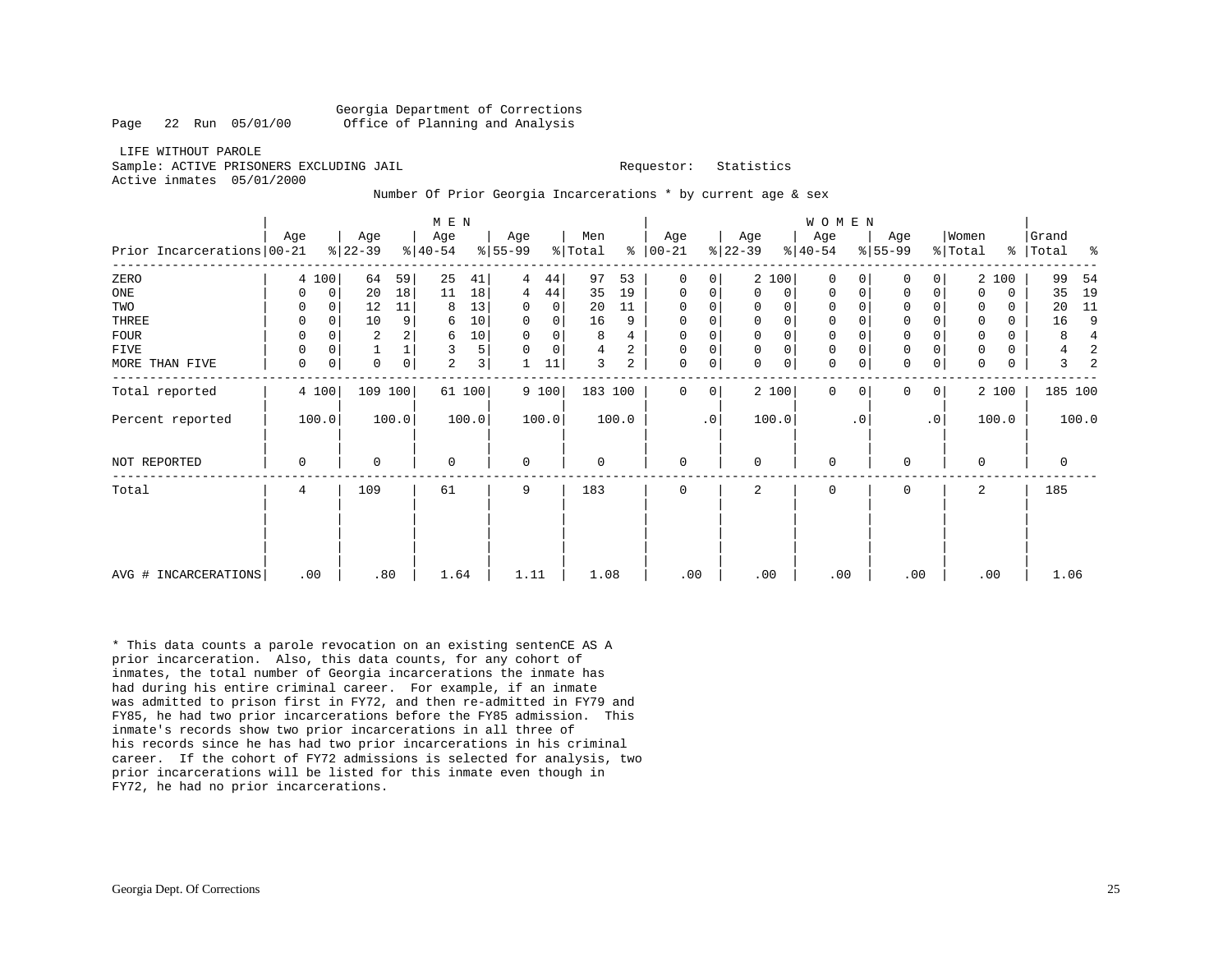Page 23 Run 05/01/00 Office of Planning and Analysis

LIFE WITHOUT PAROLE Inmate statistical profile

Sample: ACTIVE PRISONERS EXCLUDING JAIL Requestor: Statistics Active inmates 05/01/2000

 $\mathscr{L}$ 

Number Of Transfers by current age & sex

|                   |                 |                |                  |       | M E N            |                |                  |       |                |       |                  |                |                  |       | WOMEN            |                |                  |              |                  |       |                    |                |
|-------------------|-----------------|----------------|------------------|-------|------------------|----------------|------------------|-------|----------------|-------|------------------|----------------|------------------|-------|------------------|----------------|------------------|--------------|------------------|-------|--------------------|----------------|
| Transfers         | Age<br>$ 00-21$ |                | Age<br>$ 22-39 $ |       | Age<br>$ 40-54 $ |                | Age<br>$8 55-99$ |       | Men<br>% Total | ွေ    | Age<br>$ 00-21 $ |                | Age<br>$ 22-39 $ |       | Age<br>$ 40-54 $ |                | Age<br>$8 55-99$ |              | Women<br>% Total |       | Grand<br>%   Total |                |
| ZERO              | 0               | $\overline{0}$ | 4                | 4     | $\mathbf 0$      | $\mathbf{0}$   | 0                | 0     | 4              | 2     | $\mathbf 0$      | $\overline{0}$ |                  | 50    | $\mathbf 0$      | 0 <sup>1</sup> | 0                | 0            |                  | 50    | 5.                 |                |
| ONE               | 2               | 50             | 61               | 56    | 36               | 59             | 4                | 44    | 103            | 56    | 0                | 0              |                  | 50    | 0                | 0              | 0                | 0            |                  | 50    | 104                | 56             |
| TWO               |                 | 25             | 28               | 26    | 16               | 26             | 2                | 22    | 47             | 26    | $\Omega$         |                | 0                | 0     | 0                | $\Omega$       | 0                |              | 0                | 0     | 47                 | 25             |
| THREE             |                 | 25             | 6                | 6     |                  | 11             | 2                | 22    | 16             | 9     | $\mathbf 0$      |                | 0                | 0     | $\mathbf 0$      |                | 0                |              | 0                | 0     | 16                 | 9              |
| <b>FOUR</b>       | 0               | 0              | 4                |       |                  | $\overline{a}$ |                  | 11    | 6              | 3     | $\Omega$         |                |                  | 0     | $\Omega$         |                | $\Omega$         |              | 0                | 0     | 6                  | $\overline{3}$ |
| FIVE              | $\Omega$        | 0              | 2                | 2     |                  | 2              | $\Omega$         | 0     | 3              | 2     | $\Omega$         |                | $\mathbf 0$      | 0     | $\mathbf 0$      |                | 0                |              | $\mathbf 0$      | 0     | 3                  | $\overline{2}$ |
| MORE THAN FIVE    | 0               | 0              | 4                | 4     | $\mathbf 0$      | 0              | 0                | 0     | $\overline{4}$ | 2     | $\mathbf 0$      | 0              | $\mathbf 0$      | 0     | $\mathbf 0$      | 0              | 0                | 0            | $\mathbf 0$      | 0     | 4                  | $\overline{c}$ |
| Total reported    |                 | 4 100          | 109 100          |       |                  | 61 100         |                  | 9 100 | 183 100        |       | $\Omega$         | $\overline{0}$ |                  | 2 100 | $\Omega$         | 0 <sup>1</sup> | 0                | $\mathbf{0}$ |                  | 2 100 | 185 100            |                |
| Percent reported  |                 | 100.0          |                  | 100.0 |                  | 100.0          |                  | 100.0 |                | 100.0 |                  | .0             |                  | 100.0 |                  | $\cdot$ 0      |                  | .0           |                  | 100.0 |                    | 100.0          |
| NOT REPORTED      | 0               |                | $\Omega$         |       | 0                |                | $\mathbf 0$      |       | $\mathbf 0$    |       | $\Omega$         |                | $\mathbf{0}$     |       | 0                |                | $\Omega$         |              | 0                |       | 0                  |                |
| Total             | 4               |                | 109              |       | 61               |                | 9                |       | 183            |       | $\Omega$         |                | $\overline{a}$   |       | $\Omega$         |                | $\Omega$         |              | 2                |       | 185                |                |
|                   |                 |                |                  |       |                  |                |                  |       |                |       |                  |                |                  |       |                  |                |                  |              |                  |       |                    |                |
| AVG NUM TRANSFERS | 1.75            |                | 1.71             |       | 1.61             |                | 2.00             |       | 1.69           |       | .00              |                | .50              |       | .00              |                |                  | .00          | .50              |       | 1.68               |                |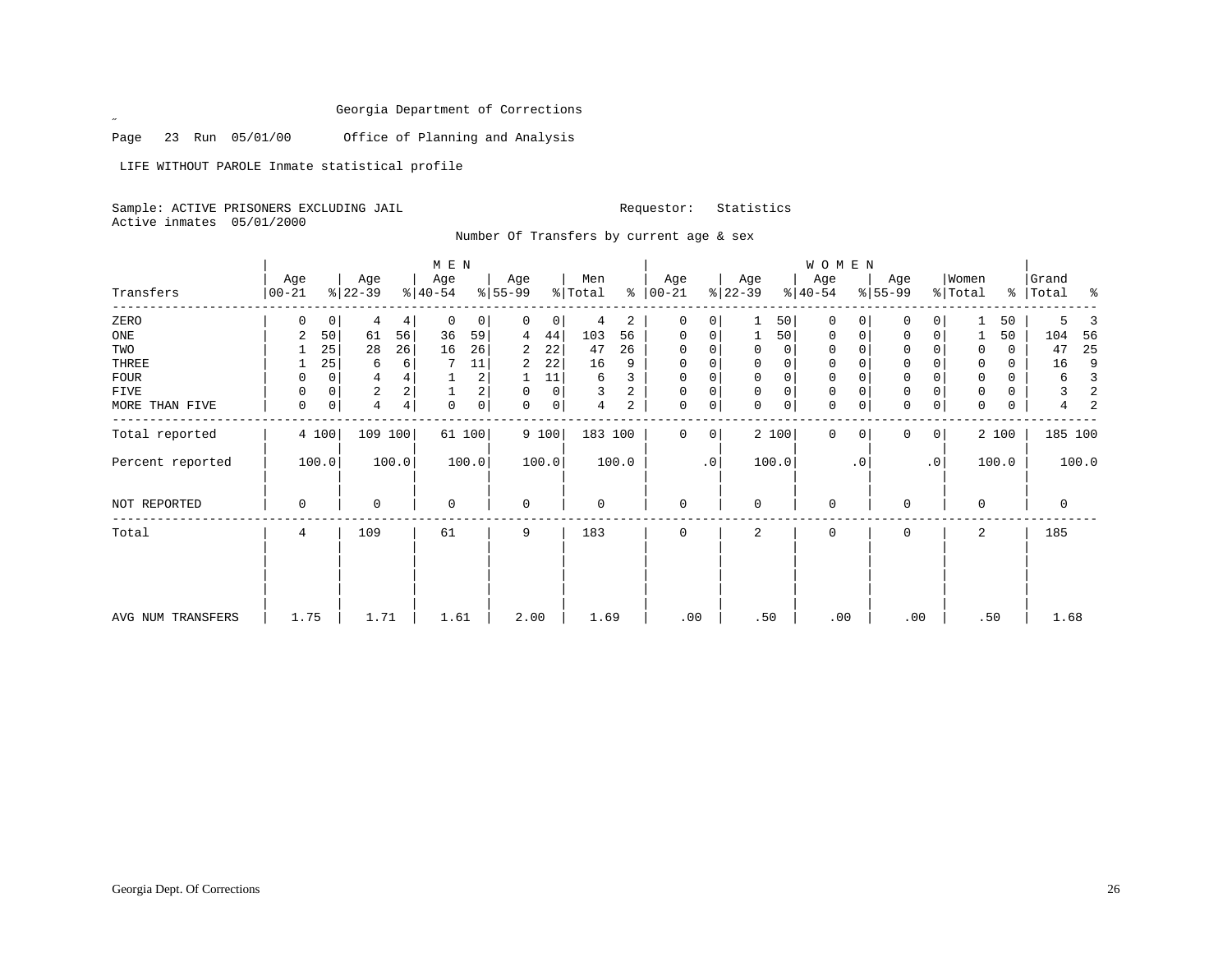Page 24 Run 05/01/00 Office of Planning and Analysis

LIFE WITHOUT PAROLE Inmate statistical profile

Sample: ACTIVE PRISONERS EXCLUDING JAIL **Requestor:** Statistics

Active inmates 05/01/2000

 $\mathscr{L}$ 

County Of Conviction by current age & sex

|                            |     |          |          |          | M E N        |          |           |             |                |              |               |          |          |          | W O M E N |   |           |              |         |          |       |              |
|----------------------------|-----|----------|----------|----------|--------------|----------|-----------|-------------|----------------|--------------|---------------|----------|----------|----------|-----------|---|-----------|--------------|---------|----------|-------|--------------|
|                            | Age |          | Age      |          | Age          |          | Age       |             | Men            |              | Age           |          | Age      |          | Age       |   | Age       |              | Women   |          | Grand |              |
| County Of Conviction 00-21 |     |          | $ 22-39$ |          | $ 40-54$     |          | $8 55-99$ |             | % Total        |              | $8   00 - 21$ |          | $ 22-39$ |          | $ 40-54$  |   | $8 55-99$ |              | % Total | ိ        | Total |              |
| APPLING COUNTY             | 0   | 0        | 0        | 0        | 1            | 2        | 0         | 0           | 1              | 1            | 0             | 0        | 0        | 0        | 0         | 0 | 0         | 0            | 0       | 0        |       |              |
| ATKINSON COUNTY            | 0   | 0        | 0        | 0        | 0            | 0        | 1         | 11          | 1              | 1            | 0             | 0        | 0        | 0        | 0         | 0 | $\Omega$  | $\mathbf 0$  | 0       | 0        |       | $\mathbf{1}$ |
| <b>BACON COUNTY</b>        |     | 0        | 0        | 0        | 1            | 2        | 0         | $\mathbf 0$ | 1              | $\mathbf{1}$ | C             | 0        |          | $\Omega$ | 0         | 0 |           | 0            | 0       | 0        |       | $\mathbf{1}$ |
| <b>BAKER COUNTY</b>        |     | 0        | O        | 0        | 0            | 0        | U         | 0           | 0              | $\Omega$     | C             | 0        |          | $\Omega$ | 0         | 0 | O         | 0            | 0       | 0        | U     | $\Omega$     |
| <b>BALDWIN COUNTY</b>      |     | O        |          |          | 2            | 3        |           | 0           | 3              | 2            | C             | 0        |          | O        | O         | O |           | O            | O       | U        |       |              |
| <b>BANKS COUNTY</b>        |     | C        | O        | O        | -1           | 2        |           | $\Omega$    | 1              | 1            | C             | 0        |          | O        | O         | O |           | <sup>0</sup> | ſ       | $\Omega$ |       | $\mathbf{1}$ |
| BARROW COUNTY              |     | U        | -1       | 1        | 1            | 2        |           | $\Omega$    | 2              | 1            | C             | $\Omega$ | O        | $\Omega$ | 0         | 0 |           | 0            | O       | 0        | 2     | ำ            |
| BARTOW COUNTY              |     | 0        | O        | 0        | $\mathbf{1}$ | 2        |           | 0           | 1              | 1            | C             | 0        |          | $\Omega$ | 0         | 0 |           | 0            | 0       | 0        |       | $\mathbf{1}$ |
| BEN HILL COUNTY            |     | C        | O        | 0        | 0            | 0        | U         | 0           | 0              | 0            | C             | 0        |          | $\Omega$ | 0         | 0 | $\Omega$  | 0            | 0       | 0        | ი     | $\Omega$     |
| BERRIEN COUNTY             |     | 0        | O        | 0        | 0            | 0        | O         | 0           | 0              | 0            | C             | 0        |          | $\Omega$ | 0         | 0 | O         | $\Omega$     | 0       | 0        | Ω     | $\Omega$     |
| BIBB COUNTY                |     | 0        |          |          |              | 2        |           | $\mathbf 0$ | 5              | 3            | C             | 0        |          | $\Omega$ | 0         | 0 |           | 0            | 0       | 0        |       |              |
| BLECKLEY COUNTY            |     | O        |          | 1        | O            | 0        | O         | $\mathbf 0$ | 1              | 1            | C             | 0        |          | $\Omega$ | O         | O |           | <sup>0</sup> | O       | $\Omega$ |       | $\mathbf{1}$ |
| BRANTLEY COUNTY            |     | O        | $\Omega$ | $\Omega$ | 1            | 2        |           | 0           | 1              | 1            | C             | 0        | O        | $\Omega$ | 0         | 0 |           | <sup>0</sup> | U       | 0        |       | -1           |
| BROOKS COUNTY              |     | 0        |          | 1        | 0            | 0        |           | $\mathbf 0$ | 1              | 1            | C             | 0        |          | $\Omega$ | 0         | 0 |           | $\Omega$     | 0       | 0        |       | $\mathbf{1}$ |
| BRYAN COUNTY               |     | 0        | $\Omega$ | 0        | 0            | 0        | U         | 0           | 0              | 0            | C             | 0        |          | $\Omega$ | 0         | 0 | O         | 0            | 0       | 0        | Λ     | $\Omega$     |
| <b>BULLOCH COUNTY</b>      |     | 0        | $\Omega$ | 0        | 0            | 0        | U         | 0           | 0              | 0            | C             | 0        |          | 0        | 0         | 0 | O         | 0            | 0       | 0        | Ω     | $\Omega$     |
| <b>BURKE COUNTY</b>        |     | 25       | 2        | 2        | 0            | 0        |           | $\mathbf 0$ | 3              | 2            | C             | 0        |          | $\Omega$ | 0         | 0 |           | 0            | 0       | 0        |       |              |
| BUTTS COUNTY               |     | C        | O        | O        | O            | 0        | -1        | 11          | $\mathbf{1}$   | 1            | C             | 0        |          | $\Omega$ | O         | O |           | <sup>0</sup> | O       | $\Omega$ |       | $\mathbf{1}$ |
| CALHOUN COUNTY             |     | $\left($ |          | 0        | O            | 0        | O         | $\mathbf 0$ | 0              | $\Omega$     | O             | $\Omega$ | $\left($ | $\Omega$ | O         | O |           | 0            | U       | $\Omega$ | ი     | $\Omega$     |
| CAMDEN COUNTY              |     | 0        |          | O        | 1            | 2        |           | $\mathbf 0$ | 1              | 1            | C             | 0        |          | $\Omega$ | 0         | 0 |           | $\Omega$     | 0       | 0        |       | $\mathbf{1}$ |
| CANDLER COUNTY             |     | O        | O        | 0        | 0            | 0        | U         | 0           | 0              | 0            | C             | 0        |          | $\Omega$ | 0         | O | $\Omega$  | 0            | 0       | 0        | Λ     | $\Omega$     |
| CARROLL COUNTY             |     | 0        |          | 1        | 0            | 0        | U         | 0           | 1              | 1            | C             | 0        |          | $\Omega$ | 0         | 0 | O         | 0            | 0       | 0        |       | -1           |
| CATOOSA COUNTY             |     | 0        | 0        | $\Omega$ | 0            | 0        |           | $\mathbf 0$ | 0              | 0            | C             | 0        |          | $\Omega$ | 0         | 0 |           | 0            | 0       | 0        |       | <sup>0</sup> |
| CHARLTON COUNTY            |     | C        | O        | O        | 0            | 0        | U         | $\mathbf 0$ | 0              | 0            | C             | 0        |          | $\Omega$ | 0         | 0 |           | 0            | 0       | $\Omega$ | U     | <sup>0</sup> |
| CHATHAM COUNTY             |     | O        |          | 6        | O            | 0        | O         | 0           | 7              | 4            | O             | $\Omega$ | $\left($ | $\Omega$ | O         | 0 |           | <sup>0</sup> | U       | 0        |       | 4            |
| CHATTAHOOCHEE COUNTY       |     | 0        | 0        | O        | 0            | 0        |           | $\mathbf 0$ | 0              | 0            | C             | 0        |          | $\Omega$ | 0         | 0 |           | $\Omega$     | 0       | 0        | Ω     | Ω            |
| CHATTOOGA COUNTY           |     | O        | -1       | 1        | 0            | 0        | U         | 0           | 1              | 1            | C             | 0        |          | $\Omega$ | 0         | O | O         | 0            | 0       | 0        |       | -1           |
| CHEROKEE COUNTY            |     | O        |          | 1        |              | 2        | 0         | 0           | 2              | 1            | C             | 0        |          | $\Omega$ | 0         | 0 | $\Omega$  | 0            | 0       | 0        | 2     | -1           |
| CLARKE COUNTY              |     | 0        |          |          | 3            | 5        |           | $\mathbf 0$ |                | 4            | C             | 0        |          | $\Omega$ | 0         | 0 |           | 0            | 0       | 0        |       |              |
| CLAY COUNTY                |     | C        |          | O        | 0            | $\Omega$ | O         | $\Omega$    | 0              | U            | C             | 0        |          | $\Omega$ | 0         | O |           | 0            | O       | $\Omega$ | U     | ∩            |
| CLAYTON COUNTY             |     | O        | 3        | 3        |              | 3        |           | $\Omega$    | 5              | 3            | O             | $\Omega$ | 0        | $\Omega$ | 0         | O |           | 0            | 0       | $\Omega$ | 5     | 3            |
| CLINCH COUNTY              |     | 0        | O        | $\Omega$ | 0            | 0        |           | $\mathbf 0$ | 0              | U            | C             | 0        |          | $\Omega$ | 0         | 0 |           | $\Omega$     | 0       | 0        |       | ſ            |
| COBB COUNTY                |     | 0        |          | 1        |              | 2        |           | 0           | 2              | 1            | C             | 0        |          | $\Omega$ | 0         | 0 | O         | 0            | 0       | 0        |       | -1           |
| COFFEE COUNTY              |     | 0        |          | 1        | 0            | 0        | U         | 0           | 1              | 1            | C             | 0        | 0        | 0        | 0         | 0 | $\Omega$  | 0            | 0       | 0        |       | -1           |
| COLQUITT COUNTY            |     | 25       | 0        | 0        |              | 2        |           | 0           | 2              | 1            | C             | 0        |          | 0        | 0         | 0 | 0         | 0            | 0       | 0        | 2     |              |
| COLUMBIA COUNTY            | 0   | 0        | -1       | 1        | 1            | 2        | O         | 0           | $\overline{2}$ | 1            | O             | 0        | 0        | 0        | $\Omega$  | 0 | O         | 0            | 0       | 0        | 2     |              |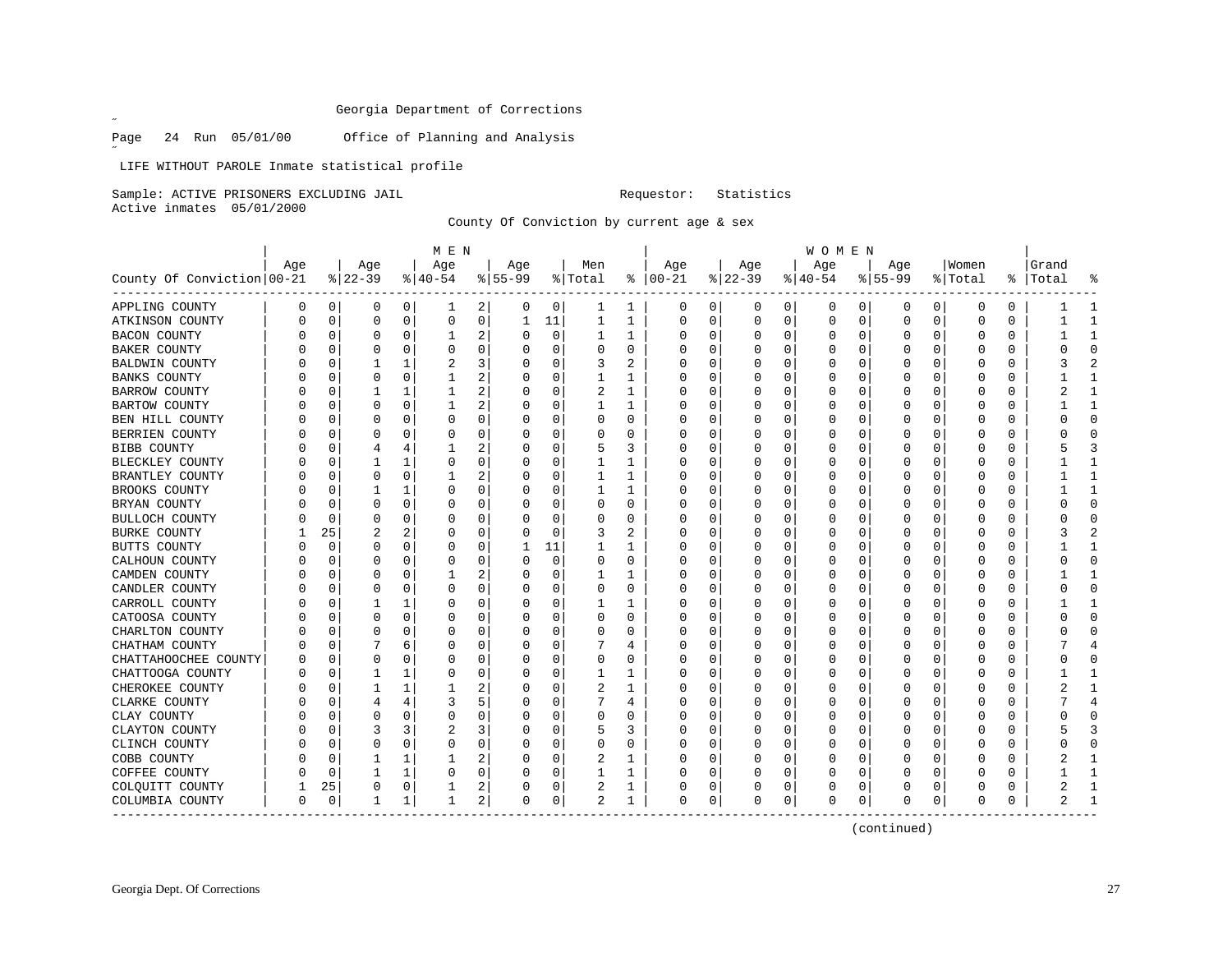LIFE WITHOUT PAROLE Inmate statistical profile

Sample: ACTIVE PRISONERS EXCLUDING JAIL **Requestor:** Statistics

Active inmates 05/01/2000

County Of Conviction by current age & sex (CONTINUED)

|                            |     |          |          |          | M E N     |                |           |             |              |              |               |          |          |          | W O M E N |          |           |              |         |    |       |              |
|----------------------------|-----|----------|----------|----------|-----------|----------------|-----------|-------------|--------------|--------------|---------------|----------|----------|----------|-----------|----------|-----------|--------------|---------|----|-------|--------------|
|                            | Age |          | Age      |          | Age       |                | Age       |             | Men          |              | Age           |          | Age      |          | Age       |          | Age       |              | Women   |    | Grand |              |
| County Of Conviction 00-21 |     |          | $ 22-39$ |          | $8 40-54$ |                | $8 55-99$ |             | % Total      |              | $8   00 - 21$ |          | $ 22-39$ |          | $ 40-54$  |          | $8 55-99$ |              | % Total | ႜႂ | Total |              |
| COOK COUNTY                | 0   | 0        | 0        | 0        | 0         | $\overline{0}$ | 0         | 0           | 0            | 0            | 0             | 0        | 0        | 0        | 0         | 0        | 0         | 0            | 0       | 0  | 0     | 0            |
| COWETA COUNTY              |     | 0        | 0        | 0        | 0         | 0              | 0         | 0           | 0            | $\Omega$     | 0             | 0        | 0        | 0        | 0         | 0        | $\Omega$  | 0            | 0       | 0  | Ω     | 0            |
| CRAWFORD COUNTY            |     | 0        |          | $\Omega$ | 0         | 0              |           | 0           | 0            | 0            | O             | 0        |          | 0        | 0         | O        |           | $\Omega$     | 0       | 0  | O     | <sup>0</sup> |
| CRISP COUNTY               |     | 0        |          | 1        |           | 0              |           | 0           | 1            | 1            | $\Box$        | 0        |          | $\Omega$ | Ω         | 0        |           | $\Omega$     | 0       | 0  |       |              |
| DADE COUNTY                |     | C        |          | 1        |           | 0              |           | $\mathbf 0$ | $\mathbf{1}$ | 1            |               | $\Omega$ |          |          | Ω         |          |           | O            | 0       | 0  |       | $\mathbf{1}$ |
| DAWSON COUNTY              |     | C        | $\Omega$ | 0        | 0         | 0              |           | 0           | $\Omega$     | 0            | C             | 0        |          | O        | 0         | O        | O         | 0            | 0       | 0  |       | $\Omega$     |
| DECATUR COUNTY             |     | 0        | $\Omega$ | $\Omega$ |           | 2              |           | 0           | 1            | 1            | C             | 0        |          | O        | 0         | O        | O         | O            | 0       | 0  |       |              |
| DEKALB COUNTY              |     | 0        | 11       | 10       | 4         | 7              | 2         | 22          | 17           | 9            | O             | 0        |          | 0        | 0         | O        |           | U            | 0       | 0  | 17    | 9            |
| DODGE COUNTY               |     | 25       | $\Omega$ | $\Omega$ | U         | 0              | O         | 0           | 1            | 1            | O             | 0        |          | O        | 0         | O        |           | U            | 0       | 0  |       |              |
| DOOLY COUNTY               |     | O        | n        | O        | O         | 0              |           | 0           | 0            | U            | C             | 0        |          | O        | O         | U        |           | U            | Ω       | 0  | C     | $\cap$       |
| DOUGHERTY COUNTY           |     | $\left($ | 2        | 2        |           | 2              |           | $\Omega$    | 3            | 2            | O             | 0        |          | $\Omega$ | 0         | U        |           | <sup>0</sup> | O       | 0  | 3     |              |
| DOUGLAS COUNTY             |     | O        |          | 4        |           | 2              |           | 0           | 5            | 3            | O             | 0        |          | $\Omega$ | 0         | O        |           | $\Omega$     | 0       | 0  |       | p            |
| EARLY COUNTY               |     |          |          | $\Omega$ | 0         | 0              |           | 0           | 0            | 0            |               | 0        |          | $\Omega$ | 0         | 0        |           | $\Omega$     | 0       | 0  |       | $\Omega$     |
| ECHOLS COUNTY.             |     | C        | O        | O        | 0         | 0              |           | 0           | 0            | 0            | C             | 0        |          | $\Omega$ | 0         | O        | U         | 0            | U       | 0  | U     | $\Omega$     |
| EFFINGHAM COUNTY           |     | O        | O        | 0        | 0         | 0              | U         | 0           | 0            | 0            | C             | 0        |          | 0        | 0         | O        | n         | 0            | 0       | 0  | O     | $\Omega$     |
| ELBERT COUNTY              |     | O        | O        | 0        | 0         | 0              |           | 11          | 1            | 1            | C             | 0        |          | 0        | 0         | O        |           | 0            | 0       | 0  |       | 1            |
| EMANUEL COUNTY             |     | 0        |          | 1        | C         | 0              |           | $\mathbf 0$ | 1            | 1            | C             | 0        |          | 0        | 0         | 0        |           | 0            | C       | 0  |       | -1           |
| <b>EVANS COUNTY</b>        |     | C        |          | O        | 0         | 0              |           | 0           | 0            | 0            | C             | 0        |          | O        | 0         | O        |           | O            | ſ       | 0  |       | $\cap$       |
| FANNIN COUNTY              |     | N        |          | O        | 0         | 0              |           | 0           | 0            | 0            | C             | 0        |          | O        | 0         | O        |           | 0            | 0       | 0  |       | ∩            |
| FAYETTE COUNTY             |     | O        |          | 1        |           | 2              |           | 0           | 2            | 1            | U             | 0        |          | $\Omega$ | 0         | 0        |           | 0            | 0       | 0  |       |              |
| FLOYD COUNTY               |     | 0        |          |          | 0         | 0              |           | 0           | 4            | 2            | C             | 0        |          | $\Omega$ | 0         | 0        |           | 0            | 0       | 0  |       | 2            |
| FORSYTH COUNTY             |     | C        |          |          |           | 2              |           | 0           | 1            | $\mathbf{1}$ | O             | 0        |          |          | 0         | 0        |           | U            | C       | 0  |       |              |
| FRANKLIN COUNTY            |     | C        | O        |          |           | 0              |           | 0           | 0            | 0            | C             | 0        |          | O        | 0         |          |           | U            | 0       | 0  | U     | $\Omega$     |
| FULTON COUNTY              |     | C        |          |          | 5         | 8              | O         | 0           | 10           | 5            | C             | 0        |          | 0        | 0         | O        | O         | 0            | 0       | 0  | 10    | 5            |
| <b>GILMER COUNTY</b>       |     |          |          |          | 0         | 0              |           | 0           | 1            | 1            | C             | 0        |          |          | 0         |          |           | 0            | 0       | 0  |       |              |
| <b>GLASCOCK COUNTY</b>     |     |          |          | 0        | 0         | 0              |           | 0           | 0            | 0            | C             | 0        |          |          | 0         |          |           | 0            | C       | 0  |       | ſ            |
| GLYNN COUNTY               |     |          |          | 4        | 2         | 3              |           | 11          |              | 4            | C             | 0        |          | $\Omega$ | 0         | U        |           | O            | Ω       | 0  |       |              |
| GORDON COUNTY              |     | N        |          | O        | O         | 0              |           | 11          | 1            | 1            | $\Box$        | 0        |          | $\Omega$ | O         | O        |           | <sup>0</sup> | Ω       | U  |       |              |
| GRADY COUNTY               |     | N        |          | 0        | O         | 0              | O         | $\mathbf 0$ | 0            | $\Omega$     | O             | $\Omega$ |          | $\Omega$ | 0         | O        |           | <sup>0</sup> | O       | 0  | ი     | <sup>0</sup> |
| GREENE COUNTY              |     | N        |          |          | 0         | 0              |           | 0           | 1            | 1            | O             | 0        |          | $\Omega$ | 0         | O        |           | $\Omega$     | Ω       | 0  |       |              |
| GWINNETT COUNTY            |     | O        | $\Omega$ | $\Omega$ | 0         | 0              |           | $\mathbf 0$ | 0            | O            |               | 0        |          | $\Omega$ | 0         | O        |           | $\Omega$     | 0       | 0  |       | $\Omega$     |
| HABERSHAM COUNTY           |     | O        |          | 1        | U         | 0              | U         | 0           | 1            | 1            | C             | 0        |          | $\Omega$ | O         | O        | O         | 0            | U       | 0  |       | $\mathbf{1}$ |
| HALL COUNTY                |     | C        | 2        | 2        | 0         | 0              | O         | 0           | 2            | 1            | C             | 0        |          | 0        | 0         | O        | O         | 0            | 0       | 0  | 2     | -1           |
| HANCOCK COUNTY             |     | $\Omega$ | 0        | 0        | 0         | 0              |           | 0           | 0            | 0            | U             | 0        |          | 0        | 0         | $\left($ | $\left($  | 0            | 0       | 0  | O     | <sup>0</sup> |
| HARALSON COUNTY            | 0   | 0        | 0        | 0        | 0         | 0              | 0         | 0           | 0            | 0            | 0             | 0        |          | 0        | 0         | 0        | 0         | 0            | 0       | 0  |       |              |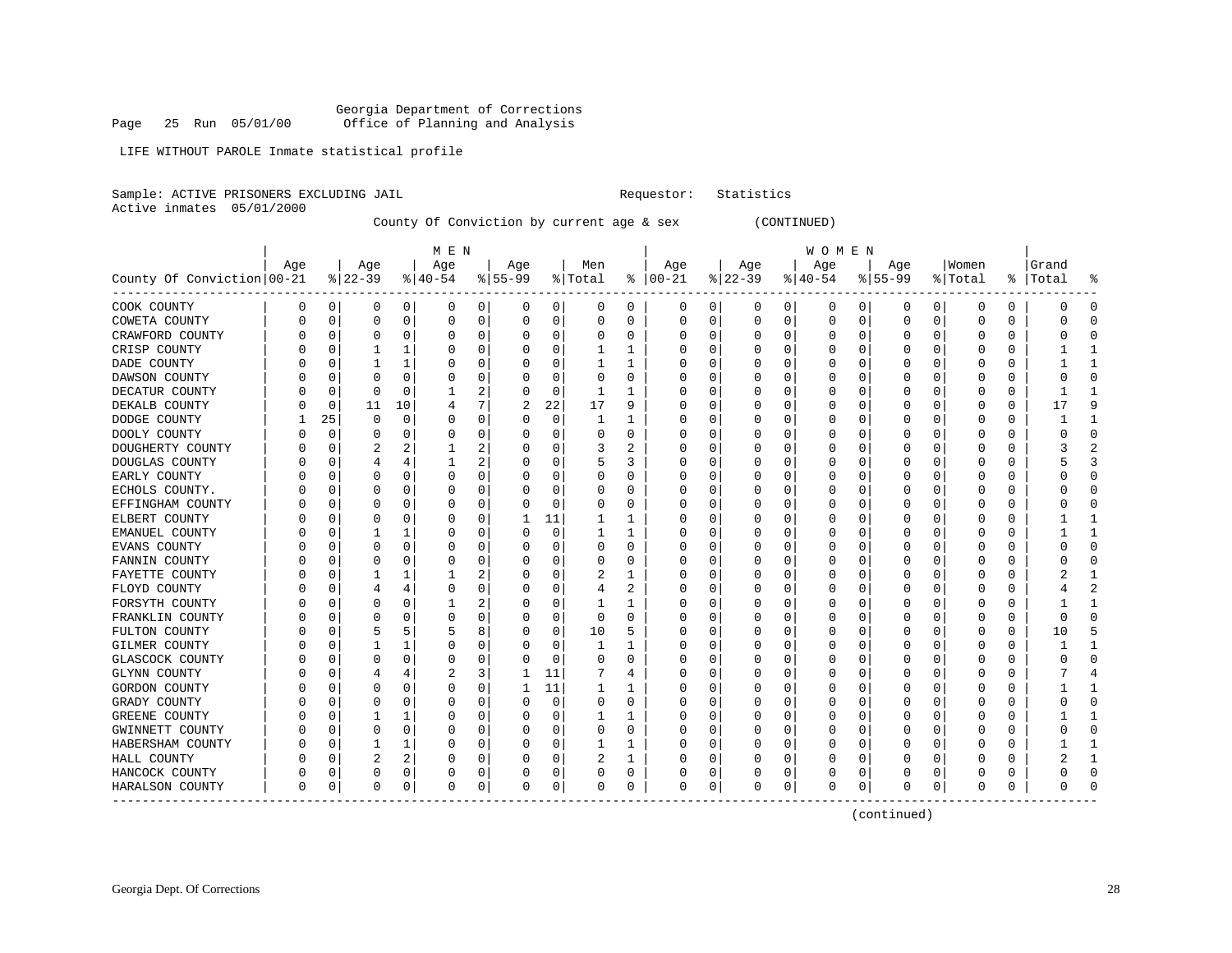Georgia Department of Corrections<br>Page 26 Run 05/01/00 office of Planning and Analysis Office of Planning and Analysis

LIFE WITHOUT PAROLE Inmate statistical profile

Sample: ACTIVE PRISONERS EXCLUDING JAIL **Requestor:** Statistics

Active inmates 05/01/2000

County Of Conviction by current age & sex (CONTINUED)

|                            |          |          |          |          | M E N    |                |           |             |              |   |               |          |          |          | W O M E N |   |           |              |         |          |       |                         |
|----------------------------|----------|----------|----------|----------|----------|----------------|-----------|-------------|--------------|---|---------------|----------|----------|----------|-----------|---|-----------|--------------|---------|----------|-------|-------------------------|
|                            | Age      |          | Age      |          | Age      |                | Age       |             | Men          |   | Age           |          | Age      |          | Age       |   | Age       |              | Women   |          | Grand |                         |
| County Of Conviction 00-21 |          |          | $ 22-39$ |          | $ 40-54$ |                | $8 55-99$ |             | % Total      |   | $8   00 - 21$ |          | $ 22-39$ |          | $ 40-54$  |   | $8 55-99$ |              | % Total | ႜႂ       | Total |                         |
| HARRIS COUNTY              | 0        | 0        | 0        | 0        | 0        | $\overline{0}$ | 0         | 0           | 0            | 0 | 0             | 0        | 0        | 0        | 0         | 0 | 0         | 0            | 0       | 0        | Ω     | O                       |
| HART COUNTY                |          | 0        |          | 1        | 0        | 0              | 0         | 0           | 1            | 1 | 0             | 0        | 0        | 0        | 0         | 0 | $\Omega$  | 0            | 0       | 0        |       |                         |
| HEARD COUNTY               |          | 0        |          | $\Omega$ | 0        | 0              |           | 0           | 0            | 0 | C             | 0        |          | $\Omega$ | 0         | 0 |           | $\Omega$     | 0       | 0        | Ω     | <sup>0</sup>            |
| HENRY COUNTY               |          | 0        |          | 3        | 0        | 0              |           | $\mathbf 0$ | 3            | 2 | C             | $\Omega$ |          | $\Omega$ | 0         | 0 |           | $\Omega$     | 0       | $\Omega$ |       | 2                       |
| HOUSTON COUNTY             |          | C        | 2        | 2        | 2        | 3              |           | 0           | 4            | 2 | C             | 0        |          | O        | 0         | O |           | 0            | 0       | 0        |       | $\overline{\mathbf{c}}$ |
| IRWIN COUNTY               |          | C        | O        | 0        | 0        | 0              | 0         | 0           | 0            | 0 | C             | 0        |          | 0        | 0         | 0 | O         | 0            | 0       | 0        | Ω     | $\Omega$                |
| <b>JACKSON COUNTY</b>      |          | C        | O        | 0        | 0        | 0              |           | 0           | 0            | 0 | C             | 0        |          | 0        | 0         | 0 | O         | 0            | 0       | 0        |       | 0                       |
| <b>JASPER COUNTY</b>       |          | C        |          |          | C        | 0              |           | 0           | 1            | 1 | C             | 0        |          |          | 0         | 0 |           | 0            | C       | 0        |       |                         |
| JEFF DAVIS COUNTY          |          | C        | O        | O        | U        | 0              |           | 0           | U            | U | C             | 0        |          | O        | 0         | O |           | O            | ſ       | U        | n     | $\Omega$                |
| <b>JEFFERSON COUNTY</b>    |          | n        |          | O        | O        | 0              |           | 0           | 0            | U | C             | 0        |          | O        | 0         | O |           | 0            | Ω       | 0        | ∩     | ∩                       |
| <b>JENKINS COUNTY</b>      |          | N        |          | 0        | 0        | 0              |           | $\mathbf 0$ | 0            | U | C             | 0        |          | $\Omega$ | 0         | O |           | $\Omega$     | Ω       | 0        |       | <sup>0</sup>            |
| JOHNSON COUNTY             |          | 0        |          | $\Omega$ | 0        | 0              |           | $\mathbf 0$ | 0            | 0 | C             | 0        |          | $\Omega$ | 0         | 0 |           | 0            | C       | 0        |       | <sup>0</sup>            |
| JONES COUNTY               |          | C        |          | O        | 0        | 0              |           | $\mathbf 0$ | 0            | U |               | 0        |          | $\Omega$ | 0         | O |           | 0            | 0       | 0        |       | $\Omega$                |
| LAMAR COUNTY               |          | O        | n        | 0        | O        | 0              | O         | 0           | 0            | 0 | C             | 0        |          | O        | 0         | O | n         | 0            | O       | 0        | O     | $\Omega$                |
| LANIER COUNTY              |          | $\left($ | O        | O        | O        | 0              |           | 0           | 0            | U | 0             | 0        |          | O        | 0         | O | n         | 0            | O       | 0        | O     | $\Omega$                |
| LAURENS COUNTY             |          | C        |          | O        | 0        | 0              |           | 0           | 0            | U | C             | 0        |          | 0        | 0         | 0 |           | O            | 0       | 0        |       | <sup>0</sup>            |
| LEE COUNTY                 |          |          |          | O        | O        | 0              | U         | $\mathbf 0$ | 0            | 0 | O             | 0        |          | $\Omega$ | 0         | O |           | O            | 0       | 0        |       | ſ                       |
| LIBERTY COUNTY             |          | C        |          | 1        |          | 2              |           | 0           | 2            | 1 | C             | 0        |          | $\Omega$ | O         | O |           | 0            | Ω       | 0        |       |                         |
| LINCOLN COUNTY             |          | n        | O        | $\Omega$ | O        | 0              |           | 0           | 0            | 0 | O             | 0        |          | $\Omega$ | 0         | O |           | <sup>0</sup> | 0       | 0        |       | <sup>0</sup>            |
| LONG COUNTY                |          | N        | 2        | 2        | 0        | 0              |           | $\mathbf 0$ | 2            | 1 | O             | 0        |          | $\Omega$ | 0         | 0 |           | $\Omega$     | 0       | 0        | 2     |                         |
| LOWNDES COUNTY             |          | N        |          |          | 0        | 0              |           | 0           | $\mathbf{1}$ | 1 | C             | 0        |          | $\Omega$ | 0         | 0 |           | O            | 0       | 0        |       | $\mathbf{1}$            |
| LUMPKIN COUNTY             |          | C        |          | O        | 0        | 0              |           | $\mathbf 0$ | 0            | O | C             | 0        |          | $\Omega$ | Ω         |   |           | 0            | 0       | 0        | C     | $\Omega$                |
| MACON COUNTY               |          | C        | n        | O        | 0        | 0              | O         | 0           | 0            | U | C             | 0        |          | O        | 0         | O | n         | 0            | O       | 0        | O     | $\Omega$                |
| MADISON COUNTY             |          | C        |          | O        | O        | 0              |           | 0           | 0            | U | C             | 0        |          | O        | 0         | C |           | O            | O       | 0        |       | <sup>0</sup>            |
| MARION COUNTY              |          |          |          |          | 0        | 0              |           | 0           |              | 1 | $\Box$        | 0        |          |          | 0         |   |           | O            | C       | 0        |       |                         |
| MCDUFFIE COUNTY            |          |          |          | O        | U        | 0              |           | $\mathbf 0$ | U            | U | C             | O        |          | O        | O         | U |           | O            | Ω       | O        |       | $\Omega$                |
| MCINTOSH COUNTY            |          | C        |          |          | O        | 0              |           | $\mathbf 0$ | 1            | 1 | $\Box$        | $\Omega$ |          | $\Omega$ | O         | O |           | <sup>0</sup> | O       | 0        |       |                         |
| MERIWETHER COUNTY          |          | n        |          | $\Omega$ | O        | 0              |           | $\Omega$    | 0            | U | O             | $\Omega$ | $\left($ | $\Omega$ | O         | U |           | <sup>0</sup> | O       | 0        |       | ∩                       |
| MILLER COUNTY              |          | N        |          | $\Omega$ | 0        | 0              |           | 0           | 0            | O | $\Box$        | 0        |          | $\Omega$ | O         | U |           | $\Omega$     | Ω       | O        |       | $\Omega$                |
| MITCHELL COUNTY            |          | C        |          | $\Omega$ | $\Omega$ | 0              |           | $\mathbf 0$ | O            | O |               | $\Omega$ |          | $\Omega$ | Ω         | U |           | $\Omega$     | O       | 0        |       | $\Omega$                |
| MONROE COUNTY              |          | O        | O        | O        |          | 2              |           | 0           | 1            | 1 | C             | 0        |          | $\Omega$ | U         | O | O         | 0            | U       | 0        |       | $\mathbf{1}$            |
| MONTGOMERY COUNTY          |          | O        | O        | $\Omega$ | O        | 0              | U         | $\mathbf 0$ | 0            | O | C             | 0        |          | $\Omega$ | O         | O | O         | $\Omega$     | O       | 0        |       | $\Omega$                |
| MORGAN COUNTY              |          | C        | O        | 0        | O        | 0              |           | 0           | 0            | U | C             | 0        |          | 0        | 0         | O |           | 0            | Ω       | 0        |       | <sup>0</sup>            |
| MURRAY COUNTY              |          | C        |          | 0        |          | 0              |           | 0           | 0            | 0 | O             | 0        |          | 0        | 0         | C |           | 0            |         | 0        |       | ſ                       |
| MUSCOGEE COUNTY            | $\Omega$ | 0        | 4        | 4        | 3        | 5              | $\Omega$  | 0           |              | 4 | $\Omega$      | 0        | O        | 0        | $\Omega$  | 0 | O         | 0            | O       | 0        |       |                         |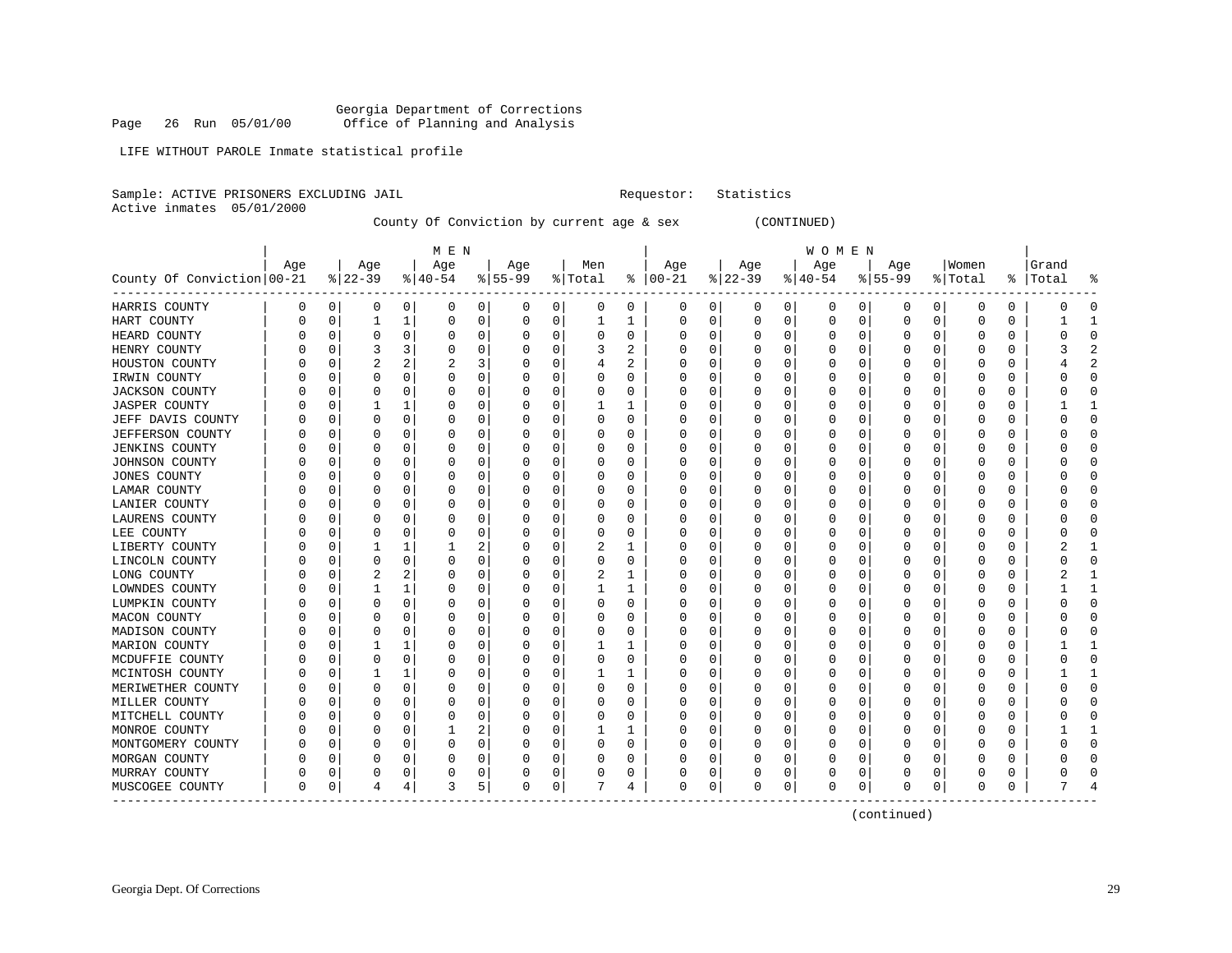Georgia Department of Corrections<br>Page 27 Run 05/01/00 office of Planning and Analysis Office of Planning and Analysis

LIFE WITHOUT PAROLE Inmate statistical profile

Sample: ACTIVE PRISONERS EXCLUDING JAIL **Requestor:** Statistics

Active inmates 05/01/2000

County Of Conviction by current age & sex (CONTINUED)

|                            |          |    |                |             | M E N     |                |           |             |              |              |               |          |          |          | W O M E N |   |           |              |         |          |       |              |
|----------------------------|----------|----|----------------|-------------|-----------|----------------|-----------|-------------|--------------|--------------|---------------|----------|----------|----------|-----------|---|-----------|--------------|---------|----------|-------|--------------|
|                            | Age      |    | Age            |             | Age       |                | Age       |             | Men          |              | Age           |          | Age      |          | Age       |   | Age       |              | Women   |          | Grand |              |
| County Of Conviction 00-21 |          |    | $ 22-39$       |             | $8 40-54$ |                | $8 55-99$ |             | % Total      |              | $8   00 - 21$ |          | $ 22-39$ |          | $ 40-54$  |   | $8 55-99$ |              | % Total | ႜ        | Total |              |
| NEWTON COUNTY              | 0        | 0  | ı              | 1           | 0         | $\overline{0}$ | 0         | 0           | 1            | 1            | 0             | 0        | 0        | 0        | 0         | 0 | 0         | 0            | 0       | 0        |       |              |
| OCONEE COUNTY              |          | 0  | $\mathbf 0$    | $\mathbf 0$ | 0         | 0              | 0         | 0           | 0            | $\Omega$     | 0             | 0        | 0        | 0        | 0         | 0 | $\Omega$  | $\Omega$     | 0       | 0        | Ω     | <sup>0</sup> |
| OGLETHORPE COUNTY          |          | 0  |                | 1           | 0         | 0              |           | 0           | 1            | 1            | O             | 0        |          | $\Omega$ | 0         | O |           | $\Omega$     | O       | 0        |       |              |
| PAULDING COUNTY            |          | O  |                | $\Omega$    | 1         | 2              |           | 0           | 1            | $\mathbf{1}$ | C             | 0        |          | $\Omega$ | Ω         | U |           | $\Omega$     | 0       | 0        |       | $\mathbf{1}$ |
| PEACH COUNTY               |          | C  |                | O           | 0         | 0              |           | 0           | 0            | 0            | C             | 0        |          | $\Omega$ | 0         |   |           | 0            | 0       | 0        | Λ     | $\Omega$     |
| PICKENS COUNTY             |          | C  | O              | 0           | 0         | 0              | 0         | 0           | 0            | 0            | C             | 0        |          | $\Omega$ | 0         | 0 | O         | 0            | 0       | 0        | C     | 0            |
| PIERCE COUNTY              |          | C  | 0              | 0           | 0         | 0              | 0         | 0           | 0            | 0            | C             | 0        |          | $\Omega$ | 0         | 0 | 0         | 0            | 0       | 0        |       | 0            |
| PIKE COUNTY                |          | N  |                | O           |           | 2              |           | 0           |              | 1            | C             | 0        |          | O        | 0         | O |           | O            | ſ       | 0        |       |              |
| POLK COUNTY                |          | C  |                | O           | $\Omega$  | 0              | U         | $\mathbf 0$ | O            | O            | C             | $\Omega$ |          | $\Omega$ | U         | U |           | O            | Ω       | O        | በ     | $\Omega$     |
| PULASKI COUNTY             |          | O  | O              | O           | O         | 0              |           | $\Omega$    | U            | U            | C             | $\Omega$ |          | $\Omega$ | O         | O |           | <sup>0</sup> | Ω       | $\Omega$ | U     | ∩            |
| PUTNAM COUNTY              |          | O  | 3              | 3           |           | 2              |           | $\Omega$    | 4            | 2            | O             | $\Omega$ | $\left($ | $\Omega$ | O         | O |           | $\Omega$     | O       | $\Omega$ |       |              |
| <b>OUITMAN COUNTY</b>      |          | O  |                | $\Omega$    | 0         | 0              |           | 0           | 0            | O            | $\Box$        | 0        |          | $\Omega$ | U         | U |           | $\Omega$     | Ω       | O        |       | O            |
| RABUN COUNTY               |          | 0  |                | O           | 0         | 0              |           | $\mathbf 0$ | 0            | U            |               | 0        |          | $\Omega$ | 0         | 0 |           | 0            | 0       | $\Omega$ | Ω     | <sup>0</sup> |
| RANDOLPH COUNTY            |          | 0  | n              | 0           | 0         | 0              | U         | 0           | 0            | 0            | C             | 0        |          | $\Omega$ | 0         | 0 | O         | 0            | 0       | 0        | U     | $\Omega$     |
| RICHMOND COUNTY            |          | 25 | $\overline{4}$ | 4           | 4         | 7              |           | 0           | 9            | 5            | C             | 0        |          | 50       | 0         | 0 | O         | 0            | 1       | 50       | 10    | 5            |
| ROCKDALE COUNTY            |          | O  | 2              | 2           |           | 2              |           | 0           | 3            | 2            | C             | 0        |          | $\Omega$ | 0         | O |           | O            | O       | 0        | 3     |              |
| SCHLEY COUNTY              |          | C  |                | O           | $\Omega$  | 0              |           | 0           | 0            | U            | C             | $\Omega$ |          | $\Omega$ | 0         | O |           | U            | Ω       | 0        |       | ſ            |
| <b>SCREVEN COUNTY</b>      |          | C  |                | O           | O         | 0              | U         | $\mathbf 0$ | U            | U            | C             | $\Omega$ |          | $\Omega$ | U         | O |           | O            | Ω       | $\Omega$ | C     | ſ            |
| SEMINOLE COUNTY            |          | O  |                | $\Omega$    | O         | 0              |           | $\Omega$    | 0            | $\Omega$     | C             | $\Omega$ |          | $\Omega$ | O         | O |           | $\Omega$     | U       | $\Omega$ | ი     | <sup>0</sup> |
| SPALDING COUNTY            |          | O  | 2              | 2           | O         | 0              |           | 0           | 2            | 1            | O             | $\Omega$ |          | $\Omega$ | Ω         | U |           | $\Omega$     | U       | 0        | 2     |              |
| STEPHENS COUNTY            |          | 0  |                | $\Omega$    | 0         | 0              |           | 0           | 0            | 0            | C             | 0        |          | $\Omega$ | 0         | 0 |           | 0            | 0       | 0        |       | 0            |
| STEWART COUNTY             |          | N  |                | O           | 0         | 0              |           | 0           | 0            | O            | C             | 0        |          | $\Omega$ | 0         | 0 |           | $\Omega$     | 0       | 0        | Ω     | $\Omega$     |
| SUMTER COUNTY              |          | N  | O              | O           | U         | 0              | U         | 0           | 0            | U            | C             | 0        |          | $\Omega$ | U         | O | O         | 0            | U       | 0        | ი     | $\Omega$     |
| TALBOT COUNTY              |          | O  | O              | O           | O         | 0              | U         | $\mathbf 0$ | 0            | U            | C             | 0        |          | O        | 0         | O | O         | 0            | O       | 0        | O     | $\Omega$     |
| TALIAFERRO COUNTY          |          | N  |                | O           | O         | 0              |           | 0           | 0            | U            | C             | 0        |          | O        | 0         | O |           | U            | Ω       | 0        |       | <sup>0</sup> |
| TATTNALL COUNTY            |          |    |                | O           | $\Omega$  | 0              |           | $\mathbf 0$ | U            | U            | C             | $\Omega$ |          | $\Omega$ | U         | O |           | O            | Ω       | O        |       | ſ            |
| TAYLOR COUNTY              |          | N  |                | O           | O         | $\Omega$       | U         | $\Omega$    | U            | U            | C             | $\Omega$ |          | $\Omega$ | O         | O |           | <sup>0</sup> | O       | $\Omega$ | U     | ſ            |
| TELFAIR COUNTY             |          | U  |                | 0           | O         | 0              |           | 0           | 0            | U            | O             | $\Omega$ |          | $\Omega$ | 0         | U |           | $\Omega$     | Ω       | 0        |       | ſ            |
| TERRELL COUNTY             |          | O  |                | $\Omega$    |           | 2              |           | 0           | 1            | 1            | O             | $\Omega$ |          | $\Omega$ | Ω         | O |           | $\Omega$     | O       | 0        |       |              |
| THOMAS COUNTY              |          | 0  |                |             | 0         | 0              |           | 0           | $\mathbf{1}$ | $\mathbf{1}$ |               | $\Omega$ |          | $\Omega$ | 0         | 0 |           | $\Omega$     | 0       | 0        |       | $\mathbf{1}$ |
| TIFT COUNTY                |          | O  |                | 1           | 0         | 0              |           | 11          | 2            | $\mathbf{1}$ | C             | $\Omega$ |          | $\Omega$ | U         | U |           | $\Omega$     | Ω       | 0        |       | $\mathbf{1}$ |
| TOOMBS COUNTY              |          | O  |                | 1           | O         | 0              | O         | 0           | 1            | 1            | C             | 0        |          | $\Omega$ | 0         | O | $\Omega$  | 0            | O       | 0        |       | $\mathbf{1}$ |
| TOWNS COUNTY               |          | O  |                | 1           | 0         | 0              | U         | 0           | 1            | 1            | C             | 0        | 0        | 0        | 0         | O | O         | 0            | O       | 0        |       |              |
| TREUTLEN COUNTY            | Ω        | 0  | 0              | 0           | 0         | 0              |           | 0           | 0            | 0            | C             | 0        |          | 0        | 0         | 0 | 0         | 0            | 0       | 0        |       | ſ            |
| TROUP COUNTY               | $\Omega$ | 0  | $\Omega$       | 0           | 1         | $\overline{a}$ |           | 11          | 2            | 1            | 0             | 0        |          | 0        | $\Omega$  | 0 | O         | 0            | 0       | 0        |       |              |
|                            |          |    |                |             |           |                |           |             |              |              |               |          |          |          |           |   |           |              |         |          |       |              |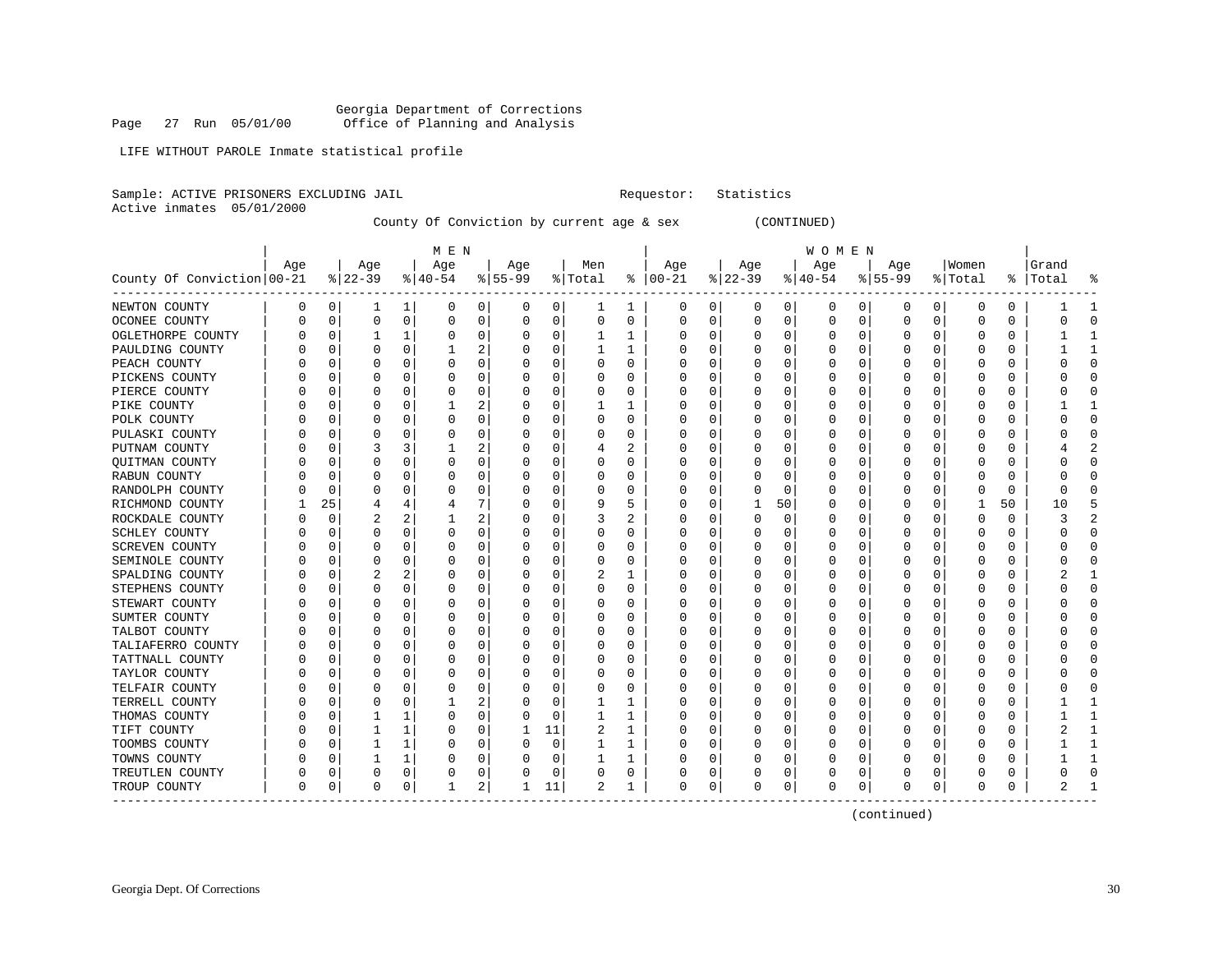Georgia Department of Corrections Page 28 Run 05/01/00 Office of Planning and Analysis

LIFE WITHOUT PAROLE Inmate statistical profile

Sample: ACTIVE PRISONERS EXCLUDING JAIL **Requestor:** Statistics Active inmates 05/01/2000 County Of Conviction by current age & sex (CONTINUED)

|                            |     |       |           |   | M E N        |                |           |          |         |       |               |           |              |          | <b>WOMEN</b> |          |           |           |          |       |           |       |
|----------------------------|-----|-------|-----------|---|--------------|----------------|-----------|----------|---------|-------|---------------|-----------|--------------|----------|--------------|----------|-----------|-----------|----------|-------|-----------|-------|
|                            | Aqe |       | Age       |   | Age          |                | Age       |          | Men     |       | Age           |           | Age          |          | Age          |          | Age       |           | Women    |       | Grand     |       |
| County Of Conviction 00-21 |     |       | $ 22-39 $ |   | $ 40-54 $    |                | $ 55-99 $ |          | % Total |       | $8   00 - 21$ |           | $ 22-39 $    |          | $ 40-54 $    |          | $8 55-99$ |           | % Total  |       | %   Total | ႜ     |
| TURNER COUNTY              |     | O     | 0         | 0 | <sup>0</sup> | 0              | U         | $\Omega$ | 0       | 0     | 0             | 0         | $\Omega$     | 0        | 0            | $\Omega$ | 0         | 0         | n        | 0     |           |       |
| TWIGGS COUNTY              |     |       | O         | 0 |              | 0              | U         | 0        | O       | 0     | 0             | 0         |              | 0        | 0            | 0        | $\Omega$  | 0         | O        | 0     |           |       |
| UNION COUNTY               |     |       |           | U |              | $\overline{2}$ | U         | $\Omega$ |         | 1     |               | 0         |              | $\Omega$ | O            | $\Omega$ | $\Omega$  | $\Omega$  | ſ        | 0     |           |       |
| <b>UPSON COUNTY</b>        |     |       |           |   |              | $\Omega$       | U         | $\Omega$ |         | 0     |               | U         |              | ∩        | O            |          | O         |           | n        | 0     |           |       |
| WALKER COUNTY              |     |       |           |   |              | 2              |           | O        |         |       |               | U         |              | 50       | O            |          | O         |           |          | 50    |           |       |
| WALTON COUNTY              |     |       |           |   |              | $\overline{2}$ |           | $\Omega$ |         | 1     |               | U         |              | $\Omega$ | 0            |          |           |           | ſ        | 0     |           |       |
| WARE COUNTY                |     |       |           | 3 |              | 3              | U         | $\Omega$ |         | 3     | U             | U         |              | ∩        | O            | n        | O         |           | n        | 0     |           |       |
| WARREN COUNTY              |     |       |           | U |              | $\Omega$       |           | n        | U       | 0     |               | U         |              |          | O            |          | ∩         |           |          | 0     |           | n     |
| WASHINGTON COUNTY          |     |       |           | O |              | $\Omega$       |           | O        |         | 0     |               | U         |              | O        |              |          |           |           |          | 0     |           |       |
| WAYNE COUNTY               |     |       | O         | N |              | $\Omega$       | U         | O        | U       | 0     | O             | U         |              | ∩        | O            |          | $\Omega$  |           | n        | 0     |           |       |
| WEBSTER COUNTY             |     |       |           |   |              | $\Omega$       |           | O        | U       | 0     |               | U         |              |          | O            |          | ∩         |           |          | 0     |           |       |
| WHEELER COUNTY             |     |       |           | U |              | $\Omega$       | U         | $\Omega$ | O       | 0     |               | U         |              | $\Omega$ | 0            |          |           |           |          | 0     |           |       |
| WHITE COUNTY               |     |       |           | U |              | $\Omega$       |           | n        |         | 0     |               | U         |              | ∩        | O            |          | ∩         |           |          | 0     |           |       |
| WHITFIELD COUNTY           |     |       |           | U |              |                |           | O        |         | 2     |               | U         |              |          | O            |          |           |           |          | 0     |           |       |
| WILCOX COUNTY              |     |       |           | U |              | $\Omega$       | U         | O        | O       | 0     |               | U         |              | O        | O            |          |           |           | ſ        | U     |           |       |
| WILKES COUNTY              |     |       |           |   |              | $\Omega$       | U         | O        |         |       | O             | U         |              | U        | O            |          | 0         |           | n        | 0     |           |       |
| WILKINSON COUNTY           |     |       | U         | U |              | $\Omega$       | U         | $\Omega$ | U       | 0     | U             | U         |              | $\Omega$ | O            |          | ∩         |           | n        | 0     |           |       |
| WORTH COUNTY               |     |       |           | U |              | 0              |           | $\Omega$ |         | 0     |               | $\Omega$  |              | $\Omega$ | 0            |          |           |           | 0        | 0     |           |       |
| CONVERSION                 | O   |       | O         | 0 |              | 0              | U         | $\Omega$ | O       | O     | 0             | 0         |              | $\Omega$ | 0            | 0        | $\Omega$  | 0         | $\Omega$ | 0     |           |       |
| Total reported             |     | 4 100 | 109 100   |   | 61 100       |                | 9 100     |          | 183 100 |       | 0             | 0         |              | 2 100    | 0            | $\Omega$ | 0         | 0         |          | 2 100 | 185 100   |       |
| Percent reported           |     | 100.0 | 100.0     |   |              | 100.0          | 100.0     |          |         | 100.0 |               | $\cdot$ 0 |              | 100.0    |              | . 0      |           | $\cdot$ 0 |          | 100.0 |           | 100.0 |
| <b>UNKNOWN</b>             |     |       | $\Omega$  |   | ∩            |                | $\Omega$  |          | 0       |       | <sup>0</sup>  |           | <sup>0</sup> |          | 0            |          | $\Omega$  |           | $\Omega$ |       |           |       |
| Total                      | 4   |       | 109       |   | 61           |                | 9         |          | 183     |       | 0             |           | 2            |          | 0            |          | $\Omega$  |           | 2        |       | 185       |       |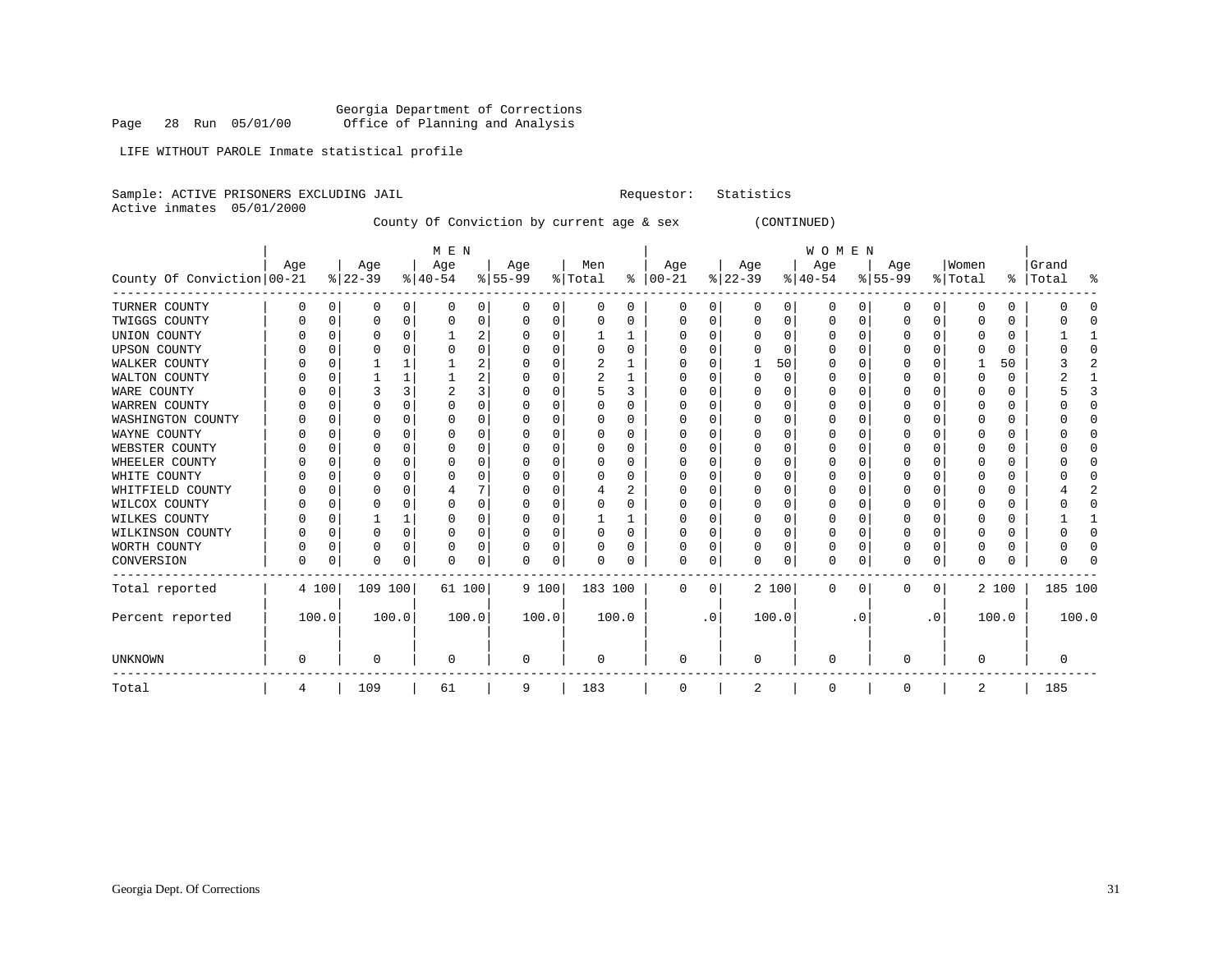LIFE WITHOUT PAROLE Inmate statistical profile

Sample: ACTIVE PRISONERS EXCLUDING JAIL **Requestor:** Statistics Active inmates 05/01/2000

Circuit Of Conviction by current age & sex

|                      |           |             |          |          | M E N        |                |           |             |         |                |          |          |          |          | <b>WOMEN</b> |          |              |          |          |          |           |                |
|----------------------|-----------|-------------|----------|----------|--------------|----------------|-----------|-------------|---------|----------------|----------|----------|----------|----------|--------------|----------|--------------|----------|----------|----------|-----------|----------------|
|                      | Age       |             | Age      |          | Age          |                | Aqe       |             | Men     |                | Age      |          | Age      |          | Age          |          | Aqe          |          | Women    |          | Grand     |                |
| Circ Of Conviction   | $ 00-21 $ |             | $ 22-39$ |          | $ 40-54$     |                | $8 55-99$ |             | % Total | ႜ              | $ 00-21$ |          | $ 22-39$ |          | $ 40-54$     |          | $8 55-99$    |          | % Total  |          | %   Total |                |
| ALAPAHA CIRCUIT      | 0         | 0           | 0        | 0        | 0            | 0              | 1         | 11          | 1       | 1              | 0        | 0        | 0        | 0        | 0            | 0        | 0            | 0        | 0        | 0        |           | 1              |
| ALCOVY CIRCUIT       | N         | $\Omega$    | 2        | 2        | 1            | 2              | $\Omega$  | $\Omega$    | 3       | 2              | $\Omega$ | $\Omega$ | $\Omega$ | $\Omega$ | 0            | $\Omega$ | $\Omega$     | $\Omega$ | O        | $\Omega$ | 3         | $\overline{c}$ |
| ATLANTA CIRCUIT      |           | $\Omega$    | 5        |          | 5            | 8              | $\left($  | $\Omega$    | 10      | 5              | 0        | 0        | O        | $\Omega$ | O            | $\Omega$ | <sup>0</sup> | $\Omega$ | O        | 0        | 10        | 5              |
| ATLANTIC CIRCUIT     |           | $\Omega$    | 4        |          |              | 2              |           | $\Omega$    | 5       | 3              | 0        | 0        | O        | $\Omega$ | ი            | $\Omega$ |              | $\Omega$ | O        | $\Omega$ | 5         |                |
| AUGUSTA CIRCUIT      |           | 50          |          | 6        | 5            | 8              |           | 0           | 14      | 8              |          | 0        |          | 50       | C            | C        |              | O        | -1       | 50       | 15        |                |
| BLUE RIDGE CIRCUIT   |           | $\Omega$    | 1        |          |              | 2              |           | $\Omega$    | 2       | 1              | $\Omega$ | 0        | $\Omega$ | $\Omega$ | 0            | C        | <sup>0</sup> | O        | O        | 0        | 2         | -1             |
| BRUNSWICK CIRCUIT    | N         | 0           | 4        | 4        | 4            | 7              |           | 11          | 9       | 5              | $\Omega$ | 0        | O        | $\Omega$ | 0            | 0        | 0            | 0        | O        | 0        | q         | 5              |
| CHATTAHOOCHEE CIRCUI | O         | $\Omega$    | 5        | 5        | 3            | 5              | $\left($  | 0           | 8       | 4              | 0        | 0        | 0        | $\Omega$ | 0            | 0        | 0            | 0        | O        | 0        | 8         |                |
| CHEROKEE CIRCUIT     |           | $\Omega$    | 0        |          |              | 2              |           | 11          | 2       | 1              | C        | 0        | 0        | $\Omega$ | 0            | C        |              | O        | C        | 0        |           |                |
| CLAYTON CIRCUIT      |           | C           |          | 3        |              | 3              |           | $\Omega$    | 5       | 3              | C        | U        | O        | $\Omega$ | 0            | C        |              | U        | C        | U        |           |                |
| COBB CIRCUIT         |           | 0           |          | 1        |              | 2              |           | $\Omega$    | 2       | 1              | 0        | U        | O        | $\Omega$ | 0            | C        | O            | $\Omega$ | O        | 0        |           |                |
| CONASAUGA CIRCUIT    |           | $\Omega$    | 0        | $\Omega$ | 4            | 7              |           | 0           | 4       | 2              | 0        | 0        | O        | 0        | 0            | O        |              | $\Omega$ | O        | 0        |           |                |
| CORDELE CIRCUIT      |           | 0           |          |          | 0            | 0              |           | 0           |         | 1              | C        | 0        | 0        | $\Omega$ | C            | 0        |              | $\Omega$ | 0        | 0        |           | $\mathbf{1}$   |
| COWETA CIRCUIT       |           | 0           |          | 1        |              | 2              |           | 11          | 3       | $\overline{a}$ | O        | 0        | $\Omega$ | $\Omega$ | 0            | C        | <sup>0</sup> | 0        | O        | 0        |           | $\mathcal{D}$  |
| DOUGHERTY CIRCUIT    |           | 0           | 2        | 2        |              | 2              |           | 0           | 3       | 2              | $\Omega$ | 0        | O        | $\Omega$ | 0            | C        | O            | 0        | O        | 0        | 3         | $\mathcal{D}$  |
| DUBLIN CIRCUIT       |           | $\Omega$    | O        | 0        | 0            | 0              | $\left($  | 0           | 0       | 0              | n        | 0        | O        | 0        | 0            | 0        | O            | 0        | O        | 0        | 0         | ∩              |
| EASTERN CIRCUIT      |           | 0           |          | 6        | 0            | 0              |           | $\mathbf 0$ |         | 4              | O        | U        | O        | $\Omega$ | 0            | 0        |              | U        | Ω        | U        |           |                |
| FLINT CIRCUIT        |           | $\Omega$    | 3        | 3        |              | 2              | 1         | 11          | 5       | 3              | C        | O        | $\Omega$ | $\Omega$ | U            | C        | <sup>0</sup> | U        | O        | O        |           |                |
| GRIFFIN CIRCUIT      |           | $\Omega$    | 3        | 3        | 2            | 3              | $\Omega$  | $\Omega$    | 5       | 3              | O        | O        | O        | $\Omega$ | U            | C        | O            | O        | O        | 0        |           | κ              |
| GWINNETT CIRCUIT     |           | $\Omega$    | $\Omega$ | O        | O            | 0              | O         | $\Omega$    | 0       | 0              | O        | 0        | O        | $\Omega$ | O            | $\Omega$ |              | $\Omega$ | O        | $\Omega$ |           | <sup>0</sup>   |
| HOUSTON CIRCUIT      |           | 0           | 2        | 2        | 2            | 3              |           | 0           | 4       | 2              | 0        | 0        |          | $\Omega$ | C            | $\Omega$ |              | 0        | 0        | 0        |           |                |
| LOOKOUT MOUNTAIN CIR |           | $\mathbf 0$ |          | 3        |              | 2              |           | 0           | 4       | 2              |          | O        |          | 50       | Ω            | C        |              | O        | -1       | 50       |           | p              |
| MACON CIRCUIT        |           | $\Omega$    | 4        | 4        | 1            | 2              |           | $\Omega$    | 5       | 3              | O        | 0        | $\Omega$ | $\Omega$ | 0            | C        | <sup>0</sup> | O        | O        | $\Omega$ |           | κ              |
| MIDDLE CIRCUIT       |           | $\Omega$    | 2        | 2        | 0            | 0              |           | $\Omega$    | 2       | 1              | $\Omega$ | 0        | 0        | $\Omega$ | 0            | C        | 0            | O        | O        | 0        | 2         | -1             |
| MOUNTAIN CIRCUIT     |           | $\Omega$    |          |          | 0            | 0              |           | $\Omega$    |         | 1              | 0        | 0        | $\Omega$ | $\Omega$ | 0            | C        |              | O        | C        | 0        |           |                |
| NORTHEASTERN CIRCUIT |           | 0           |          |          | 0            | 0              |           | $\mathbf 0$ | 2       | 1              | C        | U        | O        | 0        | C            | C        |              | U        |          | 0        |           |                |
| NORTHERN CIRCUIT     |           | $\Omega$    | 2        | 2        | 0            | 0              | 1         | 11          | 3       | 2              | O        | U        | O        | $\Omega$ | 0            | C        | n            | U        | n        | U        |           | $\mathcal{D}$  |
| OCMULGEE CIRCUIT     |           | $\Omega$    | 6        | 6        | 3            | 5              | $\Omega$  | $\Omega$    | 9       | 5              | $\Omega$ | 0        | $\Omega$ | $\Omega$ | 0            | C        | O            | 0        | O        | 0        | q         |                |
| OCONEE CIRCUIT       |           | 25          |          |          | 0            | 0              | O         | 0           | 2       | 1              | 0        | 0        | 0        | 0        | 0            | 0        | O            | $\Omega$ | O        | 0        |           |                |
| OGEECHEE CIRCUIT     |           | $\mathbf 0$ | 0        | 0        | 0            | 0              |           | 0           | 0       | 0              | 0        | 0        | 0        | 0        | 0            | 0        |              | 0        | 0        | 0        |           | <sup>0</sup>   |
| PATAULA CIRCUIT      |           | 0           | O        | 0        |              | 2              |           | 0           |         | $\mathbf{1}$   | O        | 0        | O        | $\Omega$ | 0            | C        | O            | 0        | Ω        | 0        |           | $\mathbf{1}$   |
| PIEDMONT CIRCUIT     |           | 0           | 1        | 1        | 2            | 3              |           | 0           | 3       | 2              | $\Omega$ | 0        | O        | 0        | 0            | 0        | O            | $\Omega$ | n        | 0        |           | $\mathcal{D}$  |
| ROME CIRCUIT         | U         | 0           | 4        | 4        | O            | 0              | ∩         | 0           | 4       | 2              | 0        | 0        | O        | 0        | 0            | 0        | O            | $\Omega$ | O        | 0        |           |                |
| SOUTH GEORGIA CIRCUI |           | 0           | 0        | 0        |              | 2              |           | 0           |         | ı              | 0        | 0        | 0        | 0        | 0            | 0        |              | 0        | $\left($ | 0        |           |                |
| SOUTHERN CIRCUIT     | 1         | 25          | 3        | 3        | $\mathbf{1}$ | $\overline{a}$ | $\Omega$  | 0           | 5       | 3              | $\Omega$ | 0        | $\Omega$ | 0        | 0            | $\Omega$ | <sup>0</sup> | 0        | O        | 0        |           |                |
|                      |           |             |          |          |              |                |           |             |         |                |          |          |          |          |              |          |              |          |          |          |           |                |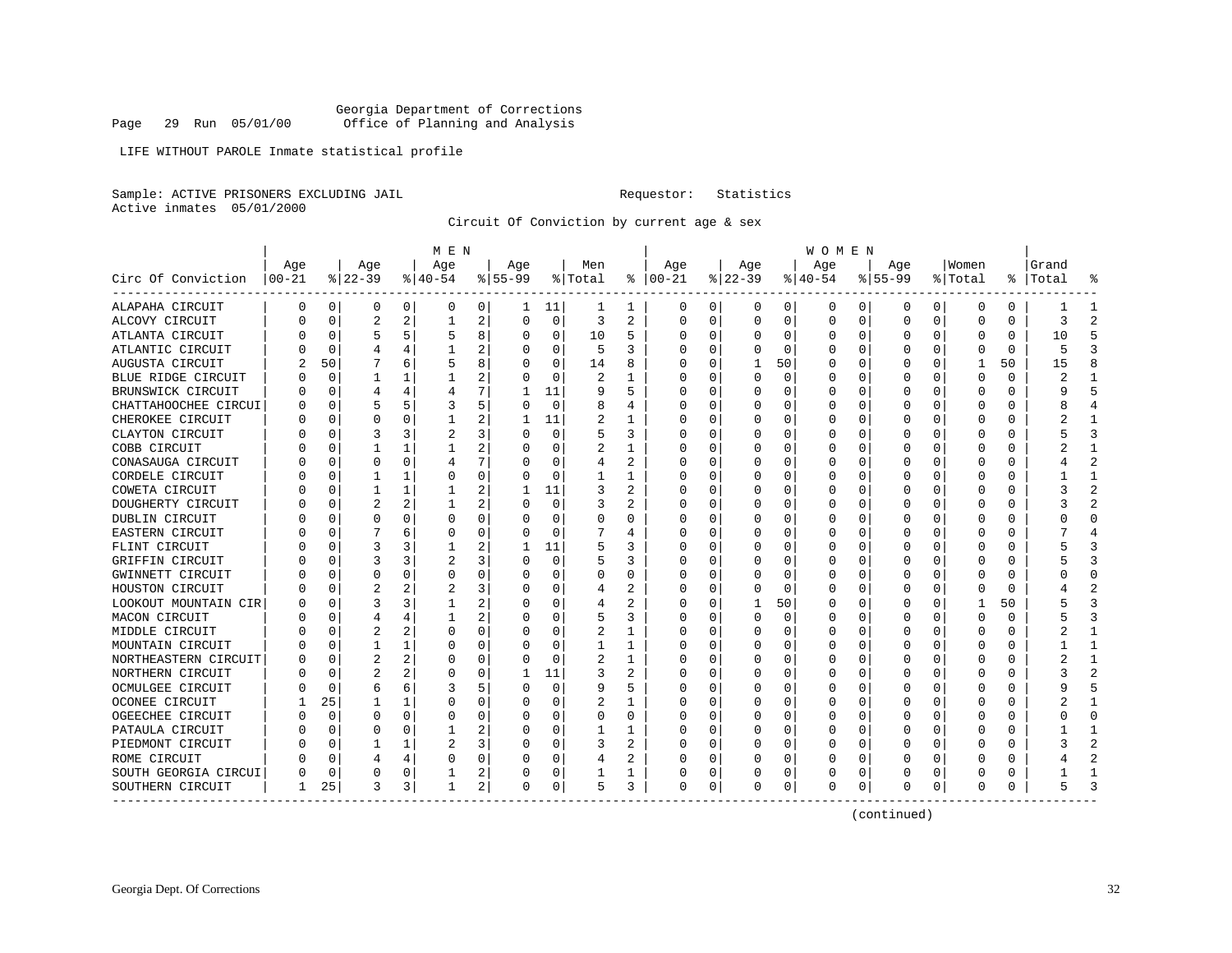Georgia Department of Corrections<br>Page 30 Run 05/01/00 office of Planning and Analysis Office of Planning and Analysis

LIFE WITHOUT PAROLE Inmate statistical profile

Sample: ACTIVE PRISONERS EXCLUDING JAIL **Requestor:** Statistics Active inmates 05/01/2000 Circuit Of Conviction by current age & sex (Continued) | M E N | W O M E N | Age | Age | Age | Age | Men | Age | Age | Age | Age |Women |Grand Circ Of Conviction |00-21 %|22-39 %|40-54 %|55-99 %|Total % |00-21 %|22-39 %|40-54 %|55-99 %|Total % |Total % ------------------------------------------------------------------------------------------------------------------------------------SOUTHWESTERN CIRCUIT| 0 0| 0 0| 0 0| 0 0| 0 0 | 0 0| 0 0| 0 0| 0 0| 0 0 | 0 0

| Total                | 4     |   | 109      |    | 61     | 9 |       | 183     |       |   |           |              |          | 0           |          |          |                 | 2 |       | 185     |  |
|----------------------|-------|---|----------|----|--------|---|-------|---------|-------|---|-----------|--------------|----------|-------------|----------|----------|-----------------|---|-------|---------|--|
| NOT REPORTED         | 0     |   |          |    |        |   |       |         |       | n |           |              |          | O           |          |          |                 |   |       |         |  |
| Percent reported     | 100.0 |   | 100.0    |    | 100.0  |   | 100.0 |         | 100.0 |   | $\cdot$ 0 | 100.0        |          |             | . 0      |          | .0 <sup>′</sup> |   | 100.0 | 100.0   |  |
| Total reported       | 4 100 |   | 109 100  |    | 61 100 |   | 9 100 | 183 100 |       | 0 | 0         | 2 100        |          | $\mathbf 0$ | $\Omega$ | 0        | 0 <sup>1</sup>  |   | 2 100 | 185 100 |  |
| BELL-FORSYTH CIRCUIT | 0     | 0 | $\Omega$ | 0  | 2      |   |       |         |       | O | 0         | <sup>0</sup> | $\Omega$ | 0           |          | $\Omega$ |                 |   |       |         |  |
| ENOTAH CIRCUIT       | U     |   |          |    | z.     |   |       |         |       |   |           |              |          | O           |          |          |                 |   |       |         |  |
| APPALACHIAN CIRCUIT  |       |   |          |    |        |   |       |         |       |   |           |              |          |             |          |          |                 |   |       |         |  |
| DOUGLAS CIRCUIT      |       |   |          |    |        |   |       |         |       |   |           |              |          |             |          |          |                 |   |       |         |  |
| ROCKDALE CIRCUIT     |       |   |          |    | 2.     |   |       |         |       |   |           |              |          |             |          |          |                 |   |       |         |  |
| WESTERN CIRCUIT      |       |   |          |    |        |   |       |         |       |   |           |              |          |             |          |          |                 |   |       |         |  |
| WAYCROSS CIRCUIT     |       |   |          |    |        |   |       |         |       |   |           |              |          |             |          |          |                 |   |       |         |  |
| TOOMBS CIRCUIT       |       |   |          |    | 0      |   |       |         |       |   |           |              |          |             |          |          |                 |   |       |         |  |
| TIFTON CIRCUIT       |       |   |          |    |        |   |       |         |       |   |           |              |          |             |          |          |                 |   |       |         |  |
| TALLAPOOSA CIRCUIT   |       |   |          |    | 2      |   |       |         |       |   |           |              |          |             |          |          |                 |   |       |         |  |
| STONE MOUNTAIN CIRCU | 0     |   |          | 10 |        | 2 | 22    | 17      |       |   |           |              |          |             |          |          |                 |   |       |         |  |
| SOUTHWESTERN CIRCUIT | 0     |   |          |    |        |   |       |         |       |   |           |              |          |             |          |          |                 |   |       |         |  |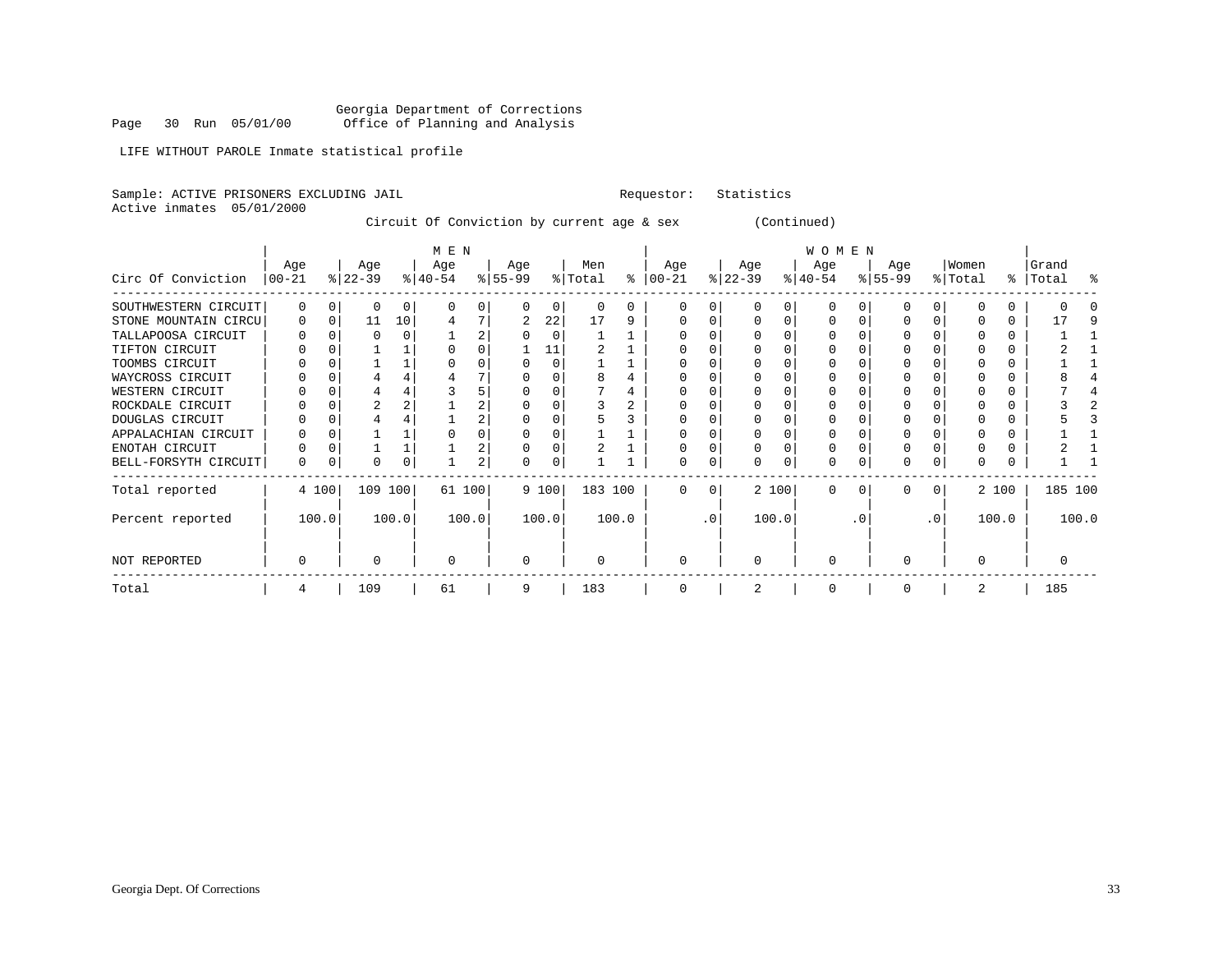Page 31 Run 05/01/00 Office of Planning and Analysis LIFE WITHOUT PAROLE Inmate statistical profile

Sample: ACTIVE PRISONERS EXCLUDING JAIL **Requestor:** Statistics Active inmates 05/01/2000

 $\mathscr{L}$ 

Home County by current age & sex

|                      |           |             |          |              | M E N       |          |           |             |         |          |               |          |              |             | <b>WOMEN</b> |             |          |          |              |               |       |              |
|----------------------|-----------|-------------|----------|--------------|-------------|----------|-----------|-------------|---------|----------|---------------|----------|--------------|-------------|--------------|-------------|----------|----------|--------------|---------------|-------|--------------|
|                      | Age       |             | Age      |              | Age         |          | Age       |             | Men     |          | Age           |          | Age          |             | Age          |             | Age      |          | Women        |               | Grand |              |
| Home County          | $00 - 21$ |             | $ 22-39$ |              | $ 40-54$    |          | $8 55-99$ |             | % Total |          | $8   00 - 21$ |          | $ 22-39 $    |             | $ 40-54$     |             | $ 55-99$ |          | % Total      | $\frac{1}{6}$ | Total | 옹            |
| APPLING COUNTY       | 0         | 0           | 0        | 0            | 1           | 2        | 0         | 0           | 1       | 1        | 0             | 0        | 0            | 0           | 0            | 0           | 0        | 0        | 0            | 0             |       | -1           |
| ATKINSON COUNTY      | O         | $\mathbf 0$ | 0        | 0            | $\mathbf 0$ | 0        | 1         | 14          | 1       | 1        | 0             | $\Omega$ | 0            | $\mathbf 0$ | 0            | $\mathbf 0$ | $\Omega$ | $\Omega$ | 0            | 0             |       | $\mathbf{1}$ |
| <b>BACON COUNTY</b>  |           | 0           | 0        | $\Omega$     | 0           | 0        | O         | $\mathbf 0$ | 0       | 0        | 0             | 0        | 0            | 0           | 0            | 0           | $\Omega$ | $\Omega$ | 0            | U             |       | $\Omega$     |
| BAKER COUNTY         |           | 0           | O        | O            | 0           | 0        |           | 0           | 0       | $\Omega$ | C             | $\Omega$ | O            | 0           | Ω            | $\Omega$    | $\Omega$ | 0        | 0            | 0             |       | $\bigcap$    |
| BALDWIN COUNTY       |           | 0           |          | 1            |             | 4        | O         | 0           | 3       | 2        | O             | $\Omega$ | 0            | 0           | 0            | 0           | O        | 0        | 0            | 0             |       | 2            |
| <b>BANKS COUNTY</b>  |           | 0           | O        | O            | 0           | 0        |           | 0           | 0       | U        |               | O        | O            | 0           | 0            | 0           | O        | O        | O            | U             |       | $\bigcap$    |
| <b>BARROW COUNTY</b> |           | $\Omega$    | 1        | 1            |             | 2        | $\left($  | 0           | 2       | 1        | 0             | $\Omega$ | 0            | 0           | 0            | $\Omega$    | $\Omega$ | 0        | 0            | 0             |       | -1           |
| BARTOW COUNTY        |           | $\Omega$    | 1        | 1            | 2           | 4        |           | $\Omega$    | 3       | 2        | O             | $\Omega$ | O            | O           | O            | $\Omega$    | O        | $\Omega$ | O            | O             |       | 2            |
| BEN HILL COUNTY      |           | $\mathbf 0$ | $\Omega$ | $\Omega$     | 0           | 0        |           | $\mathbf 0$ | 0       | U        | 0             | 0        | 0            | $\Omega$    | Ω            | $\Omega$    | $\Omega$ | $\Omega$ | 0            | U             |       | $\bigcap$    |
| BERRIEN COUNTY       |           | 0           | O        | $\Omega$     | $\Omega$    | $\Omega$ | O         | 0           | 0       | U        | C             | $\Omega$ | O            | O           | O            | 0           | $\Omega$ | 0        | <sup>0</sup> | 0             |       | $\Omega$     |
| BIBB COUNTY          |           | 0           | 0        | 0            | 0           | $\Omega$ | O         | $\Omega$    | 0       | 0        | O             | $\Omega$ | 0            | $\Omega$    | 0            | $\Omega$    | $\Omega$ | 0        | 0            | 0             |       | $\Omega$     |
| BLECKLEY COUNTY      |           | 25          |          | $\mathbf{1}$ | 0           | $\Omega$ | O         | $\Omega$    | 2       | 1        | O             | $\Omega$ | O            | 0           | 0            | $\Omega$    | $\Omega$ | O        | $\Omega$     | 0             |       | $\mathbf{1}$ |
| BRANTLEY COUNTY      |           | $\mathbf 0$ | 0        | $\Omega$     | 0           | 0        | O         | $\Omega$    | 0       | 0        | 0             | $\Omega$ | 0            | 0           | 0            | 0           | O        | 0        | 0            | 0             |       | $\Omega$     |
| BROOKS COUNTY        |           | $\mathbf 0$ |          | 1            | 0           | $\Omega$ |           | $\mathbf 0$ |         | 1        | 0             | 0        | 0            | $\Omega$    | 0            | $\Omega$    | $\Omega$ | 0        | 0            | 0             |       |              |
| BRYAN COUNTY         |           | $\mathbf 0$ | 0        | 0            | 0           | 0        |           | 0           | 0       | 0        | $\Omega$      | 0        | 0            | $\Omega$    | Ω            | 0           | $\Omega$ | 0        | 0            | 0             |       | $\Omega$     |
| BULLOCH COUNTY       |           | 0           | 0        | 0            | 0           | 0        | n         | $\Omega$    | 0       | 0        | O             | $\Omega$ | 0            | 0           | 0            | $\Omega$    | $\Omega$ | 0        | 0            | 0             |       | $\Omega$     |
| BURKE COUNTY         |           | 0           | 2        | 2            | 0           | 0        |           | $\Omega$    | 2       | 1        | O             | $\Omega$ | 0            | $\Omega$    | 0            | $\Omega$    | $\Omega$ | 0        | 0            | 0             |       | -1           |
| BUTTS COUNTY         |           | $\Omega$    | $\Omega$ | $\Omega$     | 0           | $\Omega$ | 1         | 14          | 1       | 1        | O             | $\Omega$ | 0            | 0           | 0            | 0           | $\Omega$ | 0        | 0            | 0             |       | $\mathbf{1}$ |
| CALHOUN COUNTY       |           | 0           | 0        | $\Omega$     | 0           | 0        | O         | $\mathbf 0$ | 0       | 0        | O             | $\Omega$ | 0            | $\Omega$    | 0            | $\Omega$    | $\Omega$ | $\Omega$ | 0            | 0             |       | $\Omega$     |
| CAMDEN COUNTY        |           | $\mathbf 0$ | 0        | $\Omega$     |             | 2        |           | 0           |         | 1        |               | 0        | 0            | $\Omega$    |              | 0           | $\Omega$ | 0        | 0            | 0             |       | $\mathbf{1}$ |
| CANDLER COUNTY       |           | 0           | 0        | 0            | 0           | 0        |           | 0           | 0       | 0        | O             | 0        | 0            | 0           | 0            | 0           | $\Omega$ | 0        | 0            | 0             |       | $\Omega$     |
| CARROLL COUNTY       |           | 0           |          | 2            | 0           | 0        | $\cup$    | 0           | 2       | 1        | O             | 0        | 0            | $\Omega$    | 0            | 0           | $\Omega$ | 0        | 0            | 0             |       | 1            |
| CATOOSA COUNTY       |           | 0           | O        | O            | 0           | $\Omega$ |           | 0           | 0       | 0        | O             | 0        | 0            | 0           | 0            | $\Omega$    | $\Omega$ | U        | 0            | 0             |       | $\cap$       |
| CHARLTON COUNTY      |           | 0           | 0        | O            | 0           | $\Omega$ | O         | 0           | 0       | 0        | O             | 0        | 0            | 0           | 0            | $\Omega$    | $\Omega$ | 0        | 0            | 0             |       | $\cap$       |
| CHATHAM COUNTY       |           | $\mathbf 0$ | 8        | 8            | 0           | $\Omega$ | O         | 0           | 8       | 5        | O             | 0        | 0            | $\Omega$    | 0            | $\Omega$    | $\Omega$ | $\Omega$ | 0            | 0             | 8     | 5            |
| CHATTAHOOCHEE COUNTY |           | 0           | $\Omega$ | $\Omega$     | $\Omega$    | $\Omega$ |           | 0           | 0       | 0        | O             | $\Omega$ | $\Omega$     | $\Omega$    | Ω            | 0           | $\Omega$ | 0        | 0            | 0             |       | $\bigcap$    |
| CHATTOOGA COUNTY     |           | 0           | 1        | 1            | 0           | $\Omega$ | U         | 0           | 1       | -1       | O             | 0        | 0            | $\Omega$    | 0            | 0           | $\Omega$ | 0        | 0            | 0             |       | $\mathbf{1}$ |
| CHEROKEE COUNTY      |           | 0           | 1        | 1            | 1           | 2        | $\left($  | 0           | 2       | 1        | 0             | 0        | 0            | $\Omega$    | 0            | 0           | $\Omega$ | 0        | 0            | 0             |       | -1           |
| CLARKE COUNTY        |           | $\Omega$    | 3        | 3            |             | 4        |           | $\Omega$    | 5       | 3        | C             | O        | <sup>0</sup> | $\Omega$    | O            | $\Omega$    | $\Omega$ | 0        | <sup>0</sup> | 0             |       | २            |
| CLAY COUNTY          |           | $\Omega$    | $\Omega$ | 0            | $\Omega$    | 0        | U         | $\Omega$    | 0       | 0        | O             | $\Omega$ | <sup>0</sup> | $\Omega$    | O            | $\Omega$    | $\Omega$ | $\Omega$ | <sup>0</sup> | 0             |       | $\Omega$     |
| CLAYTON COUNTY       |           | 0           | 4        | 4            |             | 2        |           | 0           | 5       | 3        | 0             | 0        | 0            | $\Omega$    | 0            | 0           | $\Omega$ | 0        | 0            | 0             |       | 3            |
| CLINCH COUNTY        |           | 0           | O        | 0            | $\Omega$    | 0        | U         | 0           | 0       | 0        | C             | 0        | 0            | 0           | O            | 0           | $\Omega$ | 0        | <sup>0</sup> | 0             |       | $\Omega$     |
| COBB COUNTY          |           | 0           | 0        | 0            |             | 2        | U         | 0           |         | 1        | O             | 0        | 0            | 0           | 0            | 0           | $\Omega$ | 0        | 0            | 0             |       | $\mathbf{1}$ |
| COFFEE COUNTY        |           | 0           | 0        | 0            | 0           | 0        | O         | 0           | 0       | 0        | O             | 0        | 0            | 0           | 0            | 0           | $\Omega$ | 0        | 0            | 0             |       | $\Omega$     |
| COLQUITT COUNTY      |           | 0           | 0        | 0            |             | 2        | 0         | 0           |         | 1        | O             | 0        | 0            | 0           | 0            | 0           | $\Omega$ | 0        | 0            | 0             |       | -1           |
| COLUMBIA COUNTY      | $\Omega$  | 0           | 0        | 0            | 1           | 2        | 0         | 0           | 1       | 1        | 0             | 0        | 0            | 0           | 0            | 0           | $\Omega$ | 0        | $\Omega$     | 0             |       | -1           |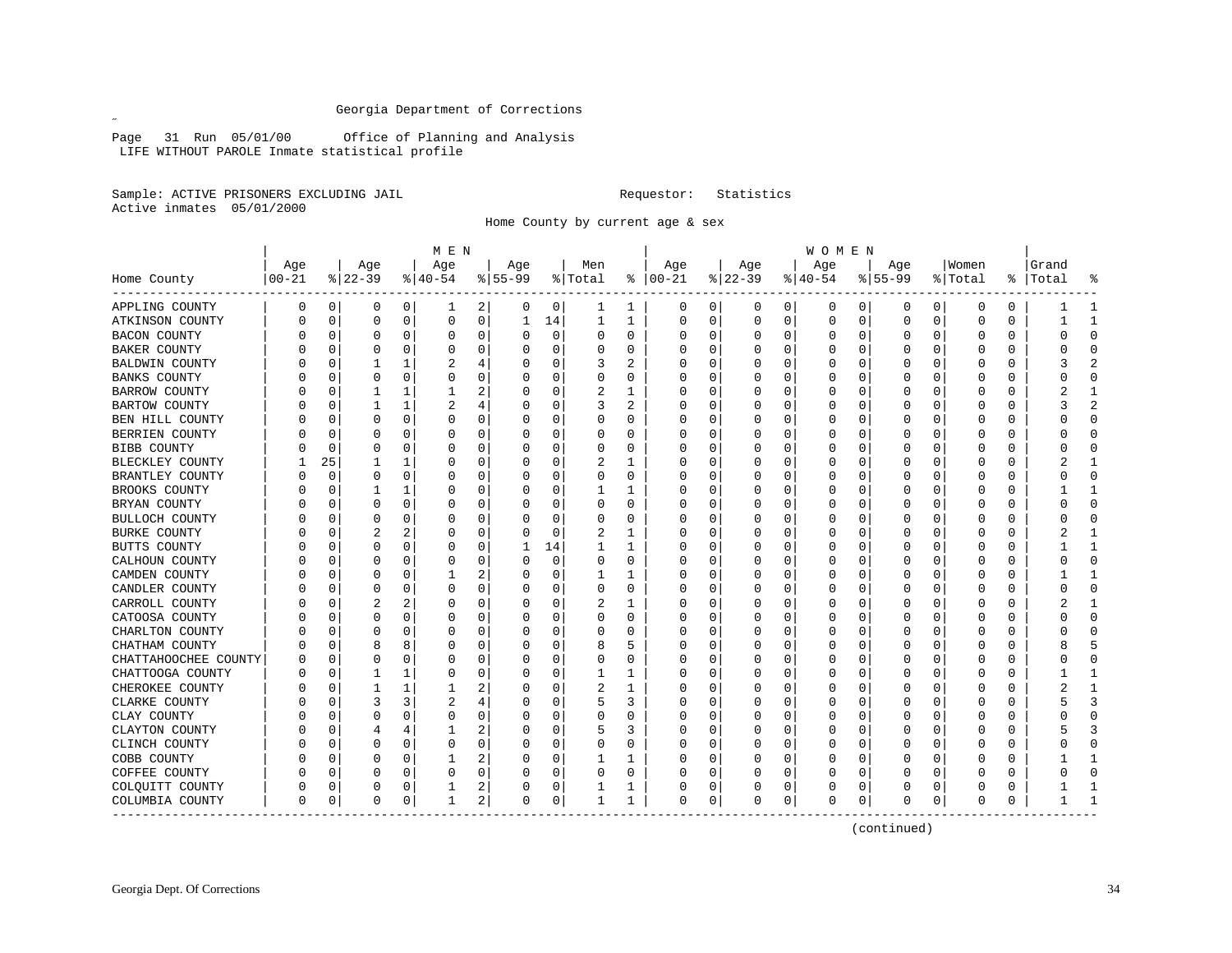LIFE WITHOUT PAROLE Inmate statistical profile

Sample: ACTIVE PRISONERS EXCLUDING JAIL **Requestor:** Statistics Active inmates 05/01/2000

Home County by current age & sex (CONTINUED)

|                                  |                  |          |                  |             | M E N            |        |                  |                  |                |                     |                      |          |                 |                  | WOMEN            |          |                  |          |                  |               |                 |                    |
|----------------------------------|------------------|----------|------------------|-------------|------------------|--------|------------------|------------------|----------------|---------------------|----------------------|----------|-----------------|------------------|------------------|----------|------------------|----------|------------------|---------------|-----------------|--------------------|
| Home County                      | Age<br>$00 - 21$ |          | Age<br>$8 22-39$ |             | Age<br>$ 40-54 $ |        | Age<br>$8 55-99$ |                  | Men<br>% Total |                     | Age<br>$8   00 - 21$ |          | Age<br>$ 22-39$ |                  | Aqe<br>$8 40-54$ |          | Age<br>$8 55-99$ |          | Women<br>% Total | ႜ             | Grand<br> Total |                    |
| COOK COUNTY                      | 0                | 0        | 0                | 0           | 0                | 0      | 0                | 0                | 0              | 0                   | 0                    | 0        | 0               | 0                | 0                | 0        | 0                | 0        | $\Omega$         | 0             | 0               | $\Omega$           |
| COWETA COUNTY                    | 0                | $\Omega$ | $\Omega$         | 0           | 0                | 0      | $\Omega$         | 0                | 0              | $\Omega$            | $\Omega$             | 0        | $\Omega$        | 0                | 0                | 0        | $\mathbf 0$      | 0        | $\Omega$         | $\Omega$      | $\Omega$        | $\Omega$           |
| CRAWFORD COUNTY                  | U                | C        | $\Omega$         | 0           | 0                | 0      | $\Omega$         | 0                | 0              | 0                   | 0                    | 0        | O               | 0                | 0                | 0        | $\Omega$         | 0        | O                | 0             | O               | <sup>0</sup>       |
| CRISP COUNTY                     | N                | C        |                  | 1           | 0                | 0      | 0                | $\mathbf 0$      | 1              | 1                   | 0                    | $\Omega$ |                 | 0                | 0                | 0        | $\Omega$         | 0        | 0                | $\Omega$      |                 |                    |
| DADE COUNTY                      |                  | C        | n                | $\Omega$    | U                | 0      | O                | 0                | $\Omega$       | O                   | U                    | $\Omega$ |                 | 0                | O                | O        | $\Omega$         | U        | n                | $\Omega$      | U               | U                  |
| DAWSON COUNTY                    | C                | C        | $\Omega$         | $\Omega$    | 0                | 0      | $\Omega$         | 0                | 0              | $\Omega$            | 0                    | 0        | C               | 0                | 0                | $\Omega$ | $\Omega$         | U        | O                | $\Omega$      | O               | U                  |
| DECATUR COUNTY                   | C                | $\Omega$ | 1                | 1           | 1                | 2      | $\Omega$         | $\mathbf 0$      | $\overline{2}$ | 1                   | Ω                    | 0        |                 | $\mathbf 0$      | 0                | 0        | O                | $\Omega$ | O                | $\Omega$      | $\overline{a}$  |                    |
| DEKALB COUNTY                    |                  | 0        | 11               | 11          | 1                | 2      |                  | 0                | 12             | 8                   | 0                    | 0        |                 | 0                | 0                | $\Omega$ | 0                | 0        | $\Omega$         | 0             | 12              | 7                  |
|                                  | N                | $\Omega$ | $\Omega$         | $\Omega$    | O                | 0      | $\Omega$         | 0                | $\Omega$       | $\Omega$            | U                    | 0        | $\Omega$        | 0                | 0                | $\Omega$ | $\Omega$         | 0        | $\Omega$         | $\Omega$      | $\Omega$        | $\Omega$           |
| DODGE COUNTY                     | N                | 0        | O                | $\Omega$    | O                | 0      | 0                |                  | 0              | O                   | O                    | 0        | O               |                  | 0                | 0        | 0                | 0        | O                | 0             | O               | <sup>0</sup>       |
| DOOLY COUNTY<br>DOUGHERTY COUNTY |                  | C        |                  | 2           | $\mathbf{1}$     | 2      | 0                | 0<br>$\mathbf 0$ | 3              | 2                   | 0                    | $\Omega$ |                 | 0<br>$\mathbf 0$ | 0                | 0        | 0                | 0        | 0                | $\Omega$      |                 |                    |
| DOUGLAS COUNTY                   | 0                | C        | $\cap$           | $\Omega$    | -1               | 2      | $\Omega$         | 0                | 1              | 1                   | U                    | $\Omega$ | C               | 0                | $\Omega$         | $\Omega$ | n                | U        | O                | $\Omega$      |                 | 1                  |
| EARLY COUNTY                     |                  | C        | O                | $\Omega$    | O                | 0      | $\Omega$         | 0                | 0              | $\Omega$            | U                    | 0        | C               | 0                | 0                | $\Omega$ | 0                | U        | O                | $\Omega$      | O               | ∩                  |
| ECHOLS COUNTY.                   |                  | C        |                  | $\Omega$    | 0                | 0      |                  | $\mathbf 0$      | $\Omega$       | $\Omega$            | Ω                    | 0        |                 | 0                | $\Omega$         | O        | $\mathbf 0$      | O        | O                | $\Omega$      | O               | $\Omega$           |
| EFFINGHAM COUNTY                 |                  | C        | $\Omega$         | 0           | 0                | 0      | U                | $\mathbf 0$      | 0              | $\Omega$            | U                    | 0        | O               | 0                | 0                | $\Omega$ | $\Omega$         | 0        | O                | $\Omega$      | O               | $\Omega$           |
|                                  |                  | C        | n                | $\Omega$    | 0                | 0      | -1               | 14               | 1              | 1                   | U                    | 0        | 0               | 0                | 0                | 0        | $\Omega$         | 0        | O                | $\Omega$      |                 | 1                  |
| ELBERT COUNTY                    | C                |          |                  | O           |                  |        | $\Omega$         |                  | 0              | O                   | U                    | 0        |                 |                  |                  |          |                  | 0        | O                | $\Omega$      | O               | O                  |
| EMANUEL COUNTY                   |                  | C<br>C   |                  | $\Omega$    | 0<br>$\Omega$    | 0<br>0 | $\Omega$         | 0<br>$\mathbf 0$ | $\Omega$       | O                   | 0                    | $\Omega$ | C               | 0<br>$\Omega$    | 0<br>$\Omega$    | 0<br>O   | 0<br>$\Omega$    | 0        | $\Omega$         | $\Omega$      | U               | $\cap$             |
| EVANS COUNTY                     |                  | C        | n                | $\Omega$    | O                | 0      | $\Omega$         | $\mathbf 0$      |                | $\Omega$            | U                    | $\Omega$ | C               |                  |                  | O        | $\Omega$         | 0        | O                | $\Omega$      | O               | O                  |
| FANNIN COUNTY                    | C                | C        |                  |             | 1                | 2      | 0                | 0                | 0              |                     | 0                    | 0        |                 | 0<br>$\mathbf 0$ | 0                |          | $\Omega$         | 0        |                  |               |                 |                    |
| FAYETTE COUNTY                   |                  |          | 3                | 0           | $\Omega$         | 0      | U                | $\mathbf 0$      | 1<br>3         | 1<br>$\overline{c}$ | Ω                    | $\Omega$ |                 |                  | 0<br>$\Omega$    | 0        |                  | 0        | 0                | 0<br>$\Omega$ | 3               | 2                  |
| FLOYD COUNTY                     |                  | C        |                  | 3           |                  |        |                  |                  |                |                     |                      |          | C               | 0                |                  | $\Omega$ | $\Omega$         |          | $\Omega$         |               |                 |                    |
| FORSYTH COUNTY                   | C                | C        | $\cap$           | 0           | U                | 0      | $\Omega$         | $\mathbf 0$      | $\Omega$       | $\Omega$            | U                    | 0        | O               | 0                | 0                | $\Omega$ | $\Omega$         | 0        | $\Omega$         | $\Omega$      | O               | $\Omega$           |
| FRANKLIN COUNTY                  |                  | $\Omega$ | 0                | $\Omega$    | O                | 0      | $\Omega$         | 0                | $\Omega$       | $\Omega$            | U                    | $\Omega$ | O               | 0                | $\Omega$         | $\Omega$ | $\Omega$         | 0        | O                | $\Omega$      | $\Omega$        | $\Omega$           |
| FULTON COUNTY                    | C                | C        | 12               | 12          | 8                | 16     | 0                | 0                | 20             | 13                  | U                    | 0        |                 | 0                | 0                | 0        | 0                | 0        | 0                | $\Omega$      | 20              | 12<br>$\mathbf{1}$ |
| GILMER COUNTY                    |                  | C        | 1                | 1           | 0                | 0      | $\Omega$         | $\mathbf 0$      | 1              | 1                   | 0                    | 0        | C               | $\mathbf 0$      | 0                | $\Omega$ | $\Omega$         | 0        | $\Omega$         | $\Omega$      |                 |                    |
| GLASCOCK COUNTY                  | C                | C        | $\Omega$         | $\Omega$    | O                | 0      | $\Omega$         | $\mathbf 0$      | 0              | $\Omega$            | U                    | $\Omega$ | C               | 0                | 0                | $\Omega$ | 0                | O        | O                | $\Omega$      | $\Omega$        | $\Omega$           |
| GLYNN COUNTY                     |                  | 0        | 2                | 2           | 0                | 0      |                  | 14               | 3              | 2                   | 0                    | 0        |                 | 0                | 0                | 0        | 0                | 0        | 0                | 0             | 3               | 2                  |
| GORDON COUNTY                    |                  | C        | $\Omega$         | $\Omega$    | $\Omega$         | 0      | $\mathbf{1}$     | 14               | 1              | $\mathbf{1}$        | O                    | $\Omega$ |                 | $\mathbf 0$      | $\Omega$         | $\Omega$ | $\Omega$         | O        | $\Omega$         | $\Omega$      | 1               | $\mathbf{1}$       |
| GRADY COUNTY                     | C                | C        | $\Omega$         | 0           | 0                | 0      | $\Omega$         | 0                | 0              | 0                   | U                    | 0        | O               | 0                | 0                | 0        | $\Omega$         | 0        | $\Omega$         | $\Omega$      | O               | $\Omega$           |
| GREENE COUNTY                    | C                | C        |                  |             | 0                | 0      | $\Omega$         | $\mathbf 0$      | 1              | 1                   | 0                    | 0        |                 | 0                | $\Omega$         | $\Omega$ | $\Omega$         | 0        | 0                | $\Omega$      |                 | 1                  |
| GWINNETT COUNTY                  |                  | C        | $\Omega$         | $\Omega$    | 1                | 2      | $\Omega$         | $\mathbf 0$      | 1              | 1                   | U                    | $\Omega$ |                 | 0                | 0                | O        | C.               | U        | O                | $\Omega$      |                 | $\mathbf{1}$       |
| HABERSHAM COUNTY                 | C                | C        |                  | 1           | O                | 0      | $\Omega$         | 0                | 1              | 1                   | 0                    | 0        | C               | 0                | 0                | $\Omega$ | $\Omega$         | 0        | O                | $\Omega$      |                 | 1                  |
| HALL COUNTY                      | C                | C        |                  | 1           |                  | 2      | 0                | $\mathbf 0$      | 2              | 1                   | U                    | $\Omega$ | O               | 0                | 0                | $\Omega$ | 0                | U        | ∩                | 0             |                 | 1                  |
| HANCOCK COUNTY                   | 0                | 0        | 0                | $\mathbf 0$ | 0                | 0      | $\Omega$         | 0                | 0              | 0                   | 0                    | 0        |                 | 0                | 0                | 0        | 0                | 0        |                  | $\Omega$      | O               | C                  |
| HARALSON COUNTY<br>---------     | $\Omega$         | 0        | $\Omega$         | 0           | $\Omega$         | 0      | $\Omega$         | 0                | $\Omega$       | $\Omega$            | $\Omega$             | 0        | $\Omega$        | $\mathbf 0$      | $\Omega$         | $\Omega$ | $\Omega$         | 0        | $\Omega$         | $\Omega$      | $\Omega$        |                    |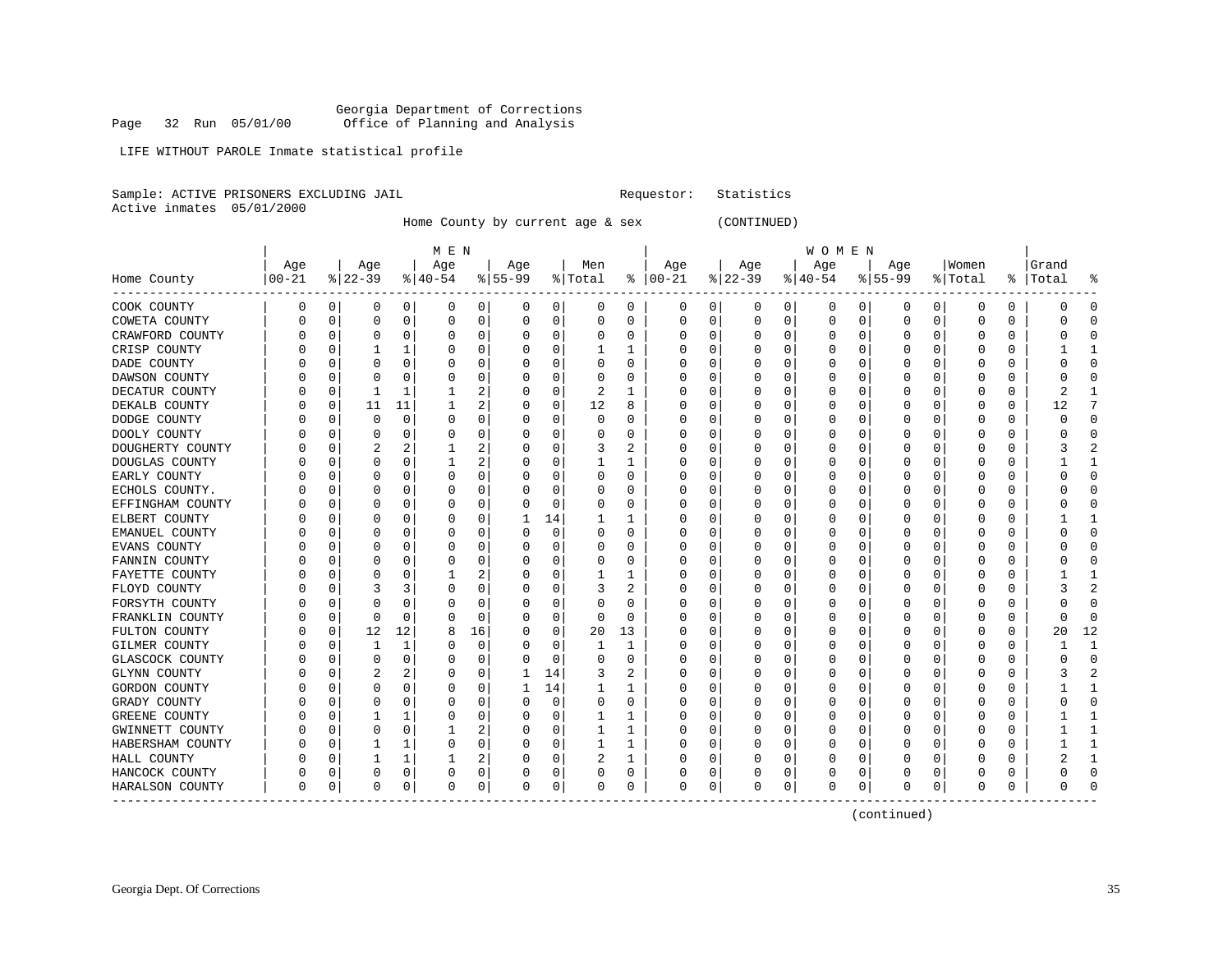Georgia Department of Corrections Page 33 Run 05/01/00 Office of Planning and Analysis

## LIFE WITHOUT PAROLE Inmate statistical profile

|  | Sample: ACTIVE PRISONERS EXCLUDING JAIL |  |
|--|-----------------------------------------|--|
|  | Active inmates 05/01/2000               |  |

Home County by current age & sex (CONTINUED)

Requestor: Statistics

|                              |          |          |                |          | M E N        |             |          |             |          |          |               |             |           |              | W O M E N   |          |          |          |          |             |          |              |
|------------------------------|----------|----------|----------------|----------|--------------|-------------|----------|-------------|----------|----------|---------------|-------------|-----------|--------------|-------------|----------|----------|----------|----------|-------------|----------|--------------|
|                              | Age      |          | Age            |          | Age          |             | Age      |             | Men      |          | Age           |             | Age       |              | Age         |          | Age      |          | Women    |             | Grand    |              |
| Home County                  | $ 00-21$ |          | $ 22-39$       |          | $ 40-54$     |             | $ 55-99$ |             | % Total  |          | $8   00 - 21$ |             | $ 22-39 $ |              | $ 40-54$    |          | $ 55-99$ |          | % Total  | ႜ           | Total    |              |
| HARRIS COUNTY                | 0        | 0        | 0              | 0        | 1            | 2           | 0        | 0           | 1        | 1        | 0             | 0           | 0         | $\mathbf{0}$ | 0           | 0        | 0        | 0        | 0        | 0           |          |              |
| HART COUNTY                  | 0        | 0        | $\Omega$       | 0        | 0            | 0           | 0        | 0           | $\Omega$ | $\Omega$ | $\Omega$      | 0           | 0         | $\mathbf 0$  | $\mathbf 0$ | 0        | $\Omega$ | 0        | $\Omega$ | $\Omega$    | $\Omega$ | n            |
| HEARD COUNTY                 | N        | 0        | 0              | 0        | $\Omega$     | 0           | $\Omega$ | 0           | 0        | 0        | 0             | 0           | 0         | 0            | $\Omega$    | $\Omega$ | C        | 0        |          | 0           | $\Omega$ | n            |
| HENRY COUNTY                 |          | C        |                | 2        |              | 2           | 0        | $\Omega$    | 3        | 2        | 0             | $\Omega$    | 0         | 0            | $\Omega$    | $\Omega$ | C        | $\Omega$ |          | $\Omega$    | 3        |              |
| HOUSTON COUNTY               | N        | C        | 2              | 2        | 1            | 2           | 0        | 0           | 3        | 2        | O             | 0           | 0         | $\Omega$     | $\Omega$    | O        | C        | 0        |          | $\Omega$    | 3        |              |
| IRWIN COUNTY                 |          | 0        | 0              | $\Omega$ | $\Omega$     | $\mathbf 0$ | 0        | $\mathbf 0$ | 0        | 0        | 0             | $\mathbf 0$ | 0         | $\Omega$     | $\Omega$    | $\Omega$ | C        | $\Omega$ |          | $\Omega$    | $\Omega$ |              |
| <b>JACKSON COUNTY</b>        |          | 0        | O              | 0        | $\mathbf{1}$ | 2           | N        | 0           |          |          | 0             | 0           | 0         | 0            | $\Omega$    | 0        | C        | 0        |          | $\mathbf 0$ |          |              |
| <b>JASPER COUNTY</b>         |          | O        | O              | $\Omega$ | U            | $\mathbf 0$ | O        | $\mathbf 0$ | $\Omega$ | $\Omega$ | U             | 0           | 0         | $\Omega$     | $\Omega$    | $\Omega$ | O        | $\Omega$ |          | $\Omega$    | $\Omega$ | n            |
| JEFF DAVIS COUNTY            |          | 0        | O              | 0        | 0            | 0           | O        | 0           | 0        | 0        | U             | 0           | 0         | 0            | $\Omega$    | 0        | C        | 0        |          | 0           | ∩        | ∩            |
| <b>JEFFERSON COUNTY</b>      |          | $\Omega$ | 0              | $\Omega$ | 0            | 0           | 0        | $\mathbf 0$ | 0        | 0        | 0             | 0           | C         | 0            | $\Omega$    | 0        | C        | 0        |          | 0           |          |              |
| <b>JENKINS COUNTY</b>        |          | 25       |                | 1        | U            | 0           | O        | 0           |          | 1        | U             | $\Omega$    | O         | 0            | $\Omega$    | O        | C        | 0        |          | $\Omega$    |          |              |
| JOHNSON COUNTY               | O        | C        | 0              | $\Omega$ | $\Omega$     | 0           | 0        | $\Omega$    | 0        | 0        | 0             | $\Omega$    | 0         | $\Omega$     | $\Omega$    | $\Omega$ | C        | $\Omega$ | O        | $\Omega$    | O        | n            |
| <b>JONES COUNTY</b>          |          | O        | O              | $\Omega$ | 0            | $\mathbf 0$ | 0        | $\mathbf 0$ | O        | 0        | 0             | $\mathbf 0$ | 0         | 0            | $\Omega$    | 0        | $\Box$   | 0        |          | $\Omega$    | O        |              |
| LAMAR COUNTY                 |          | 0        | 0              | 0        | 0            | 0           | 0        | $\mathbf 0$ | 0        | 0        | 0             | 0           | 0         | 0            | $\Omega$    | $\Omega$ | C        | 0        |          | 0           | ∩        |              |
| LANIER COUNTY                |          | O        | $\Omega$       | 0        | 0            | 0           | 0        | 0           | O        | 0        | O             | 0           | 0         | 0            | $\Omega$    | O        | C        | 0        |          | 0           | O        | O            |
| LAURENS COUNTY               | N        | 0        |                | 1        | 0            | 0           | 0        | $\mathbf 0$ |          |          | 0             | 0           | 0         | $\Omega$     | $\Omega$    | 0        | 0        | 0        |          | $\Omega$    |          |              |
| LEE COUNTY                   |          | C        | O              | 0        | 0            | 0           | 0        | 0           | O        | 0        | 0             | 0           | C         | 0            | $\Omega$    | 0        | $\Box$   | 0        |          | $\Omega$    | ∩        |              |
| LIBERTY COUNTY               |          | C        | 2              | 2        | 1            | 2           | O        | 0           | 3        | 2        | 0             | 0           | O         | 0            | $\Omega$    | $\Omega$ | 0        | 0        |          | $\Omega$    |          |              |
| LINCOLN COUNTY               |          | O        | -1             | 1        | $\Omega$     | $\mathbf 0$ | O        | $\mathbf 0$ | 1        | 1        | O             | $\mathbf 0$ | O         | $\Omega$     | $\Omega$    | $\Omega$ | $\Box$   | $\Omega$ | $\left($ | $\Omega$    |          |              |
| LONG COUNTY                  |          | 0        | 0              | 0        | 0            | $\mathbf 0$ | 0        | $\mathbf 0$ | 0        | 0        | 0             | $\mathbf 0$ | 0         | 0            | $\Omega$    | $\Omega$ | C        | 0        |          | 0           | $\Omega$ |              |
| LOWNDES COUNTY               |          | C        | 1              | 1        | U            | 0           | O        | $\mathbf 0$ | 1        | 1        | U             | $\mathbf 0$ | O         | 0            | $\Omega$    | $\Omega$ | O        | $\Omega$ |          | $\Omega$    |          | $\mathbf{1}$ |
| LUMPKIN COUNTY               | N        | 0        | $\Omega$       | 0        | $\Omega$     | 0           | 0        | $\mathbf 0$ | $\Omega$ | 0        | 0             | 0           | 0         | 0            | $\Omega$    | $\Omega$ | C        | 0        |          | $\mathbf 0$ | $\Omega$ | ∩            |
| MACON COUNTY                 |          | O        | O              | O        | U            | 0           | 0        | 0           | O        | 0        | U             | 0           | 0         | 0            | $\Omega$    | 0        | O        | 0        |          | 0           | O        | O            |
| MADISON COUNTY               |          | C        | 0              | O        | 0            | 0           | 0        | 0           | O        | 0        | 0             | 0           | 0         | 0            | $\Omega$    | $\Omega$ | C        | 0        |          | 0           |          |              |
| MARION COUNTY                |          | O        |                | 1        | U            | 0           | $\Omega$ | $\mathbf 0$ |          | 1        | U             | $\Omega$    | O         | $\Omega$     | $\Omega$    | O        | C        | $\Omega$ |          | $\Omega$    |          |              |
| MCDUFFIE COUNTY              |          | O        | 1              | 1        | $\Omega$     | 0           | 0        | 0           | 1        | 1        | 0             | 0           | 0         | 0            | $\Omega$    | $\Omega$ | O        | 0        |          | $\Omega$    |          |              |
| MCINTOSH COUNTY              |          | 0        | 2              | 2        | 0            | $\mathsf 0$ | 0        | 0           | 2        | 1        | 0             | 0           | C         | 0            | $\Omega$    | 0        | O        | $\Omega$ |          | $\Omega$    |          |              |
| MERIWETHER COUNTY            |          | O        | 0              | $\Omega$ | 0            | 0           | O        | $\mathbf 0$ | O        | 0        | U             | 0           | 0         | 0            | $\Omega$    | $\Omega$ | C        | 0        |          | $\Omega$    | ∩        |              |
| MILLER COUNTY                | N        | $\Omega$ | $\Omega$       | $\Omega$ | 0            | $\mathbf 0$ | 0        | $\mathbf 0$ | O        | 0        | U             | 0           | 0         | 0            | $\Omega$    | O        | O        | 0        |          | $\Omega$    | O        | O            |
| MITCHELL COUNTY              |          | 25       | O              | O        | 0            | 0           | 0        | 0           |          |          | 0             | 0           | 0         | 0            | $\Omega$    | 0        | C        | 0        |          | 0           |          |              |
| MONROE COUNTY                |          | C        |                | $\Omega$ | 1            | 2           | 0        | $\Omega$    |          |          | 0             | $\Omega$    | 0         | 0            | $\Omega$    | $\Omega$ | C        | 0        |          | $\Omega$    |          |              |
| MONTGOMERY COUNTY            |          | O        |                | $\Omega$ | O            | 0           | 0        | 0           | O        | 0        | 0             | 0           | 0         | 0            | $\Omega$    | O        | C        | 0        |          | $\Omega$    | ∩        | n            |
| MORGAN COUNTY                | O        | O        |                | 1        | U            | 0           | 0        | $\mathbf 0$ |          | 1        | O             | 0           | 0         | $\Omega$     | O           | O        | O        | 0        |          | O           |          |              |
| MURRAY COUNTY                | 0        | 0        | 0              | 0        | 0            | 0           | 0        | 0           | 0        | 0        | 0             | $\mathbf 0$ | 0         | 0            | 0           | $\Omega$ | C        | 0        |          | 0           |          |              |
| MUSCOGEE COUNTY<br>--------- | $\Omega$ | 0        | $\overline{a}$ | 2        | ζ            | 6           | $\Omega$ | $\mathbf 0$ | 5        | 3        | $\Omega$      | $\mathbf 0$ | O         | 0            | $\Omega$    | $\Omega$ | $\Omega$ | 0        | O        | $\Omega$    | 5        |              |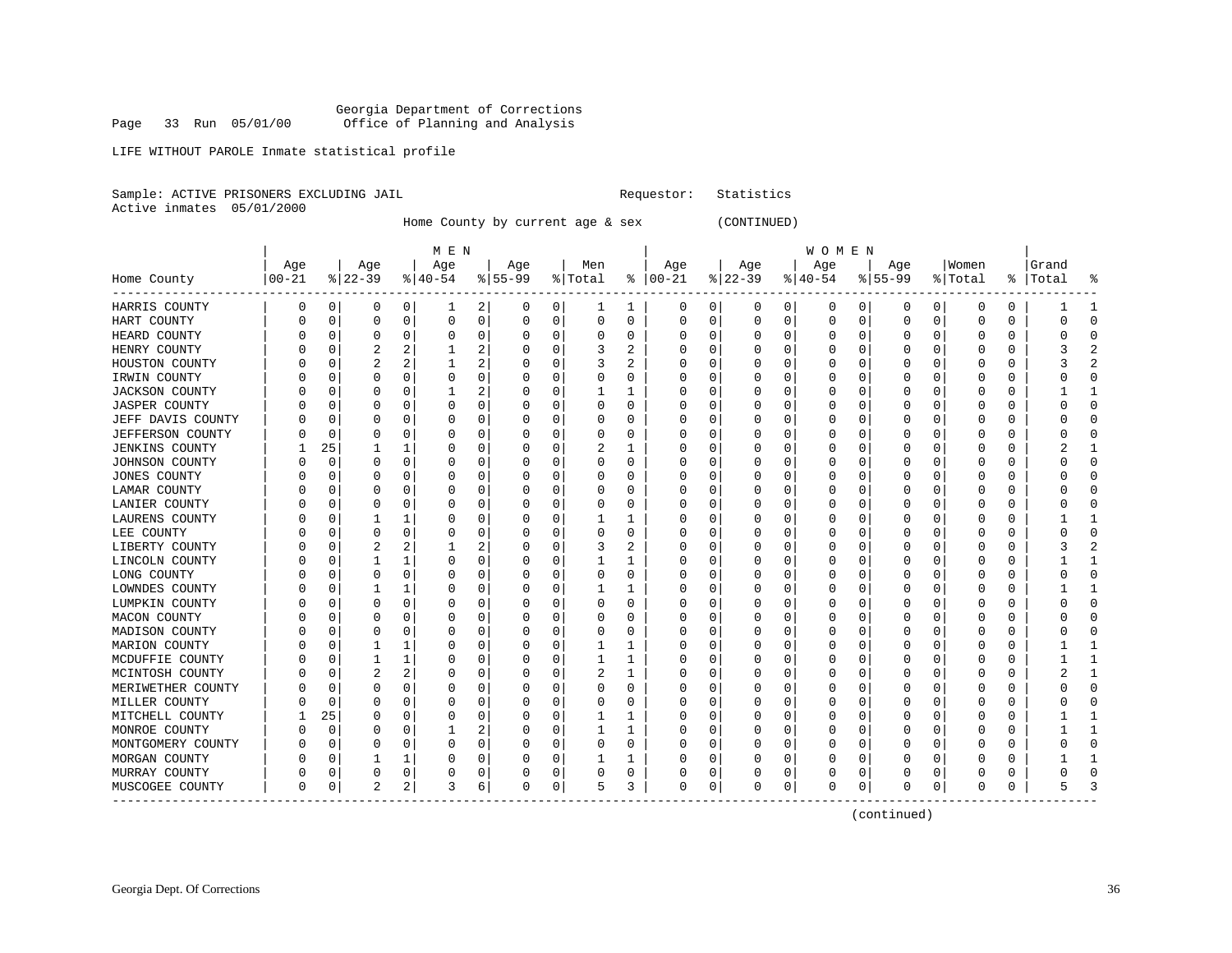LIFE WITHOUT PAROLE Inmate statistical profile

Sample: ACTIVE PRISONERS EXCLUDING JAIL **Requestor:** Statistics

Active inmates 05/01/2000

Home County by current age & sex (CONTINUED)

|                         |          |          |             |          | M E N        |          |          |             |                |              |               |   |           |             | W O M E N |          |           |          |              |               |       |              |
|-------------------------|----------|----------|-------------|----------|--------------|----------|----------|-------------|----------------|--------------|---------------|---|-----------|-------------|-----------|----------|-----------|----------|--------------|---------------|-------|--------------|
|                         | Age      |          | Age         |          | Age          |          | Age      |             | Men            |              | Age           |   | Age       |             | Age       |          | Age       |          | Women        |               | Grand |              |
| Home County<br>-------- | $ 00-21$ |          | $ 22-39$    |          | $ 40-54$     |          | $ 55-99$ |             | % Total        |              | $8   00 - 21$ |   | $ 22-39 $ |             | $ 40-54$  |          | $8 55-99$ |          | % Total      | $\frac{1}{6}$ | Total | ႜ            |
| NEWTON COUNTY           | 0        | 0        | 1           | 1        | 0            | 0        | 0        | 0           | 1              | 1            | 0             | 0 | 0         | 0           | 0         | 0        | 0         | 0        | O            | 0             |       | -1           |
| OCONEE COUNTY           | U        | 0        | $\mathbf 0$ | 0        | 0            | 0        | $\Omega$ | 0           | 0              | $\Omega$     | 0             | 0 | $\Omega$  | 0           | 0         | 0        | $\Omega$  | 0        | 0            | 0             | Ω     | $\Omega$     |
| OGLETHORPE COUNTY       |          | 0        | $\Omega$    | 0        | $\Omega$     | 0        | $\Omega$ | 0           | U              | U            | C             | 0 |           | $\Omega$    | 0         | $\Omega$ | $\Omega$  | $\Omega$ | O            | O             |       | $\bigcap$    |
| PAULDING COUNTY         |          | U        | $\Omega$    | O        | 1            | 2        | $\Omega$ | $\Omega$    | 1              | 1            | C             | 0 |           | $\Omega$    | 0         | C        | $\Omega$  | $\Omega$ | C            | O             |       | -1           |
| PEACH COUNTY            |          | U        | n           | 0        | $\Omega$     | 0        | 0        | 0           | 0              | $\Omega$     | C             | 0 | O         | $\Omega$    | 0         | C        | O         | $\Omega$ | O            | 0             |       | $\Omega$     |
| PICKENS COUNTY          |          | U        | n           | $\Omega$ | $\Omega$     | 0        | n        | 0           | 0              | U            | O             | 0 | $\left($  | $\Omega$    | 0         | 0        | O         | $\Omega$ | 0            | O             |       | $\bigcap$    |
| PIERCE COUNTY           |          | 0        |             | 0        | $\mathbf{1}$ | 2        |          | 0           | 1              | 1            | C             | 0 |           | $\Omega$    | C         | $\Omega$ | O         | $\Omega$ | 0            | $\Omega$      |       | $\mathbf{1}$ |
| PIKE COUNTY             |          | 0        | 0           | $\Omega$ | $\mathbf{1}$ | 2        | 0        | $\mathbf 0$ | $\mathbf{1}$   | 1            | C             | 0 |           | $\Omega$    | C         | 0        | $\Omega$  | $\Omega$ | O            | $\Omega$      |       | $\mathbf{1}$ |
| POLK COUNTY             |          | 0        | $\Omega$    | 0        | 0            | 0        | 0        | 0           | 0              | 0            | C             | 0 | O         | $\Omega$    | 0         | 0        | 0         | 0        | C            | 0             |       | $\mathbf 0$  |
| PULASKI COUNTY          |          | U        | 0           | 0        | 0            | 0        | O        | 0           | 0              | U            | C             | 0 | $\left($  | $\Omega$    | 0         | C        | 0         | $\Omega$ | O            | 0             |       | $\mathbf 0$  |
| PUTNAM COUNTY           |          | U        |             | 1        |              | 2        |          | 0           | 2              | 1            | C             | 0 |           | $\Omega$    | O         | C        | O         | $\Omega$ | O            | O             |       | -1           |
| QUITMAN COUNTY          |          | U        | 0           | 0        | $\Omega$     | $\Omega$ | $\Omega$ | $\Omega$    | 0              | 0            | C             | 0 | $\Omega$  | $\Omega$    | 0         | C        | $\Omega$  | $\Omega$ | C            | O             |       | $\Omega$     |
| RABUN COUNTY            |          | O        | 0           | $\Omega$ | 0            | 0        | 0        | 0           | 0              | U            | C             | 0 | O         | $\Omega$    | 0         | C        | O         | $\Omega$ | 0            | 0             |       | $\cap$       |
| RANDOLPH COUNTY         |          | 0        | 0           | 0        | 1            | 2        |          | 0           | 1              | 1            | C             | 0 |           | $\mathbf 0$ | 0         | $\Omega$ | 0         | $\Omega$ | $\Omega$     | 0             |       |              |
| RICHMOND COUNTY         |          | 25       | 3           | 3        | 2            | 4        |          | 0           | 6              | 4            | C             | 0 |           | 50          | 0         | 0        | $\Omega$  | $\Omega$ | $\mathbf{1}$ | 50            |       | 4            |
| ROCKDALE COUNTY         |          | $\Omega$ | $\Omega$    | $\Omega$ | 1            | 2        | 0        | $\mathbf 0$ | $\mathbf{1}$   | $\mathbf{1}$ | C             | 0 | $\Omega$  | $\Omega$    | 0         | C        | $\Omega$  | $\Omega$ | O            | $\Omega$      |       | $\mathbf{1}$ |
| SCHLEY COUNTY           |          | 0        | $\Omega$    | 0        | $\Omega$     | 0        | $\Omega$ | 0           | 0              | 0            | C             | 0 | 0         | $\Omega$    | 0         | $\Omega$ | $\Omega$  | 0        | O            | 0             |       | $\Omega$     |
| SCREVEN COUNTY          |          | 0        | 0           | 0        | 0            | 0        | 0        | 0           | 0              | U            | C             | 0 | O         | $\Omega$    | 0         | 0        | $\Omega$  | 0        | 0            | 0             |       | $\bigcap$    |
| SEMINOLE COUNTY         | U        | U        | 0           | $\Omega$ | U            | 0        | $\Omega$ | 0           | O              | U            | C             | 0 |           | $\Omega$    | 0         | C        | $\Omega$  | $\Omega$ | C            | O             |       | $\cap$       |
| SPALDING COUNTY         |          | O        | 2           | 2        | $\Omega$     | 0        | $\Omega$ | 0           | 2              | 1            | C             | 0 | O         | $\Omega$    | 0         | C        | $\Omega$  | $\Omega$ | O            | 0             |       | -1           |
| STEPHENS COUNTY         |          | U        | $\Omega$    | $\Omega$ | 0            | 0        | n        | 0           | 0              | U            | C             | 0 | 0         | 0           | 0         | 0        | 0         | $\Omega$ | 0            | 0             |       | $\Omega$     |
| STEWART COUNTY          |          | 0        | 0           | 0        | 0            | 0        | 0        | 0           | 0              | 0            | C             | 0 |           | $\Omega$    | 0         | $\Omega$ | 0         | 0        | 0            | 0             |       | $\Omega$     |
| SUMTER COUNTY           |          | 0        | 0           | $\Omega$ | 0            | 0        | U        | $\mathbf 0$ | O              | O            | C             | 0 |           | $\Omega$    | Ω         | C        | $\Omega$  | $\Omega$ | C            | $\Omega$      |       | $\bigcap$    |
| TALBOT COUNTY           |          | 0        | $\Omega$    | $\Omega$ | $\Omega$     | 0        | $\Omega$ | 0           | 0              | $\Omega$     | C             | 0 | 0         | $\Omega$    | 0         | C        | $\Omega$  | $\Omega$ | C            | 0             |       | $\Omega$     |
| TALIAFERRO COUNTY       |          | 0        | $\Omega$    | 0        | $\Omega$     | 0        | $\Omega$ | 0           | 0              | 0            | C             | 0 | 0         | $\Omega$    | 0         | C        | $\Omega$  | $\Omega$ | 0            | 0             |       | 0            |
| TATTNALL COUNTY         | U        | 0        |             |          | 0            | 0        | 0        | 0           |                | 1            | O             | 0 |           | $\Omega$    | 0         | C        | O         | 0        | O            | 0             |       | -1           |
| TAYLOR COUNTY           | U        | U        | $\Omega$    | $\Omega$ | U            | 0        | $\Omega$ | $\mathbf 0$ | U              | U            | C             | 0 | O         | $\Omega$    | 0         | C        | $\Omega$  | $\Omega$ | O            | O             |       | $\Omega$     |
| TELFAIR COUNTY          |          | U        | $\Omega$    | 0        | U            | $\Omega$ | $\Omega$ | $\Omega$    | U              | U            | C             | 0 | O         | $\Omega$    | O         | C        | O         | $\Omega$ | O            | 0             |       | $\Omega$     |
| TERRELL COUNTY          |          | U        | $\Omega$    | $\Omega$ | $\Omega$     | 0        | $\Omega$ | 0           | 0              | 0            | C             | 0 | 0         | 0           | 0         | $\Omega$ | $\Omega$  | $\Omega$ | $\Omega$     | 0             |       | $\cap$       |
| THOMAS COUNTY           |          | 0        |             | 1        | 0            | 0        |          | 0           | 1              | 1            | C             | 0 |           | $\Omega$    | 0         | $\Omega$ | 0         | 0        | 0            | 0             |       |              |
| TIFT COUNTY             |          | 0        |             | 1        | 0            | 0        |          | 14          | $\overline{2}$ | 1            | C             | 0 | O         | $\Omega$    | 0         | C        | $\Omega$  | $\Omega$ | C            | 0             |       | $\mathbf{1}$ |
| TOOMBS COUNTY           |          | 0        |             | 1        | $\Omega$     | 0        | $\Omega$ | 0           | 1              | $\mathbf{1}$ | C             | 0 | 0         | $\Omega$    | 0         | $\Omega$ | $\Omega$  | $\Omega$ | 0            | 0             |       | $\mathbf{1}$ |
| TOWNS COUNTY            | U        | U        | $\Omega$    | 0        | 0            | 0        | $\Omega$ | 0           | 0              | 0            | C             | 0 | $\Omega$  | 0           | 0         | $\Omega$ | 0         | 0        | 0            | 0             |       | $\Omega$     |
| TREUTLEN COUNTY         | 0        | 0        | 0           | 0        | 0            | 0        |          | 0           | 0              | 0            | C             | 0 |           | 0           | 0         | 0        | 0         | 0        | 0            | 0             |       | -0           |
| TROUP COUNTY            | O        | 0        | $\mathbf 0$ | 0        | $\Omega$     | 0        | 1        | 14          | 1              | 1            | $\Omega$      | 0 | $\Omega$  | 0           | 0         | 0        | $\Omega$  | 0        | $\cap$       | 0             |       |              |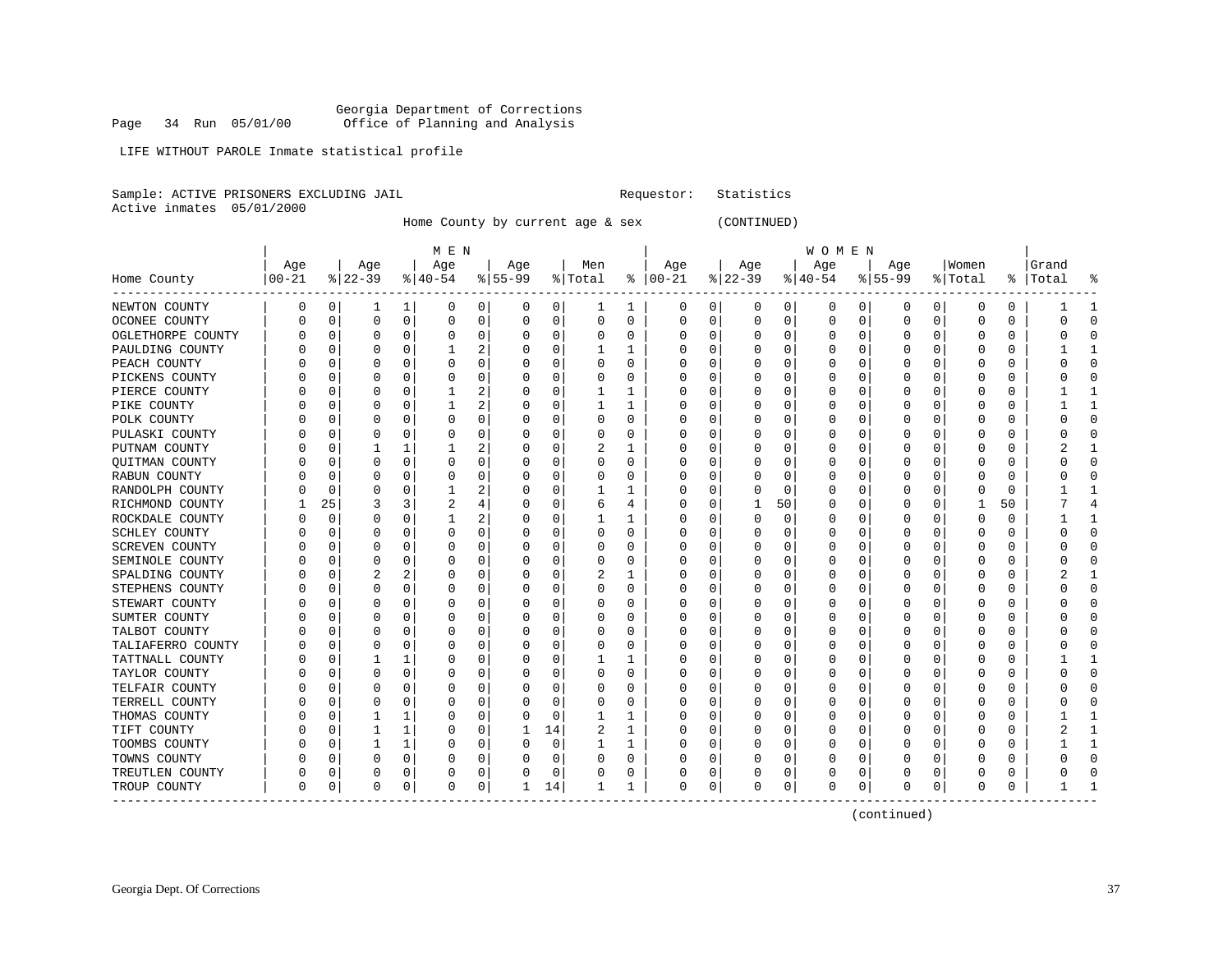Page 35 Run 05/01/00 Office of Planning and Analysis

LIFE WITHOUT PAROLE Inmate statistical profile

|  |                           | Sample: ACTIVE PRISONERS EXCLUDING JAIL |  |
|--|---------------------------|-----------------------------------------|--|
|  | Active inmates 05/01/2000 |                                         |  |

 $\mathscr{L}$ 

Home County by current age & sex (CONTINUED)

Requestor: Statistics

|                     |          |          |           |      | M E N     |      |          |      |         |      |               |           |           |       | WOMEN        |          |           |           |          |          |           |      |
|---------------------|----------|----------|-----------|------|-----------|------|----------|------|---------|------|---------------|-----------|-----------|-------|--------------|----------|-----------|-----------|----------|----------|-----------|------|
|                     | Age      |          | Age       |      | Age       |      | Age      |      | Men     |      | Age           |           | Age       |       | Age          |          | Age       |           | Women    |          | Grand     |      |
| Home County         | $ 00-21$ |          | $ 22-39 $ |      | $ 40-54 $ |      | $ 55-99$ |      | % Total |      | $8   00 - 21$ |           | $ 22-39 $ |       | $ 40-54 $    |          | $8 55-99$ |           | % Total  |          | %   Total | ႜ    |
| TURNER COUNTY       | O        | $\Omega$ | 0         | 0    | $\Omega$  | 0    | 0        | 0    | 0       | 0    | 0             | 0         | 0         | 0     | 0            | 0        | 0         | 0         | 0        | 0        |           |      |
| TWIGGS COUNTY       |          | $\Omega$ | O         | 0    |           | 0    | O        | 0    | U       | U    | O             | 0         | $\Omega$  | 0     | 0            | 0        | O         | 0         | O        | 0        |           |      |
| UNION COUNTY        |          |          |           | 0    |           | 2    |          | O    |         |      |               | 0         |           | O     | 0            | $\Omega$ |           | 0         |          | 0        |           |      |
| <b>UPSON COUNTY</b> |          |          |           |      |           | O    |          | O    | U       | U    |               |           |           | U     | <sup>0</sup> |          | U         |           | n        | $\Omega$ |           |      |
| WALKER COUNTY       |          |          |           |      |           | 0    |          | 0    |         |      |               |           |           | 50    | O            |          | O         |           |          | 50       |           |      |
| WALTON COUNTY       |          |          |           |      |           | 2    |          | 0    | 2       |      |               | 0         | $\Omega$  | 0     | U            | $\Omega$ |           | O         | C        | 0        |           |      |
| WARE COUNTY         |          | C        |           |      |           | 2    |          | O    |         | 3    |               | U         |           | O     | O            | O        | O         | ∩         | $\left($ | 0        |           |      |
| WARREN COUNTY       |          |          | U         |      |           | 0    |          | 0    |         | U    |               |           |           | O     |              |          |           | U         |          | 0        |           |      |
| WASHINGTON COUNTY   |          |          |           |      |           | 0    |          | O    |         |      |               |           |           | O     |              |          |           |           |          | 0        |           |      |
| WAYNE COUNTY        |          |          |           |      |           | 0    |          | 0    |         |      |               |           |           | U     | 0            | C        | O         |           |          | 0        |           |      |
| WEBSTER COUNTY      |          |          | U         | 0    |           | 0    |          | 0    | O       | U    |               |           |           | O     | O            |          | U         |           |          | 0        |           |      |
| WHEELER COUNTY      |          | C        |           |      |           | 0    |          | O    |         | U    |               | 0         |           | O     |              |          |           |           |          | 0        |           |      |
| WHITE COUNTY        |          | C        |           |      |           | U    |          | O    |         | U    |               |           |           | O     |              | C        |           |           |          | 0        |           |      |
| WHITFIELD COUNTY    |          | C        | U         |      |           | 2    |          | O    |         |      |               |           |           | O     | O            |          |           | U         |          | 0        |           |      |
| WILCOX COUNTY       |          |          |           |      |           | 0    |          | O    |         | U    |               |           |           | O     |              |          |           |           |          |          |           |      |
| WILKES COUNTY       |          | C        | O         |      | n         | 0    |          | 0    | U       | U    |               | 0         | $\Omega$  | O     | 0            | O        | O         |           |          | 0        |           |      |
| WILKINSON COUNTY    |          | $\Omega$ |           |      | C         | 0    |          | 0    |         |      |               | U         | $\Omega$  | O     | $\Omega$     | O        | O         | U         | O        | 0        |           |      |
| WORTH COUNTY        |          | $\Omega$ | O         | 0    |           | 0    |          | 0    | O       | U    |               | 0         |           | 0     | $\Omega$     | C        |           |           |          | 0        |           |      |
| OUT OF STATE        | U        | 0        | 0         | 0    | $\cap$    | 0    | $\Omega$ | 0    | U       | 0    | $\Omega$      | 0         | O         | 0     | $\Omega$     | $\Omega$ | O         | 0         | $\Omega$ | 0        |           |      |
| Total reported      |          | 4 100    | 98 100    |      | 50 100    |      | 7 100    |      | 159 100 |      | $\Omega$      | 0         |           | 2 100 | $\mathbf 0$  | $\Omega$ | $\Omega$  | 0         |          | 2 100    | 161 100   |      |
| Percent reported    |          | 100.0    |           | 89.9 |           | 82.0 |          | 77.8 |         | 86.9 |               | $\cdot$ 0 |           | 100.0 |              | . 0      |           | $\cdot$ 0 |          | 100.0    |           | 87.0 |
| <b>UNKNOWN</b>      | 0        |          | 11        |      | 11        |      | 2        |      | 24      |      | $\Omega$      |           | $\Omega$  |       | $\Omega$     |          | U         |           | $\Omega$ |          | 24        |      |
| Total               | 4        |          | 109       |      | 61        |      | 9        |      | 183     |      | 0             |           | 2         |       | 0            |          | 0         |           | 2        |          | 185       |      |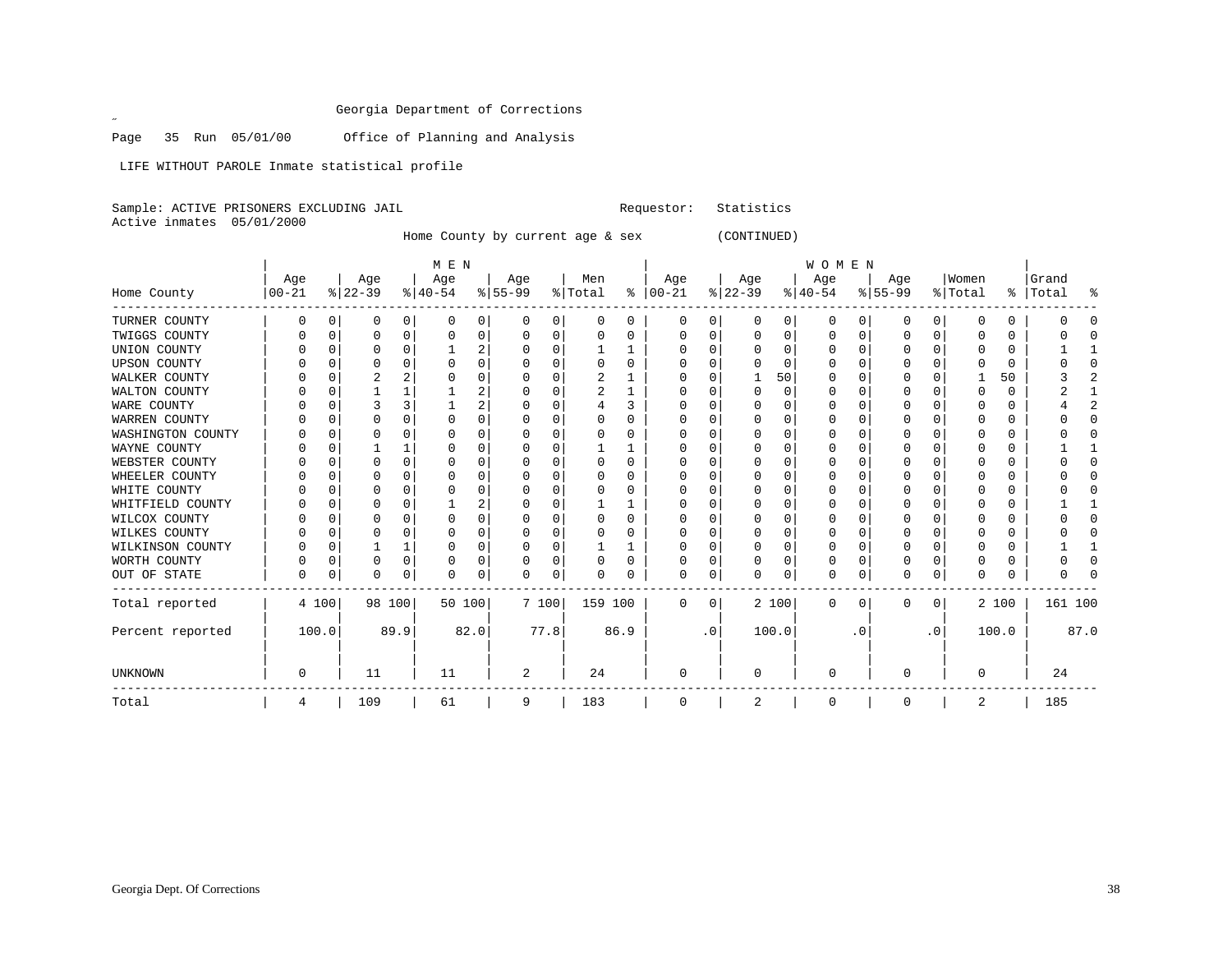## Georgia Department of Corrections Office of Planning and Analysis LIFE WITHOUT PAROLE Inmate statistical profile Sample: ACTIVE PRISONERS EXCLUDING JAIL **Example:** Requestor: Statistics Active inmates 05/01/2000

Prison Sentence In Years by current age & sex

|                                    |                   |          |                            | M E N                      |                            |                         |                      |             |                            | WOMEN            |                         |     |                         |                               |
|------------------------------------|-------------------|----------|----------------------------|----------------------------|----------------------------|-------------------------|----------------------|-------------|----------------------------|------------------|-------------------------|-----|-------------------------|-------------------------------|
| Sentence In Years                  | Age<br>$ 00 - 21$ |          | Age<br>$ 22-39$            | Age<br>$ 40-54$            | Age<br>$8 55-99$           | Men<br>% Total          | Age<br>$8   00 - 21$ |             | Age<br>$ 22-39 $           | Age<br>$8 40-54$ | Age<br>$8 55-99$        |     | Women<br>% Total        | Grand<br>%   Total<br>နွ      |
| $0 - 1$                            | 0                 | 0        | 0<br>0                     | 0<br>0                     | 0<br>0                     | 0<br>0                  | 0                    | 0           | 0<br>0                     | 0                | 0<br>0                  | 0   | $\mathbf 0$<br>0        | $\mathbf 0$<br>0              |
| $1.1 - 2$                          | 0                 | 0        | 0<br>0                     | $\mathsf 0$<br>0           | $\mathbf 0$<br>$\mathbf 0$ | $\mathbf 0$<br>$\Omega$ | 0                    | 0           | $\mathbf 0$<br>$\mathbf 0$ | $\mathbf 0$      | 0<br>0                  | 0   | $\mathbf 0$<br>$\Omega$ | 0<br>$\Omega$                 |
| $2.1 - 3$                          | 0                 | 0        | 0<br>0                     | $\mathbf 0$<br>0           | $\mathbf 0$<br>0           | 0<br>0                  | 0                    | 0           | 0<br>$\mathbf{0}$          | $\mathbf 0$      | 0<br>0                  | 0   | 0<br>0                  | $\mathbf 0$<br>0              |
| $3.1 - 4$                          | 0                 | 0        | 0<br>0                     | 0<br>0                     | 0<br>0                     | $\Omega$<br>0           | 0                    | 0           | 0<br>$\mathbf 0$           | 0                | 0<br>0                  | 0   | $\Omega$<br>0           | 0<br>$\Omega$                 |
| $4.1 - 5$                          | 0                 | 0        | $\mathbf 0$<br>$\mathbf 0$ | $\mathbf 0$<br>0           | $\mathbf 0$<br>$\mathbf 0$ | $\Omega$<br>$\Omega$    | 0                    | $\mathbf 0$ | $\mathbf 0$<br>$\mathbf 0$ | $\mathbf{0}$     | $\Omega$<br>0           | 0   | $\mathbf 0$<br>$\Omega$ | $\Omega$<br>0                 |
| $5.1 - 6$                          | O                 | 0        | $\mathbf 0$<br>0           | $\mathbf 0$<br>0           | $\mathbf 0$<br>$\mathbf 0$ | $\Omega$<br>$\Omega$    | $\Omega$             | 0           | $\mathbf 0$<br>0           | $\mathbf 0$      | $\mathbf 0$<br>0        | 0   | $\mathbf 0$<br>$\Omega$ | 0<br>$\Omega$                 |
| $6.1 - 7$                          | $\Omega$          | $\Omega$ | $\mathbf 0$<br>$\Omega$    | $\mathbf 0$<br>0           | $\mathbf 0$<br>0           | $\Omega$<br>$\Omega$    | $\Omega$             | $\mathbf 0$ | $\Omega$<br>$\Omega$       | $\mathbf 0$      | $\Omega$<br>$\mathbf 0$ | 0   | $\Omega$<br>$\Omega$    | $\Omega$<br>$\Omega$          |
| $7.1 - 8$                          | 0                 | 0        | $\mathbf 0$<br>$\mathbf 0$ | $\mathbf 0$<br>$\mathbf 0$ | $\mathbf 0$<br>$\Omega$    | $\Omega$<br>$\Omega$    | $\mathbf 0$          | $\mathsf 0$ | $\mathbf 0$<br>$\mathbf 0$ | $\mathbf 0$      | $\mathbf 0$<br>0        | 0   | $\Omega$<br>$\Omega$    | $\Omega$<br>$\Omega$          |
| $8.1 - 9$                          | O                 | 0        | $\mathbf 0$<br>$\Omega$    | $\mathbf 0$<br>0           | $\Omega$<br>$\mathbf 0$    | $\Omega$<br>$\Omega$    | $\Omega$             | $\mathbf 0$ | $\Omega$<br>$\mathbf 0$    | $\mathbf 0$      | $\mathbf 0$<br>$\Omega$ | 0   | $\Omega$<br>$\Omega$    | 0<br>$\Omega$                 |
| $9.1 - 10$                         | 0                 | 0        | $\mathbf 0$<br>$\mathbf 0$ | $\mathbf 0$<br>$\mathbf 0$ | $\mathbf 0$<br>0           | $\Omega$<br>0           | 0                    | $\mathbf 0$ | $\mathsf 0$<br>$\mathbf 0$ | $\mathbf 0$      | $\mathbf 0$<br>0        | 0   | $\mathbf 0$<br>0        | $\mathbf 0$<br>$\Omega$       |
| $10.1 - 12$                        | O                 | 0        | $\Omega$<br>0              | $\mathbf 0$<br>0           | $\mathbf 0$<br>$\Omega$    | $\Omega$<br>$\Omega$    | $\Omega$             | $\mathbf 0$ | $\mathbf 0$<br>$\mathbf 0$ | $\mathbf{0}$     | 0<br>0                  | 0   | $\Omega$<br>$\Omega$    | $\Omega$<br>$\Omega$          |
| $12.1 - 15$                        | O                 | 0        | $\mathbf 0$<br>0           | 0<br>0                     | $\mathbf 0$<br>$\Omega$    | $\Omega$<br>0           | 0                    | 0           | $\mathbf 0$<br>0           | $\mathbf 0$      | $\mathbf 0$<br>0        | 0   | 0<br>0                  | 0<br>0                        |
| $15.1 - 20$                        | U                 | 0        | $\mathbf 0$<br>0           | 0<br>0                     | 0<br>$\mathbf 0$           | $\mathbf 0$<br>0        | 0                    | 0           | $\mathbf 0$<br>$\mathbf 0$ | $\mathbf 0$      | $\mathbf 0$<br>$\Omega$ | 0   | $\Omega$<br>$\Omega$    | 0<br>$\Omega$                 |
| 20.1-OVER                          | 0                 | 0        | $\mathbf 0$<br>0           | $\mathsf 0$<br>$\mathbf 0$ | $\mathbf 0$<br>$\mathbf 0$ | $\Omega$<br>$\Omega$    | $\mathbf 0$          | $\mathsf 0$ | $\mathbf 0$<br>$\mathbf 0$ | $\mathbf 0$      | $\mathbf 0$<br>0        | 0   | $\mathbf 0$<br>0        | $\mathbf 0$<br>$\Omega$       |
| LIFE                               | U                 | 0        | $\Omega$<br>$\mathbf 0$    | $\mathbf 0$<br>$\Omega$    | $\Omega$<br>$\mathbf 0$    | $\Omega$<br>0           | $\Omega$             | 0           | 0<br>$\Omega$              | $\mathbf 0$      | 0<br>0                  | 0   | $\Omega$<br>$\Omega$    | $\Omega$<br>$\Omega$          |
| <b>DEATH</b>                       | 0                 | 0        | $\mathbf 0$<br>0           | $\mathbf 0$<br>$\mathbf 0$ | $\mathbf 0$<br>$\Omega$    | $\mathbf 0$<br>$\Omega$ | 0                    | 0           | 0<br>$\mathbf 0$           | 0                | $\mathbf 0$<br>0        | 0   | $\Omega$<br>0           | $\mathbf 0$<br>$\Omega$       |
| LIFE W/O PAROLE                    | 4                 | 100      | 109 100                    | 61 100                     | 9<br>100                   | 183 100                 | 0                    | 0           | 2 100                      | $\mathbf 0$      | $\mathbf 0$<br>0        | 0   | 2<br>100                | 185 100                       |
| YOUTHFUL OFFENDERS                 | 0                 | 0        | $\mathbf 0$<br>0           | 0<br>0                     | 0<br>0                     | 0<br>0                  | $\mathbf 0$          | 0           | 0<br>0                     | $\mathbf 0$      | $\mathbf 0$<br>0        | 0   | $\mathbf 0$<br>0        | $\mathbf 0$<br>$\overline{0}$ |
|                                    |                   |          |                            |                            |                            |                         |                      |             |                            |                  |                         |     |                         |                               |
| Total reported                     | 4 100             |          | 109 100                    | 61 100                     | 9 100                      | 183 100                 | 0                    | 0           | 2 100                      | $\mathbf 0$      | $\mathbf 0$<br>0        | 0   | 2 100                   | 185 100                       |
| Percent reported                   | 100.0             |          | 100.0                      | 100.0                      | 100.0                      | 100.0                   |                      | $\cdot$ 0   | 100.0                      | $\cdot$ 0        |                         | . 0 | 100.0                   | 100.0                         |
| NOT REPORTED                       | 0                 |          | 0                          | $\mathbf 0$                | $\mathbf 0$                | $\mathbf 0$             | 0                    |             | 0                          | $\mathbf 0$      | $\mathbf 0$             |     | $\mathbf 0$             | $\mathbf 0$                   |
| Total                              | 4                 |          | 109                        | 61                         | 9                          | 183                     | $\mathbf 0$          |             | 2                          | $\mathbf 0$      | 0                       |     | 2                       | 185                           |
| AVG EXCLUDING<br>LIFE, DEATH, YO   | .00               |          | .00                        | .00                        | .00                        | .00                     | .00                  |             | .00                        | .00              |                         | .00 | .00                     | .00                           |
| AVG INCLUDING<br>LIFE=21, YO=3 YRS | 3.00              |          | 3.00                       | 3.00                       | 3.00                       | 3.00                    | .00                  |             | 3.00                       | .00              |                         | .00 | 3.00                    | 3.00                          |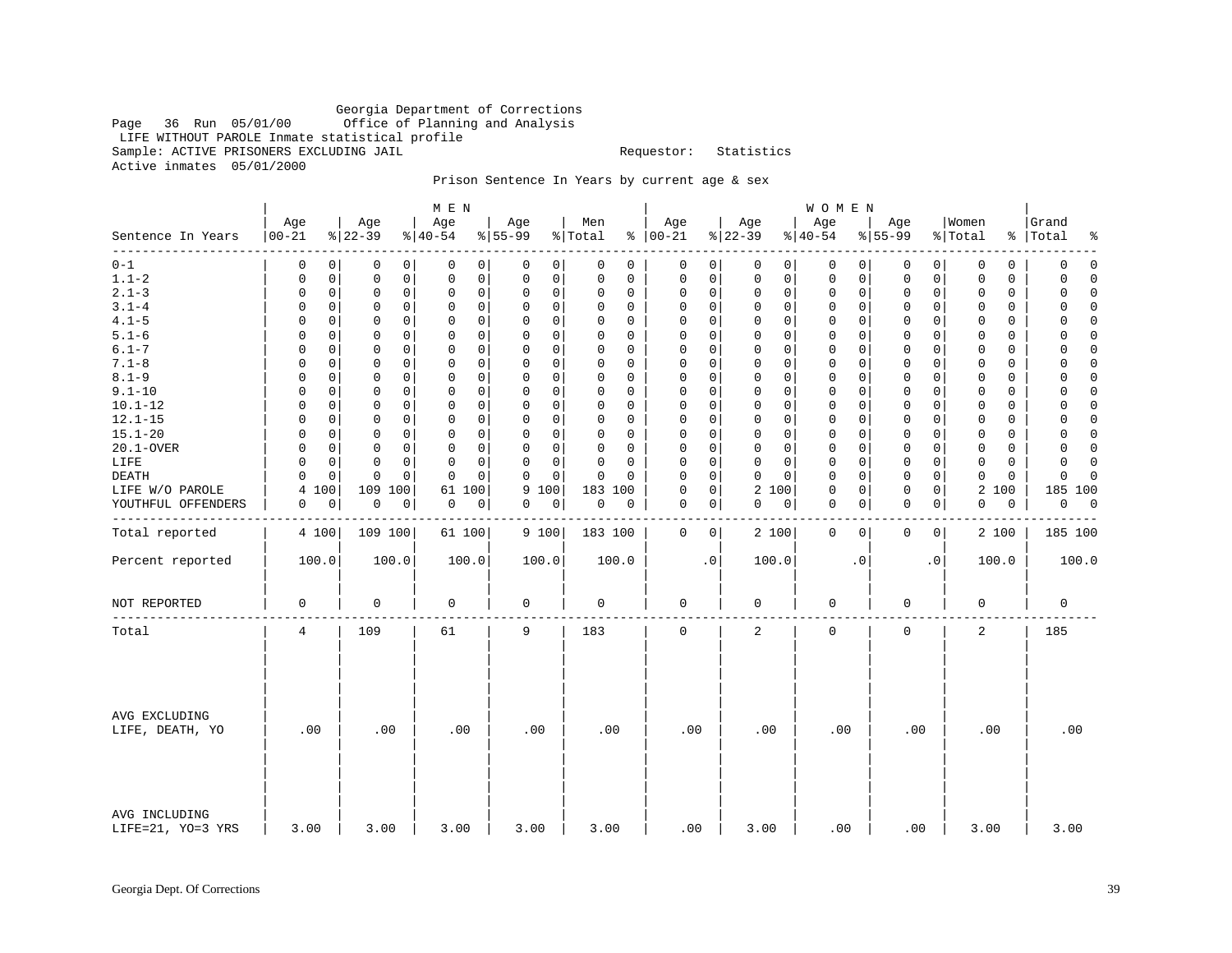Page 37 Run 05/01/00 Office of Planning and Analysis

 $\overline{a}$ 

˝

LIFE WITHOUT PAROLE Inmate statistical profile

## Sample: ACTIVE PRISONERS EXCLUDING JAIL **Requestor:** Statistics Active inmates 05/01/2000

| Prob After Prison                   | Age<br>$00 - 21$ |            | Age<br>$8 22-39$ |                      | M E N<br>Age<br>$8 40-54$ |                        | Age<br>$8155 - 99$ |                      | Men<br>% Total | ి       | Age<br>$ 00 - 21 $ |                | Age<br>$ 22-39 $ |            | W O M E N<br>Aqe<br>$8 40-54$ |                | Age<br>$8155 - 99$ |                                  | Women<br>% Total |   | Grand<br>% Total % |       |
|-------------------------------------|------------------|------------|------------------|----------------------|---------------------------|------------------------|--------------------|----------------------|----------------|---------|--------------------|----------------|------------------|------------|-------------------------------|----------------|--------------------|----------------------------------|------------------|---|--------------------|-------|
| PROBATION TO FOLLOW<br>NO PROBATION | 0                | 0<br>4 100 | 3<br>106         | $\overline{3}$<br>97 | $\mathbf{0}$              | $\mathsf{O}$<br>61 100 | $\mathbf{0}$       | $\mathbf 0$<br>9 100 | 180            | 2<br>98 | 0<br>$\mathbf 0$   | 0 <br> 0       | $\overline{0}$   | 0<br>2 100 | 0<br>$\mathbf 0$              | 0<br>$\circ$   | 0<br>$\mathbf{0}$  | 0 <sup>1</sup><br>0 <sup>1</sup> | 0<br>2 100       | 0 | 182 98             |       |
| Total reported                      |                  | 4 100      | 109              | 100                  |                           | 61 100                 |                    | 9 100                | 183 100        |         | 0                  | $\overline{0}$ |                  | 2 100      | 0                             | $\overline{0}$ | 0                  | 0                                | 2 100            |   | 185 100            |       |
| Percent reported                    |                  | 100.0      |                  | 100.0                |                           | 100.0                  |                    | 100.0                |                | 100.0   |                    | $\cdot$ 0      |                  | 100.0      |                               | $\cdot$ 0      |                    | .0 <sup>1</sup>                  | 100.0            |   |                    | 100.0 |
| <b>NOT REPORTED</b>                 | 0                |            | 0                |                      | $\mathbf 0$               |                        | $\mathbf 0$        |                      | $\Omega$       |         | $\mathbf 0$        |                | $\mathbf 0$      |            | $\mathbf 0$                   |                |                    |                                  | $\Omega$         |   | $\mathbf 0$        |       |
| Total                               | 4                |            | 109              |                      | 61                        |                        | 9                  |                      | 183            |         | $\mathbf 0$        |                |                  |            | $\mathbf 0$                   |                |                    |                                  | 2                |   | 185                |       |

Probation To Follow Prison by current age & sex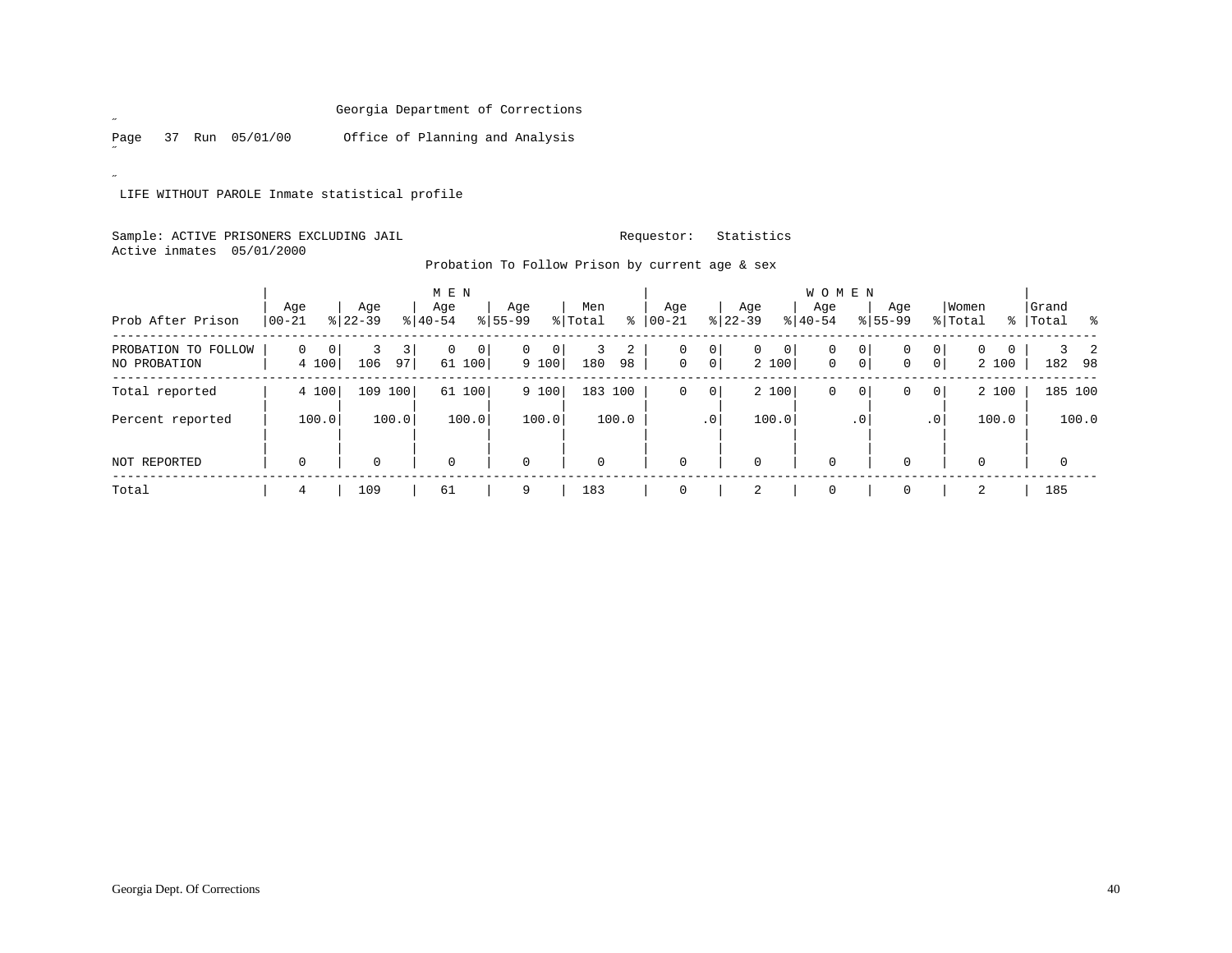LIFE WITHOUT PAROLE Inmate statistical profile

Sample: ACTIVE PRISONERS EXCLUDING JAIL **Requestor:** Statistics Active inmates 05/01/2000

Admission Type by current age & sex

|                      |            |             |          |          | M E N     |          |           |             |          |          |               |           |          |          | <b>WOMEN</b> |          |           |          |         |          |           |              |
|----------------------|------------|-------------|----------|----------|-----------|----------|-----------|-------------|----------|----------|---------------|-----------|----------|----------|--------------|----------|-----------|----------|---------|----------|-----------|--------------|
|                      | Age        |             | Age      |          | Age       |          | Age       |             | Men      |          | Age           |           | Age      |          | Age          |          | Age       |          | Women   |          | Grand     |              |
| Admission Type       | $ 00 - 21$ |             | $ 22-39$ |          | $ 40-54 $ |          | $8 55-99$ |             | % Total  |          | $8   00 - 21$ |           | $ 22-39$ |          | $ 40-54$     |          | $8 55-99$ |          | % Total |          | %   Total | န္           |
| COMMITTED FROM COURT | 1          | 25          | 31       | 28       | 19        | 31       |           | 11          | 52       | 28       | 0             | 0         |          | 2 100    | 0            | O        | O         | 0        |         | 2 100    | 54        | 29           |
| RETURN APPEAL/BOND   | O          | 0           | $\Omega$ | 0        | $\Omega$  | 0        | O         | $\mathbf 0$ | $\Omega$ | $\Omega$ | $\Omega$      | $\Omega$  | $\Omega$ | 0        | U            | $\Omega$ | $\Omega$  | $\Omega$ | O       | $\Omega$ | U         | $\Omega$     |
| PAROLE REV/NEW SENT  |            | 0           | 11       | 10       |           | 11       | O         | 0           | 18       | 10       | 0             | 0         | U        | $\Omega$ | $\Omega$     | $\Omega$ | $\Omega$  | $\Omega$ |         | 0        | 18        | 10           |
| PAR REV/NO NEW SENT  |            | $\Omega$    | 2        | 2        |           | 2        | U         | $\Omega$    | 3        | 2        | 0             | $\Omega$  |          | $\Omega$ | 0            | $\Omega$ | $\Omega$  |          |         | 0        | 3         | 2            |
| PROB VIOL/TOTAL REV  |            | $\Omega$    | 0        | $\Omega$ | $\Omega$  | 0        | U         | $\Omega$    | 0        | 0        | 0             | $\Omega$  | U        | $\Omega$ | 0            | O        | $\Omega$  | U        | O       | 0        | U         | $\Omega$     |
| PROB VIOL/PARTIAL    |            | $\Omega$    | U        | $\Omega$ | $\Omega$  | $\Omega$ | U         | $\Omega$    | 0        | 0        | 0             | $\Omega$  | $\Omega$ | $\Omega$ | 0            | O        | O         | 0        | O       | 0        | O         | $\Omega$     |
| ADMIT FM OTHER CUST  |            | $\Omega$    | U        | $\Omega$ | $\Omega$  | 0        | U         | $\Omega$    | 0        | $\Omega$ | <sup>0</sup>  | $\Omega$  | $\Omega$ | 0        | 0            | $\Omega$ | $\Omega$  | $\Omega$ | n       | 0        |           | ∩            |
| SHOCK INCARCERATION  |            | $\Omega$    | U        | 0        | $\Omega$  | 0        | U         | 0           | U        | U        | 0             | $\Omega$  | U        | 0        | U            | $\Omega$ | $\Omega$  | $\Omega$ | O       | 0        |           | <sup>0</sup> |
| PROB REV/REMAINDER   |            | $\Omega$    | 2        | 2        |           | 2        |           | $\Omega$    | 3        | 2        | C             | $\Omega$  | O        | $\Omega$ | Ω            | $\Omega$ | $\Omega$  | $\Omega$ |         | U        |           | 2            |
| NEW SENT/PAR REV PND |            | $\Omega$    | $\Omega$ | $\Omega$ |           | 2        |           | 0           |          |          | O             | 0         | O        | $\Omega$ | Ω            | $\Omega$ | $\Omega$  | U        |         | 0        |           |              |
| LIFE W/O PAROLE      | 3          | 75          | 63       | 58       | 32        | 52       |           | 78          | 105      | 57       | <sup>0</sup>  | $\Omega$  | U        | $\Omega$ | U            | $\Omega$ | $\Omega$  | 0        | O       | 0        | 105       | 57           |
| PAROLE REV BOOT CAMP |            | $\Omega$    | O        | $\Omega$ | $\Omega$  | 0        | U         | 0           | U        | $\Omega$ | O             | $\Omega$  | U        | $\cap$   | U            | $\Omega$ | $\Omega$  | $\Omega$ | O       | 0        |           | $\Omega$     |
| PAR REV/RSN UNKNOWN  |            | $\Omega$    | U        | 0        | ∩         | $\Omega$ |           | 11          |          | -1       | <sup>0</sup>  | $\Omega$  | U        | $\cap$   | U            | $\cap$   | ∩         | $\cap$   | U       | 0        |           |              |
| PROBATION/PAROLE REV |            | $\Omega$    | U        | 0        | $\Omega$  | $\Omega$ |           | $\Omega$    | 0        | $\Omega$ | <sup>0</sup>  | $\Omega$  | ∩        | $\cap$   | U            | $\Omega$ | ∩         | U        |         | 0        |           | ∩            |
| PB PAROLE RESCINDED  |            | $\mathbf 0$ | U        | 0        | $\Omega$  | $\Omega$ | U         | $\Omega$    | 0        | U        | 0             | $\Omega$  | ∩        | $\Omega$ | U            | $\Omega$ | ∩         | 0        |         | $\Omega$ |           | ∩            |
| PROB REVOCATION/SC   |            | 0           | U        | 0        | $\Omega$  | O        | O         | $\Omega$    | 0        | U        | <sup>0</sup>  | O         |          | O        | Ω            | $\Omega$ | $\Omega$  | O        |         | U        |           | <sup>0</sup> |
| PAR REV/REVOC CENTER |            | $\Omega$    | U        | 0        | $\Omega$  | O        | U         | $\Omega$    | 0        | U        | <sup>0</sup>  | 0         | U        | O        | U            | $\Omega$ | $\Omega$  | O        |         | 0        |           | <sup>0</sup> |
| INFORMATION ONLY     |            | 0           | U        | 0        | $\Omega$  | 0        | U         | $\Omega$    | 0        | 0        | <sup>0</sup>  | 0         | U        | O        | U            | $\Omega$ | $\Omega$  | 0        | O       | 0        |           | <sup>0</sup> |
| INCOMPLETE SENT PKG  |            | 0           | U        | $\Omega$ | $\Omega$  | O        | O         | $\Omega$    | 0        | U        | <sup>0</sup>  | $\Omega$  | U        | O        | U            | $\Omega$ | $\Omega$  | $\Omega$ | O       | 0        |           | <sup>0</sup> |
| HANCOCK REVOC CENTER | U          | $\Omega$    | U        | $\Omega$ | $\Omega$  | O        | U         | 0           | 0        | $\Omega$ | <sup>0</sup>  | 0         | U        | O        | U            | $\Omega$ | ∩         | $\Omega$ | U       | 0        |           | ∩            |
| WHITWORTH DETENTION  | O          | 0           | U        | 0        | $\Omega$  | 0        | U         | 0           | 0        | U        | 0             | 0         | 0        | 0        | 0            | $\Omega$ | $\Omega$  | $\Omega$ |         | 0        |           | ∩            |
| DCYS AT RISK         |            | $\Omega$    | 0        | 0        | $\Omega$  | 0        |           | $\mathbf 0$ | 0        | 0        | 0             | 0         |          | $\Omega$ | 0            | $\Omega$ | $\Omega$  | $\Omega$ |         | 0        |           | ſ            |
| <b>OTHER</b>         | O          | $\Omega$    | O        | $\Omega$ | $\Omega$  | 0        | U         | 0           | U        | U        | $\Omega$      | 0         | U        | 0        | 0            | $\Omega$ | $\Omega$  | $\Omega$ | O       | U        |           |              |
| Total reported       |            | 4 100       | 109 100  |          | 61 100    |          |           | 9 100       | 183 100  |          | $\Omega$      | 0         |          | 2 100    | 0            | O        | $\Omega$  | 0        |         | 2 100    | 185 100   |              |
| Percent reported     |            | 100.0       |          | 100.0    |           | 100.0    |           | 100.0       |          | 100.0    |               | $\cdot$ 0 |          | 100.0    |              | . 0      |           | . 0      |         | 100.0    |           | 100.0        |
| UNKNOWN              | 0          |             | 0        |          | 0         |          | 0         |             | 0        |          | 0             |           | 0        |          | 0            |          | $\Omega$  |          | 0       |          | 0         |              |
| Total                | 4          |             | 109      |          | 61        |          | 9         |             | 183      |          | 0             |           | 2        |          | 0            |          | $\Omega$  |          | 2       |          | 185       |              |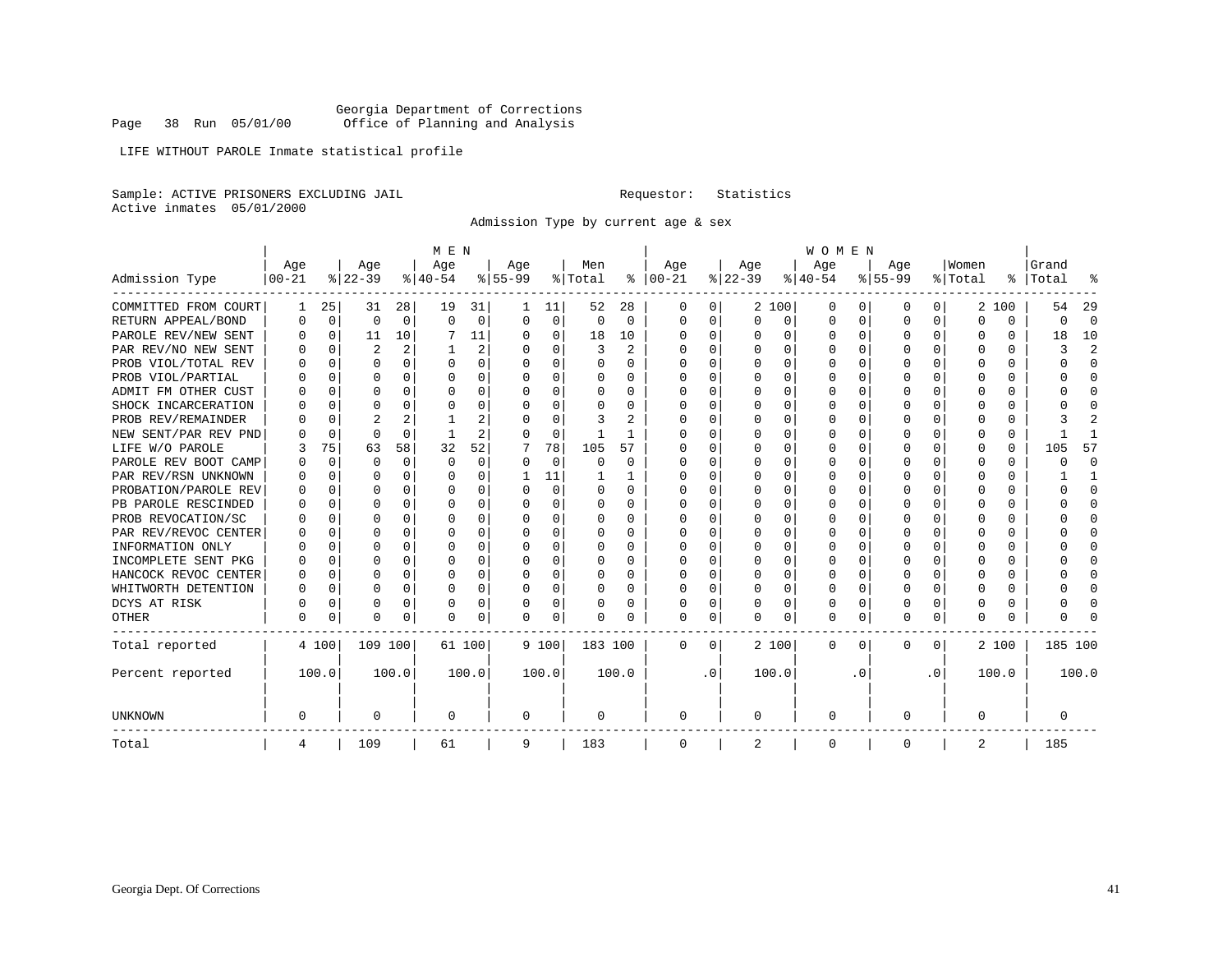LIFE WITHOUT PAROLE Inmate statistical profile

| Active inmates 05/01/2000 | Sample: ACTIVE PRISONERS EXCLUDING JAIL |                    |                    |                |                                   | Requestor: | Statistics |                         |                |                  |                      |      |
|---------------------------|-----------------------------------------|--------------------|--------------------|----------------|-----------------------------------|------------|------------|-------------------------|----------------|------------------|----------------------|------|
|                           |                                         |                    |                    |                | Release Type by current age & sex |            |            |                         |                |                  |                      |      |
|                           |                                         |                    | M E N              |                |                                   |            |            | <b>WOMEN</b>            |                |                  |                      |      |
| Release Type              | Age<br>  00-21                          | Aqe<br>$8122 - 39$ | Age<br>$8140 - 54$ | Aqe<br>% 55-99 | Men<br>% Total % 00-21 % 22-39    | Age        | Aqe        | Aqe<br>$8 \mid 40 - 54$ | Aqe<br>% 55-99 | Women<br>% Total | l Grand<br>%   Total | .  응 |
|                           |                                         |                    |                    |                |                                   |            |            |                         |                |                  |                      |      |

| Active |  |     |              |  |  |  |  | 4 100   109 100   61 100   9 100   183 100   0 0   2 100   0 0   0 0   2 100   185 100 |
|--------|--|-----|--------------|--|--|--|--|----------------------------------------------------------------------------------------|
| Tota   |  | 109 | 61   9   183 |  |  |  |  |                                                                                        |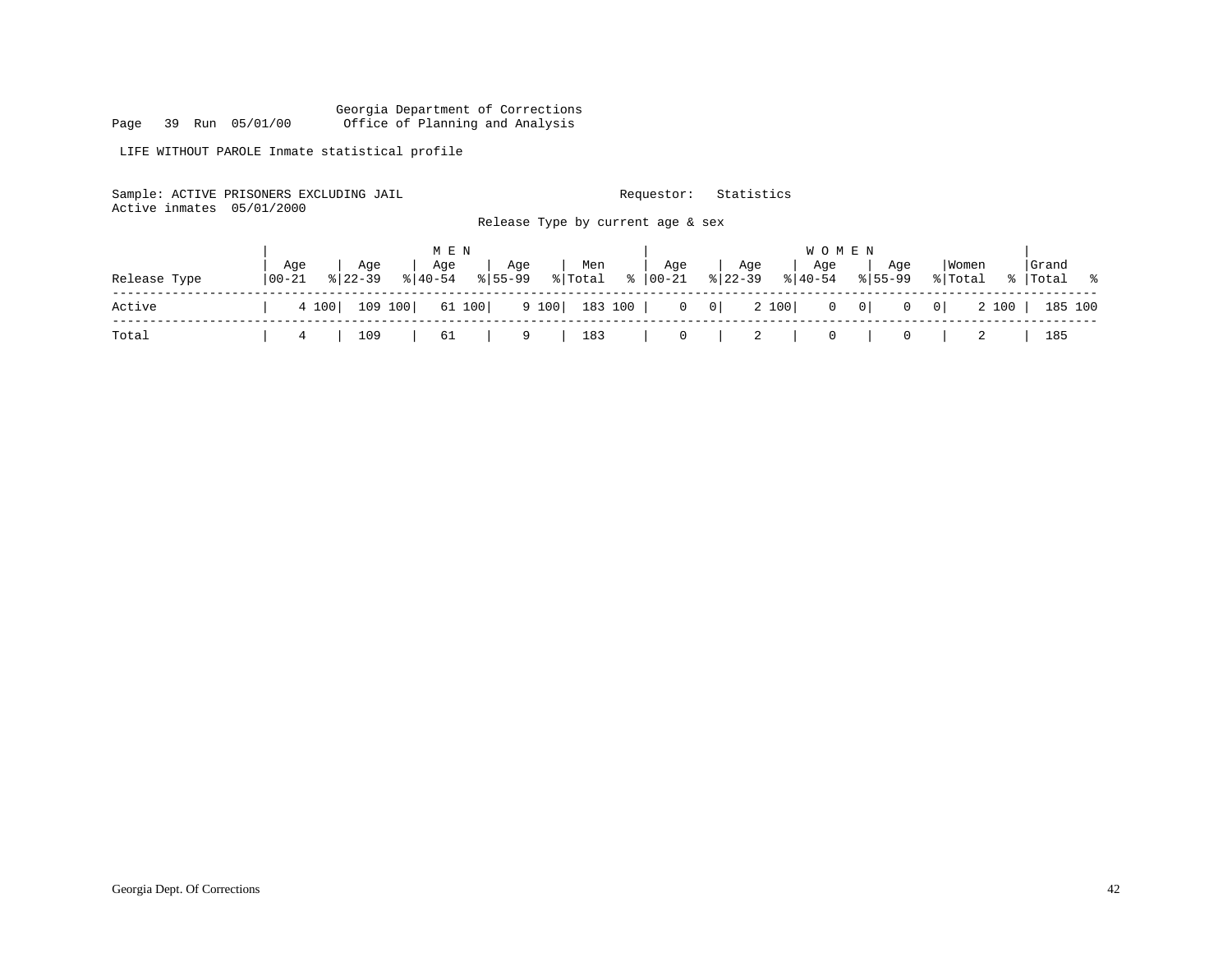Page 40 Run 05/01/00 Office of Planning and Analysis

LIFE WITHOUT PAROLE Inmate statistical profile

## Sample: ACTIVE PRISONERS EXCLUDING JAIL **Requestor:** Statistics Active inmates 05/01/2000

 $\mathscr{L}$ 

 $\mathscr{L}^{\pm}$ 

 $\overline{a}$  $\mathscr{B}^{\pm}$ ˝

Inst By Group by current age & sex

|                      | M E N      |             |           |              |          |                |           |       |         |          |           |             |          |                | WOMEN    |           |             |                 |          |          |         |   |
|----------------------|------------|-------------|-----------|--------------|----------|----------------|-----------|-------|---------|----------|-----------|-------------|----------|----------------|----------|-----------|-------------|-----------------|----------|----------|---------|---|
|                      | Age        |             | Age       |              | Age      |                | Age       |       | Men     |          | Age       |             | Age      |                | Age      |           | Age         |                 | Women    |          | Grand   |   |
| Inst By Group        | $ 00 - 21$ |             | $8 22-39$ |              | $ 40-54$ |                | $8 55-99$ |       | % Total | ⊱        | $00 - 21$ |             | $ 22-39$ |                | $ 40-54$ |           | $8155 - 99$ |                 | % Total  | ွေ       | Total   | ႜ |
| County jails         | $\Omega$   | $\Omega$    | $\Omega$  | 0            |          | 0              |           |       | 0       | $\Omega$ | $\Omega$  | $\Omega$    |          | $\overline{0}$ |          |           | 0           |                 | $\Omega$ | 0        |         |   |
| Transitional centers | $\Omega$   | $\Omega$    | $\Omega$  | 0            | 0        | $\overline{0}$ | $\Omega$  |       | 0       | 0        | $\Omega$  | 0           | 0        | $\Omega$       | 0        |           | 0           |                 | $\Omega$ | 0        |         |   |
| County camps         | $\Omega$   |             | $\Omega$  |              | $\Omega$ | 0              |           |       | 0       | $\Omega$ | $\Omega$  | $\Omega$    |          |                |          |           | 0           |                 | $\Omega$ | 0        |         |   |
| Inmate boot camps    | 0          | $\mathbf 0$ |           | 0            | $\Omega$ | $\Omega$       |           |       | 0       | $\Omega$ |           | $\Omega$    |          | $\Omega$       | 0        |           | 0           |                 | 0        | $\Omega$ |         |   |
| State prisons        |            | 4 100       | 109       | 100          | 61       | 100            |           | 9 100 |         | 183 100  |           | $\Omega$    |          | 2 100          |          |           | $\Omega$    |                 |          | 2 100    | 185 100 |   |
| Private prisons      | 0          | $\Omega$    | $\Omega$  | $\Omega$     | $\Omega$ | 0              |           |       | 0       | $\Omega$ | $\Omega$  | $\Omega$    | $\Omega$ | $\Omega$       | $\Omega$ |           | $\Omega$    |                 | $\Omega$ | $\Omega$ | 0       |   |
| Other                | 0          | $\mathbf 0$ | 0         | $\mathbf{0}$ | $\Omega$ | 0              | $\Omega$  | 0     | 0       | 0        | $\Omega$  | 0           | $\Omega$ | $\Omega$       | $\Omega$ |           | $\mathbf 0$ | 0               | 0        | 0        | 0       |   |
| Total reported       |            | 4 100       | 109       | 100          | 61       | 100            |           | 9 100 |         | 183 100  | $\Omega$  | $\mathbf 0$ |          | 2 100          | $\Omega$ | $\Omega$  | $\mathbf 0$ | $\mathbf{0}$    |          | 2 100    | 185 100 |   |
| Percent reported     |            | 100.0       |           | 100.0        |          | 100.0          |           | 100.0 |         | 100.0    |           | $\cdot$ 0   |          | 100.0          |          | $\cdot$ 0 |             | .0 <sup>1</sup> |          | 100.0    | 100.0   |   |
| Not reported         | $\Omega$   |             |           |              | $\Omega$ |                | $\Omega$  |       | O       |          | $\Omega$  |             |          |                | $\Omega$ |           | $\Omega$    |                 | $\Omega$ |          |         |   |
| Total                | 4          |             | 109       |              | 61       |                | 9         |       | 183     |          | $\Omega$  |             | 2        |                | 0        |           | $\mathbf 0$ |                 | 2        |          | 185     |   |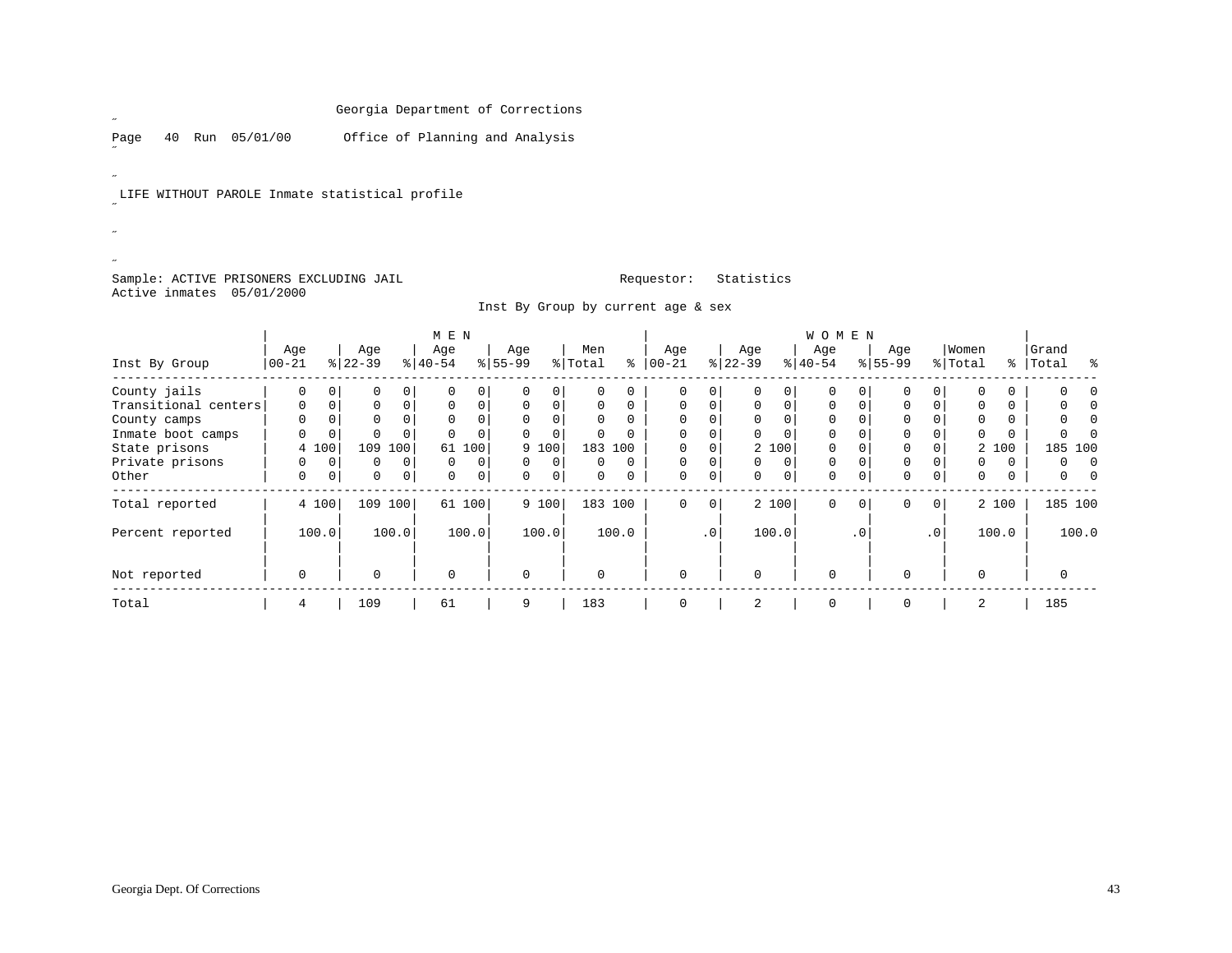Page 41 Run 05/01/00 Office of Planning and Analysis

LIFE WITHOUT PAROLE Inmate statistical profile

Sample: ACTIVE PRISONERS EXCLUDING JAIL **Requestor:** Statistics Active inmates 05/01/2000

 $\mathscr{L}$ 

 $\mathscr{L}^{\pm}$ 

 $\overline{a}$  $\mathscr{B}^{\pm}$ ˝

Institution by current age & sex

|                      |              |             |                |          | M E N     |        |           |          |         |              |           |           |           |          | WOMEN     |           |           |           |          |       |         |                |
|----------------------|--------------|-------------|----------------|----------|-----------|--------|-----------|----------|---------|--------------|-----------|-----------|-----------|----------|-----------|-----------|-----------|-----------|----------|-------|---------|----------------|
|                      | Age          |             | Age            |          | Age       |        | Age       |          | Men     |              | Age       |           | Age       |          | Age       |           | Age       |           | Women    |       | Grand   |                |
| Institution          | $ 00 - 21$   |             | $ 22-39 $      |          | $ 40-54 $ |        | $8 55-99$ |          | % Total | နွ           | $00 - 21$ |           | $ 22-39 $ |          | $ 40-54 $ |           | $8 55-99$ |           | % Total  | ႜၟ    | Total   | ႜ              |
| Ware Prison          |              | 25          |                | 6        |           | 11     |           | $\Omega$ | 14      | 8            |           |           |           |          | O         |           |           |           |          | 0     | 14      |                |
| Phillips Prison      |              | $\mathbf 0$ | 6              | 6        |           | 2      | 0         | $\Omega$ |         | 4            | 0         |           | ∩         | O        | $\Omega$  | $\cap$    | $\Omega$  |           |          | 0     |         |                |
| Arrendale Prison     |              | 25          |                |          |           | O      |           | $\Omega$ |         |              |           |           |           |          |           |           |           |           |          | 0     |         |                |
| Georgia State Prison | 0            | $\Omega$    | 17             | 16       | 10        | 16     |           | $\Omega$ | 27      | 15           |           |           |           |          | $\Omega$  |           | $\Omega$  |           |          | 0     | 27      | 15             |
| Jackson Prison-Diag  | <sup>0</sup> | $\Omega$    | 3              |          | $\cap$    | 0      |           | $\Omega$ | 3       | $\mathbf{2}$ |           |           |           |          | U         |           |           |           |          | 0     | 3       | 2              |
| Augusta Med Prison   |              | $\Omega$    | $\overline{c}$ |          |           | 5      |           | 44       | 9       |              |           |           |           |          |           |           |           |           |          | 0     | 9       |                |
| Valdosta Prison      |              | 25          | 24             | 22       | 10        | 16     |           | 11       | 36      | 20           |           |           |           |          | U         |           | $\Omega$  |           |          | 0     | 36      | 19             |
| Hays Prison          |              | $\Omega$    | 9              |          | q         | 15     |           | 11       | 19      | 10           |           |           |           |          | U         |           | $\Omega$  |           |          | 0     | 19      | 10             |
| Hancock Prison       |              | O           |                |          |           |        |           | $\Omega$ | 8       | 4            |           |           |           |          |           |           |           |           |          | 0     | 8       | $\overline{4}$ |
| Telfair Prison       |              | $\Omega$    | 11             | 10       |           | 8      |           | 11       | 17      | 9            | $\Omega$  |           |           |          | U         |           | $\Omega$  |           |          | 0     | 17      | q              |
| Autry Prison         |              | $\Omega$    | $\Omega$       | $\Omega$ |           | O      |           | 11       |         |              |           |           |           |          | U         |           |           |           |          | 0     |         |                |
| Macon Prison         |              | $\Omega$    | 10             |          |           | 11     |           | $\Omega$ | 17      | 9            |           |           |           |          |           |           |           |           |          | 0     | 17      | q              |
| Smith Prison         |              | 25          | 14             | 13       |           | 8      |           | 11       | 21      | 11           |           |           |           | $\Omega$ | U         |           | $\Omega$  |           |          | 0     | 21      | 11             |
| Metro Womens Prison  | 0            | $\Omega$    | $\Omega$       | $\cap$   | ∩         | 0      | $\Omega$  | $\Omega$ | 0       | $\Omega$     | O         | O         |           | 50       | $\Omega$  | n         | $\Omega$  |           |          | 50    |         |                |
| Pulaski Womens Pris  | 0            | 0           | $\Omega$       | 0        |           | 0      | U         | $\Omega$ | 0       |              |           | 0         |           | 50       | 0         | $\Omega$  | 0         |           |          | 50    |         |                |
| Total reported       |              | 4 100       | 109 100        |          |           | 61 100 |           | 9 100    | 183 100 |              | $\Omega$  | $\Omega$  |           | 2 100    | $\Omega$  | $\Omega$  | $\Omega$  | 0         |          | 2 100 | 185 100 |                |
| Percent reported     |              | 100.0       |                | 100.0    |           | 100.0  |           | 100.0    |         | 100.0        |           | $\cdot$ 0 |           | 100.0    |           | $\cdot$ 0 |           | $\cdot$ 0 |          | 100.0 |         | 100.0          |
| Not Reported         | 0            |             | 0              |          | $\Omega$  |        | $\Omega$  |          | 0       |              | $\Omega$  |           | $\Omega$  |          | 0         |           | 0         |           | $\Omega$ |       | 0       |                |
| Total                | 4            |             | 109            |          | 61        |        | 9         |          | 183     |              |           |           |           |          | 0         |           | $\Omega$  |           | 2        |       | 185     |                |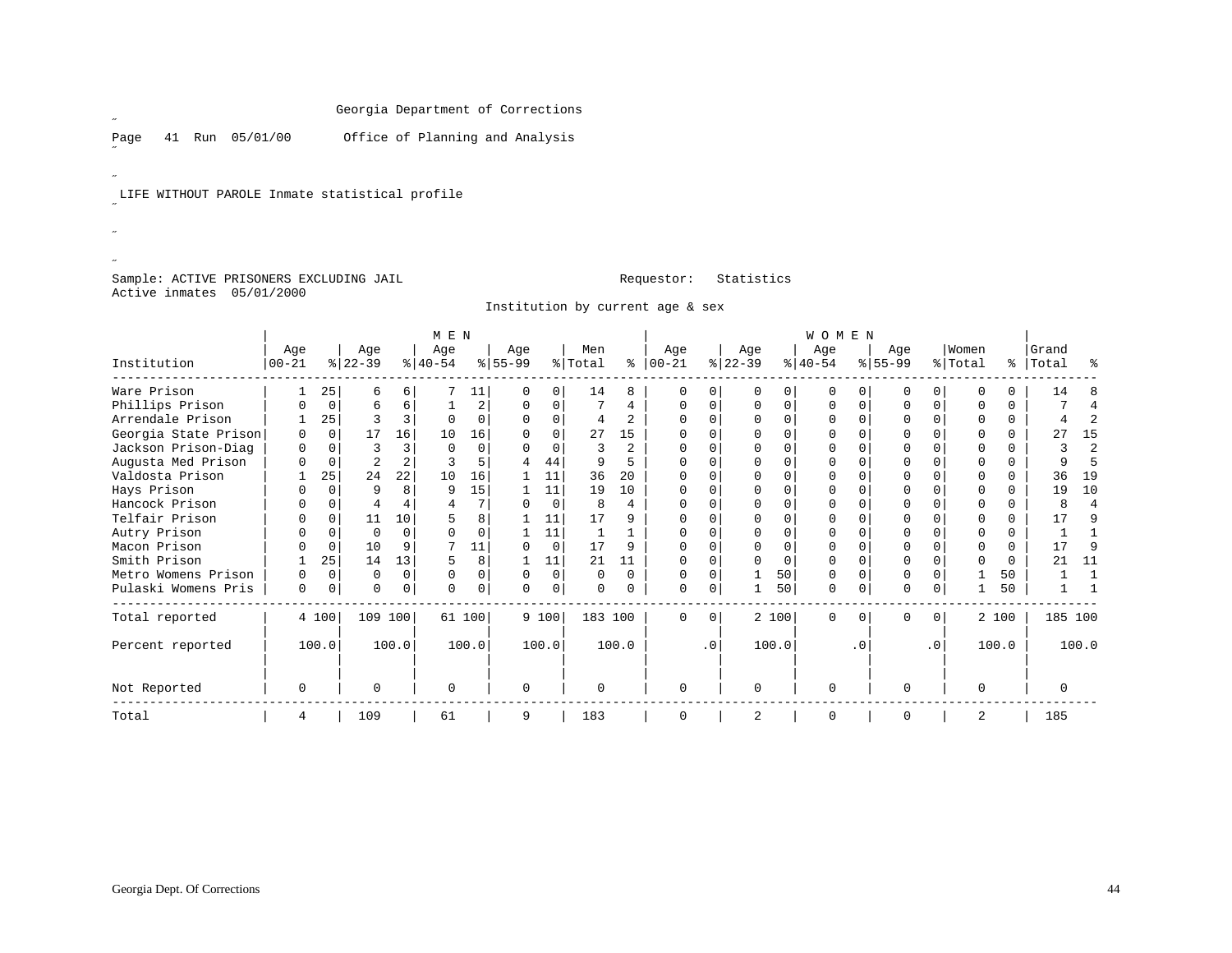Georgia Department of Corrections Page 42 Run 05/01/00 Office of Planning and Analysis

LIFE WITHOUT PAROLE Inmate statistical profile

Sample: ACTIVE PRISONERS EXCLUDING JAIL **Requestor:** Statistics Active inmates 05/01/2000

Misdemeanors And Felonies by current age & sex

| Crime Type            | Aqe<br>$00 - 21$          | Age<br>$8 22-39$                         | M E N<br>Age<br>$ 40-54 $ | Age<br>$8155 - 99$     | Men<br>နွ<br>% Total                 | Age<br>$00 - 21$  | Age<br>$ 22-39 $                  | W O M E N<br>Aqe<br>$ 40-54$ |                     | Age<br>$8155 - 99$ | Women<br>% Total                                | Grand<br>%   Total<br>- 왕       |
|-----------------------|---------------------------|------------------------------------------|---------------------------|------------------------|--------------------------------------|-------------------|-----------------------------------|------------------------------|---------------------|--------------------|-------------------------------------------------|---------------------------------|
| MISDEMEANOR<br>FELONY | 0<br>$\mathbf 0$<br>4 100 | $\overline{0}$<br>$\Omega$<br>109<br>100 | 0<br>0<br>61 100          | $\Omega$<br>0<br>9 100 | $\overline{0}$<br>$\circ$<br>183 100 | 0<br>$\mathsf{O}$ | 0<br>$\mathbf{0}$<br> 0 <br>2 100 | 0<br>0<br>$\mathbf 0$        | 0<br>$\overline{0}$ | 0<br>0             | 0 <sup>1</sup><br>$\Omega$<br>0<br> 0 <br>2 100 | $\Omega$<br>$\Omega$<br>185 100 |
| Total reported        | 4 100                     | 109<br>100                               | 61<br>100                 | 9 100                  | 183 100                              | 0                 | 2 100<br>$\overline{0}$           | 0                            | $\overline{0}$      | $\Omega$           | 2 100<br> 0                                     | 185 100                         |
| Percent reported      | 100.0                     | 100.0                                    | 100.0                     | 100.0                  | 100.0                                |                   | 100.0<br>.0'                      |                              | .0'                 |                    | 100.0<br>.0 <sup>1</sup>                        | 100.0                           |
| NOT REPORTED          | 0                         | 0                                        | $\mathbf 0$               | $\mathbf 0$            | 0                                    | $\mathbf 0$       | $\mathbf 0$                       | $\mathbf 0$                  |                     | $\Omega$           | $\Omega$                                        | $\mathbf 0$                     |
| Total                 | 4                         | 109                                      | 61                        | 9                      | 183                                  | $\mathbf 0$       | 4                                 | $\mathbf 0$                  |                     | $\Omega$           | 2                                               | 185                             |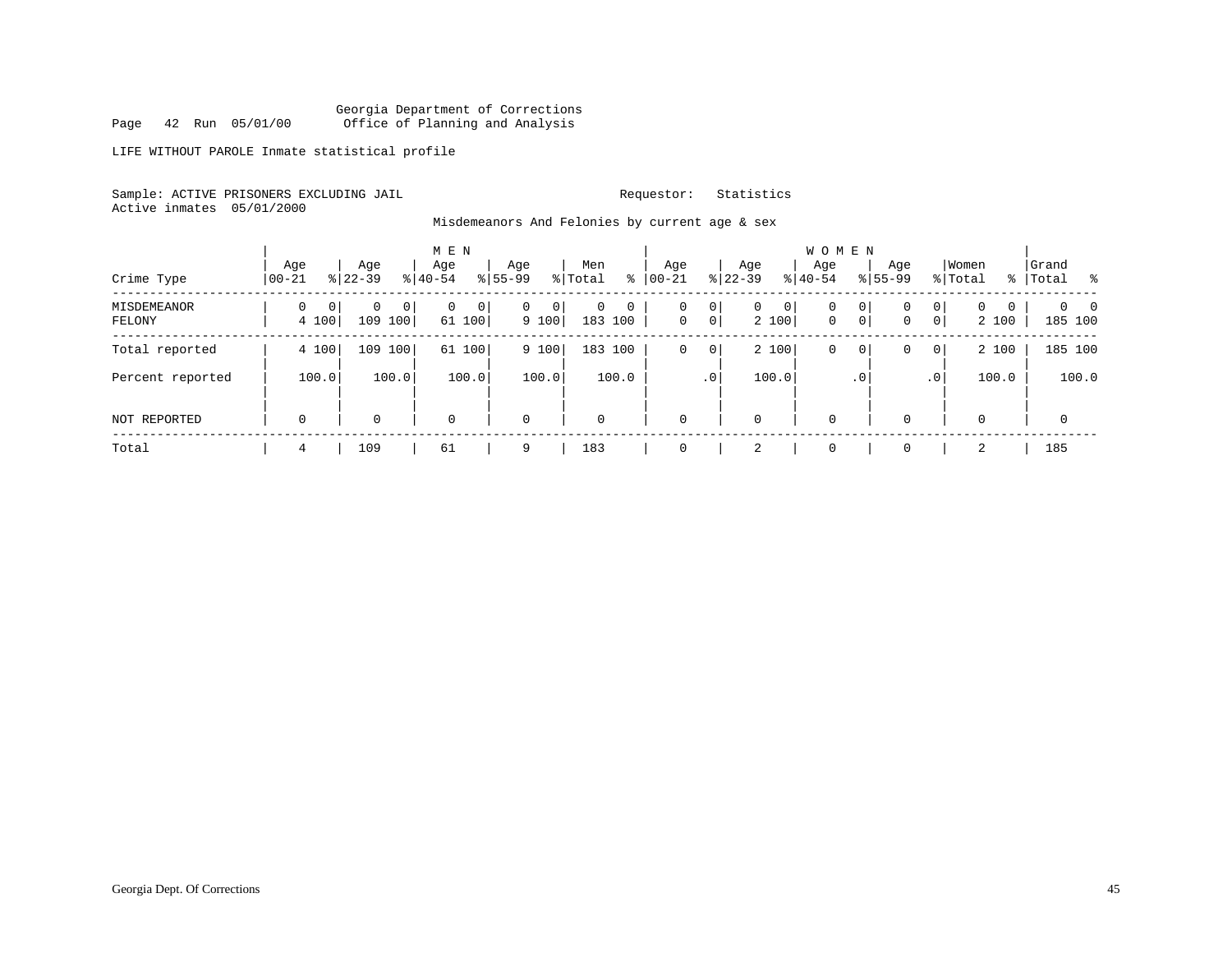## Georgia Department of Corrections Page 43 Run 05/01/00 Office of Planning and Analysis

## LIFE WITHOUT PAROLE Inmate statistical profile

Sample: ACTIVE PRISONERS EXCLUDING JAIL **Requestor:** Statistics Active inmates 05/01/2000

Crimes By Group by current age & sex

|                      |           |             |           |             | M E N    |          |           |             |             |             |            |          |             |             | <b>WOMEN</b> |           |             |           |          |          |             |              |
|----------------------|-----------|-------------|-----------|-------------|----------|----------|-----------|-------------|-------------|-------------|------------|----------|-------------|-------------|--------------|-----------|-------------|-----------|----------|----------|-------------|--------------|
|                      | Age       |             | Age       |             | Age      |          | Age       |             | Men         |             | Age        |          | Age         |             | Age          |           | Age         |           | Women    |          | Grand       |              |
| Crimes By Group      | $00 - 21$ |             | $8 22-39$ |             | $ 40-54$ |          | $8 55-99$ |             | % Total     |             | $% 100-21$ |          | $ 22-39$    |             | $ 40-54$     |           | $8 55-99$   |           | % Total  | ႜ        | Total       |              |
| HOMICIDE             |           | 4 100       | 77        | 71          | 23       | 38       | 5         | 56          | 109         | 60          | 0          | 0        |             | 2 100       | 0            | 0         | 0           | 0         |          | 2 100    | 111         | 60           |
| ABORTION             | U         | $\mathbf 0$ | $\Omega$  | $\mathbf 0$ | $\Omega$ | 0        | $\Omega$  | $\mathbf 0$ | $\mathbf 0$ | $\mathbf 0$ | $\Omega$   | 0        | $\mathbf 0$ | $\mathbf 0$ | 0            | 0         | $\Omega$    | 0         | $\Omega$ | $\Omega$ | $\mathbf 0$ | $\Omega$     |
| BODILY INJRY&REL OFF | O         | 0           | 5         | 5           | 13       | 21       | 2         | 22          | 20          | 11          | 0          | 0        | C           | 0           | 0            | 0         | $\Omega$    | 0         | O        | $\Omega$ | 20          | 11           |
| ARSON & REL OFF      | U         | $\Omega$    |           | 0           | 0        | 0        | $\Omega$  | $\mathbf 0$ | 0           | $\Omega$    | U          | 0        |             | 0           | 0            | 0         | $\Omega$    | 0         | $\Omega$ | $\Omega$ | O           | $\cap$       |
| DAMAGE OF PROPERTY   | N         | ∩           | $\cap$    | 0           | O        | $\Omega$ | $\Omega$  | 0           | $\Omega$    | U           | ∩          | $\Omega$ | ∩           | $\Omega$    | $\Omega$     | $\Omega$  | $\Omega$    | 0         | $\Omega$ | $\Omega$ | U           | $\Omega$     |
| BURGLARY & REL OFF   |           | $\Omega$    | n         | $\Omega$    | O        | 0        | $\Omega$  | 0           | $\Omega$    | $\Omega$    | U          | $\Omega$ | $\Omega$    | 0           | 0            | $\Omega$  | $\Omega$    | $\Omega$  | $\Omega$ | $\Omega$ | U           | ∩            |
| FORGERY & REL OFF    |           | C           | $\cap$    | $\Omega$    | $\Omega$ | $\Omega$ |           | $\mathbf 0$ | $\Omega$    | $\Omega$    | U          | 0        | $\cap$      | $\mathbf 0$ | $\Omega$     | $\Omega$  | $\Omega$    | 0         | ∩        | $\Omega$ | U           | $\cap$       |
| THEFT                |           | $\Omega$    | $\cap$    | $\Omega$    | U        | 0        | U         | 0           | $\Omega$    | $\Omega$    | ∩          | $\Omega$ | $\Omega$    | $\mathbf 0$ | 0            | 0         | $\Omega$    | 0         | ∩        | $\Omega$ | $\Omega$    | <sup>0</sup> |
| ROBBERY              |           | $\Omega$    | 12        | 11          | 13       | 21       | 1         | 11          | 26          | 14          | ∩          | 0        |             | 0           | $\Omega$     | $\Omega$  | $\Omega$    | $\Omega$  | O        | $\Omega$ | 26          | 14           |
| SEXUAL OFFENSES      |           | $\Omega$    | 10        | 9           | 11       | 18       | 1         | 11          | 22          | 12          | U          | 0        | $\Omega$    | $\Omega$    | $\Omega$     | O         | $\Omega$    | 0         | $\Omega$ | $\Omega$ | 22          | 12           |
| OBSCENITY CRIMES     | U         | $\Omega$    | n         | $\Omega$    | $\Omega$ | 0        | $\Omega$  | $\mathbf 0$ | 0           | $\Omega$    | 0          | $\Omega$ | C           | 0           | 0            | O         | $\Omega$    | 0         | $\Omega$ | $\Omega$ | O           | $\Omega$     |
| TREASON & REL OFF    |           | $\Omega$    | n         | $\Omega$    | O        | 0        | $\Omega$  | 0           | 0           | $\Omega$    | U          | 0        | C           | 0           | 0            | 0         | $\Omega$    | 0         | $\Omega$ | $\Omega$ | O           | $\Omega$     |
| CRIMES INVOLVNG GOVT |           | $\Omega$    | n         | $\Omega$    | O        | 0        | $\Omega$  | $\mathbf 0$ | $\Omega$    | 0           | U          | $\Omega$ | C           | 0           | 0            | $\Omega$  | $\Omega$    | 0         | $\Omega$ | $\Omega$ | U           | $\cap$       |
| FALSIFICATIONS       | N         | $\Omega$    | $\cap$    | 0           | O        | 0        | $\Omega$  | 0           | $\Omega$    | $\Omega$    | ∩          | $\Omega$ | C           | $\Omega$    | 0            | $\Omega$  | $\Omega$    | 0         | ∩        | 0        | U           | <sup>0</sup> |
| OBSTRUCT LAW ENFORCE | U         | C           |           | U           | O        | 0        | $\Omega$  | $\mathbf 0$ | O           | O           | U          | O        |             | 0           | 0            | O         | $\Omega$    | U         | O        | $\Omega$ |             |              |
| DISORDERLY CONDUCT   | N         | C           | n         | 0           | U        | $\Omega$ | $\Omega$  | 0           | $\Omega$    | 0           | U          | $\Omega$ | ∩           | $\Omega$    | $\Omega$     | O         | $\Omega$    | 0         | ∩        | $\Omega$ |             |              |
| GAMBLING & REL OFF   | 0         | C           | n         | $\Omega$    | O        | 0        | $\Omega$  | $\mathbf 0$ | 0           | 0           | U          | $\Omega$ | C           | $\Omega$    | 0            | $\Omega$  | $\Omega$    | 0         | O        | $\Omega$ |             | U            |
| CRUELTY TO CHILDREN  | N         | $\Omega$    |           | $\Omega$    | 0        | 0        | 0         | 0           | 0           | O           | U          | 0        | O           | $\mathbf 0$ | 0            | 0         | $\Omega$    | 0         | $\Omega$ | $\Omega$ |             |              |
| CRIMES WITH GUNS     | U         | $\Omega$    | $\cap$    | $\Omega$    | O        | 0        | $\Omega$  | $\mathbf 0$ | $\Omega$    | 0           | U          | 0        | $\Omega$    | 0           | 0            | $\Omega$  | $\Omega$    | 0         | $\Omega$ | $\Omega$ |             | U            |
| INVASION PRIVACY     | U         | $\Omega$    | n         | 0           | O        | 0        | $\Omega$  | 0           | 0           | 0           | U          | 0        | C           | 0           | 0            | $\Omega$  | $\Omega$    | 0         | $\Omega$ | $\Omega$ | U           | U            |
| RACKETEERING         |           | C           |           | 0           | U        | $\Omega$ | $\Omega$  | $\mathbf 0$ | $\Omega$    | O           | U          | O        | C           | $\Omega$    | $\Omega$     | $\Omega$  | $\Omega$    | 0         | ∩        | $\Omega$ |             |              |
| DRUG ABUSE OFFENSES  |           | $\Omega$    |           | 4           | 1        | 2        | $\Omega$  | 0           | 5           | 3           | U          | $\Omega$ | $\Omega$    | $\mathbf 0$ | 0            | O         | $\Omega$    | 0         | ∩        | $\Omega$ |             |              |
| DRUG TRAFFICKING     |           | $\Omega$    |           | 1           | O        | $\Omega$ | $\Omega$  | 0           | 1           | 1           | U          | $\Omega$ | C           | 0           | 0            | $\Omega$  | $\Omega$    | 0         | $\Omega$ | 0        |             |              |
| AUTO CRIMES          |           | C           | $\Omega$  | $\Omega$    | $\Omega$ | 0        | $\Omega$  | $\mathbf 0$ | 0           | $\Omega$    | U          | 0        | O           | 0           | $\Omega$     | 0         | $\Omega$    | O         | $\Omega$ | $\Omega$ | U           | $\cap$       |
| REVENUE & CONTRABAND | U         | $\Omega$    | $\cap$    | 0           | O        | 0        | $\Omega$  | 0           | 0           | $\Omega$    | U          | 0        | O           | 0           | 0            | 0         | $\Omega$    | 0         | $\Omega$ | $\Omega$ | U           | <sup>0</sup> |
| CRIMES OF OTH STATES | U         | $\Omega$    |           | 0           | O        | 0        | $\Omega$  | 0           | 0           | O           | U          | 0        |             | 0           | 0            | $\Omega$  | $\Omega$    | 0         | $\Omega$ | $\Omega$ | U           | U            |
| MISC. FELONIES       | U         | C           | O         | O           | O        | 0        | $\Omega$  | 0           | O           | O           | 0          | 0        | U           | 0           | 0            | O         | $\Omega$    | 0         | $\Omega$ | $\Omega$ | U           |              |
| MISDEMEANORS         | 0         | 0           | $\Omega$  | 0           | O        | 0        | $\Omega$  | $\mathbf 0$ | 0           | 0           | 0          | 0        | $\Omega$    | $\mathbf 0$ | 0            | 0         | 0           | 0         | $\Omega$ | $\Omega$ | U           |              |
| Total reported       |           | 4 100       | 109 100   |             |          | 61 100   |           | 9 100       | 183 100     |             | 0          | 0        |             | 2 100       | 0            | 0         | $\mathbf 0$ | 0         |          | 2 100    | 185 100     |              |
| Percent reported     |           | 100.0       |           | 100.0       |          | 100.0    |           | 100.0       |             | 100.0       |            | . 0      |             | 100.0       |              | $\cdot$ 0 |             | $\cdot$ 0 |          | 100.0    |             | 100.0        |
| NOT REPORTED         | 0         |             | 0         |             | 0        |          | 0         |             | 0           |             | 0          |          | 0           |             | 0            |           | $\mathbf 0$ |           | $\Omega$ |          | 0           |              |
| Total                | 4         |             | 109       |             | 61       |          | 9         |             | 183         |             | 0          |          | 2           |             | 0            |           | 0           |           | 2        |          | 185         |              |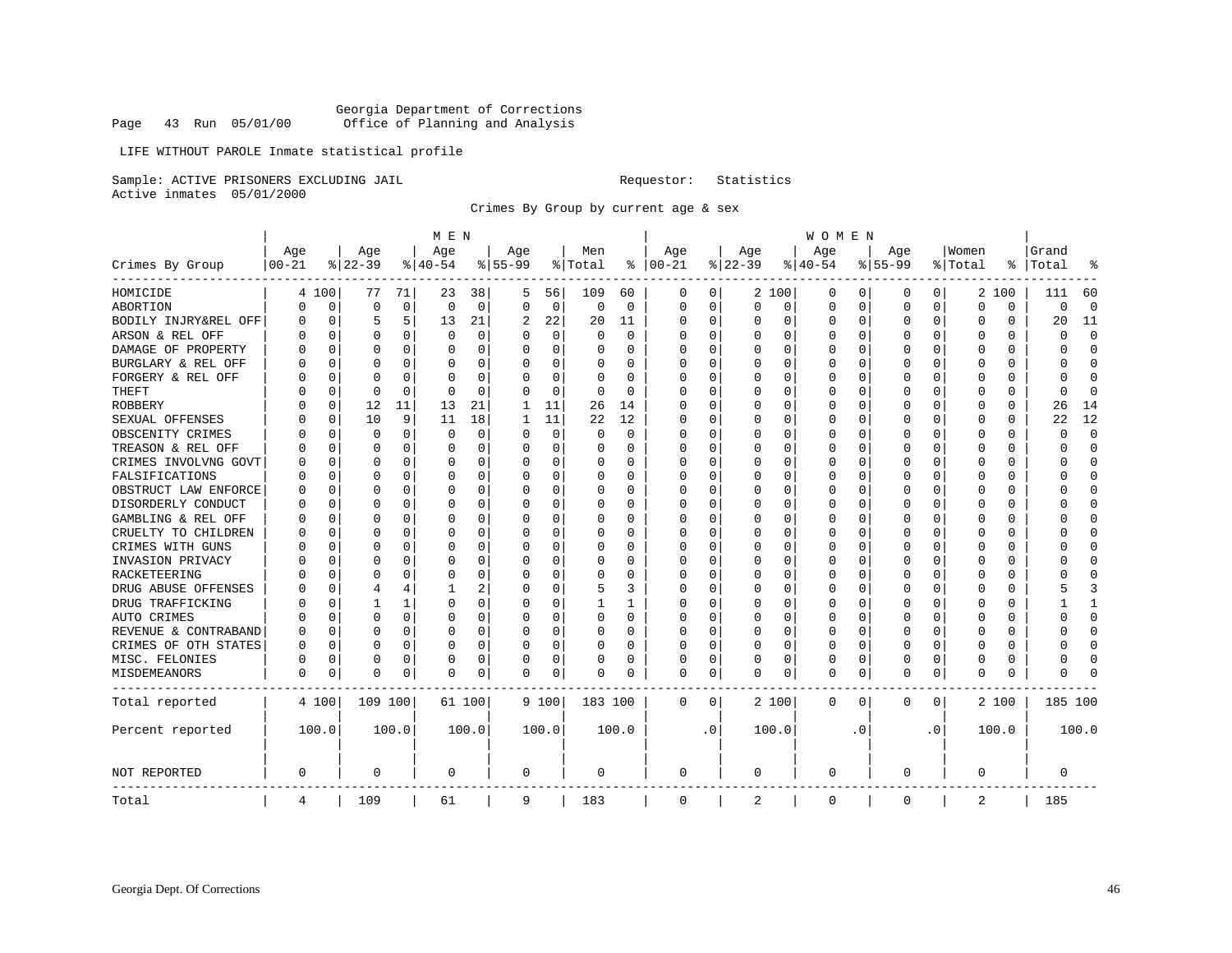|                                                |                |                      | Georgia Department of Corrections |                |                                     |                |                   |                   |                          |                |                                           |                      |                |                   |                                                                     |         |             |                           |                   |                            |                |                            |
|------------------------------------------------|----------------|----------------------|-----------------------------------|----------------|-------------------------------------|----------------|-------------------|-------------------|--------------------------|----------------|-------------------------------------------|----------------------|----------------|-------------------|---------------------------------------------------------------------|---------|-------------|---------------------------|-------------------|----------------------------|----------------|----------------------------|
| 44 Run 05/01/00<br>Page                        |                |                      | Office of Planning and Analysis   |                |                                     |                |                   |                   |                          |                |                                           |                      |                |                   |                                                                     |         |             |                           |                   |                            |                |                            |
|                                                |                |                      |                                   |                |                                     |                |                   |                   |                          |                |                                           |                      |                |                   |                                                                     |         |             |                           |                   |                            |                |                            |
| LIFE WITHOUT PAROLE Inmate statistical profile |                |                      |                                   |                |                                     |                |                   |                   |                          |                |                                           |                      |                |                   |                                                                     |         |             |                           |                   |                            |                |                            |
|                                                |                |                      |                                   |                |                                     |                |                   |                   |                          |                |                                           |                      |                |                   |                                                                     |         |             |                           |                   |                            |                |                            |
|                                                |                |                      |                                   |                |                                     |                |                   |                   |                          |                |                                           |                      |                |                   |                                                                     |         |             |                           |                   |                            |                |                            |
| Sample: ACTIVE PRISONERS EXCLUDING JAIL        |                |                      |                                   |                |                                     |                |                   |                   |                          |                | Requestor:                                |                      | Statistics     |                   |                                                                     |         |             |                           |                   |                            |                |                            |
| Active inmates 05/01/2000                      |                |                      |                                   |                |                                     |                |                   |                   |                          |                | Most Serious Offense by current age & sex |                      |                |                   |                                                                     |         |             |                           |                   |                            |                |                            |
|                                                |                |                      |                                   |                | M E N                               |                |                   |                   |                          |                |                                           |                      |                |                   |                                                                     |         |             |                           |                   |                            |                |                            |
|                                                | Age            |                      | Age                               |                | Age                                 |                | Age               |                   | Men                      |                | Age                                       |                      | Age            | Age               | <b>WOMEN</b>                                                        | Age     |             | Women                     |                   |                            | Grand          |                            |
| Most Serious Offense 00-21                     |                |                      | $\frac{1}{6}$   22-39             |                | $\frac{8}{40-54}$ $\frac{8}{55-99}$ |                |                   |                   |                          |                | % Total %   00-21                         |                      | $ 22-39 $      | $ 40-54 $         |                                                                     | % 55-99 |             | % Total                   |                   |                            | %   Total      |                            |
| Misdemeanors                                   |                |                      |                                   |                |                                     |                |                   |                   |                          |                |                                           |                      |                |                   |                                                                     |         |             |                           |                   |                            |                |                            |
|                                                |                |                      |                                   |                |                                     |                |                   |                   |                          |                |                                           |                      |                |                   |                                                                     |         |             |                           |                   |                            |                |                            |
| FELONIES                                       |                |                      |                                   |                |                                     |                |                   |                   |                          |                |                                           |                      |                |                   |                                                                     |         |             |                           |                   |                            |                |                            |
|                                                |                |                      |                                   |                |                                     |                |                   |                   |                          |                |                                           |                      |                |                   |                                                                     |         |             |                           |                   |                            |                |                            |
| MURDER                                         | 4 100          |                      | 77                                | 71             | 23                                  | 38             | 5                 | 56                | 109                      | 60             | 0                                         | 0 <sup>1</sup>       | 2 100          |                   | 0<br>$\overline{0}$                                                 |         | $\Omega$    | 0 <sup>1</sup>            |                   | 2 100                      | 111            | 60                         |
| KIDNAPPING                                     | 0<br>0         | 0 <sup>1</sup><br> 0 | 5<br>12 11                        | 5 <sup>1</sup> | 13<br>13                            | 21<br>21       | 2<br>$\mathbf{1}$ | 22<br>11          | 20                       | 11<br>26 14    | 0<br>0                                    | 0 <sup>1</sup><br> 0 | 0<br>0         | 0<br>$\mathbf{0}$ | 0 <sup>1</sup><br>0<br>0 <sup>1</sup><br>$\mathbf 0$                |         | 0<br>0      | $\overline{0}$<br>$\circ$ | 0<br>$\mathbf{0}$ | $\mathbf 0$<br>$\mathbf 0$ | 20<br>26       | 11<br>14                   |
| ARMED ROBBERY<br><b>RAPE</b>                   | 0              | $\Omega$             | 6                                 | 6              | 11                                  | 18             | $\mathbf{1}$      | 11                | 18                       | 10             | $\mathbf 0$                               | 0 <sup>1</sup>       | $\overline{0}$ | $\overline{0}$    | $\mathbf{0}$<br>$\overline{\phantom{0}}$ 0 $\overline{\phantom{0}}$ |         | $\Omega$    | $\Omega$                  | $\Omega$          | $\Omega$                   |                | 18 10                      |
| AGGRAV. CHILD MOLEST                           | $\mathbf{0}$   | 0 <sup>1</sup>       | $\overline{4}$                    | 4              | $\mathbf 0$                         | $\overline{0}$ | $\mathbf{0}$      | $\overline{0}$    | $\overline{4}$           | $\overline{2}$ | $\overline{0}$                            | 0 <sup>1</sup>       | $\overline{0}$ | 0 <sup>1</sup>    | $\overline{0}$<br>$\mathbf{0}$                                      |         | $\Omega$    | 0 <sup>1</sup>            | $\mathbf{0}$      | $\overline{0}$             | $\overline{4}$ | $\overline{\phantom{0}}^2$ |
| VIOLATE GA CNTRL SBS                           | $\mathbf 0$    | 0 <sup>1</sup>       | $\mathbf{1}$                      | 1              | $\mathbf 0$                         | 0 <sup>1</sup> |                   | $0 \qquad 0 \mid$ |                          | $1 \quad 1$    | $\mathsf{O}$                              | 0 <sup>1</sup>       | $\mathsf{O}$   | $\mathbf 0$       | $\mathbf 0$<br>$\overline{0}$                                       |         | $\mathbf 0$ | 0 <sup>1</sup>            | $\Omega$          | $\overline{0}$             |                | $1 \quad 1$                |
| SALE/DISTRIBUTION CO                           | 0              | 0 <sup>1</sup>       | $\overline{a}$                    | $\overline{2}$ | $\mathbf 0$                         | 0 <sup>1</sup> |                   | $0 \quad 0$       | $\overline{\phantom{a}}$ | $1 \quad$      | $\mathbf 0$                               | 0 <sup>1</sup>       | $\overline{0}$ | 0 <sup>1</sup>    | 0 <sup>1</sup><br>$\mathbf{0}$                                      |         | $\mathbf 0$ | 0 <sup>1</sup>            | $\Omega$          | $\Omega$                   |                | $2 \quad 1$                |
| POSSESSION OF COCAIN                           | $\mathbf{0}$   | 0 <sup>1</sup>       | $\mathbf{1}$                      | $1\vert$       | $\mathbf{1}$                        | 2              | $\mathbf 0$       | 0 <sup>1</sup>    | $\overline{2}$           | 1              | $\mathsf{O}$                              | 0 <sup>1</sup>       | $\mathbf 0$    | 0 <sup>1</sup>    | 0<br>0 <sup>1</sup>                                                 |         | $\mathbf 0$ | 0 <sup>1</sup>            | $\mathbf 0$       | $\mathbf{0}$               | $\overline{a}$ | $\overline{1}$             |
| ATT/CONSPRCY COMMT C                           | $\mathbf 0$    | 0 <sup>1</sup>       | 1                                 | 1              | $\Omega$                            | 0 <sup>1</sup> | $\mathbf 0$       | $\overline{0}$    | 1                        | $\mathbf{1}$   | $\Omega$                                  | $\overline{0}$       | $\mathbf 0$    | 0                 | 0<br>0 <sup>1</sup>                                                 |         | 0           | 0 <sup>1</sup>            | $\Omega$          | $\Omega$                   | $\mathbf{1}$   | $\overline{1}$             |
| Total reported                                 | 4 100          |                      | 109 100                           |                |                                     | 61 100         |                   | 9 100             |                          | 183 100        | $\Omega$                                  | $\circ$              | 2 100          |                   | 0<br>$\overline{0}$                                                 |         | $\Omega$    | 0 <sup>1</sup>            |                   | 2 100                      |                | 185 100                    |
| Percent reported                               | 100.0          |                      |                                   | 100.0          |                                     | 100.0          |                   | 100.0             |                          | 100.0          |                                           | $\cdot$ 0            | 100.0          |                   | $\cdot$ 0                                                           |         |             | .0 <sub>1</sub>           |                   | 100.0                      |                | 100.0                      |
|                                                |                |                      |                                   |                |                                     |                |                   |                   |                          |                |                                           |                      |                |                   |                                                                     |         |             |                           |                   |                            |                |                            |
| NOT REPORTED                                   | 0              |                      | 0                                 |                | 0                                   |                | 0                 |                   | 0                        |                | $\mathbf 0$                               |                      | $\mathbf 0$    |                   | 0                                                                   |         | $\Omega$    |                           | 0                 |                            | $\mathbf 0$    |                            |
| Total                                          | $\overline{4}$ |                      | 109                               |                | 61                                  |                | 9                 |                   | 183                      |                | $\mathsf{O}\xspace$                       |                      | 2              |                   | 0                                                                   |         | 0           |                           | 2                 |                            | 185            |                            |